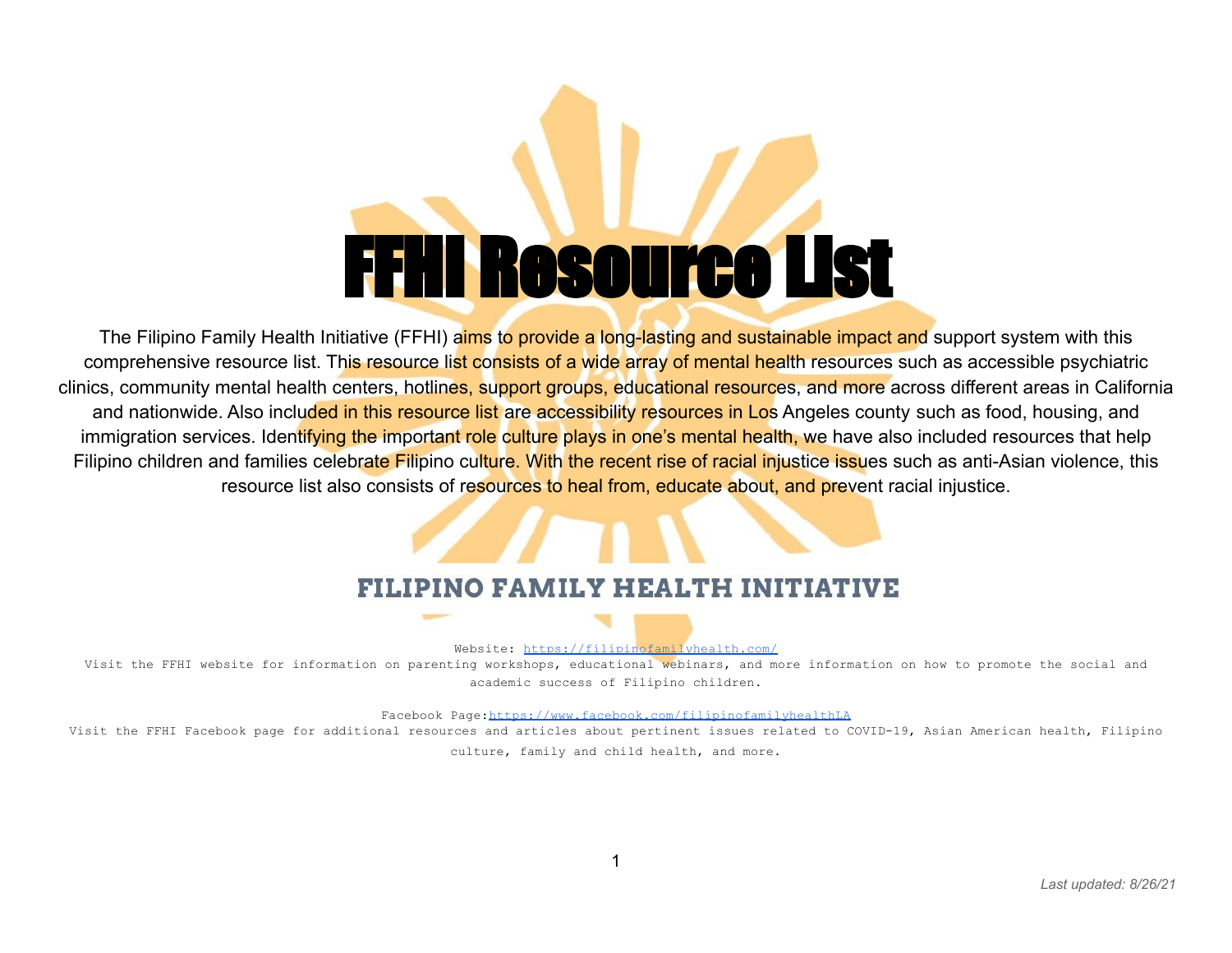## **Table of Contents**

Use these links to easily access different parts of the document

# **Mental Health Resources**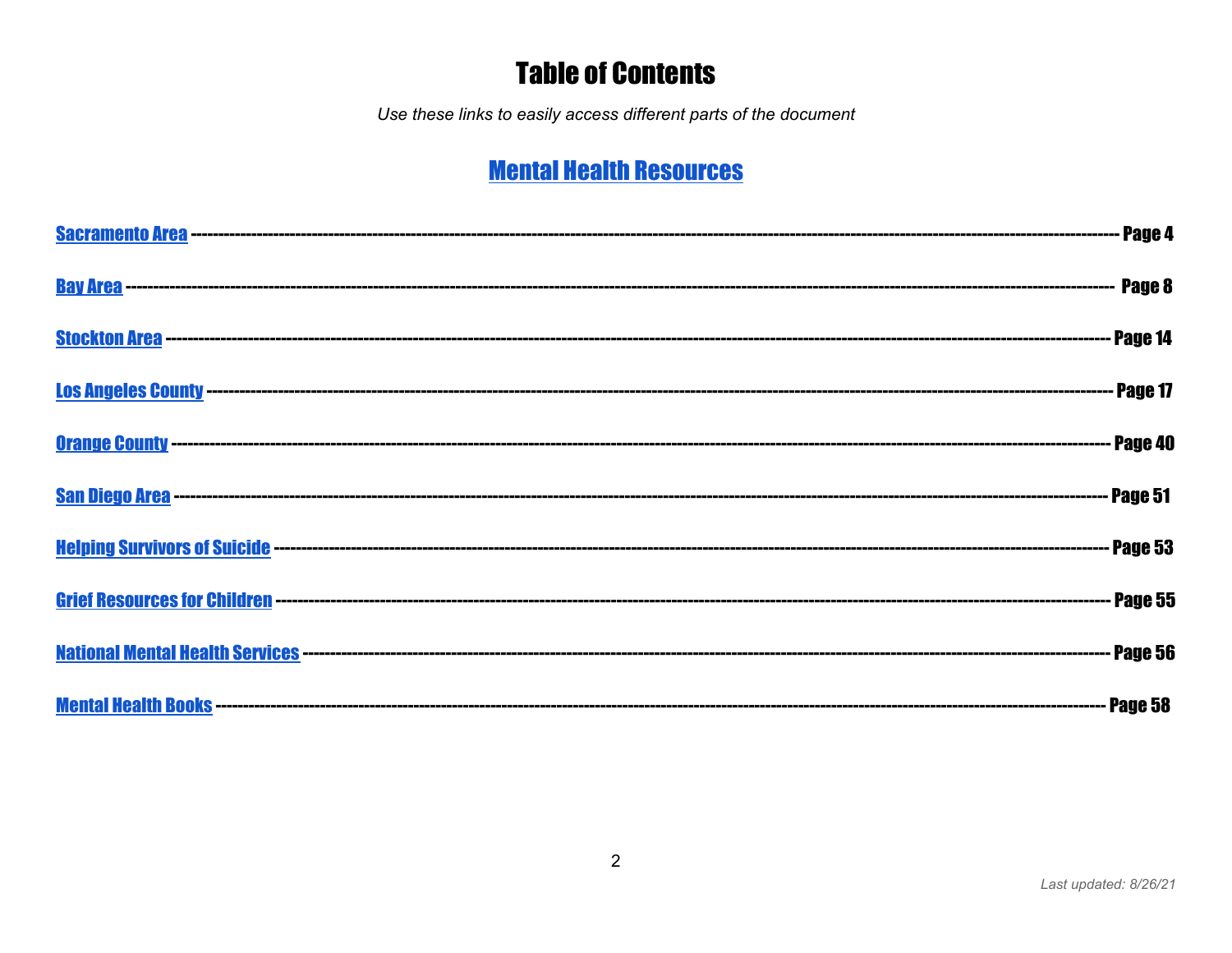### **Other Clinical-Related Resources**

| Page 65                   |
|---------------------------|
| <b>Cultural Resources</b> |
|                           |
| Page 74                   |
| Page 75                   |
| Page 78                   |

### **Accessibility Resources**

|--|--|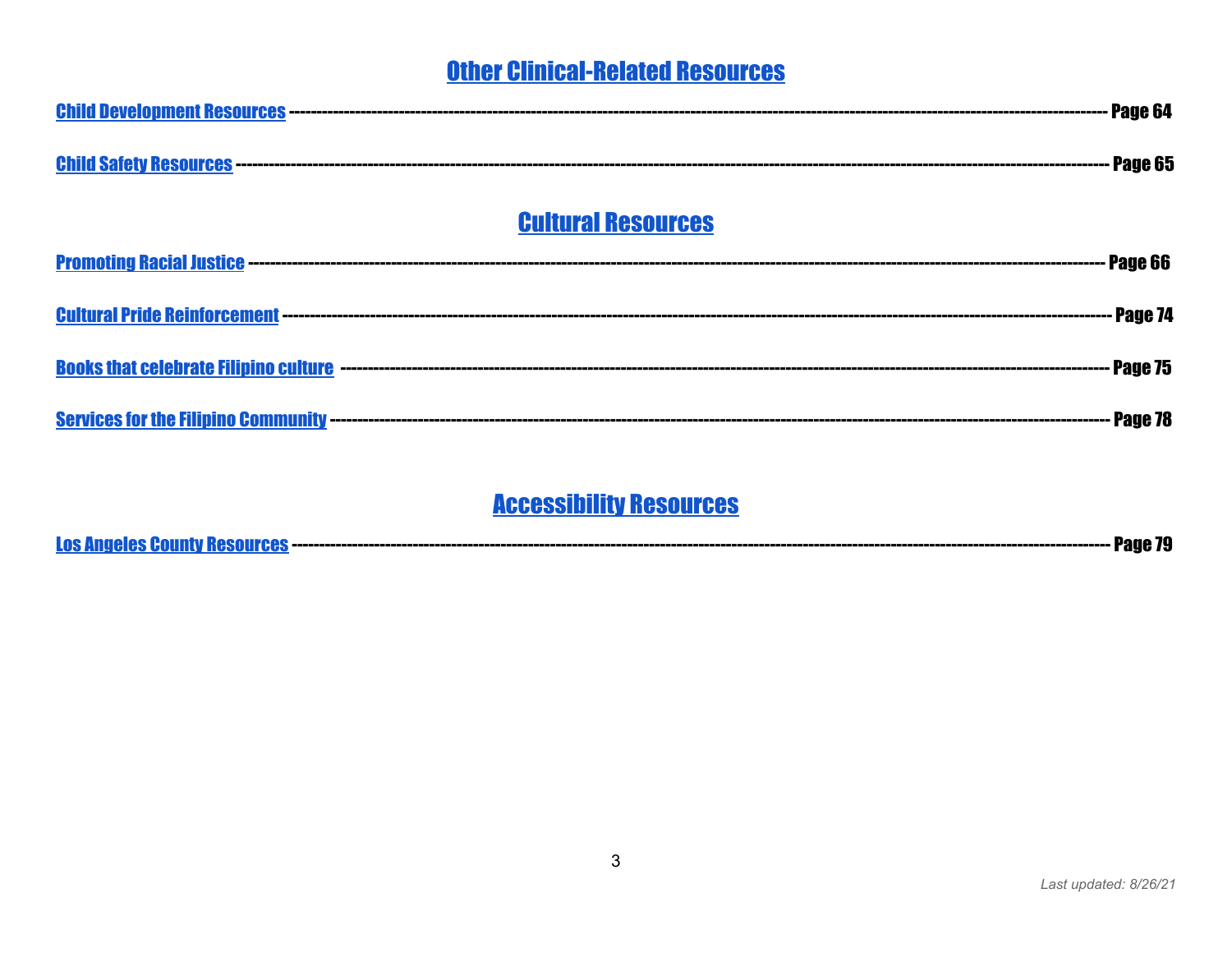# **Mental Health Resources**

### Sacramento Area

<span id="page-3-1"></span><span id="page-3-0"></span>

| Name of Service /<br><b>Provider</b>         | <b>Type of</b><br><b>Service</b>                            | <b>Description</b>                                                                                                                                                                                                                                                                                                                           | <b>Languages</b> | <b>Contact Info</b>                                                                                  |
|----------------------------------------------|-------------------------------------------------------------|----------------------------------------------------------------------------------------------------------------------------------------------------------------------------------------------------------------------------------------------------------------------------------------------------------------------------------------------|------------------|------------------------------------------------------------------------------------------------------|
| <b>ACCESS Mental Health</b><br>Sacramento    | Child and<br><b>Family Mental</b><br><b>Health Services</b> | The entry point for all county operated and<br>contracted child and family planned mental<br>health services. Types of services:<br>Outpatient, School Based Mental Health<br>Services, Psychological Services, In-Home<br>Sacramento mental health counselor, Home<br>Visitation Programs, Therapeutic Behavioral<br>Services and much more |                  | 3331 Power Inn Road, Suite 170,<br>Sacramento, CA 95826                                              |
| <b>Alternative Family</b><br><b>Services</b> | Child welfare<br>services                                   | Offers foster services, adoption services,<br>and mental health services for families.                                                                                                                                                                                                                                                       | English          | Sacramento Office:<br>8795 Folsom Boulevard Suite<br>101, Sacramento, CA 95826                       |
| <b>Asian Pacific Community</b><br>Counseling | Mental Health /<br>Community<br><b>Services</b>             | A community-based non-profit that provides<br>culturally and linguistically relevant<br>outreach, prevention, education, therapy,<br>counseling, and recovery in order to<br>address the gap in mental health services<br>for the Asian American community.                                                                                  | English          | http://apccounseling.org/services/<br>7273 14th Avenue #120B<br>Sacramento, CA 95820<br>916-383-6783 |
| <b>BHC Heritage Oaks</b><br>Hospital         | Psychiatric<br>hospital                                     | Psychiatric hospital for all ages                                                                                                                                                                                                                                                                                                            | English          | 4250 Auburn Boulevard,<br>Sacramento, CA 95841<br>916-489-3336<br>www.heritageoakshospital.com       |
| <b>BHC Sierra Vista</b><br>Hospital          | Psychiatric<br>hospital                                     | Psychiatric hospital for all ages                                                                                                                                                                                                                                                                                                            | English          | 8001 Bruceville Road,<br>Sacramento, CA 95823                                                        |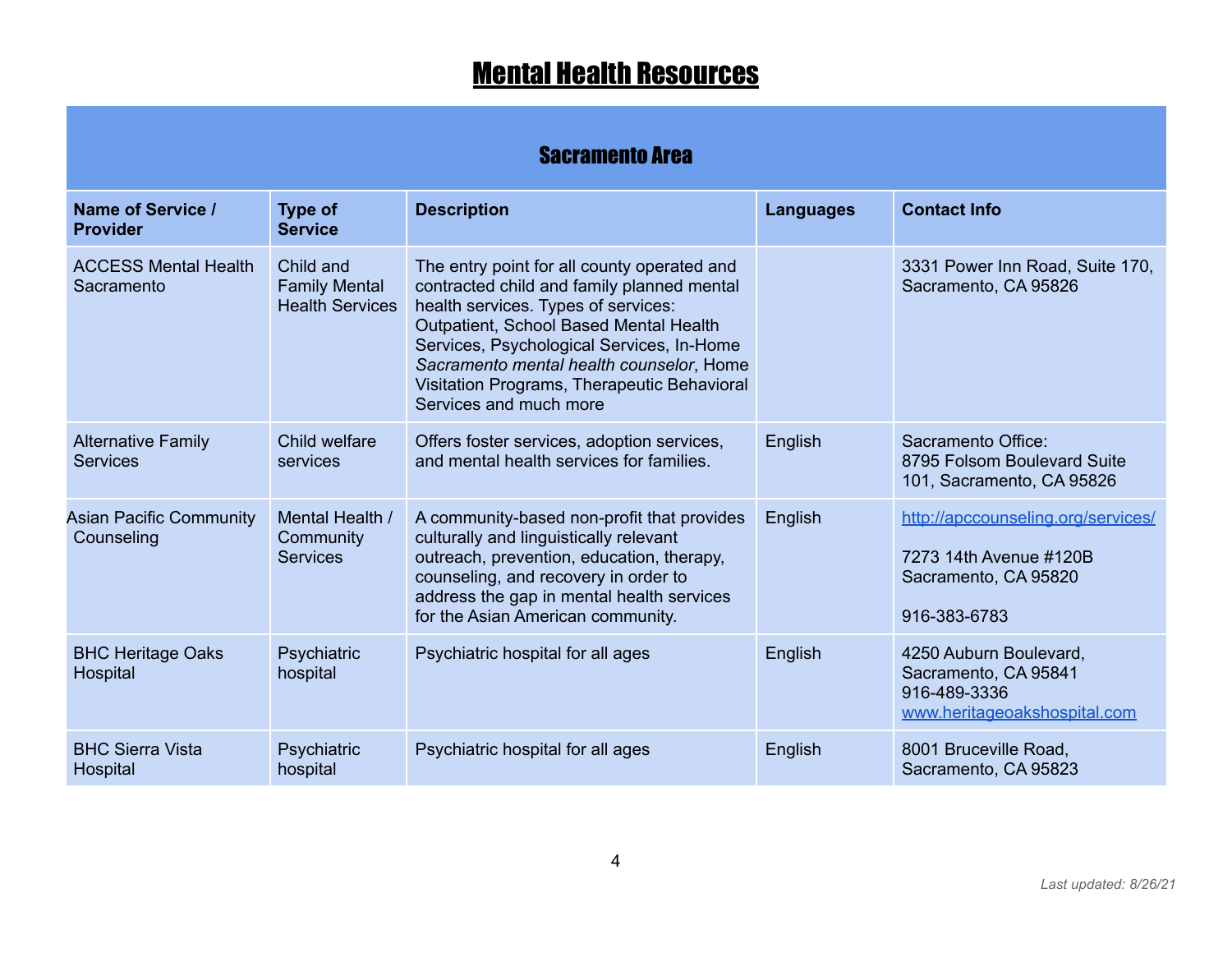|                                                                         |                                         |                                                                                                                                                   |         | 916-423-2000<br>www.sierrsvistahospital.com                                                                                                                                                                         |
|-------------------------------------------------------------------------|-----------------------------------------|---------------------------------------------------------------------------------------------------------------------------------------------------|---------|---------------------------------------------------------------------------------------------------------------------------------------------------------------------------------------------------------------------|
| <b>Dignity Health Medical</b><br><b>Foundation Children's</b><br>Center | <b>Health Center</b>                    | Provides psychiatric counseling therapy,<br>support groups, mentoring, and family<br>advocacy to children and families.                           | English | Children's Center, Rancho<br>Cordova:<br>9837 Folsom Blvd., Suite F<br>Sacramento, CA 95287<br>916-450-2600<br>Children's Center, South:<br>6615 Valley Hi Drive, Suite A<br>Sacramento, CA 95823<br>916-725-4664   |
| The Effort                                                              | <b>Mental Health</b><br><b>Services</b> | Psychiatric evaluation, medication<br>management, and professional counseling<br>for couples, individuals, families, children<br>and adolescents. | English | 1820 J Street, Sacramento, CA<br>95811<br>8233 E. Stockton Boulevard,<br>Suite D, Sacramento, CA 95828<br>(916) 737-5555<br>M-TH 9am-8pm; F 9am-5pm                                                                 |
| La Familia Counseling<br>Center                                         | Counseling<br>Center                    | Provides counseling and sport programs for<br>youth and their families.                                                                           | English | <b>Counseling Center:</b><br>5523 34 Street, Sacramento, CA<br>95820<br>916-452-3601<br>Maple Neighborhood Center:<br>3301 37 Avenue, Sacramento,<br>CA 95824<br>$(Ages 0 – 21)$ 916-210-8773<br>https://lafcc.org/ |
| <b>Mental Health 24-Hour</b><br><b>Crisis Line</b>                      | Hotline                                 | A mental health crisis line for Sacramento<br>County.                                                                                             | English | 888-881-4881<br>916-875-1055                                                                                                                                                                                        |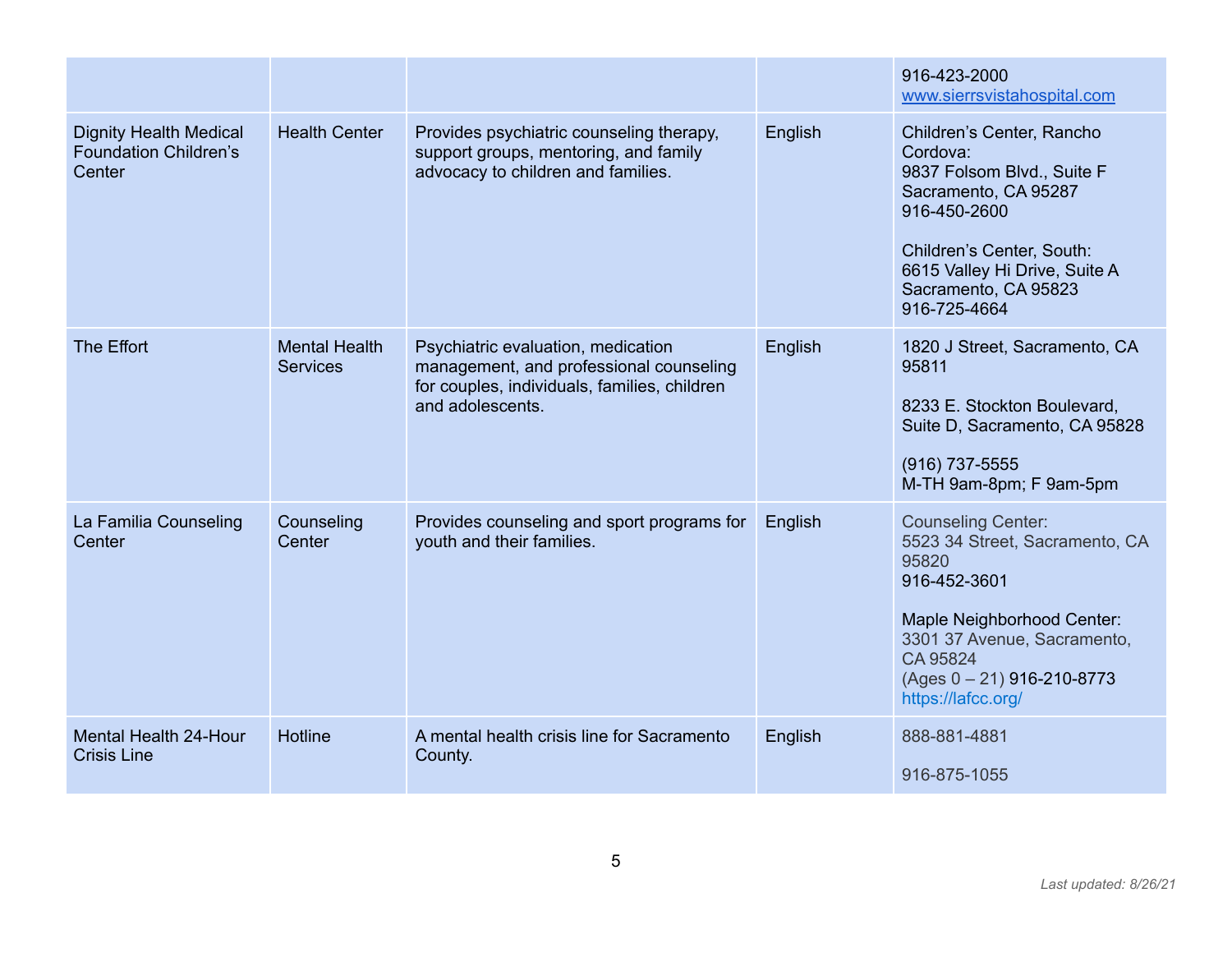| <b>Minor Emergency</b><br>Response Team (MERT)               | <b>Crisis</b><br>Intervention                     | A crisis intervention and stabilization unit for<br>children and youth ages 0-18 years who are<br>experiencing a psychiatric emergency.                                                                                                                                                    | English | 2150 Stockton Boulevard,<br>Sacramento, CA 95817<br>(916) 875-1113 or (916) 875-1114<br>Call 7 days a week 10am-7pm |
|--------------------------------------------------------------|---------------------------------------------------|--------------------------------------------------------------------------------------------------------------------------------------------------------------------------------------------------------------------------------------------------------------------------------------------|---------|---------------------------------------------------------------------------------------------------------------------|
| <b>Mountain Valley Child</b><br>and Family Services,<br>Inc. | <b>Mental Health</b><br><b>Services</b>           | Provides outpatient mental health services<br>and full-day Day Treatment for children and<br>youth.                                                                                                                                                                                        | English | 7818 Bar Du Lane, Sacramento,<br>CA 95829<br>530-265-9057<br>www.mountainvalleyfamily.org                           |
| <b>Mountain Valley Child</b><br>and Family Services,<br>Inc. | <b>Mental Health</b><br><b>Services</b>           | Provides outpatient mental health services<br>and full-day Day Treatment for children and<br>youth.                                                                                                                                                                                        | English | 6171 Bradshaw Rd, Sacramento,<br>CA 95829<br>530-265-9057<br>www.mountainvalleyfamily.org                           |
| <b>Mountain Valley Child</b><br>and Family Services,<br>Inc. | <b>Mental Health</b><br><b>Services</b>           | Provides outpatient mental health services<br>and full-day Day Treatment for children and<br>youth.                                                                                                                                                                                        | English | 9211 Gerber Rd, Sacramento, CA<br>95829<br>530-265-9057<br>www.mountainvalleyfamily.org                             |
| National Alliance on<br>Mental Illness (NAMI)<br>Sacramento  | <b>Mental Health</b><br>and Community<br>services | NAMI Sacramento is a grassroots<br>organization that provides a community of<br>support, education, resources and outreach<br>activities to families, friends and persons<br>with mental illness so as to improve their<br>general welfare, and to reduce the stigma of<br>mental illness. | English | Office: 916-890-5467<br>Crisis Line: 800-950-NAMI<br>office@namisacramento.org                                      |
| <b>OCD Kids Sacramento</b>                                   | Anxiety<br>Treatment<br>Center                    | Provides services to those with anxiety<br>disorders and related conditions.                                                                                                                                                                                                               | English | 10419 Old Placerville Road, Suite<br>258, Sacramento, CA 95827<br>916-855-0750                                      |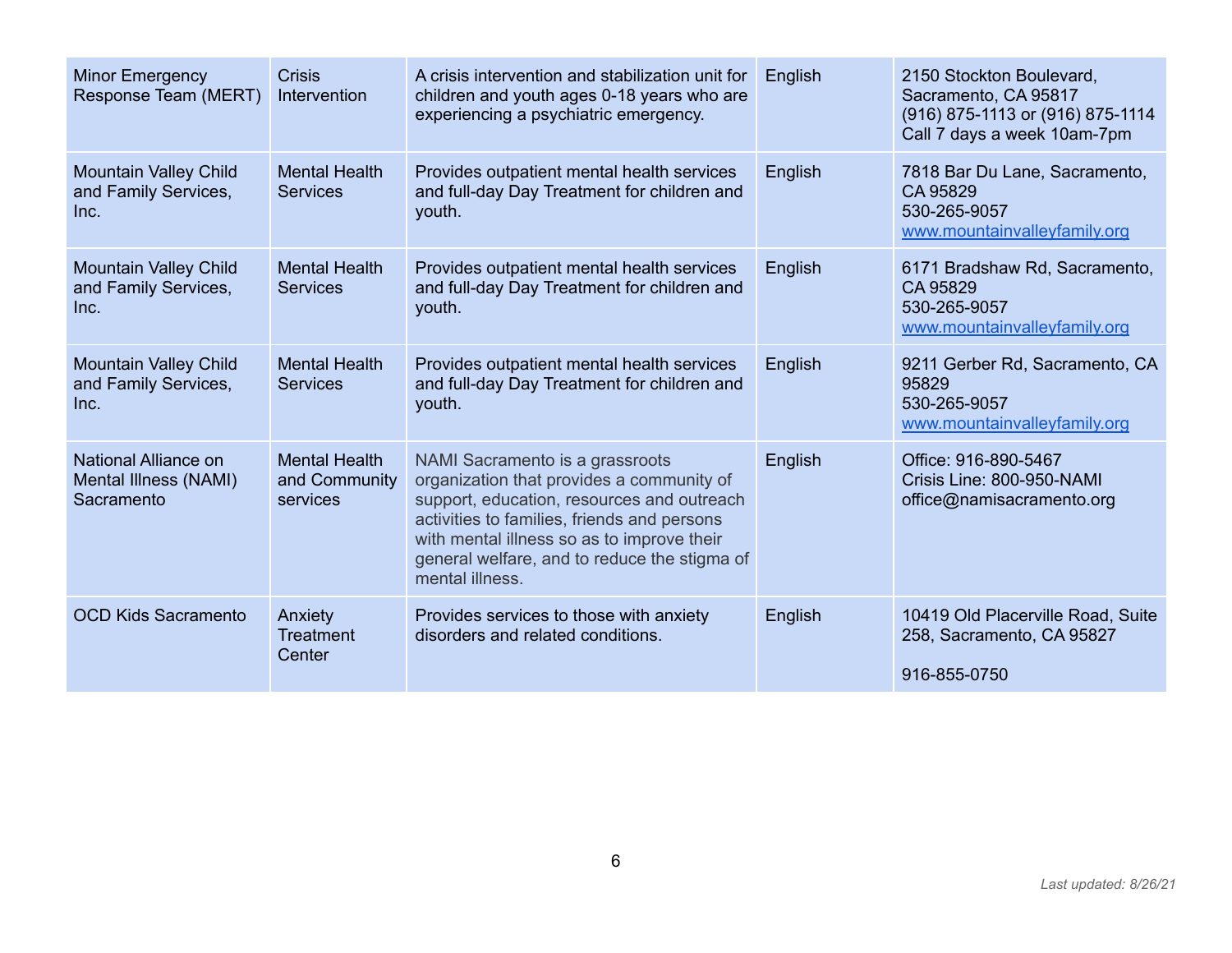| <b>River Oak Center for</b><br>Children                                    | Community-bas<br>ed services             | Outpatient child and family behavioral<br>health center. People are encouraged to<br>call if a child, youth, or teen's behavior is<br>impairing how he or she functions at home,<br>school, or in the community.                                                                                                                                              | English                    | 5445 Laurel Hills Drive,<br>Sacramento, CA 95841<br>$(916) 609 - 5100$<br>Reading List and Resources on<br><b>Various Anxiety Disorders:</b><br>http://anxietytreatmentexperts.co<br>m/resources/ |
|----------------------------------------------------------------------------|------------------------------------------|---------------------------------------------------------------------------------------------------------------------------------------------------------------------------------------------------------------------------------------------------------------------------------------------------------------------------------------------------------------|----------------------------|---------------------------------------------------------------------------------------------------------------------------------------------------------------------------------------------------|
| Sacramento Children's<br>Home (SCH)<br><b>Counseling Center</b>            | <b>Mental Health</b><br><b>Services</b>  | The SCH Counseling Center is an<br>innovative, community-based program<br>which offers a full array of mental health<br>services to MediCal eligible children and<br>young adults aged two to 21. Our services<br>promote mental health wellness, recovery,<br>and safety and help clients develop the<br>skills and abilities necessary to be<br>successful. | English                    | 2750 Sutterville Road<br>Sacramento, CA 95820<br>916-452-3981<br>https://www.kidshome.org/                                                                                                        |
| <b>Sacramento County</b><br>Access                                         | <b>Mental Health</b><br><b>Hotline</b>   | Mental health plan information for Medi-cal<br>and Medicare eligible individuals                                                                                                                                                                                                                                                                              | English                    | 916-875-1055                                                                                                                                                                                      |
| <b>Suicide Prevention</b><br>Crisis Hotline in<br><b>Sacramento County</b> | <b>Hotline</b>                           | On-call 24/7                                                                                                                                                                                                                                                                                                                                                  | English                    | 916-368-3111                                                                                                                                                                                      |
| <b>Sutter Center for</b><br>Psychiatry                                     | Psychiatric<br>hospital                  | Psychiatric hospital for all ages                                                                                                                                                                                                                                                                                                                             | English                    | 7700 Folsom Boulevard,<br>Sacramento, CA, 95826<br>916-388-3045<br>www.suttermedicalcenter.org                                                                                                    |
| Tatiana Caoagdan                                                           | Marriage &<br>Family<br><b>Therapist</b> | Focuses on the adult and adolescent<br>population. Specializes in depression,<br>domestic violence, and relationship issues.                                                                                                                                                                                                                                  | English,<br><b>Tagalog</b> | Email:<br>Phone: 916-252-5029<br>Location: Elk Grove, CA                                                                                                                                          |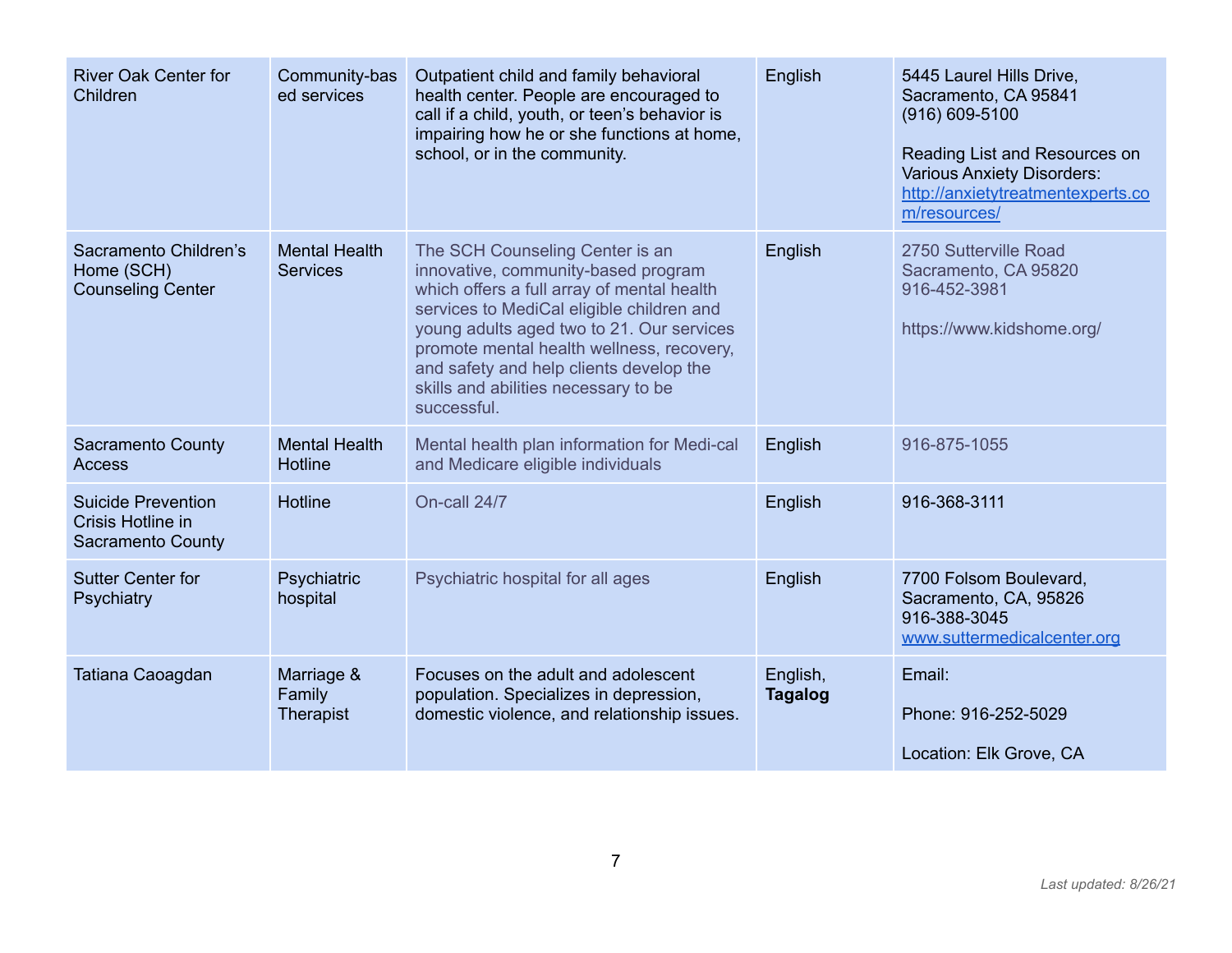| <b>Terkensha Associates</b><br>North Area Mental<br><b>Health Clinic</b> | <b>Mental Health</b><br><b>Clinic</b> | Provides mental health services to children<br>and young adults ages 3 - 21. | English | 811 Grand Avenue, Suite D.<br>Sacramento, CA 95838 |
|--------------------------------------------------------------------------|---------------------------------------|------------------------------------------------------------------------------|---------|----------------------------------------------------|
|                                                                          |                                       |                                                                              |         | $(916)$ 383-6783                                   |

<span id="page-7-0"></span>

| <b>Bay Area</b>                      |                                            |                                                                                                                                            |                  |                                                                                                                                                                                                                                                                       |
|--------------------------------------|--------------------------------------------|--------------------------------------------------------------------------------------------------------------------------------------------|------------------|-----------------------------------------------------------------------------------------------------------------------------------------------------------------------------------------------------------------------------------------------------------------------|
| Name of Service /<br><b>Provider</b> | <b>Type of</b><br><b>Service</b>           | <b>Description</b>                                                                                                                         | <b>Langauges</b> | <b>Contact Info</b>                                                                                                                                                                                                                                                   |
|                                      |                                            | <b>East Bay</b>                                                                                                                            |                  |                                                                                                                                                                                                                                                                       |
| <b>Alameda Family Services</b>       | Family and<br>mental<br>health<br>services | Provides behavioral health care services,<br>school-linked services, heart start/early head<br>start services and family support services. | English          | 2325 Clement Avenue Suite A,<br>Alameda, CA 94501<br>510-629-6300<br>info@alamedafs.org                                                                                                                                                                               |
| <b>Alternative Family Services</b>   | Child<br>welfare<br>services               | Offers foster services, adoption services, and<br>mental health services for families.                                                     | English          | Oakland Office:<br>401 Roland Way Suite 150,<br>Oakland, CA 94621<br>510-839-3800<br>The Gathering Place Oakland:<br>401 Roland Way Suite 100,<br>Oakland, CA 94621<br>510-746-2800<br>The Gathering Place Pleasanton:<br>5167 Johnson Drive, Pleasanton,<br>CA 94588 |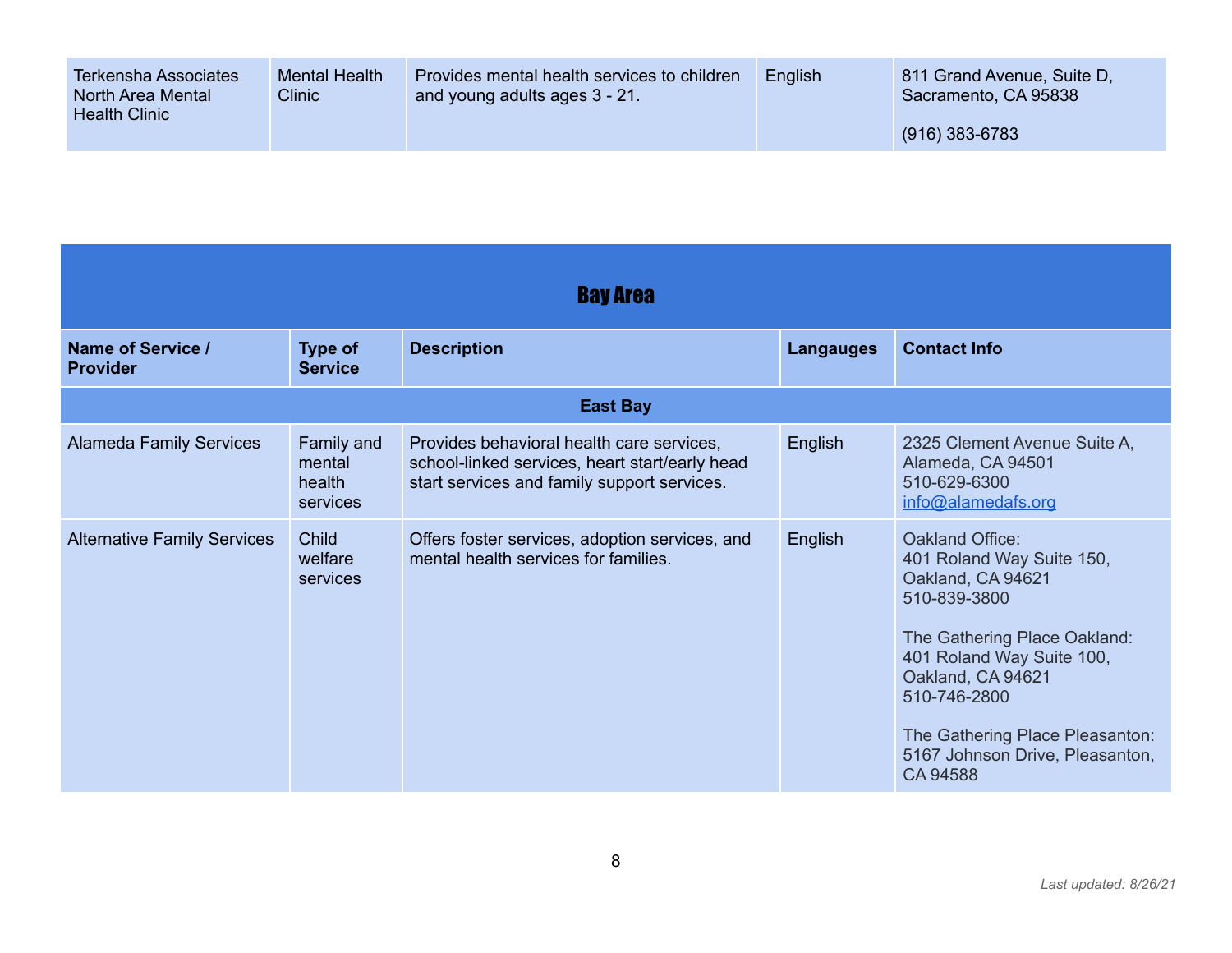|                                                         |                                                   |                                                                                                                                                                                                                                                                                                                                                                           |                            | 925-474-2154                                                                                                                                                                                                                                                              |
|---------------------------------------------------------|---------------------------------------------------|---------------------------------------------------------------------------------------------------------------------------------------------------------------------------------------------------------------------------------------------------------------------------------------------------------------------------------------------------------------------------|----------------------------|---------------------------------------------------------------------------------------------------------------------------------------------------------------------------------------------------------------------------------------------------------------------------|
| <b>Asian Community Mental</b><br><b>Health Services</b> | Community<br>mental<br>health<br>services         | ACMHS is a non-profit community based<br>organization that provides culturally relevant<br>family, youth, disability, employment, and<br>behavioral healthcare services to Asian Pacific<br>Islanders communities in the East Bay.                                                                                                                                        | English,<br><b>Tagalog</b> | 301 8th Street Suite 201,<br>Oakland, CA 94607<br>510-451-6729<br>info@acmhs.org                                                                                                                                                                                          |
| <b>Community Health for Asian</b><br>Americans          | Community<br><b>Health</b><br><b>Services</b>     | <b>Community Health for Asian Americans</b><br>(CHAA) is a non-profit organization committed<br>to improving the quality of life for marginalized<br>communities with special focus on Asian and<br>Pacific Islander (API) communities in the Bay<br>Area. CHAA provides behavioral health,<br>community engagement, youth programs, and<br>culturally relevant services. | English                    | Alameda Location:<br>1141 Harbor Bay Parkway,<br>Alameda, CA 94502<br>510-835-2777<br><b>Antioch Location:</b><br>3727 Sunset Lane Suite 110,<br>Antioch, CA 94509<br>925-778-1667<br><b>Richmond Location:</b><br>207 37th Street, Richmond, CA<br>94805<br>510-233-7555 |
| <b>First Hope</b>                                       | Outpatient<br>psychosis<br>treatment              | First Hope is an outpatient treatment program<br>for young people and their families,<br>experiencing early symptoms of psychosis or a<br>recent psychotic episode.                                                                                                                                                                                                       | English                    | 391 Taylor Boulevard, Suite 100<br>Pleasant Hill, CA 94523<br>925-608-6550                                                                                                                                                                                                |
| <b>Fred Finch Youth Center</b>                          | <b>Mental</b><br><b>Health</b><br><b>Services</b> | Provides outpatient mental health services for<br>children and youth                                                                                                                                                                                                                                                                                                      | English                    | 3800 Coolidge Avenue, Oakland,<br>CA 94602<br>510-482-2244<br>www.fredfinch.org                                                                                                                                                                                           |
| John Muir Behavioral<br>Health                          | Psychiatric<br>hospital                           | Psychiatric hospital for all ages                                                                                                                                                                                                                                                                                                                                         | English                    | 2740 Grant Street, Concord, CA<br>94520<br>925-680-6500<br>www.johnmuirhealth.com                                                                                                                                                                                         |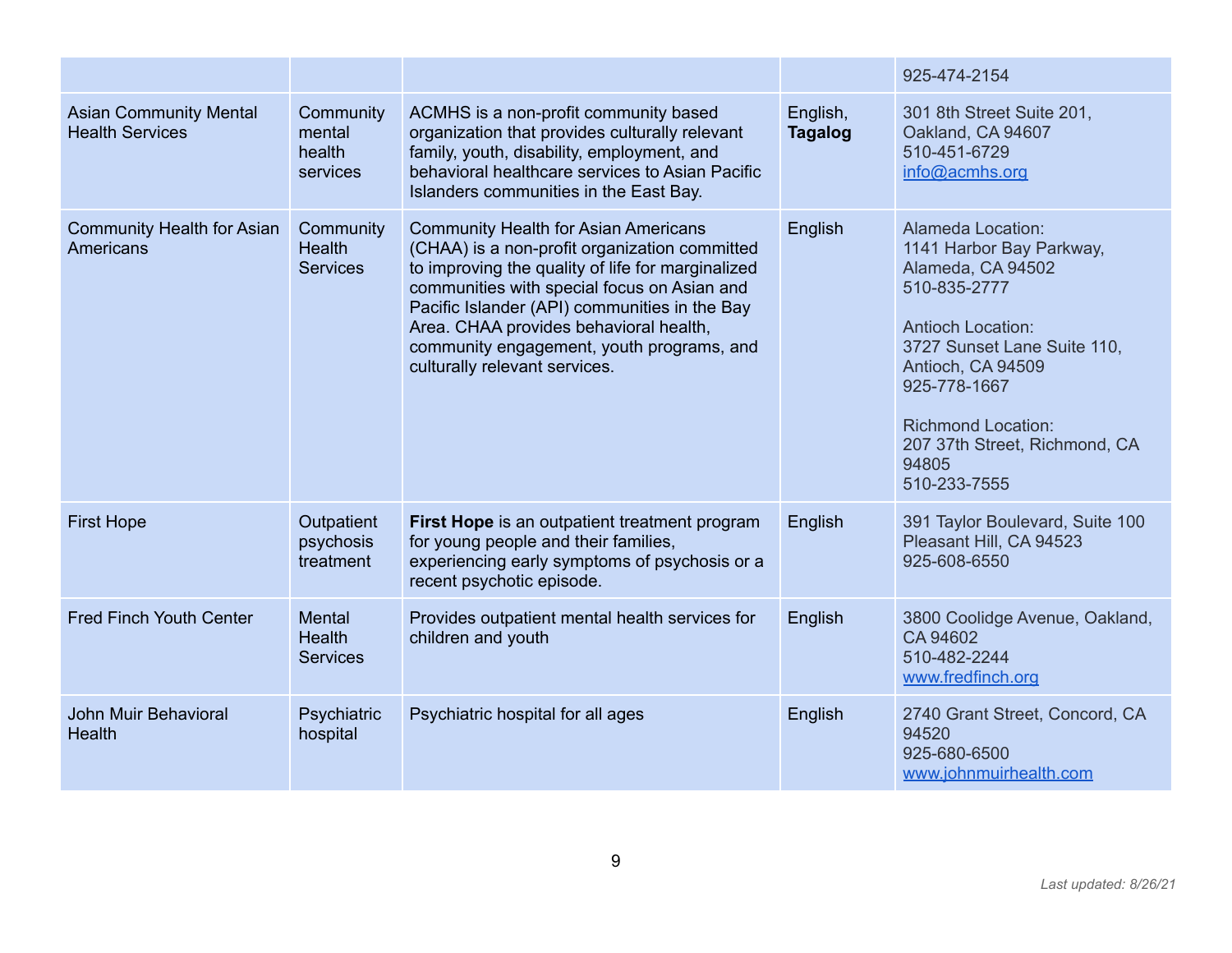| <b>Speciality Mental Health</b><br><b>Clinic of Asian Health</b><br><b>Services</b> | Mental<br><b>Health</b><br><b>Clinic</b> | Provides culturally relevant mental health<br>services to children, youth, and adults in the<br>Asian American community in the East Bay.<br>Services include assessment, therapy,<br>medication, case management, crisis<br>intervention, hotline response, prevention and<br>education, advocacy, and support and referral<br>services          | English,<br>Tagalog,<br>Burmese,<br>Cantonese,<br>Japanese,<br>Karen,<br>Khmer,<br>Korean,<br>Mandarin,<br>Mien,<br>Vietnamese | Oakland Center:<br>310 8th Street, Suite 201,<br>Oakland, CA 94607<br>510-735-3900<br>https://asianhealthservices.org/sp<br>ecialty-mental-health-clinic/                                                                                  |
|-------------------------------------------------------------------------------------|------------------------------------------|---------------------------------------------------------------------------------------------------------------------------------------------------------------------------------------------------------------------------------------------------------------------------------------------------------------------------------------------------|--------------------------------------------------------------------------------------------------------------------------------|--------------------------------------------------------------------------------------------------------------------------------------------------------------------------------------------------------------------------------------------|
|                                                                                     |                                          | <b>North Bay</b>                                                                                                                                                                                                                                                                                                                                  |                                                                                                                                |                                                                                                                                                                                                                                            |
| <b>Alternative Family Services</b>                                                  | <b>Child</b><br>welfare<br>services      | Offers foster services, adoption services, and<br>mental health services for families.                                                                                                                                                                                                                                                            | English                                                                                                                        | San Rafael Office:<br>361 Third Street Suite G, San<br>Rafael, CA 914901<br>Santa Rosa Office:<br>1421 Guerneville Road Suite 218,<br>Santa Rosa, CA 95403<br>Vallejo Office:<br>160 Glen Cove Marina Road Suite<br>102, Vallejo, CA 94591 |
| <b>County of Marin's Mobile</b><br><b>Response Team</b>                             | Suicide<br>hotline                       | Hotline for those experiencing a mental or<br>behavioral crisis. Available for those in Marin<br>County.                                                                                                                                                                                                                                          | English                                                                                                                        | 415-473-6392                                                                                                                                                                                                                               |
| <b>County of Sonoma Access</b><br>Team                                              | Mental<br>health<br>services.            | Provides services for seriously emotionally<br>disturbed (SED) children and youth up to age<br>18. Services include wrap-around service (5-12<br>y.o.), assessment, case management, crisis<br>intervention, psychiatric evaluation, medication<br>monitoring, residential mental health services,<br>therapy, and referrals to residential care. | English                                                                                                                        | 707-565-6900                                                                                                                                                                                                                               |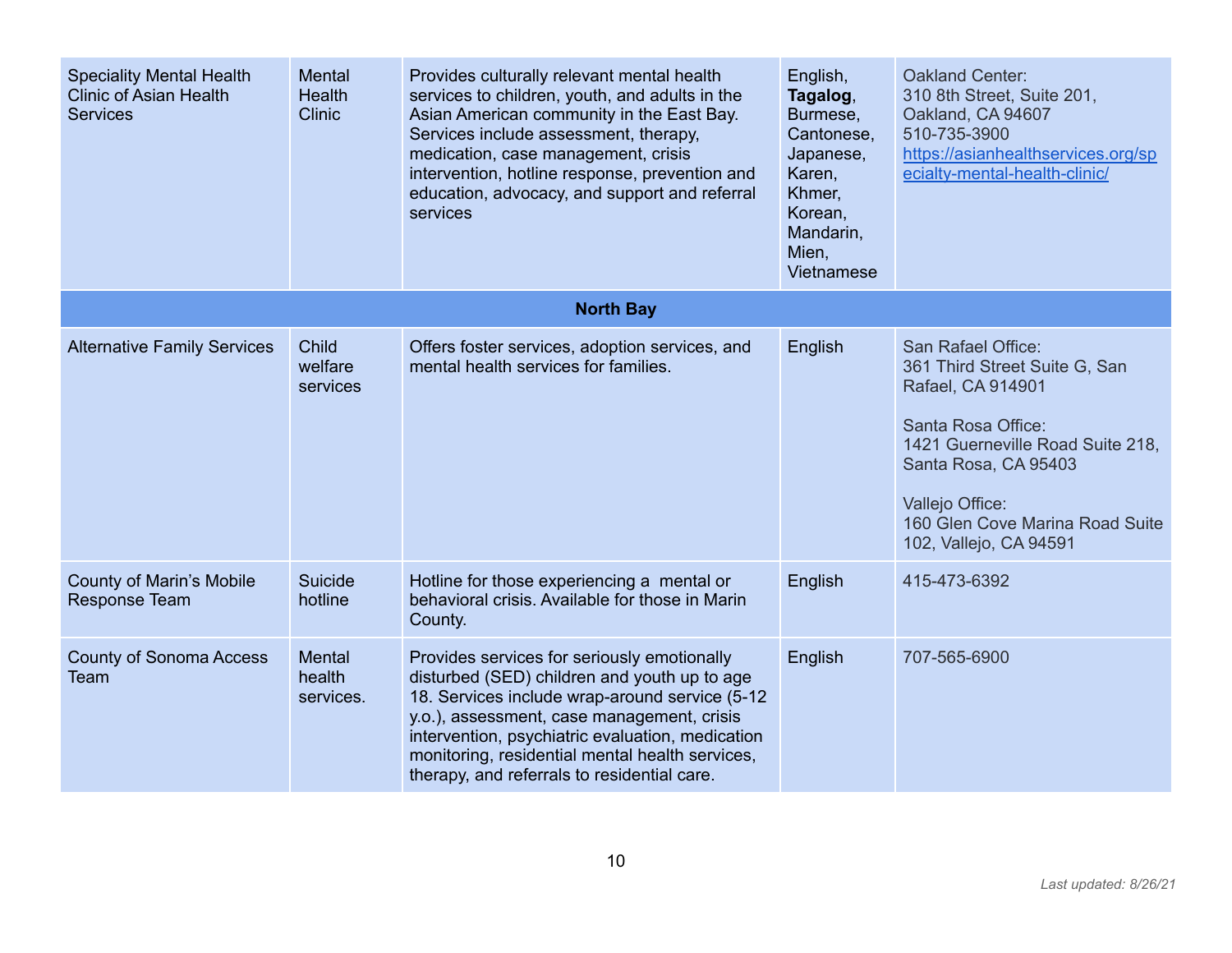| Lomi Psychotherapy Clinic                                               | Mental<br><b>Health</b><br><b>Clinic</b>    | Provides affordable mental health services and<br>counseling to children, couples, and families in<br>Santa Rosa.                                                                                                                                                                        | English                    | 534 B Street, Santa Rosa, CA<br>95401<br>707-579-0465<br>http://www.lomi.org/Welcome.html                                                                                  |
|-------------------------------------------------------------------------|---------------------------------------------|------------------------------------------------------------------------------------------------------------------------------------------------------------------------------------------------------------------------------------------------------------------------------------------|----------------------------|----------------------------------------------------------------------------------------------------------------------------------------------------------------------------|
| Marin Health and Human<br>Services: Youth and Family<br><b>Services</b> | <b>Mental</b><br>health<br>services         | Provides outpatient mental health and<br>substance use services to children, youth, and<br>families with Medi-cal coverage. Services<br>include case management, counseling,<br>substance use assessment and referral, family<br>therapy, parenting classes, and medication<br>services. | English                    | 3230 Kerner Boulevard, San<br>Rafael, CA 94903<br>Access: 888-818-115<br>Info: 415-473-6724                                                                                |
| National Alliance on Mental<br>Illness (NAMI) - Sonoma<br>County        | Mental<br><b>Health</b><br><b>Resources</b> | Provides various mental health resources to<br>communities in Sonoma County through<br>education, support, advocacy, and public<br>awareness.                                                                                                                                            | English                    | 866-960-6264<br>info@namisoco.org                                                                                                                                          |
| St. Helena Hospital Center<br>for Behavioral Health                     | Psychiatric<br>hospital                     | Psychiatric hospital for all ages                                                                                                                                                                                                                                                        | English                    | 525 Oregon Street, Vallejo, CA<br>94590<br>707-648-2200<br>www.adventisthealth.org                                                                                         |
|                                                                         |                                             | <b>Peninsula</b>                                                                                                                                                                                                                                                                         |                            |                                                                                                                                                                            |
| <b>Child Mind Institute</b>                                             | <b>Mental</b><br>health<br>services         | The Child Mind Institute consists of a team of<br>child and adolescent psychiatrists,<br>psychologists, neuropsychologists, and social<br>workers to provide extensive mental health<br>evaluation, treatment, and services to children,<br>youth, and families.                         | Not specified              | 2000 Alameda de las Pulgas,<br>Suite 242, San Mateo, California<br>94403<br>650-931-6565<br>info@childmind.org<br>https://childmind.org/about-us/our-<br>offices/bay-area/ |
| <b>Filipino Mental Health</b><br>Initiative                             | Community<br>and mental<br>health           | A community health center that primarily serves<br>the Filipino community in San Mateo County by<br>providing culturally relevant mental health and                                                                                                                                      | English,<br><b>Tagalog</b> | FMHISMC@gmail.com                                                                                                                                                          |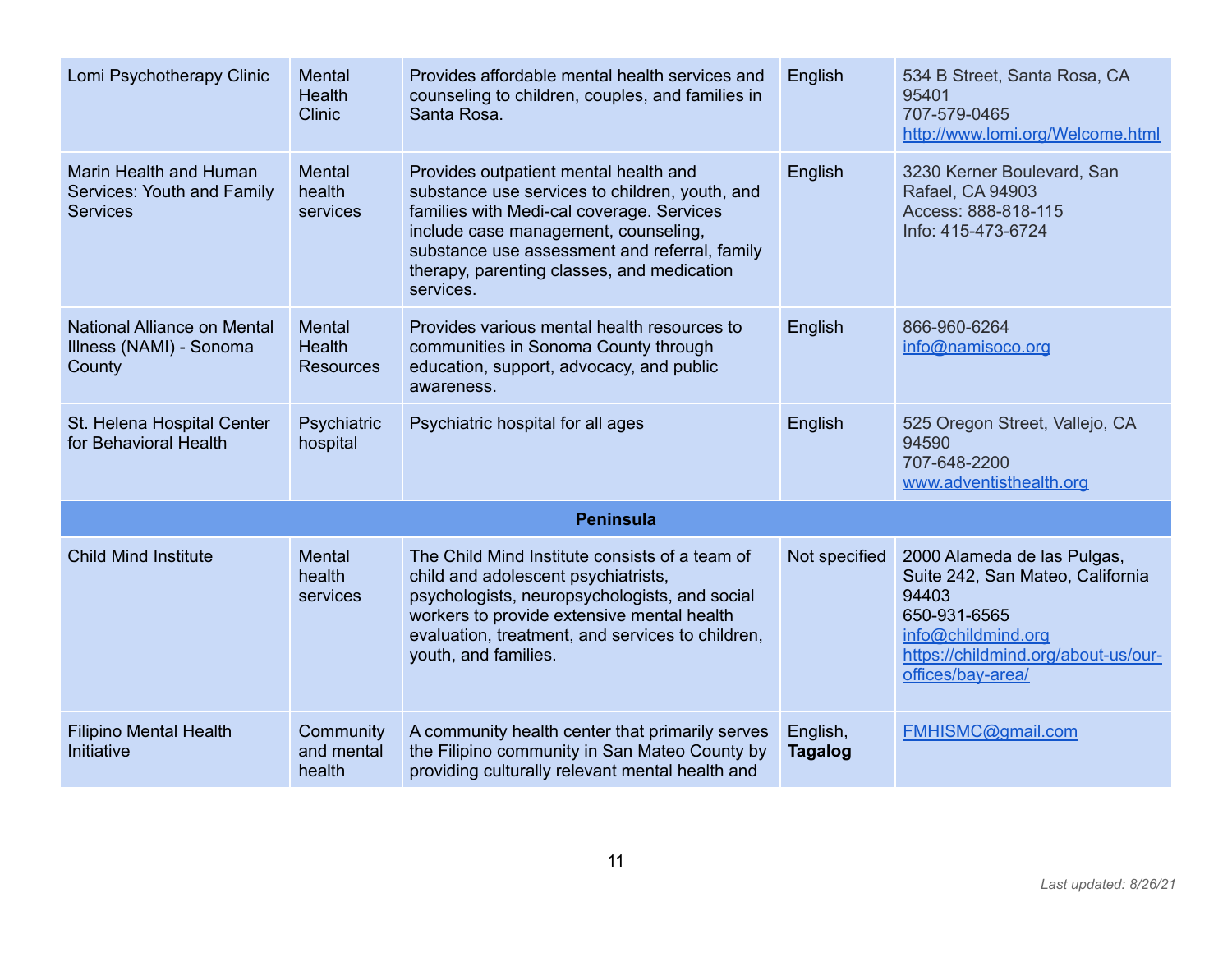|                                                                            | center                                            | community resources.                                                                                                                                                          |                            |                                                                                                                 |
|----------------------------------------------------------------------------|---------------------------------------------------|-------------------------------------------------------------------------------------------------------------------------------------------------------------------------------|----------------------------|-----------------------------------------------------------------------------------------------------------------|
| Margaret Owen-Wilson                                                       | Child and<br>Family<br>Psychologis<br>t, PsyD, MA | Provides culturally-sensitive psychotherapy and<br>psychological testing to children and families.<br>She specializes in child and adolescent mental<br>and emotional health. | English,<br><b>Tagalog</b> | 840 Hinckley Road<br>Suite 110<br>Burlingame, CA 94010<br>650-826-3947                                          |
| San Mateo County Crisis<br>Line                                            | Suicide<br><b>Hotline</b>                         | Crisis hotline for anyone experiencing a mental<br>health or suicide crisis in San Mateo County.                                                                              | English                    | 650-579-0350                                                                                                    |
|                                                                            |                                                   | <b>San Francisco</b>                                                                                                                                                          |                            |                                                                                                                 |
| <b>Alternative Family Services</b>                                         | <b>Child</b><br>welfare<br>services               | Offers foster services, adoption services, and<br>mental health services for families.                                                                                        | English                    | San Francisco Office:<br>250 Executive Park Boulevard<br>Suite 4900, San Francisco, CA<br>94134<br>415-656-0116 |
| Asian and Pacific Islander<br><b>Mental Health Collaborative</b>           | <b>Mental and</b><br>community<br>health          | Offers culturally relative mental health services<br>for the Asian American community in San<br>Francisco.                                                                    | English,<br><b>Tagalog</b> | 4020 Balboa Street, San<br>Francisco, CA 94121<br>415-920-3112, ext. 22                                         |
| <b>Child Crisis Mobile</b>                                                 | <b>Hotline</b>                                    | Child hotline                                                                                                                                                                 | English                    | 415-970-3800                                                                                                    |
| <b>Edgewood Center for</b><br><b>Children and Families</b>                 | Mental<br>health<br>services                      | Provides outpatient mental health services for<br>children and youth                                                                                                          | English                    | 1801 Vincente Street, San<br>Francisco, 94116<br>415-681-3211<br>www.edgewood.org                               |
| <b>Filipino American</b><br><b>Counseling and Treatment</b><br><b>Team</b> | Mental<br>health<br>services                      | Mental health counseling and wellness support<br>services for the Filipino American community.<br>Primarily serves adults 18 and over.                                        | English,<br><b>Tagalog</b> | 1001 Potrero Avenue, San<br>Francisco, CA 94110<br>415-421-2926                                                 |
| <b>Filipino Mental Health</b><br>Initiative of San Francisco               | Community<br>and mental<br>health<br>center       | A community health center that primarily serves<br>the Filipino community in San Francisco by<br>providing culturally relevant mental health and<br>community resources.      | English,<br><b>Tagalog</b> | 1010 Mission Street, Suite B; San<br>Francisco, CA 94103<br>415-348-8042<br>fmhisf@bayanihancc.org              |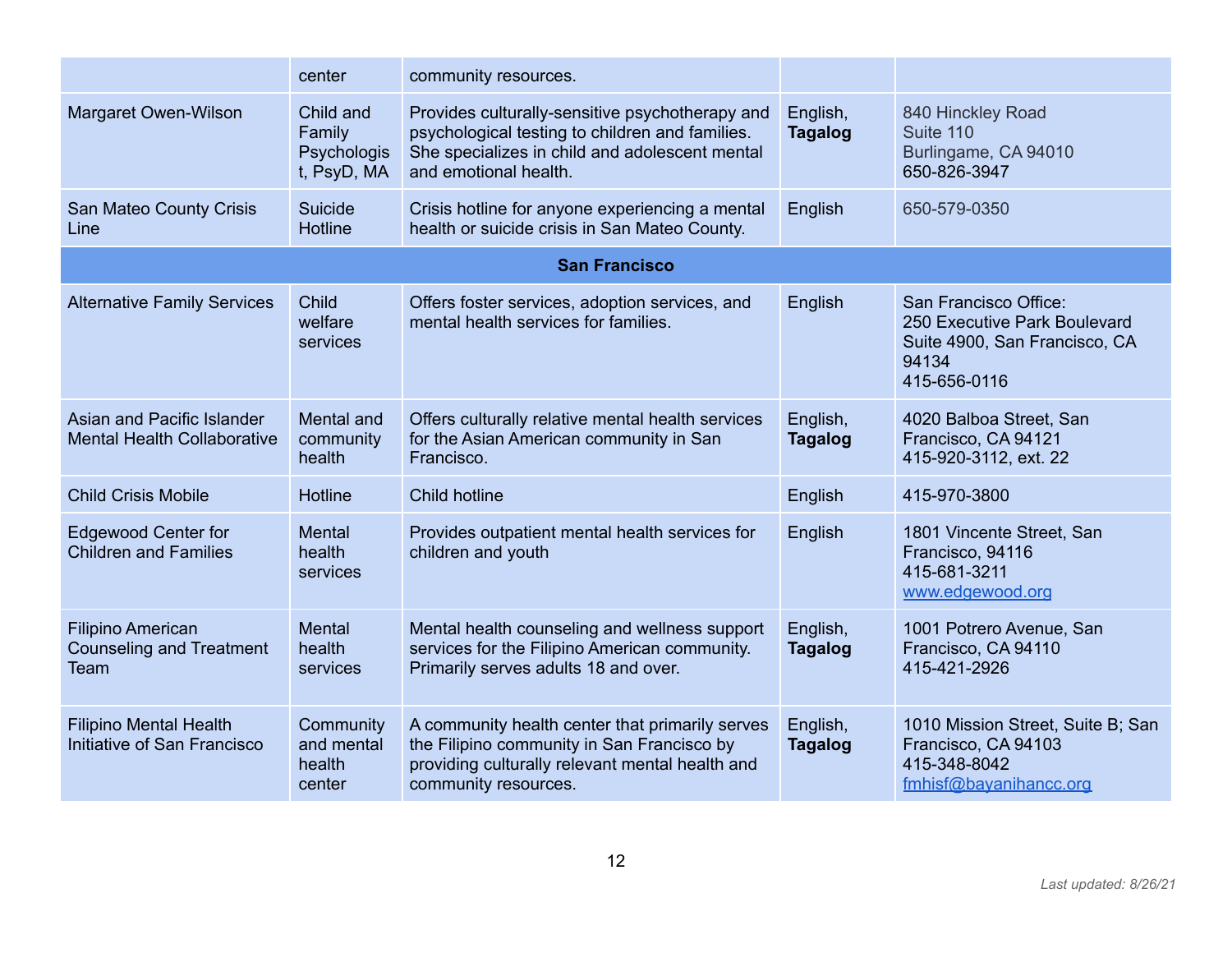| Huckleberry House: Teen<br><b>Crisis Hotline</b> | <b>Hotline</b>                         | Teen crisis hotline                                                                                                                                                                                                                                                                                                                            | English                    | 415-621-2929                                                                                                          |
|--------------------------------------------------|----------------------------------------|------------------------------------------------------------------------------------------------------------------------------------------------------------------------------------------------------------------------------------------------------------------------------------------------------------------------------------------------|----------------------------|-----------------------------------------------------------------------------------------------------------------------|
| <b>Mabuhay Health Center</b>                     | Community<br>health<br>center          | Provides free health services and mental health<br>education to the underserved Filipino American<br>community in the South of Market (SOMA)<br>district                                                                                                                                                                                       | English,<br><b>Tagalog</b> | 1010 Mission Street, San<br>Francisco, CA 94103<br>415-633-6421                                                       |
| <b>PRC</b>                                       | <b>Residential</b><br><b>Services</b>  | This organization provides legal representation,<br>residential mental health services, workforce<br>development, emergency financial assistance,<br>and eligibility and access.                                                                                                                                                               | English                    | 170 9th Street, San Francisco, CA<br>94103<br>415-777-0333                                                            |
| Safe & Sound: Parent Talk<br>Line                | <b>Hotline</b>                         | <b>Parent hotline</b>                                                                                                                                                                                                                                                                                                                          | English                    | 415-441-5437                                                                                                          |
| San Francisco Suicide<br>Lifeline                | <b>Hotline</b>                         | A hotline of mental health counselors for those<br>in a crisis and need immediate support.                                                                                                                                                                                                                                                     | English                    | 415-781-0500<br>Test MYLIFE to 741741                                                                                 |
| <b>Uplift Family Services</b>                    | Family<br>mental<br>health<br>services | A statewide nonprofit that helps families and<br>children. The agency is one of the largest, most<br>comprehensive mental health treatment<br>programs in California and takes a<br>state-of-the-art approach to children and<br>adolescents with complex behavioral health<br>challenges.                                                     | English                    | 408-379-3790<br>www.upliftfs.org/about/locations/s<br>an-mateo-county                                                 |
|                                                  |                                        | <b>South Bay</b>                                                                                                                                                                                                                                                                                                                               |                            |                                                                                                                       |
| <b>Alum Rock Counseling</b><br>Center            | Counseling<br>center                   | ARCC aims to address the academic, social,<br>and mental health needs of the at-risk youth<br>and families living in East San Jose. ARCC<br>provides culturally sensitive counseling,<br>professional support, educational assistance,<br>youth development activities, violence<br>prevention education, and crisis intervention<br>services. | English                    | 1245 East Santa Clara Street,<br>San Jose, CA 95116<br>408-294-2451<br>info@alumrockcc.org<br>https://alumrockcc.org/ |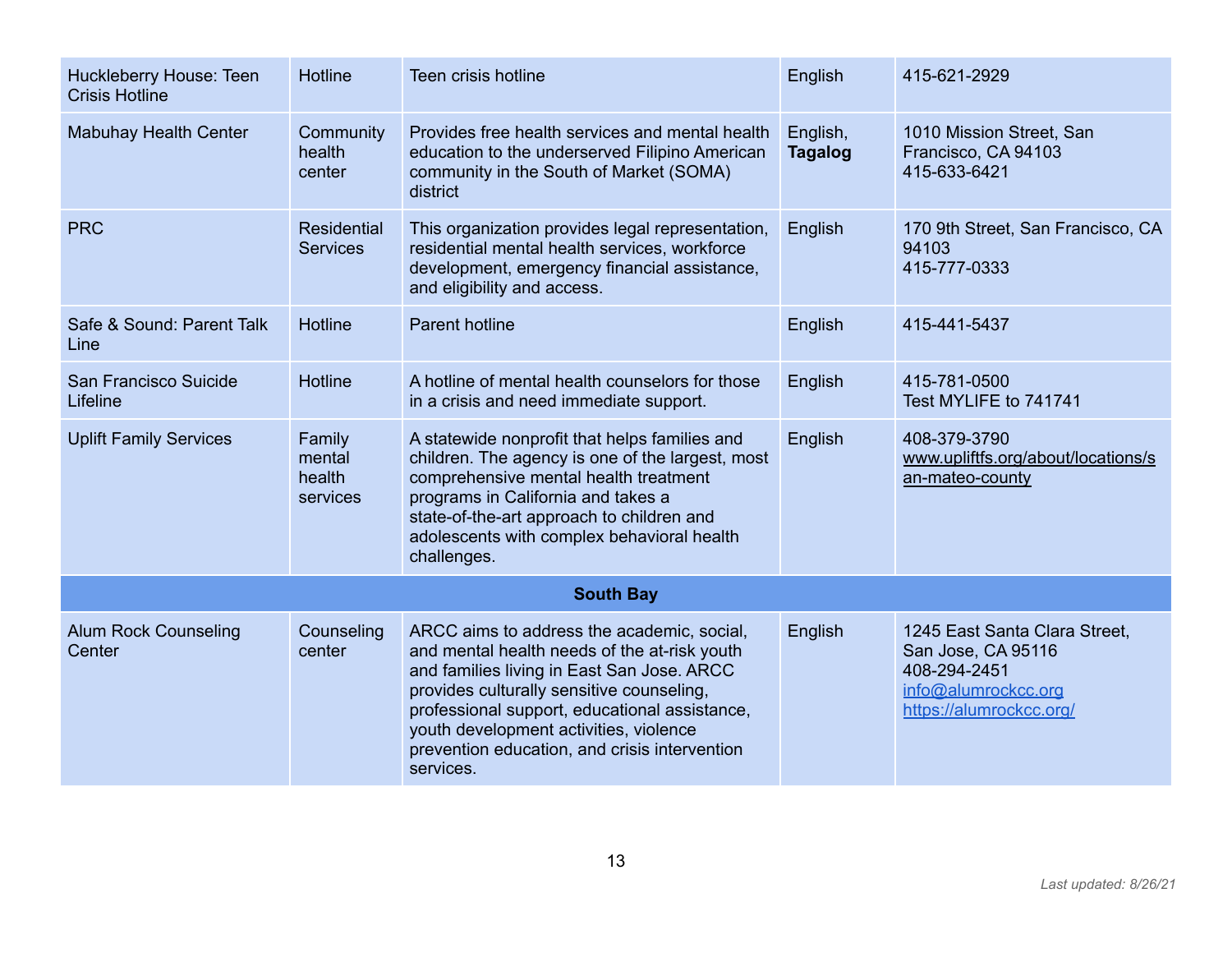| <b>Bill Wilson Center's SOS</b><br><b>Crisis Hotline</b>           | <b>Crisis</b><br>hotline                            | Behavioral crisis hotline that provides<br>community support and services to children<br>and youth who are experiencing an immediate<br>behavioral or mental health crisis.                                                                                                | English                    | 408-278-2585<br>www.billwilsoncenter.org/services/<br>all/sos-hotline.html                                                                                                             |
|--------------------------------------------------------------------|-----------------------------------------------------|----------------------------------------------------------------------------------------------------------------------------------------------------------------------------------------------------------------------------------------------------------------------------|----------------------------|----------------------------------------------------------------------------------------------------------------------------------------------------------------------------------------|
| Family & Children Las<br><b>Plumas Behavioral Health</b><br>Clinic | <b>Behavioral</b><br><b>Health</b><br><b>Clinic</b> | Provides outpatient services, outreach, therapy,<br>social groups, and referrals to housing for<br>children, youth, and their families.                                                                                                                                    | English,<br><b>Tagalog</b> | 1650-K Las Plumas Avenue, San<br>Jose, CA 95133<br>408-272-6726<br>peter.antons@hhs.sccgov.org                                                                                         |
| Family & Children<br>Sunnyvale Behavioral<br><b>Health Clinic</b>  | <b>Behavioral</b><br>Health<br><b>Clinic</b>        | Family & Children Sunnyvale Behavioral Health<br>Clinic provides culturally sensitive behavioral<br>health services such as assessment, therapy,<br>and psychiatric care for children, teens, and<br>families experiencing social, emotional, or<br>behavioral challenges. | English                    | 660 South Fair Oaks Avenue,<br>Sunnyvale, CA 94086<br>408-885-5000<br>brian.salada@hhs.sccgov.org<br>https://www.scvmc.org/clinics-and-<br>locations/Sunnyvale/Pages/overvi<br>ew.aspx |
| Rebekah Children's House                                           | <b>Mental</b><br>health<br>services                 | Provides outpatient mental health services and<br>full-day Day Treatment                                                                                                                                                                                                   | English                    | 290 IOOF Avenue, Gilroy, CA<br>95020<br>408-846-2100<br>www.reskids.org                                                                                                                |

<span id="page-13-0"></span>

| <b>Stockton Area</b>                 |                                  |                                                                                                  |           |                                  |
|--------------------------------------|----------------------------------|--------------------------------------------------------------------------------------------------|-----------|----------------------------------|
| Name of Service /<br><b>Provider</b> | <b>Type of</b><br><b>Service</b> | <b>Description</b>                                                                               | Languages | <b>Contact Info</b>              |
| <b>ASPIRAnet</b>                     | Therapeutic<br><b>Behavioral</b> | <b>Provides Therapeutic Behavioral Services</b><br>(TBS) and crisis stabilization services as an | English   | 6 S. El Dorado Street, Suite 510 |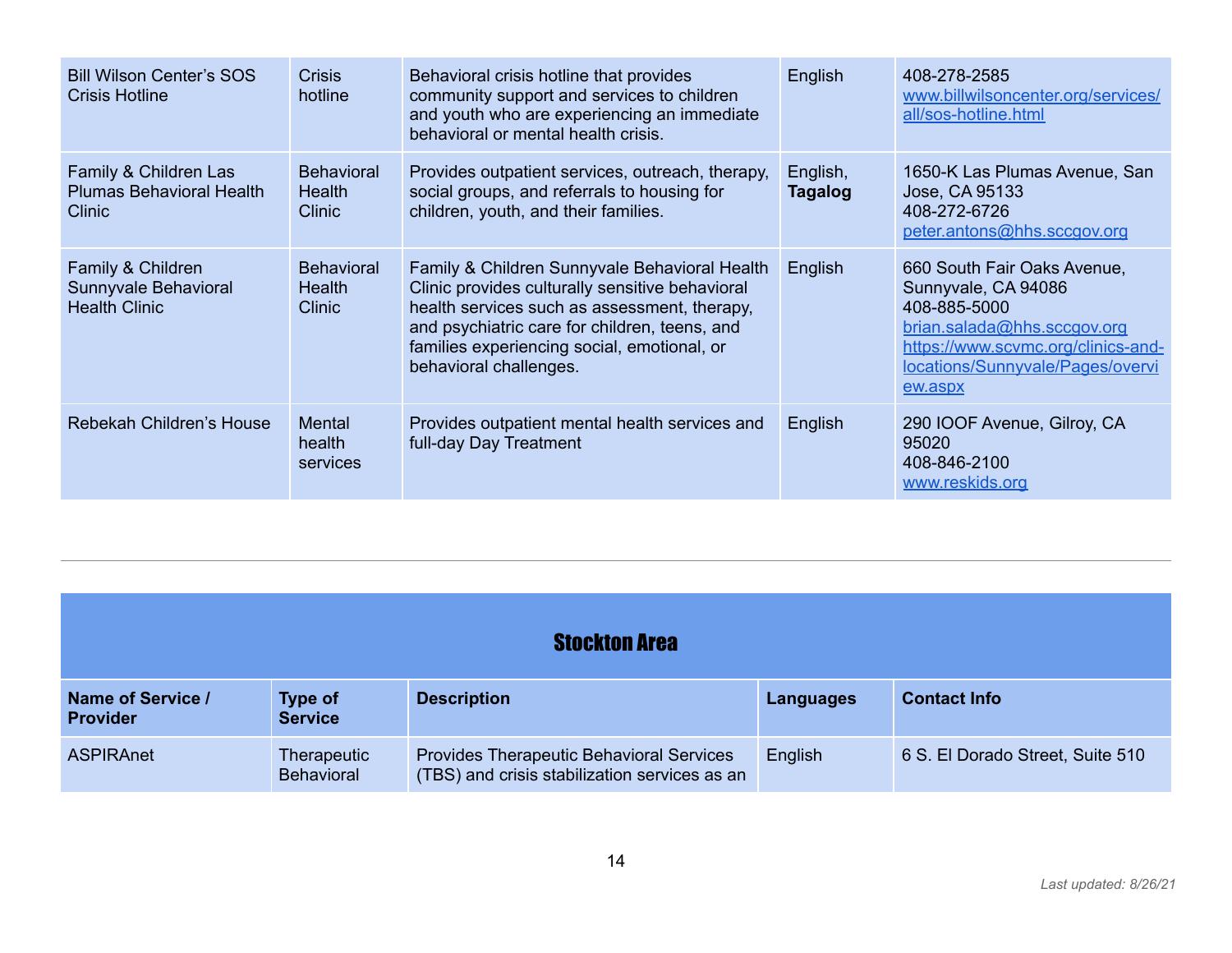|                                                                                                       | Services (TBS)                                                         | alternative to psychiatric hospitalization.                                                                                                                                                                                                    |                            |                                                                                                |
|-------------------------------------------------------------------------------------------------------|------------------------------------------------------------------------|------------------------------------------------------------------------------------------------------------------------------------------------------------------------------------------------------------------------------------------------|----------------------------|------------------------------------------------------------------------------------------------|
| <b>Child Abuse Prevention</b><br>Council                                                              | <b>Mental Health</b><br><b>Services</b>                                | Provides outpatient mental health services<br>utilizing strengthening family approach                                                                                                                                                          | English                    | 540 N. California Street, Stockton,<br>CA 95202<br>209-644-5311<br>www.nochildabuse.org        |
| <b>Children and Youth</b><br>Services -- Stockton<br>Clinic CYS)                                      | <b>Behavioral</b><br><b>Health Services</b><br>for youth               | Comprehensive mental health services for<br>children, youth, and their families living in<br>the Central County area. Services include<br>individual and group therapy, case<br>management, psychiatric assessment, and<br>medication support. | English                    | 1414 N. California Street,<br>Stockton, CA, 95202<br>209-468-2385<br>https://www.sjgov.org/mhs |
| <b>Children and Youth</b><br>Services - Foster Youth<br><b>Full Service Partnership</b>               | <b>Behavioral and</b><br><b>Mental Health</b><br>Services for<br>youth | Mental Health Services Act (MHSA)<br>program focused on children and youth in<br>the Foster Care system                                                                                                                                        | English,<br><b>Tagalog</b> | 1414 N. California Street.<br>Stockton, CA, 95202<br>209-468-2385<br>https://www.sjgov.org/mhs |
| <b>Children and Youth</b><br>Services - Juvenile<br><b>Justice Full Service</b><br>Partnership (MHSA) | <b>Behavioral and</b><br><b>Mental Health</b><br>Services for<br>youth | Mental Health Services Act program<br>focused on children and youth in the<br>Juvenile Justice system.                                                                                                                                         | English                    | 1414 N. California Street,<br>Stockton, CA, 95202<br>209-468-2385<br>https://www.sjgov.org/mhs |
| <b>Crisis Community</b><br>Response Team (CCRT)                                                       | <b>Hotline/Crisis</b><br>Response                                      | Mobile multi-disciplinary crisis team for<br>community adult mental health outreach,<br>early intervention and joint field response<br>with law enforcement for crisis 5150<br>detention evaluations.                                          | English                    | 1212 N. California Street.<br>Stockton, CA 95202<br>209-468-8686<br>https://www.sjgov.org/mhs  |
| <b>Crisis Intervention</b><br><b>Services</b>                                                         | <b>Crisis</b><br>Response                                              | 24-Hour evaluation services including<br>assessment for psychiatric emergencies,<br>crisis counseling, outpatient and community<br>referrals                                                                                                   | English                    | 1212 N. California Street,<br>Stockton, CA 95202<br>209-468-8686<br>https://www.sigov.org/mhs  |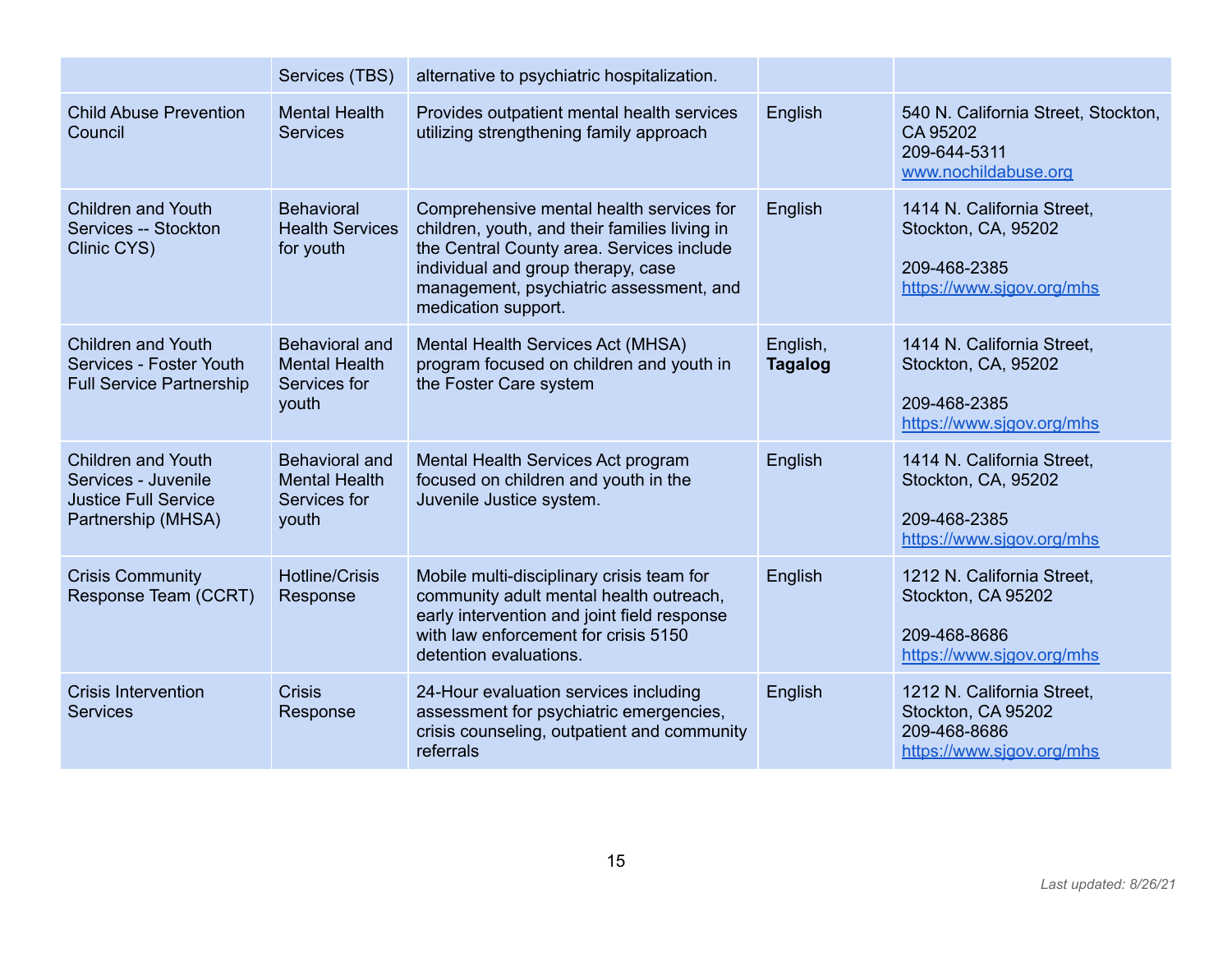| <b>Healing Pilipinx Uplifting</b><br>Self & Others (PUSO)                                            | <b>Mental Health</b><br><b>Services</b> | Healing PUSO is a Filipino Mental Health<br>Initiative that has a purpose of uplifting the<br>puso ("heart" in Tagalog) and spirit of our<br>Pilipinx community in Stockton while<br>normalizing mental health through holistic<br>health programs and culturally-rooted<br>healing | English,<br><b>Tagalog</b> | Holistic Health Director, Hannah<br><b>Rhea Divino</b><br>hannah@littlemanila.org<br>Instagram: @healingpuso<br>Facebook: @Imhealingpuso |
|------------------------------------------------------------------------------------------------------|-----------------------------------------|-------------------------------------------------------------------------------------------------------------------------------------------------------------------------------------------------------------------------------------------------------------------------------------|----------------------------|------------------------------------------------------------------------------------------------------------------------------------------|
| Mary Graham Children's<br>Center                                                                     | Outpatient<br>mental health<br>services | Provides outpatient mental health services<br>to residents of Mary Graham Children's<br><b>Shelter</b>                                                                                                                                                                              | Not specified              | 6861 Mary Graham Lane, French<br>Camp, CA 95231<br>209-468-6966<br>https://marygrahamfoundation.org                                      |
| <b>Peterson Hall</b>                                                                                 | Outpatient<br>mental health<br>services | Provides outpatient mental health services<br>to youth detained at Peterson Hall.                                                                                                                                                                                                   | English                    | 535 Matthews Road, French<br>Camp, CA 95231<br>209-468-4200<br>https://www.sjgov.org/mhs                                                 |
| <b>SJS-MHS CYS Katie A</b><br><b>Services</b>                                                        | Outpatient<br>mental health<br>services | Provides in-home and in-community<br>outpatient mental health services to W&I<br>Code 300 dependent SJC children                                                                                                                                                                    | English                    | 333 E. Washington Street,<br>Stockton, CA 95202<br>209-468-1547<br>https://www.sjgov.org/mhs                                             |
| <b>Valley Community</b><br><b>Counseling Services</b><br>(VCCS) (Manteca)                            | Mental health<br>services               | Full range specialty mental health services<br>for children and youth in the South County<br>area.                                                                                                                                                                                  | English                    | 129 E. Center Street, Manteca,<br>CA 95336<br>209-239-5553<br>www.communityconnectssjc.org                                               |
| <b>Valley Community</b><br><b>Counseling Services</b><br>(VCCS) (School Based<br>Program - Stockton) | Mental health<br>services               | <b>Valley Community Counseling Services</b><br>(VCCS) is a private, non-profit corporation<br>providing a variety of counseling, therapy<br>and educational services to [Stockton]<br>county residents.                                                                             | English                    | Phone: 209-956-4240<br>Website:<br>https://communityconnectionssjc.o<br>rg/programs/details/valley_commu<br>nity counseling services/    |
| Women's Center - Family                                                                              | Mental health                           | Outpatient mental health services for                                                                                                                                                                                                                                               | English                    | 729 N. California Street, Stockton,                                                                                                      |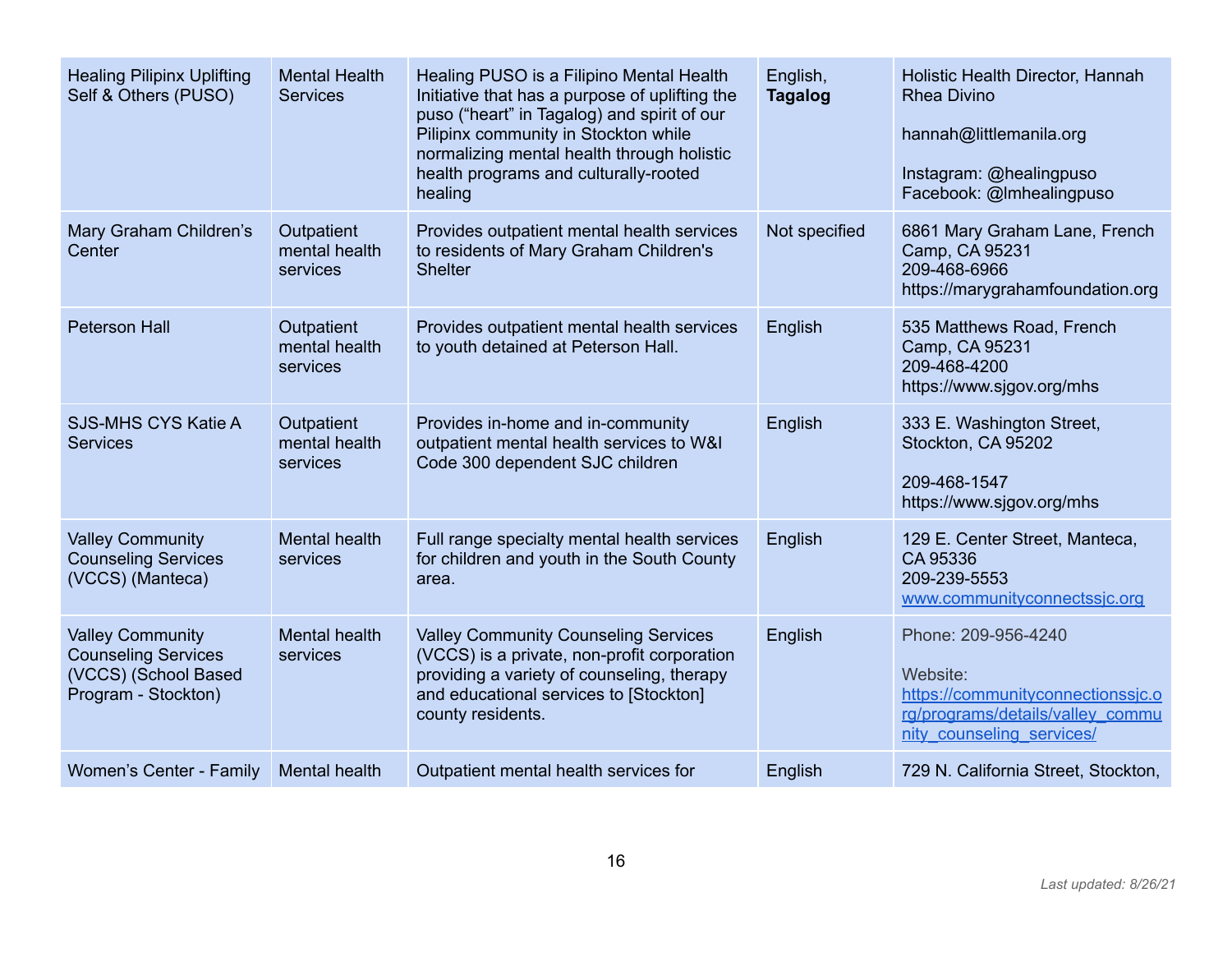| and Youth Services | services | children and youth | CA 95202<br>209-929-6700<br>www.womenscenteryfs.org |
|--------------------|----------|--------------------|-----------------------------------------------------|
|                    |          |                    |                                                     |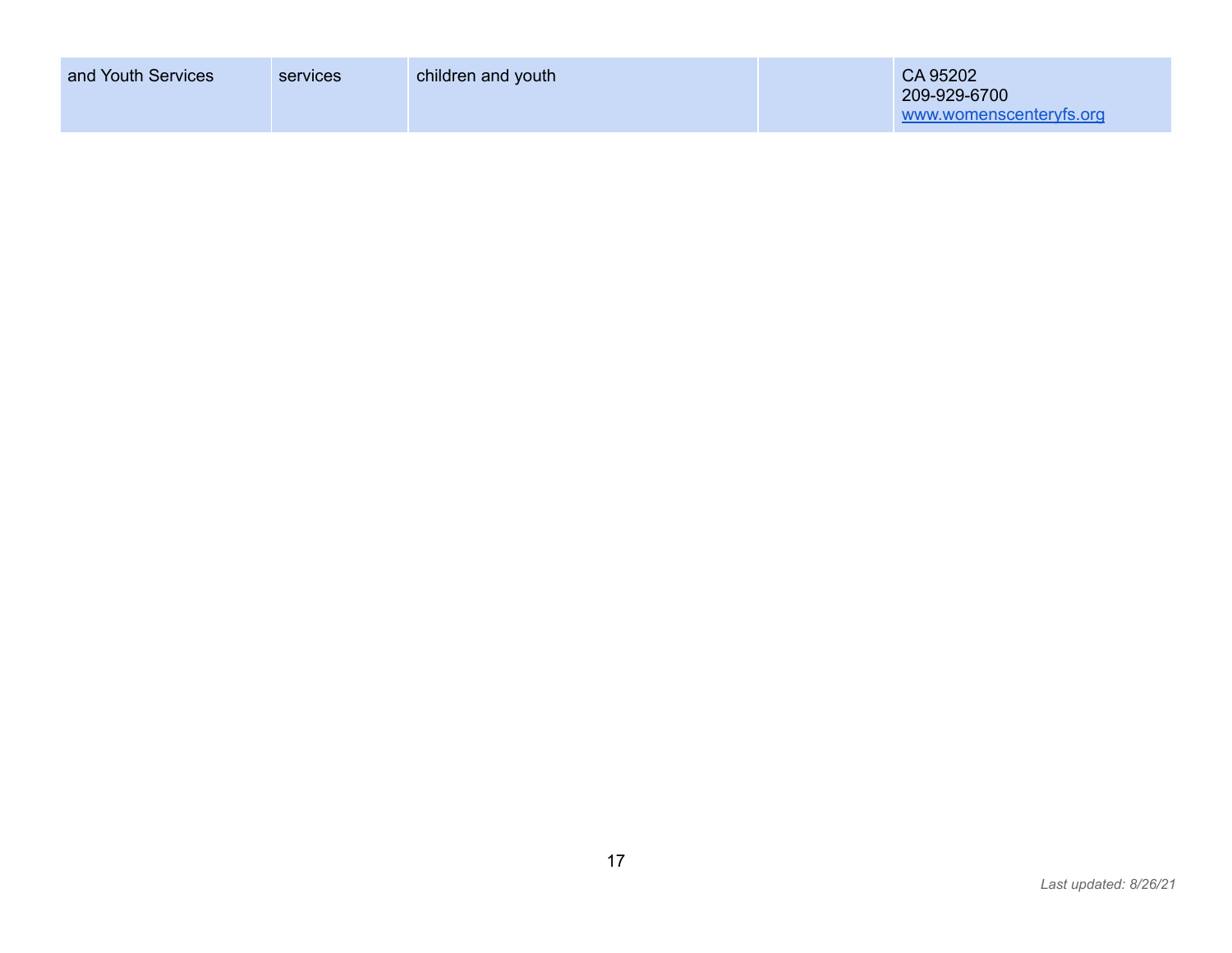<span id="page-17-0"></span>

| <b>Los Angeles County</b>                                                                                                 |                                                                 |                                                                                                                                                                                                                                                                                                                                                                                                                                                            |                            |                                                                                                                                                                                                                                                                  |
|---------------------------------------------------------------------------------------------------------------------------|-----------------------------------------------------------------|------------------------------------------------------------------------------------------------------------------------------------------------------------------------------------------------------------------------------------------------------------------------------------------------------------------------------------------------------------------------------------------------------------------------------------------------------------|----------------------------|------------------------------------------------------------------------------------------------------------------------------------------------------------------------------------------------------------------------------------------------------------------|
| Name of Service /<br><b>Provider</b>                                                                                      | <b>Type of Service</b>                                          | <b>Description</b>                                                                                                                                                                                                                                                                                                                                                                                                                                         | <b>Languages</b>           | <b>Contact Info</b>                                                                                                                                                                                                                                              |
|                                                                                                                           |                                                                 | <b>For all of LA County</b>                                                                                                                                                                                                                                                                                                                                                                                                                                |                            |                                                                                                                                                                                                                                                                  |
| <b>Directory of Support</b><br>Groups for Families of<br>People with<br>Developmental<br><b>Disabilities in LA County</b> | <b>Support Groups</b>                                           | This document provides a list of support<br>groups for parents and family members of<br>people with developmental disabilities who<br>live in Los Angeles County. The support<br>groups are divided by<br>cultural/language-specific groups and<br>disability-specific groups. There are also<br>groups for specific family members and<br>other types of support groups (early start,<br>special education, transition to adulthood,<br>and bereavement). | English,<br><b>Tagalog</b> | Link to directory:<br>https://scdd.ca.gov/wp-content/upl<br>oads/sites/33/2016/10/Parent-Sibli<br>ng-Group-Directory-2013-final1.pd<br>- Contact information for the<br><b>Developmental Disabilities Area</b><br>Board 10 can also be found on<br>the directory |
| <b>FASGI's LA County</b><br><b>Mental Health Provider</b><br><b>Directory</b>                                             | <b>Mental Health</b><br><b>Agencies</b><br><b>Resource List</b> | The Filipino American Service Group. Inc.<br>has a detailed list of mental health<br>agencies in Los Angeles County with<br>details regarding services, languages,<br>telehealth services, age groups served,<br>etc.                                                                                                                                                                                                                                      | English                    | Link:                                                                                                                                                                                                                                                            |
| <b>Filipino Support Group</b>                                                                                             | <b>Support Group</b>                                            | A support group for Filipino families to<br>share their experiences as parents in the<br>Filipino American community.<br>6:30-8pm, 3rd Monday of the month<br>Meets online via zoom.                                                                                                                                                                                                                                                                       | English,<br><b>Tagalog</b> | <b>Contact Therea Quary at</b><br>theresa.quary@csun.edu for the<br>zoom information                                                                                                                                                                             |
| <b>GENESIS Program</b>                                                                                                    | <b>Geriatric Mental</b><br><b>Health Services</b>               | The GENESIS Program offers Field<br>Capable Clinical Services (FCCS) to Older                                                                                                                                                                                                                                                                                                                                                                              | English,<br>interpretation | <b>Direct Phone Line:</b><br>213-351-7284                                                                                                                                                                                                                        |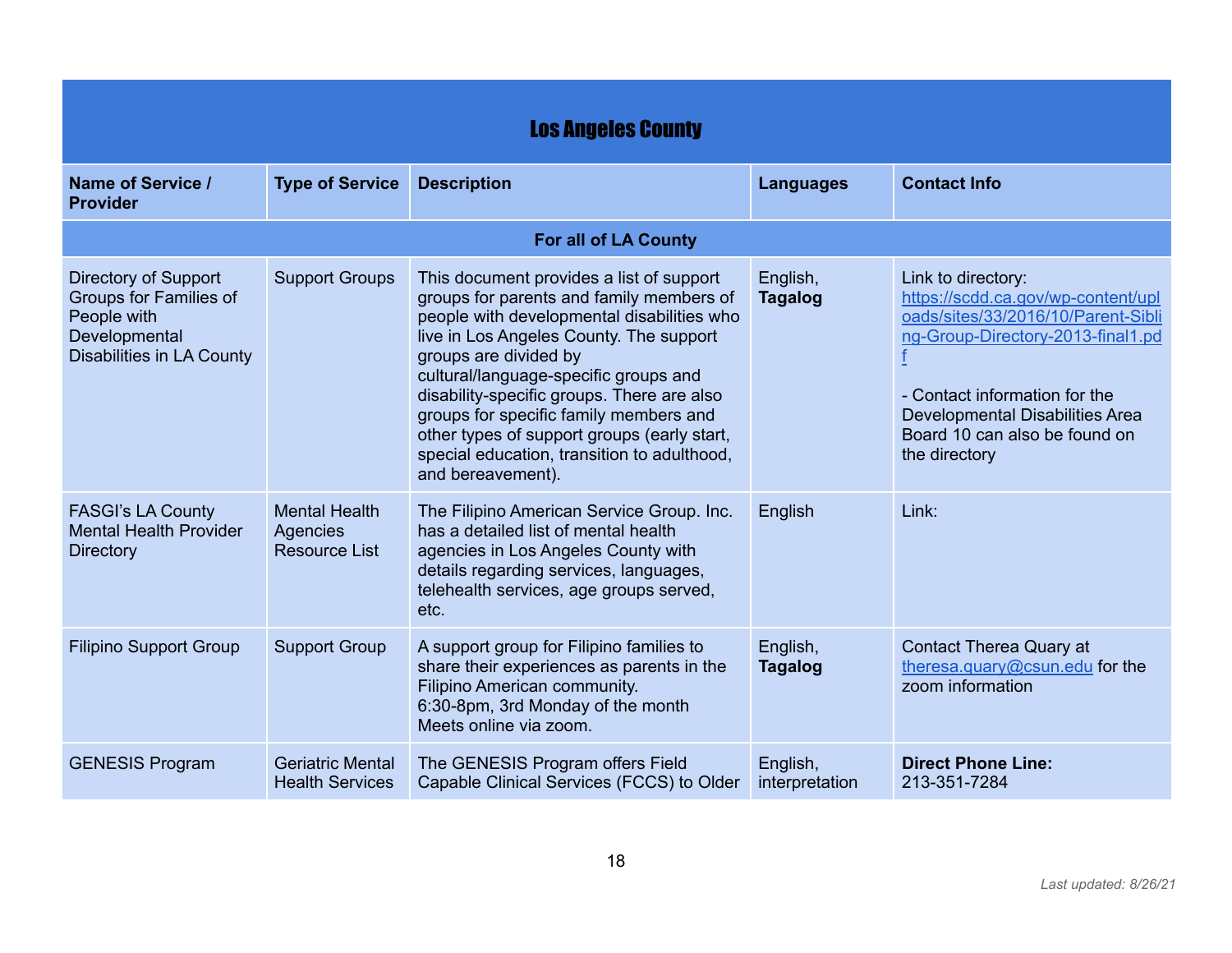|                                                                        |                                         | Adults, ages 60 and above. FCCS offers<br>an alternative to traditional mental health<br>services for older adults who may be<br>unable to access services due to impaired<br>mobility, frailty, or other limitations. Older<br>Adults who may be uncomfortable seeking<br>services in a traditional clinic, FCCS may<br>be a welcome alternative. GENESIS<br>serves the homebound and severely ill;<br>clinicians will travel to the clients' home,<br>no telehealth services available, no<br>travelling necessary. | services<br>available | <b>Hours: M-F 7:30AM-5PM</b><br><b>ACCESS Line: 1-800-854-7771</b>                                                                                                                                                                |
|------------------------------------------------------------------------|-----------------------------------------|-----------------------------------------------------------------------------------------------------------------------------------------------------------------------------------------------------------------------------------------------------------------------------------------------------------------------------------------------------------------------------------------------------------------------------------------------------------------------------------------------------------------------|-----------------------|-----------------------------------------------------------------------------------------------------------------------------------------------------------------------------------------------------------------------------------|
| <b>Los Angeles County</b><br><b>Department of Mental</b><br>Health     | <b>Mental Health</b><br><b>Services</b> | Services include the Veteran Line,<br>Emotional Support Warm Line, and the<br>Access Center for service referrals, crisis<br>assessments, and field deployments<br>(available 24/7).                                                                                                                                                                                                                                                                                                                                  | English,<br>Spanish   | Helpline: 1-800-854-7771<br>Hours: helpline is 24/7, entry<br>point for mental health services;<br><b>Psychiatric Mobile Response</b><br>Team (PMRT) operates<br>8AM-2AM; clinics operate<br>8AM-5PM<br>Website: dmh.lacounty.gov |
| LA County Human<br><b>Services Hotline</b>                             | <b>Hotline</b>                          | A guide to the services, resources, and<br>information in Los Angeles.                                                                                                                                                                                                                                                                                                                                                                                                                                                | English,<br>Spanish   | Dial "211"                                                                                                                                                                                                                        |
|                                                                        |                                         | <b>Service Area 1 (Antelope Valley)</b>                                                                                                                                                                                                                                                                                                                                                                                                                                                                               |                       |                                                                                                                                                                                                                                   |
| <b>Antelope Valley</b><br><b>Department of Mental</b><br><b>Health</b> | <b>Mental Health</b><br><b>Services</b> | Offers CALWORKS, COMMUNITY<br>OUTREACH, CRISIS INTERVENTION,<br><b>GROUP THERAPY, MEDICATION</b><br><b>SUPPORT, MENTAL HEALTH</b><br><b>SERVICES* (MHS), TARGETED CASE</b><br>MANAGEMENT; serves ages 18 and older<br><b>COVID:</b> telehealth services provided                                                                                                                                                                                                                                                      | English               | <b>Address: 349-A East Avenue</b><br>K-6, Lancaster, CA 93535-4548<br>Hours: M-F 8AM-5PM<br>Phone: 661-723-4260<br>Help Line: 800-854-7771<br><b>Website:</b><br>https://dmh.lacounty.gov/                                        |
| Antelope Valley Youth<br>and Family Services                           | Mental health<br>services               | We are a nonprofit agency providing<br>information, assessment, and referrals to                                                                                                                                                                                                                                                                                                                                                                                                                                      | English               | 44815 Fig Avenue Suite 101,<br>Lancaster, CA 93534                                                                                                                                                                                |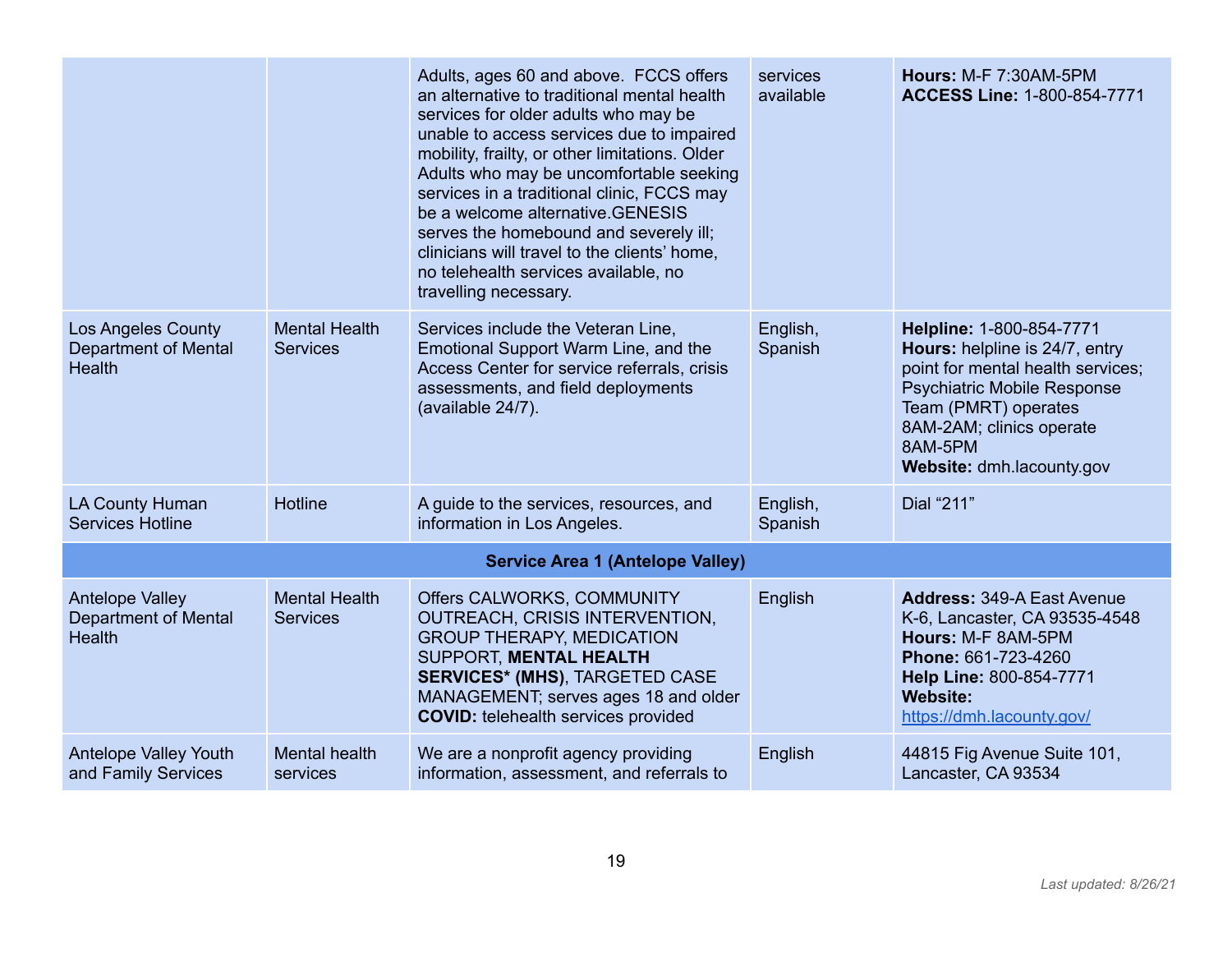|                                                         |                                                | prevention and early intervention<br>programs for at-risk youth and families.                                                                                                                                                                                                                                                                                                                                           |                            |                                                                                                                                                                                    |
|---------------------------------------------------------|------------------------------------------------|-------------------------------------------------------------------------------------------------------------------------------------------------------------------------------------------------------------------------------------------------------------------------------------------------------------------------------------------------------------------------------------------------------------------------|----------------------------|------------------------------------------------------------------------------------------------------------------------------------------------------------------------------------|
| Children's Bureau of<br>Southern California             | Children and<br><b>Mental Health</b><br>Center | <b>OFFERS 0-5 MENTAL HEALTH</b><br><b>SERVICES, ADOPTION, COMMUNITY</b><br>OUTREACH, CRISIS INTERVENTION,<br>MEDICATION SUPPORT SERVICES,<br><b>MENTAL HEALTH SERVICES* (MHS),</b><br>TARGETED CASE MANAGEMENT (TCM)                                                                                                                                                                                                    | English,<br>Spanish        | Address: 1529 E Palmdale Blvd.<br>Palmdale, CA 93550-2034<br>Hours: M-F 9AM-5PM<br>Phone: 661-272-9996<br>Website: www.all4kids.org                                                |
| Children's Center of<br><b>Antelope Valley</b>          | Mental health<br>center                        | The Children's Center of the Antelope<br>Valley is a private, non-profit healthcare<br>organization located in Northern Los<br>Angeles County that provides a continuum<br>of services to child victims of abuse,<br>children at risk of abuse, and their families.<br>Services include clinical therapy, parent<br>child interaction therapy, relative support<br>services, and domestic violence support<br>services. | English,<br><b>Tagalog</b> | Address: 45111 Fern Avenue,<br>Lancaster, CA 93534<br>Hours: M-F 8AM-6PM<br>Phone: 661-949-1206<br>Email:<br>administrator@childrenscenterav.<br>org<br>Website: https://ccav.org/ |
| Child and Family Center,<br>Palmdale                    | Mental health<br>center                        | We change lives and heal relationships by<br>helping people thrive through education,<br>treatment, prevention and advocacy -<br>strengthening families today for stronger<br>communities tomorrow. Provides mental<br>health, alcohol & drug treatment, and<br>domestic violence services.                                                                                                                             | English                    | Address: 38345 30th Street East,<br>C-1&2, Palmdale, CA 93550<br><b>Hours:</b><br>Phone: 661-259-9439<br>https://www.childfamilycenter.org/                                        |
| <b>Mental Health America</b><br>(MHA) - Antelope Valley | <b>Mental Health</b><br>Center                 | Mental Health America of Los Angeles<br>helps individuals with mental health needs,<br>including transition-age youth, Veterans<br>and their families, and those who may be<br>struggling with homelessness.                                                                                                                                                                                                            | English,<br>Spanish, Khmer | Address: 506 W. Jackman Street,<br>Lancaster, CA 93534<br>Hours: M-F 9AM-5PM<br>Phone: 661-726-2850<br>Email: info@mhala.org                                                       |
|                                                         |                                                | Service Area 2 (San Fernando Valley)                                                                                                                                                                                                                                                                                                                                                                                    |                            |                                                                                                                                                                                    |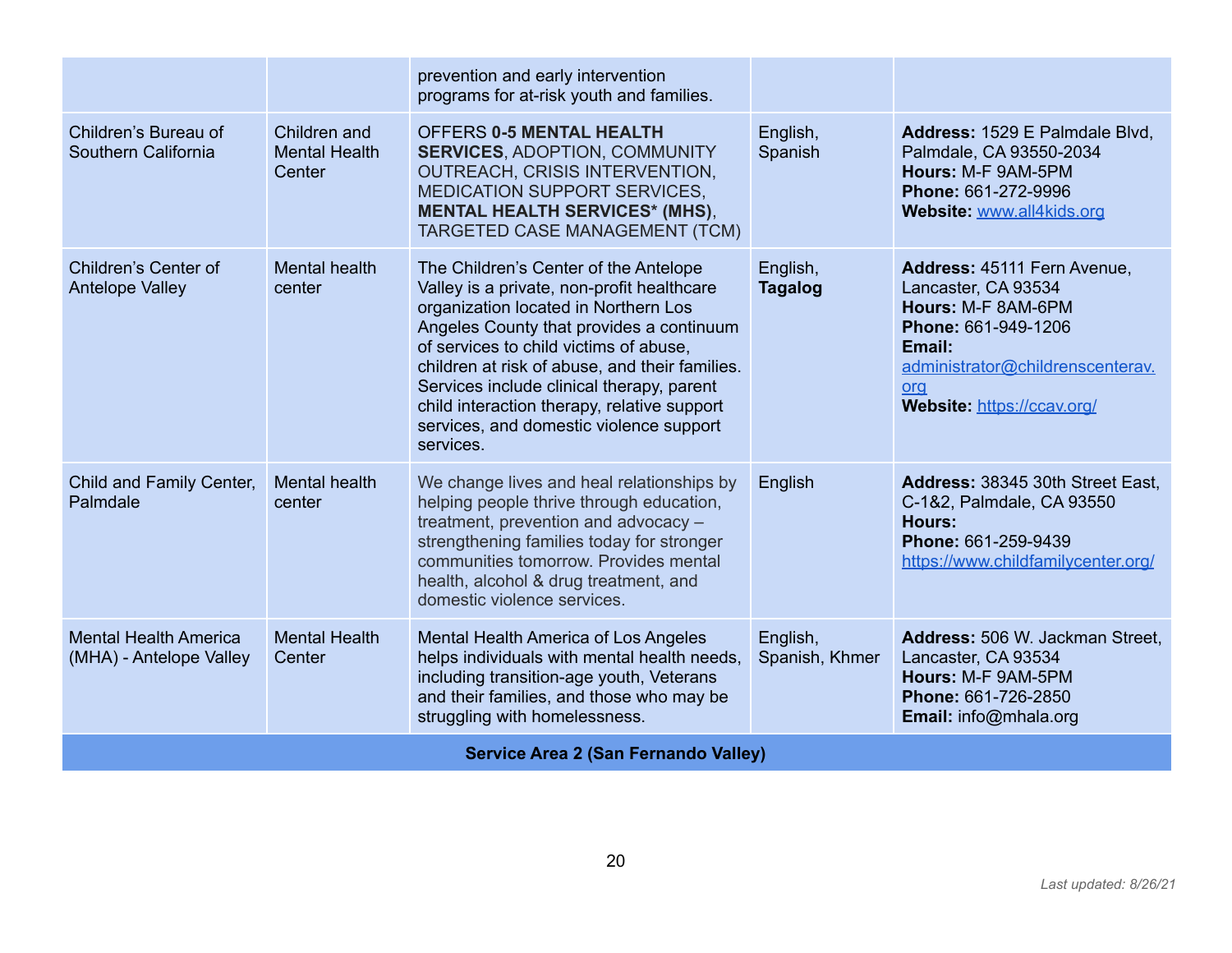| <b>ACT Health and</b><br><b>Wellness Outpatient</b><br>Clinic - Topanga West<br><b>Residential Center</b> | <b>Mental Health</b><br>Center                                     | "ACT Health and Wellness Outpatient<br>Clinic empowers individuals ages 18-60<br>who have been diagnosed with a<br>persistent mental illness. Our clinic<br>supports the road to recovery by offering<br>the resources needed to reach their<br>individualized goals. We focus on the<br>creative abilities and strengths of each<br>person."<br>NOTE: they are currently at capacity | English                                                                                                                                                                  | Address: 9003 Reseda Blvd<br>Suite 100, Northridge, CA 91324<br>Phone: 818-884-8100                                                                       |
|-----------------------------------------------------------------------------------------------------------|--------------------------------------------------------------------|---------------------------------------------------------------------------------------------------------------------------------------------------------------------------------------------------------------------------------------------------------------------------------------------------------------------------------------------------------------------------------------|--------------------------------------------------------------------------------------------------------------------------------------------------------------------------|-----------------------------------------------------------------------------------------------------------------------------------------------------------|
| <b>Ascend Healthcare</b>                                                                                  | <b>Residential</b><br><b>Treatment</b>                             | Provides a residential treatment program<br>for teens struggling with mental health and<br>addiction issues.                                                                                                                                                                                                                                                                          | English                                                                                                                                                                  | Address: 4346 Empress Avenue,<br>Encino, CA 91436<br>Phone: 310-361-3140<br>Address: 17400 Magnolia<br>Boulevard, Encino, CA 91316<br>Phone: 747-222-8996 |
| <b>Asian Pacific Counseling</b><br>and Treatment Center                                                   | <b>Mental Health</b><br>Center for the<br><b>AAPI</b><br>Community | Provides culturally sensitive mental health<br>services to Asian Pacific immigrants and<br>refugees. Offers services to adults,<br>children, and youth. Services include<br>counseling, case management,<br>medication, and community education<br>workshops.                                                                                                                         | Cambodian,<br>Chinese (Chiu<br>Chow,<br>Cantonese,<br>Mandarin &<br>Taiwanese),<br>Japanese,<br>Korean, Laotian,<br><b>Filipino</b><br>(Tagalog), Thai<br>and Vietnamese | Address: 15350 Sherman Way,<br>Suite 200, Van Nuys, CA 91406<br>Phone: 818-267-1100                                                                       |
| Child and Family Center,<br>Santa Clarita                                                                 | <b>Mental Health</b><br>center                                     | We change lives and heal relationships by<br>helping people thrive through education,<br>treatment, prevention and advocacy -<br>strengthening families today for stronger<br>communities tomorrow. Provides mental<br>health, alcohol & drug treatment, and                                                                                                                          | English                                                                                                                                                                  | 21545 Centre Pointe Parkway,<br>Santa Clarita, CA 91350<br>661-259-9439<br>https://www.childfamilycenter.org/                                             |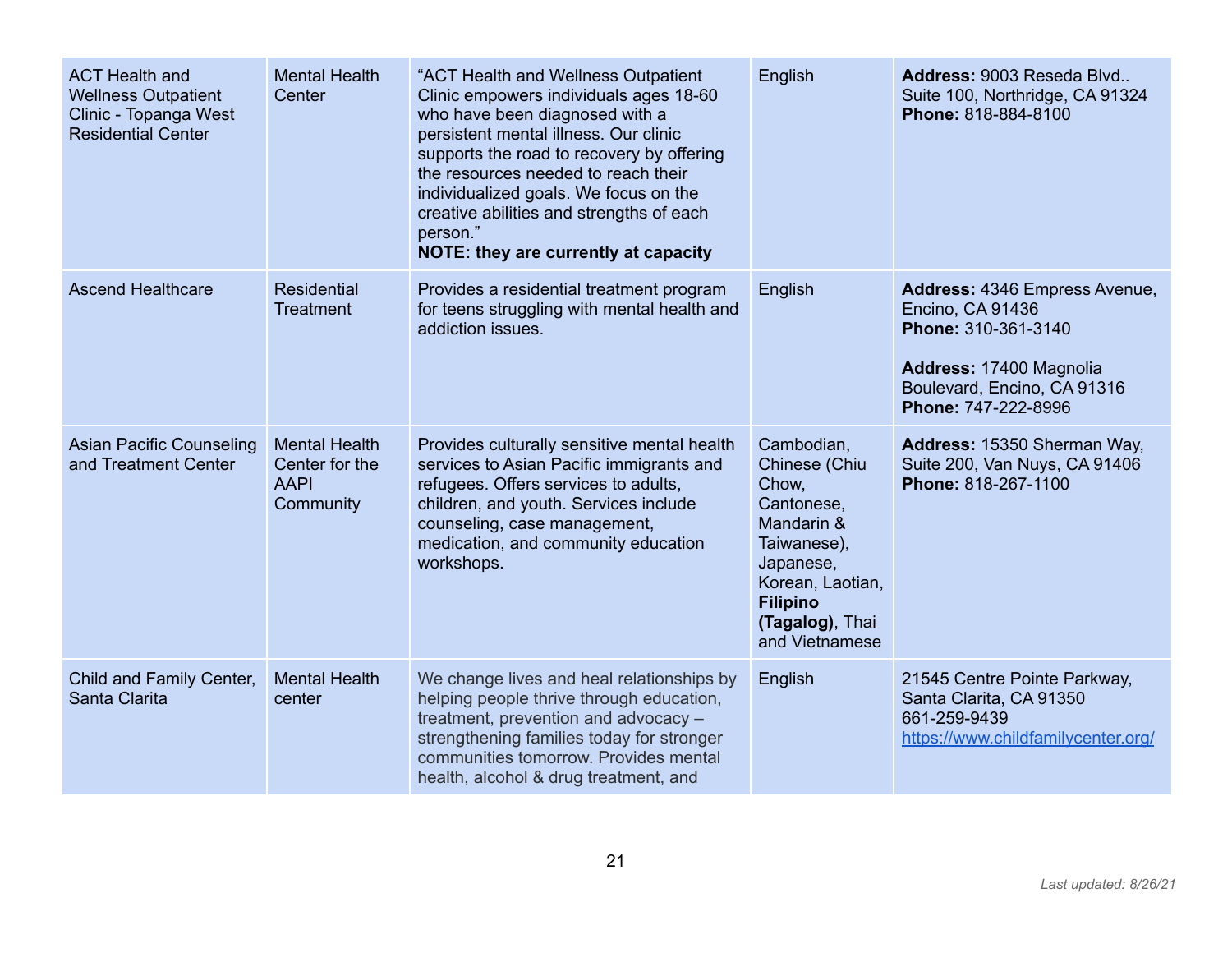|                                                                  |                                                          | domestic violence services.                                                                                                                                                                                                                                                                                                                                             |                     |                                                                                                                                                                                                                                                                      |
|------------------------------------------------------------------|----------------------------------------------------------|-------------------------------------------------------------------------------------------------------------------------------------------------------------------------------------------------------------------------------------------------------------------------------------------------------------------------------------------------------------------------|---------------------|----------------------------------------------------------------------------------------------------------------------------------------------------------------------------------------------------------------------------------------------------------------------|
| Didi Hirsch Glendale                                             | <b>Mental Health</b><br>Center                           | Didi Hirsch Mental Health Services has<br>provided free mental health, substance<br>use disorder and suicide prevention<br>services since 1942. Services at this<br>center include outpatient therapy for<br>children, teens, young adults, adults, older<br>adults, and families; Psychiatric services,<br>medication support.                                         | English,<br>Spanish | <b>Address: 1540 East Colorado</b><br>Street, Glendale, CA 91205<br>Hours (COVID): M, W, F, 10AM -<br>2PM for emergencies or crises<br>only; telehealth available M-F<br>8:30AM - 5PM<br><b>Telehealth Services:</b><br>888-807-7250<br>Location Phone: 818-244-7257 |
| Didi Hirsch Via Avanta                                           | Maternal and<br>Child<br>Residential<br><b>Treatment</b> | Didi Hirsch Mental Health Services has<br>provided free mental health, substance<br>use disorder and suicide prevention<br>services since 1942. Services at this<br>center include residential substance<br>use/mental health treatment for women<br>and their children up to age 6, psychiatric<br>services, and medication support                                    | English,<br>Spanish | Address: 11643 Glenoaks Blvd.,<br>Pacoima, CA 91331<br>Hours: operates 24/7<br>Phone: 818-897-2609                                                                                                                                                                   |
| <b>Evolve Treatment</b><br>Centers - Calabasas                   | <b>Residential</b><br><b>Rehab Services</b>              | Residential rehab program for teens<br>struggling with substance abuse,<br>depression, anxiety, suicidal ideation,<br>self-harm, and behavioral issues. Services<br>include personalized treatment, individual<br>and group therapy, counseling, and<br>mindfulness activities.                                                                                         | English             | Address: 423 Woodbluff Road,<br>Calabasas, CA 91302<br>Phone: 818-918-3119<br>Website: evolvetreatment.com                                                                                                                                                           |
| <b>Hillview Mental Health</b><br><b>Center Adult Residential</b> | Psychiatric<br><b>Services</b>                           | Serving more than 2,000 clients, Hillview<br><b>Mental Health Center empowers</b><br>individuals affected by mental illness to<br>flourish and live productive, fulfilling lives.<br>Our staff of psychiatrists, nurses,<br>clinicians, recreational therapists and case<br>managers work collaboratively to provide<br>individually tailored services for our clients. | English,<br>Spanish | Main Center: 12408 Van Nuys<br>Blvd. Bldg C, Pacoima, CA<br>91331-1313<br>Outpatient: 12450 Van Nuys<br>Blvd, Pacoima, CA 91331-1391<br><b>Hours: M-F 9AM - 5:30PM</b><br>Phone: 818-896-1161, ext. 200<br><b>Email: info@hillviewMHC.org</b>                        |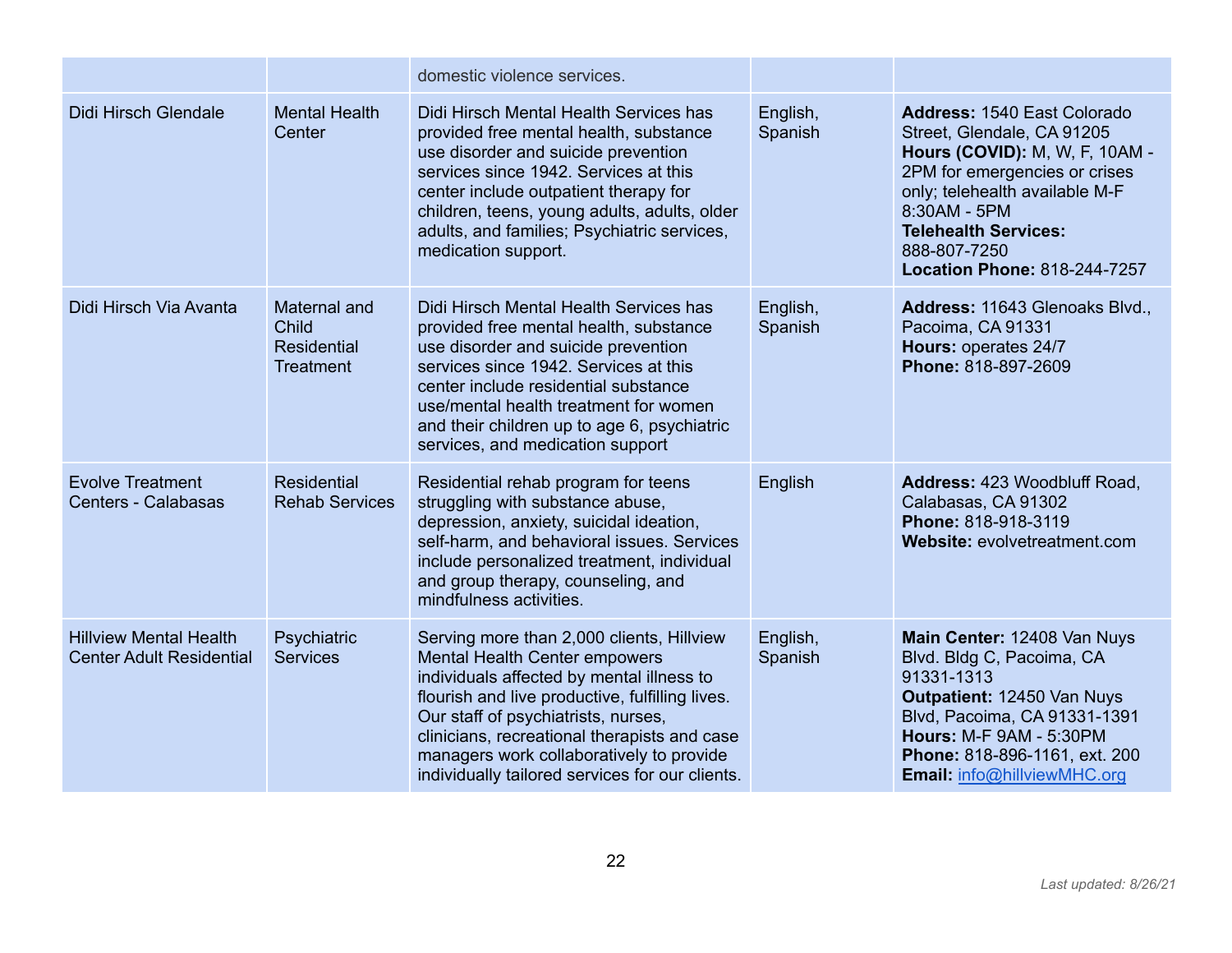|                                                                 |                                                              | These services can include medication<br>evaluation and treatment, individual or<br>group therapy, case management,<br>substance abuse treatment and crisis<br>management.<br><b>COVID:</b> telehealth appointments<br>(in-person but in separate room and<br>telehealth for initial appointment)                                                                 |                                                                                                                                                          | Website: www.hillviewmhc.org                                                                                            |
|-----------------------------------------------------------------|--------------------------------------------------------------|-------------------------------------------------------------------------------------------------------------------------------------------------------------------------------------------------------------------------------------------------------------------------------------------------------------------------------------------------------------------|----------------------------------------------------------------------------------------------------------------------------------------------------------|-------------------------------------------------------------------------------------------------------------------------|
| <b>LAUSD Valley School</b><br><b>Mental Health Clinic</b>       | <b>Mental health</b><br><b>Clinic</b>                        | Clinic-based integrated care. Provides<br>psychiatric services for students in the LA<br><b>Unified School District.</b>                                                                                                                                                                                                                                          | English                                                                                                                                                  | Address: 6651 Balboa<br>Boulevard, Van Nuys, CA 91406<br>Phone: 818-758-2300                                            |
| <b>Pacific Asian Counseling</b><br><b>Services</b>              | Counseling for<br>the AAPI<br>Community                      | A non-profit community organization that<br>provides culturally sensitive mental health<br>and counseling services primarily to<br>Iow-income Asian American and immigrant<br>families. Services include case<br>management, opportunities for housing,<br>shelter, legal services, food, clothing, etc.,<br>benefits enrollment, peer support, and<br>referrals. | Chinese<br>(Cantonese,<br>Taiwanese, and<br>Mandarin),<br>English,<br>Japanese,<br>korean, Khmer,<br>Spanish,<br>Tagalog, Thai,<br>Samoan,<br>Vietnamese | Address: 6931 Van Nuys<br>Boulevard, Suite 200, Van Nuys,<br>CA 91405<br>Phone: 818-989-9214<br>Email: info@pacsla.org  |
| <b>Penny Lane Centers</b>                                       | <b>Child Welfare</b><br>and Mental<br><b>Health Services</b> | Offers child welfare, mental health, and<br>social services for children and adults in<br>the Los Angeles Area. Services include<br>residential services, foster care/adoption,<br>transitional housing, permanent/affordable<br>housing, intensive services, mental health<br>services, and substance use services.                                              | English,<br>Spanish                                                                                                                                      | Address: 15305 Rayen St., North<br><b>Hills, CA 91343</b><br>Phone: 818-892-3422                                        |
| <b>Phoenix House</b><br>California, Lake View<br><b>Terrace</b> | <b>Mental Health</b><br>and Addiction<br><b>Services</b>     | We offer a number of services for those<br>seeking help with their alcohol or drug<br>addiction in addition to ongoing care for<br>people who are already in recovery. We                                                                                                                                                                                         | English                                                                                                                                                  | Address: 11600 Eldridge Avenue,<br>Lake View Terrace, CA 91342<br><b>Hours: M-F 8:30AM - 5PM</b><br>Phone: 818-686-3000 |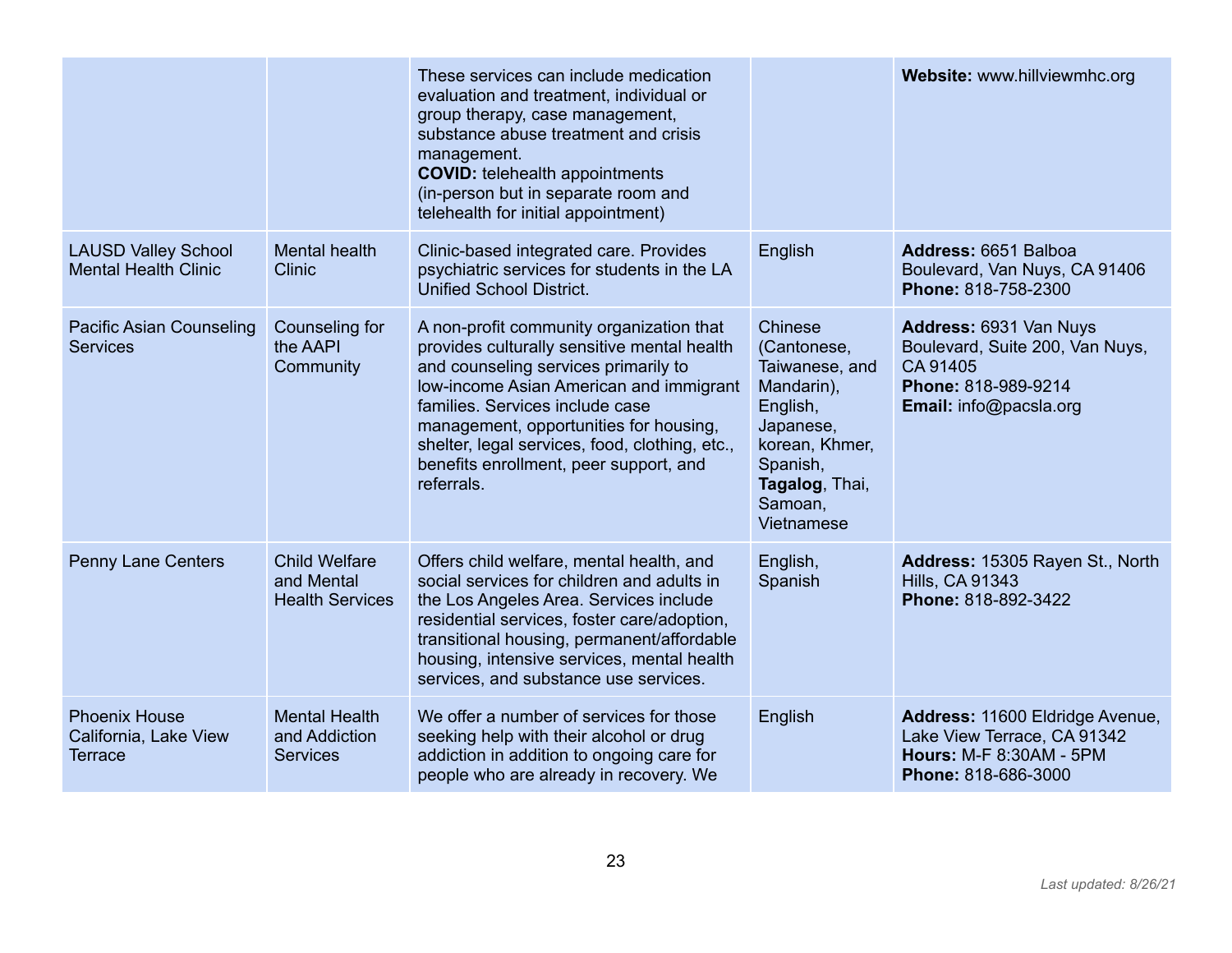|                                                                       |                                | also provide school-based mental health,<br>substance abuse, and drug prevention<br>services that seek to alter the future of<br>addiction through education.                                                                                                                                                                                                                                                                                                                                                   |                                                                                                               | Website: www.phoenixhouse.org                                                                                                                                                                                               |
|-----------------------------------------------------------------------|--------------------------------|-----------------------------------------------------------------------------------------------------------------------------------------------------------------------------------------------------------------------------------------------------------------------------------------------------------------------------------------------------------------------------------------------------------------------------------------------------------------------------------------------------------------|---------------------------------------------------------------------------------------------------------------|-----------------------------------------------------------------------------------------------------------------------------------------------------------------------------------------------------------------------------|
| San Fernando Mental<br><b>Health Center</b>                           | <b>Mental Health</b><br>Center | Provides mental services to adults,<br>children, and transition aged youth                                                                                                                                                                                                                                                                                                                                                                                                                                      | Arabic,<br>Armenian,<br>English, Greek,<br>Japanese,<br>Russion,<br>Spanish,<br>Vietnamese,<br><b>Tagalog</b> | Address: 10605 Balboa Blvd,<br>Granada Hills, CA 91344-9998<br>Hours: M-F 8AM-6PM<br>Phone: 818-832-2400<br><b>Website:</b>                                                                                                 |
| San Fernando Valley<br><b>Community Mental</b><br>Health Center, Inc. | <b>Mental Health</b><br>Center | The center provides mental health<br>services, residential mental health<br>services, welfare-to-work support services<br>and shelter for children, age 0 to 15;<br>transitional age youth, age 16 to 25;<br>adults, age 26 to 59; older adults over 60;<br>and families who live in the San Fernando<br>Valley. Services include behavior<br>modification, case management,<br>counseling, mental health services,<br>psychiatric management, and wraparound<br>support.<br><b>NOTE: currently at capacity</b> | English                                                                                                       | Website: 6400 Laurel Canyon<br>Boulevard, Suite 500, North<br>Hollywood, CA 91606<br>Phone: 818-908-4990<br><b>Children's Center Phone:</b><br>818-574-7745                                                                 |
| The Help Group                                                        | <b>Child Welfare</b><br>Center | "Founded in 1975, the Help Group is the<br>largest, most innovative and<br>comprehensive nonprofit of its kind in the<br>U.S. serving children, adolescents and<br>young adults with special needs related to<br>autism spectrum disorder, learning<br>disabilities, ADHD, developmental delays,<br>abuse and emotional challenges."                                                                                                                                                                            | English                                                                                                       | Address: 13164 Burbank Blvd,<br>Sherman Oaks, CA 91401-6037<br>Hours: M-F 8AM-5PM<br>Phone: 818-781-0360<br><b>Email:</b> crivera@thehelpgroup.org<br>Outpatient Clinic: 12450 Van<br>Nuys Blvd., Pacoima, CA<br>91331-1391 |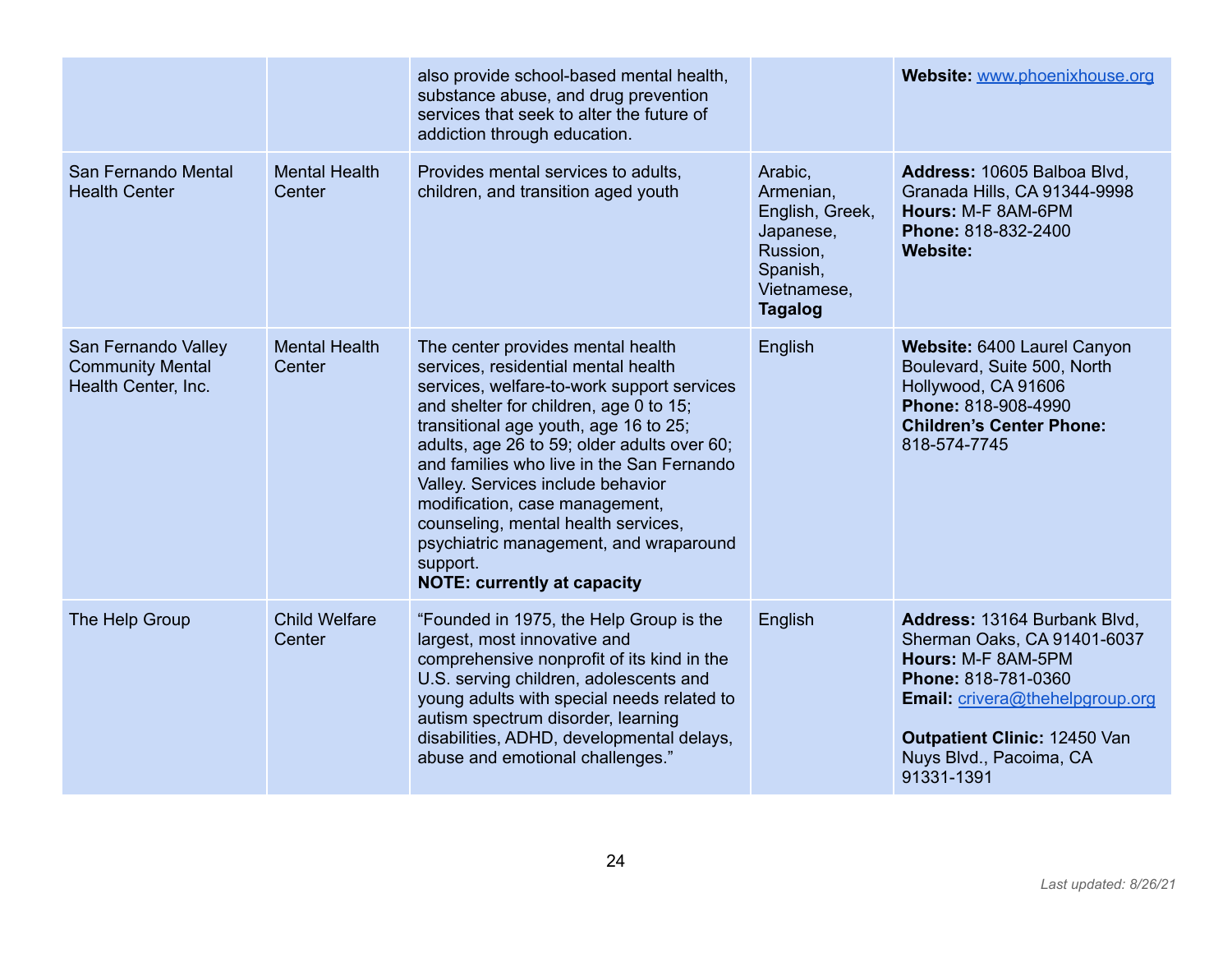|                                                         |                                           |                                                                                                                                                                                                                                                                                                                                                                                                                                                    |                                                                                                                                                                   | Hours: M-F 9AM-5:30PM<br><b>Email: info@hillviewmhc.org</b><br>Website: www.thehelpgroup.org                                                                                                                                                                                      |
|---------------------------------------------------------|-------------------------------------------|----------------------------------------------------------------------------------------------------------------------------------------------------------------------------------------------------------------------------------------------------------------------------------------------------------------------------------------------------------------------------------------------------------------------------------------------------|-------------------------------------------------------------------------------------------------------------------------------------------------------------------|-----------------------------------------------------------------------------------------------------------------------------------------------------------------------------------------------------------------------------------------------------------------------------------|
| <b>West Valley</b><br><b>MH/Wellness Center</b>         | Mental Health /<br><b>Wellness Center</b> | West Valley Wellness Center is a public<br>rehab located in Chatsworth, California.<br>West Valley Wellness Center specializes<br>in the treatment of mental health, and dual<br>diagnosis.                                                                                                                                                                                                                                                        | American Indian<br>/ Alaskan Native<br>$(AI/AN)$ ,<br>Armenian,<br>English, Farsi,<br>Hindi, Russian,<br>Spanish                                                  | Address: 7621 Canoga Avenue,<br>Canoga Park, CA 91304-4912<br>Hours: M-F 8AM-5PM<br>Phone: 818-598-6900                                                                                                                                                                           |
|                                                         |                                           | <b>Service Area 3 (San Gabriel Valley)</b>                                                                                                                                                                                                                                                                                                                                                                                                         |                                                                                                                                                                   |                                                                                                                                                                                                                                                                                   |
| <b>Asian Pacific Counseling</b><br>and Treatment Center | <b>Mental Health</b><br>Center            | Provides culturally sensitive mental health<br>services to Asian Pacific immigrants and<br>refugees. Offers services to adults,<br>children, and youth. Services include<br>counseling, case management,<br>medication, and community education<br>workshops.                                                                                                                                                                                      | Cambodian,<br>Chinese (Chiu<br>Chow,<br>Cantonese,<br>Mandarin &<br>Taiwanese),<br>Japanese,<br>Korean, Laotian,<br>Filipino<br>(Tagalog), Thai<br>and Vietnamese | 1635 W. Main Street, Suite 100,<br>Alhambra, CA 91801<br>626-248-1800<br>(currently closed but offering<br>remote services)                                                                                                                                                       |
| Center for Integrated<br><b>Family Health Services</b>  | <b>Mental Health</b><br>Center            | The Center for Integrated Family and<br>Health Services (CIFHS), commonly<br>referred to as "The Family Center," is a<br>private non-profit agency with its primary<br>offices located in the San Gabriel Valley<br>area of Los Angeles County. The purpose<br>of the Agency is to deliver high quality,<br>comprehensive, integrated primary,<br>behavioral and mental health services to<br>the community.<br><b>NOTE: currently at capacity</b> | English                                                                                                                                                           | Main Office: 540 S. Eremland<br>Drive, Covina, CA 91723<br>Phone: 626-966-1577<br>Covina Office: 536 S. 2nd<br>Avenue, Suite F, Covina, CA<br>91723<br>Phone: 626-967-5103<br><b>Baldwin Park Office: 14362</b><br>Ramona Blvd., Baldwin Park, CA<br>91706<br>Phone: 626-966-1577 |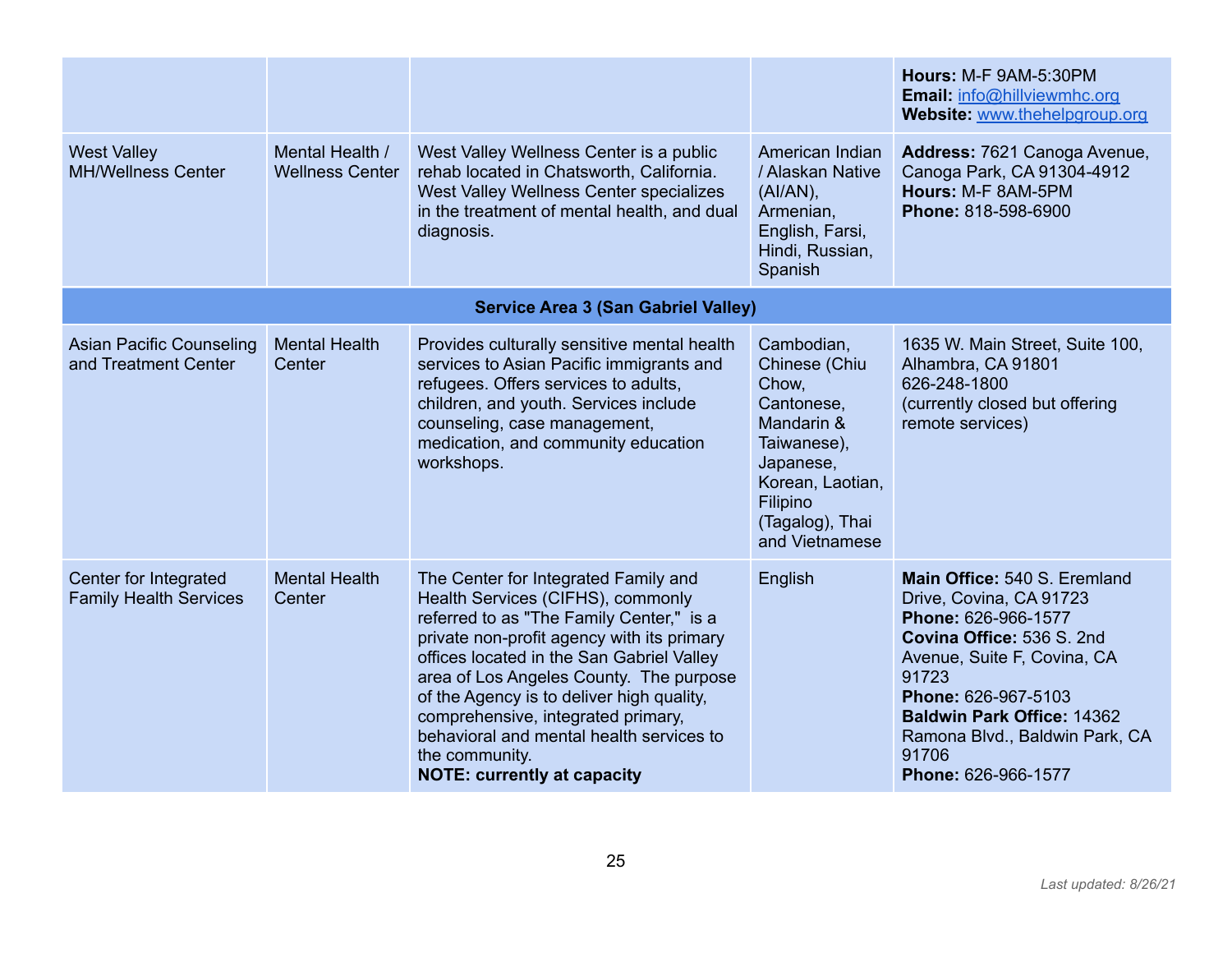|                                                                         |                                                                                  |                                                                                                                                                                                                                                                                                                                                                                                                                                                         |         | Website: www.cifhs.org                                                                                                                                                                                                                                                                                          |
|-------------------------------------------------------------------------|----------------------------------------------------------------------------------|---------------------------------------------------------------------------------------------------------------------------------------------------------------------------------------------------------------------------------------------------------------------------------------------------------------------------------------------------------------------------------------------------------------------------------------------------------|---------|-----------------------------------------------------------------------------------------------------------------------------------------------------------------------------------------------------------------------------------------------------------------------------------------------------------------|
| Enki Youth & Family<br><b>Services</b>                                  | <b>Mental health</b><br>clinic                                                   | Enki Health Services provides multicultural<br>& multilingual behavioral health services to<br>SED children and adolescents and<br>severely and persistently mentally ill adults<br>throughout Los Angeles. Services include<br>case management, outpatient services,<br>school-based services, medication,<br>CalWORKs services, and wellness<br>services.                                                                                             | English | <b>El Monte Clinic:</b><br>3208 Rosemead Blvd, 1st Floor,<br>El Monte, CA 91371<br>626-227-7001<br><b>La Puente Clinic:</b><br>160 S. Seventh Ave., La Puente,<br>CA 91744<br>Phone: 626-961-8971<br><b>West Covina Clinic:</b><br>1215 W. West Covina Parkway,<br>West Covina, CA 91790<br>Phone: 626-974-0770 |
| <b>Hillsides</b>                                                        | Family<br><b>Resource</b><br>Center                                              | Hillsides is a premier provider dedicated to<br>healing children and young adults,<br>strengthening families, and transforming<br>communities through quality<br>comprehensive services and advocacy.<br>We envision a world in which children and<br>young adults, families, and communities<br>are able to heal, grow, and thrive. Our<br>values are quality care, respect, integrity,<br>transparency, compassion, collaboration,<br>and innovation. | English | Main Campus: 940 Avenue 64,<br>Pasadena, CA 91105<br>Phone: 323-254-2274                                                                                                                                                                                                                                        |
| Institute for Redesign<br>Learning: Almansor<br><b>Education Center</b> | <b>Early Childhood</b><br><b>Education and</b><br><b>Mental Health</b><br>Center | "As a team of a committed<br>students/clients, parents and caregivers,<br>professional and support staff, board<br>members and community supporters, we<br>work together in a profound endeavor that<br>has supported the success of thousands<br>of individuals of all abilities throughout the<br>course of over four decades-a mission<br>we look forward to continuing for decades<br>to come."                                                     | English | <b>Almansor Academy and Early</b><br><b>Childhood Education Services:</b><br>1955 Fremont Ave., South<br>Pasadena, CA 91030<br>Phone: 323-257-3006<br><b>Clinical Services: 205 Pasadena</b><br>Ave., South Pasadena, CA 91030<br>Phone: 323-344-5536<br><b>Website:</b>                                        |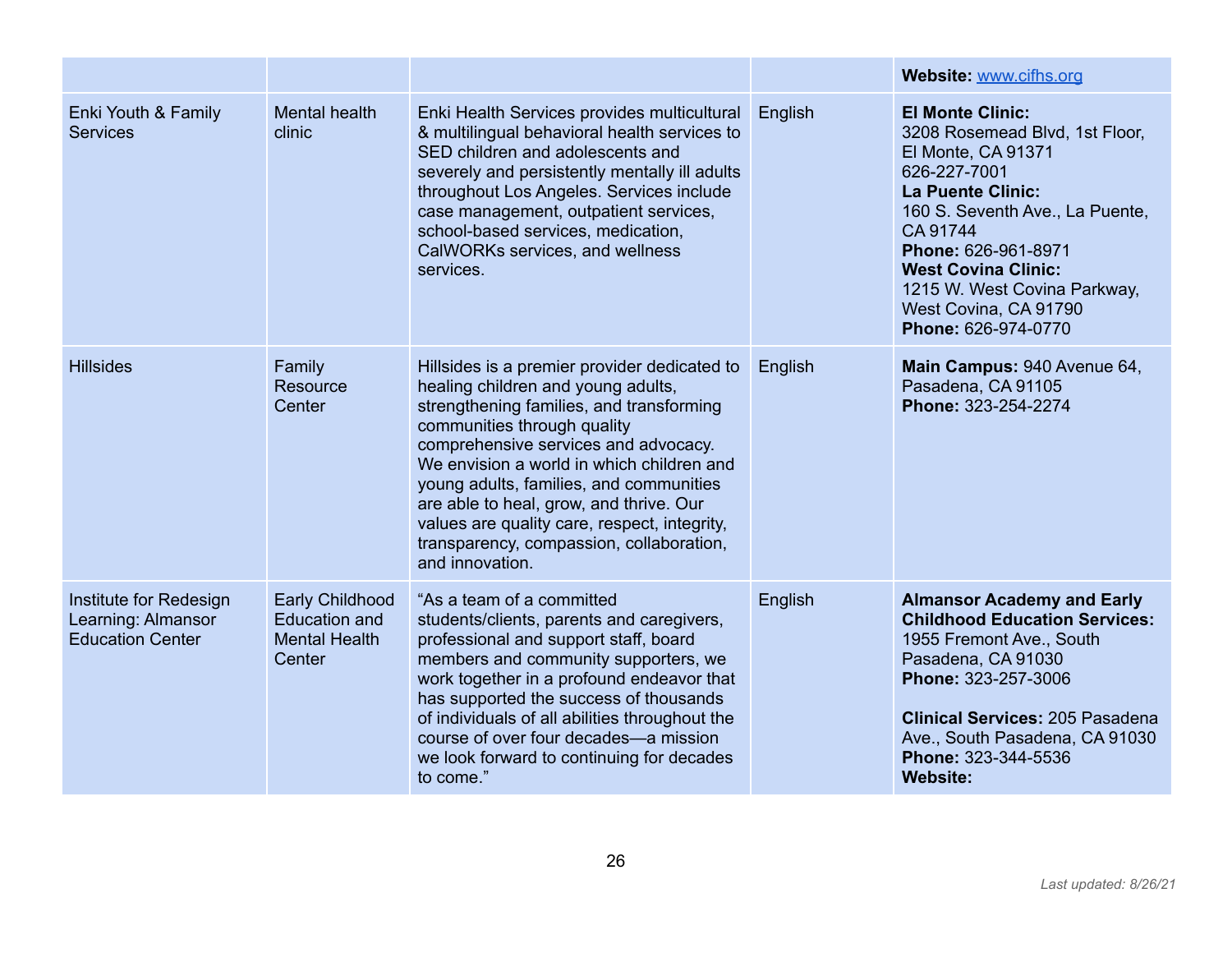|                                                                     |                                                       |                                                                                                                                                                                                                                                                                                                                                                                               |                                                                                                                                 | https://www.redesignlearning.org/                                                                                                                                                                                                                          |  |
|---------------------------------------------------------------------|-------------------------------------------------------|-----------------------------------------------------------------------------------------------------------------------------------------------------------------------------------------------------------------------------------------------------------------------------------------------------------------------------------------------------------------------------------------------|---------------------------------------------------------------------------------------------------------------------------------|------------------------------------------------------------------------------------------------------------------------------------------------------------------------------------------------------------------------------------------------------------|--|
| National Alliance on<br>Mental Illness (NAMI)<br>San Gabriel Valley | <b>Mental Health</b><br>and Community<br>services     | NAMI San Gabriel Valley is a grassroots<br>organization that provides a community of<br>support, education, resources and<br>outreach activities to families, friends and<br>persons with mental illness so as to<br>improve their general welfare, and to<br>reduce the stigma of mental illness.                                                                                            | Not specified                                                                                                                   | 2550 E Foothill Blvd #135,<br>Pasadena, CA 91107<br>626-577-6697<br>Email:<br>sgynami@pacificclinics.org<br><b>Website:</b><br>https://namisangabrielvalley.org/                                                                                           |  |
| Pacific Clinics - Asian<br><b>Pacific Family Center</b>             | <b>Mental Health</b><br>and Family<br><b>Services</b> | Provides culturally relevant mental health<br>and welfare-to-work support services for<br>all ages in the Asian/Pacific Islander<br>community. Services include child and<br>family counseling, mental health<br>education, crisis intervention, parenting<br>classes, case management, medication<br>monitoring, and resocialization.<br><b>NOTE: currently not accepting new</b><br>clients | Cambodian,<br>Cantonese.<br>Mandarin, Chiu<br>Chow, English,<br>Toi San,<br>Taiwanese,<br>Korean,<br>Spanish, and<br>Vietnamese | <b>Rosemead Location: 9353 East</b><br>Valley Boulevard, Rosemead, CA<br>91770<br>Hours: M-F 9AM-5PM<br>Phone: 626-287-2988<br>El Monte Location: 9864 Baldwin<br>Place, El Monte, CA 91731-2202<br>Phone: 626-962-6061<br>Helpline/Intake: 1-877-722-2737 |  |
| San Gabriel Children's<br><b>Center Outpatient</b>                  | <b>Mental Health</b><br><b>Services</b>               | Provides outpatient mental health services<br>for children and youth                                                                                                                                                                                                                                                                                                                          | Not specified                                                                                                                   | 4740 N. Grand Avenue, Covina,<br>CA 91724<br>626-859-2089<br>www.sangabrielchild.com                                                                                                                                                                       |  |
| <b>Serene Pathways</b>                                              | Counseling                                            | Offers telehealth counseling for a wide<br>array of behavioral and mental health<br>issues. Offers services to all ages.                                                                                                                                                                                                                                                                      | English, Filipino,<br>Spanish, and<br>Mandarin                                                                                  | 12598 Central Avenue, Suite 205,<br>Chino, CA 91710 (currently<br>remote)<br>909-378-9082                                                                                                                                                                  |  |
| <b>Service Area 4 (Metro)</b>                                       |                                                       |                                                                                                                                                                                                                                                                                                                                                                                               |                                                                                                                                 |                                                                                                                                                                                                                                                            |  |
| Anne Sippi Clinic Adult<br><b>Community Services</b>                |                                                       | Our recovery oriented mental health<br>facilities create dynamic living<br>environments which are at the forefront of<br>the recovery movement. Our supportive                                                                                                                                                                                                                                | English                                                                                                                         | Address: 2457 Endicott, Los<br>Angeles, CA 90032<br>Phone: 323-227-5252<br><b>Email:</b> info@annesippiclinic.com                                                                                                                                          |  |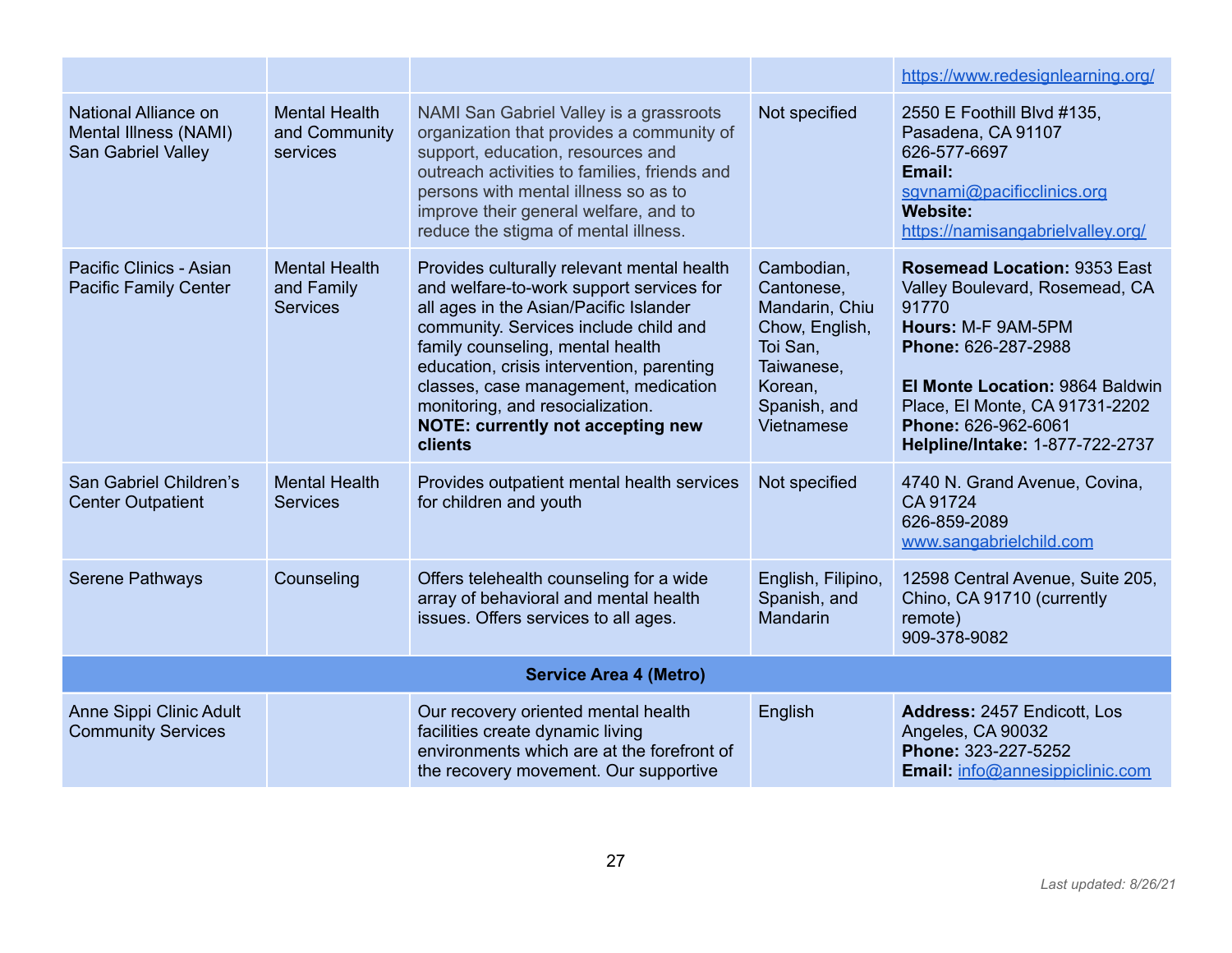|                                                                                                |                                                  | treatment services teams provide effective<br>interventions within our therapeutic<br>communities. ASC offers a full continuum<br>of care with programs in Southern<br>California and Kern County.                                                                        |                                                                                                                                                                          | <b>Website:</b><br>http://annesippiclinic.com/                                                                                                                                                                                                        |
|------------------------------------------------------------------------------------------------|--------------------------------------------------|---------------------------------------------------------------------------------------------------------------------------------------------------------------------------------------------------------------------------------------------------------------------------|--------------------------------------------------------------------------------------------------------------------------------------------------------------------------|-------------------------------------------------------------------------------------------------------------------------------------------------------------------------------------------------------------------------------------------------------|
| <b>Asian American Drug</b><br>Abuse Program - Youth<br>Facility/Olympia<br>Academy             | Substance<br>Abuse<br><b>Treatment</b><br>Center | Residential substance abuse treatment,<br>cognitive/behavioral therapy, dialectical<br>behavioral therapy, substance abuse<br>counseling, and trauma-related counseling                                                                                                   | English,<br>Spanish                                                                                                                                                      | 5825 West Olympic Boulevard,<br>Los Angeles, CA 90036                                                                                                                                                                                                 |
| <b>Asian Foster Family</b><br>Initiative - Korean<br><b>American Family</b><br><b>Services</b> | <b>Foster Care</b>                               | An Asian Pacific Islander (API)-focused<br>foster family agency. The Asian Foster<br>Family Initiative (AFFI) recruits and trans<br>API resource foster families to provide<br>culturally sensitive homes to API foster<br>children.                                      | English, Korean,<br>Mandarin,<br>Cantonese, and<br>Tagalog                                                                                                               | 3727 West 6th Street, Suite 320,<br>Los Angeles, CA 90020<br>(currently remote only)<br>Phone: 213-389-6755<br>Hotline: 888-979-3800<br>Email: admin@kfamla.org                                                                                       |
| <b>Asian Pacific Counseling</b><br>and Treatment Center                                        | <b>Mental Health</b><br>Center                   | Provides culturally sensitive mental health<br>services to Asian Pacific immigrants and<br>refugees. Offers services to adults,<br>children, and youth. Services include<br>counseling, case management,<br>medication, and community education<br>workshops.             | Cambodian,<br>Chinese (Chiu<br>Chow,<br>Cantonese,<br>Mandarin &<br>Taiwanese),<br>Japanese,<br>Korean, Laotian,<br><b>Filipino</b><br>(Tagalog), Thai<br>and Vietnamese | <b>Main Center:</b><br>520 South Lafayette Park Place,<br>Suite 300, Los Angeles, CA<br>90057<br>Phone: 213-252-2100<br><b>Wilshire Center:</b><br>1310 Wilshire Boulevard, Los<br>Angeles, CA 90017<br>Phone: 213-483-3000<br>Website: www.apctc.org |
| <b>Boone Fetter Clinic</b>                                                                     | <b>Behavioral</b><br><b>Health Clinic</b>        | The Boone Fetter Clinic offers<br>comprehensive diagnostic services and<br>follow-up care for children and<br>adolescents who have concerns in the<br>areas of neurodevelopment, behavior,<br>attention, sensory processing, feeding<br>difficulties and social-emotional | English                                                                                                                                                                  | 1300 N. Vermont Ave. #905, Los<br>Angeles, CA 90027<br>Warmline: 323-361-6102<br><b>Website:</b><br>https://www.chla.org/boone-fetter-                                                                                                                |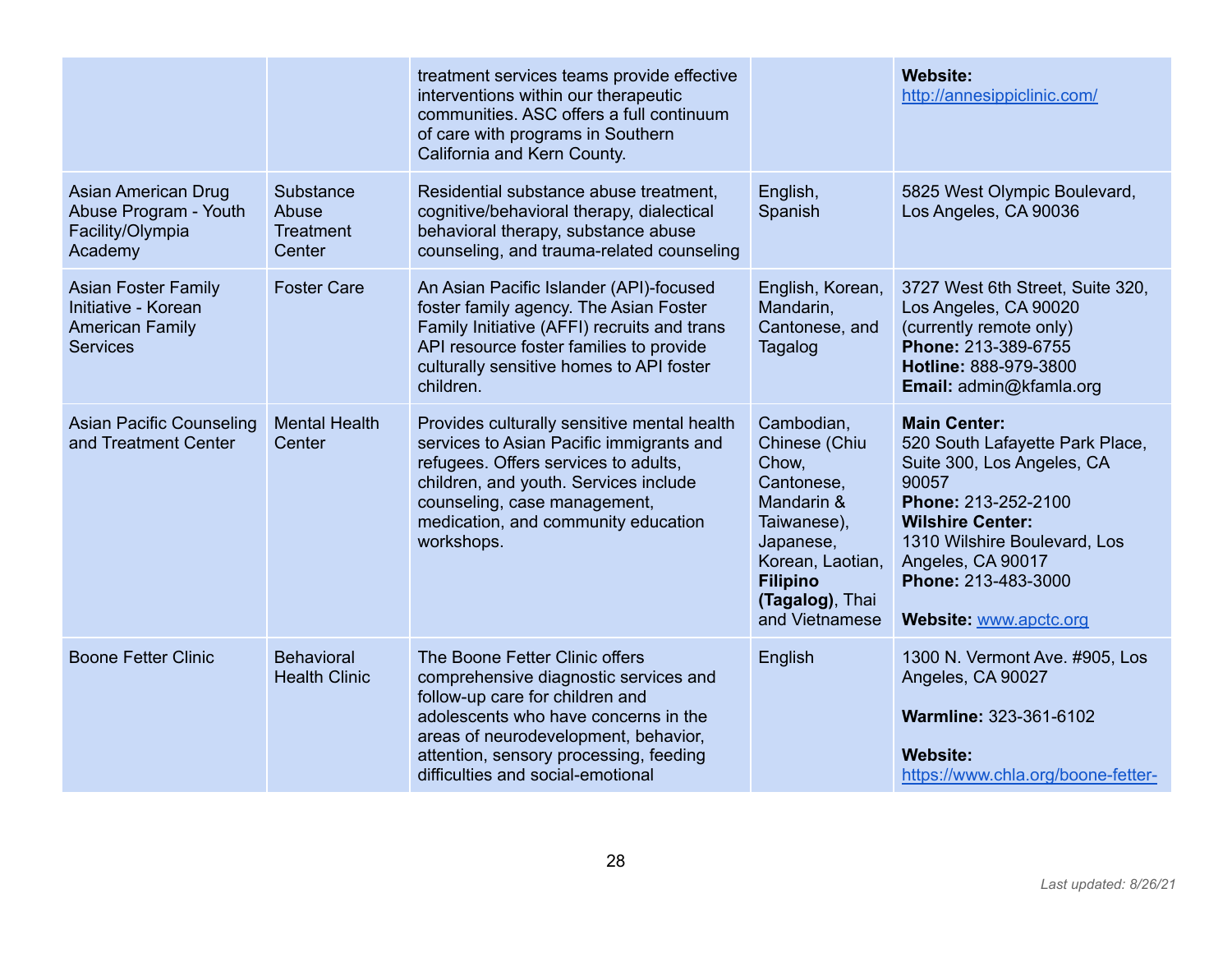|                                             |                                         | development. A multidisciplinary team<br>comprised of developmental behavioral<br>pediatricians, psychologists,<br>speech/language pathologists and<br>occupational therapists deliver services<br>within a single setting.                                                                                                                                                                                                                                                                                                                                                                                    |                                     | clinic                                                                                                                                                                                                                                           |
|---------------------------------------------|-----------------------------------------|----------------------------------------------------------------------------------------------------------------------------------------------------------------------------------------------------------------------------------------------------------------------------------------------------------------------------------------------------------------------------------------------------------------------------------------------------------------------------------------------------------------------------------------------------------------------------------------------------------------|-------------------------------------|--------------------------------------------------------------------------------------------------------------------------------------------------------------------------------------------------------------------------------------------------|
| Children's Bureau of<br>Southern California | <b>Mental Health</b><br>Center          | Provides mental health, prevention, and<br>foster care services to children and their<br>families. They also provide training and<br>coaching workshops for community<br>organizations.                                                                                                                                                                                                                                                                                                                                                                                                                        | English                             | 3910 Oakwood Avenue, Los<br>Angeles, CA 90004<br>323-953-7350<br>all4kids.org                                                                                                                                                                    |
| Didi Hirsch Metro Center                    | <b>Mental Health</b><br><b>Services</b> | Didi Hirsch Mental Health Services has<br>provided free mental health, substance<br>use disorder and suicide prevention<br>services since 1942. Services at this<br>location include outpatient therapy for<br>children and families, psychiatric services,<br>and medication support.                                                                                                                                                                                                                                                                                                                         | English,<br>Spanish                 | Address: 672 South La Fayette<br>Park Pl. Suite 6, Los Angeles, CA<br>90057<br>Hours: CLOSED during the<br>pandemic, offers telehealth M-F<br>8:30AM - 5PM<br><b>Telehealth Services:</b><br>888-807-7250<br><b>Location Phone: 213-381-3626</b> |
| El Centro Del Pueblo,<br>Inc.               | Gang<br>Prevention                      | El Centro del Pueblo was established in<br>1974 as a non-profit community service<br>agency for the purpose of alleviating and<br>mitigating the negative affects of gang<br>violence. We are dedicated to improve the<br>quality of life for children, youth and<br>families through prevention, intervention,<br>and education through a coordinated<br>range of services in Central, Northeast<br>and South Los Angeles. El Centro<br>provides services for families in a<br>culturally, ethnically and linguistically<br>competent basis. We draw from our<br>collaborative partners with Korean, Pilipino | English, Korean,<br><b>Pilipino</b> | Address: 1157 Lemoyne Street,<br>Los Angeles, CA 90026<br>Hours: M-F 9AM-7:30PM<br>Phone: 213-483-6335<br>Website: https://ecdpla.org/                                                                                                           |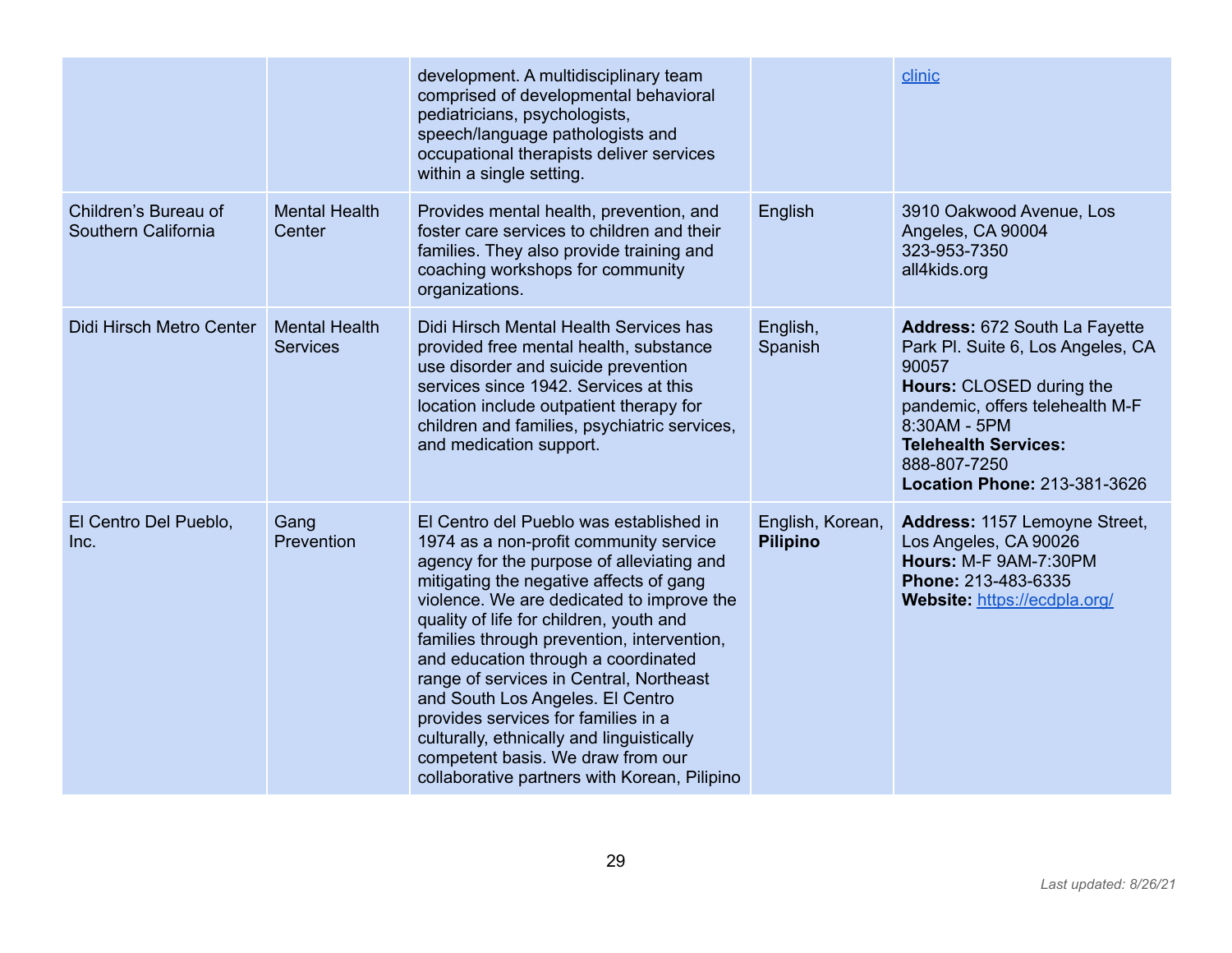|                                          |                                                               | Chinese, and Central American and<br>African-American families to provide<br>services.                                                                                                                                                                                                                                                                                                                                                                                                                                                                                                                                                                                                                                  |                                     |                                                                                            |
|------------------------------------------|---------------------------------------------------------------|-------------------------------------------------------------------------------------------------------------------------------------------------------------------------------------------------------------------------------------------------------------------------------------------------------------------------------------------------------------------------------------------------------------------------------------------------------------------------------------------------------------------------------------------------------------------------------------------------------------------------------------------------------------------------------------------------------------------------|-------------------------------------|--------------------------------------------------------------------------------------------|
| <b>Exodus Recovery</b>                   | <b>Mental Health</b><br>and Substance<br><b>Use Treatment</b> | Since 1989, Exodus Recovery, Inc.<br>(Exodus) has been providing quality<br>psychiatric and chemical dependency<br>treatment services to Southern California<br>communities. Beginning with the<br>management of hospital-based inpatient<br>and outpatient programs, Exodus<br>eventually expanded into the operation of<br>mental health intensive outpatient clinics<br>as a contractor with both the Los Angeles<br>and San Diego County Departments of<br>Mental Health. In the last twenty years,<br>Exodus has developed and established<br>several hospital-based inpatient and<br>outpatient programs, a psychiatric and<br>internal medicine provider group, and a<br>behavioral health managed care company. | English                             | Marengo: 1902 Marengo St., Los<br>Angeles, CA 90033<br>Phone: 323-276-6470                 |
| <b>Hillsides</b>                         | Family<br>Resource<br>Center                                  | Hillsides is a premier provider dedicated to<br>healing children and young adults,<br>strengthening families, and transforming<br>communities through quality<br>comprehensive services and advocacy.<br>We envision a world in which children and<br>young adults, families, and communities<br>are able to heal, grow, and thrive. Our<br>values are quality care, respect, integrity,<br>transparency, compassion, collaboration,<br>and innovation.                                                                                                                                                                                                                                                                 | English                             | Los Angeles Office: 815<br>Colorado Blvd., Los Angeles, CA<br>90041<br>Phone: 323-543-2800 |
| <b>Northeast Mental Health</b><br>Center | <b>Mental Health</b><br>Center                                | Located in Northeast Los Angeles, the<br>Northeast Mental Health Center offers<br>crisis intervention, life support, medication                                                                                                                                                                                                                                                                                                                                                                                                                                                                                                                                                                                         | English,<br>interpreter<br>services | <b>Address: 5321 Via Marisol, Los</b><br>Angeles, CA 90042<br>Hours: M-F 8AM-5PM           |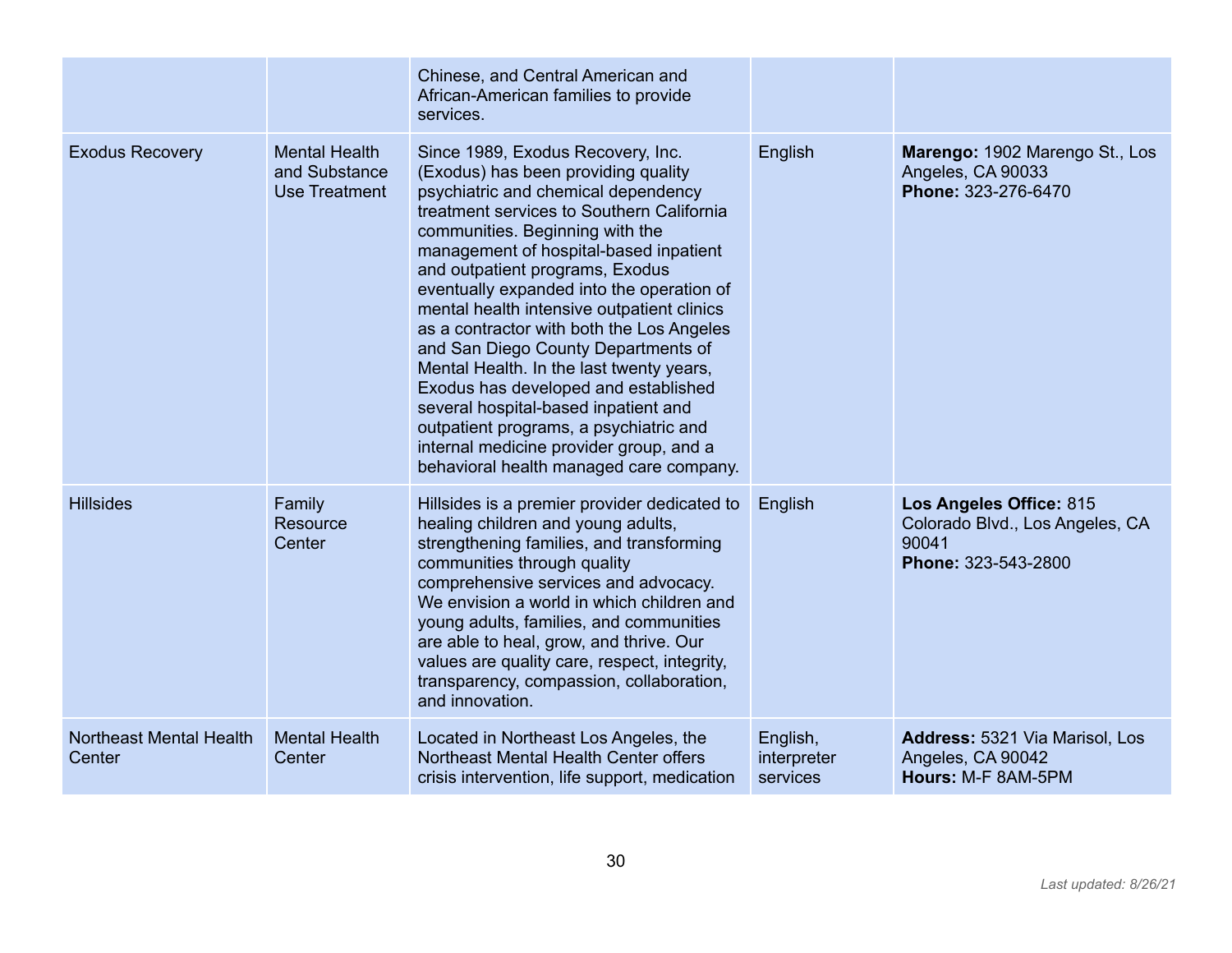|                                                                                                                                           |                                                               | support, mental health services (MHS),<br>psychological testing, specialized foster<br>care, and targeted case management.<br><b>COVID:</b> telehealth services offered                                                                                                                                                                                                                                                                                                                                    | available for<br><b>Tagalog</b>                       | Phone: 323-478-8200                                                                                                                                                                                                                                                                                                                                           |
|-------------------------------------------------------------------------------------------------------------------------------------------|---------------------------------------------------------------|------------------------------------------------------------------------------------------------------------------------------------------------------------------------------------------------------------------------------------------------------------------------------------------------------------------------------------------------------------------------------------------------------------------------------------------------------------------------------------------------------------|-------------------------------------------------------|---------------------------------------------------------------------------------------------------------------------------------------------------------------------------------------------------------------------------------------------------------------------------------------------------------------------------------------------------------------|
| Special Service for<br>Groups, Inc. Alliance                                                                                              | <b>Health and</b><br><b>Human Service</b><br>Organization     | Special Service for Groups, Inc. - better<br>known as SSG - is a non-profit health and<br>human service organization dedicated to<br>building and sustaining community-based<br>programs that address the needs of<br>vulnerable communities.<br>NOTE: not accepting new clients at the<br>moment                                                                                                                                                                                                          | English,<br>Chinese,<br>Vietnamese,<br><b>Tagalog</b> | Main Location: 905 E. 8th Street,<br>Los Angeles, CA 90021<br>Phone: 213-553-1800<br><b>Older Adults Division: 515</b><br>Columbia Ave., Los Angeles, CA<br>90017<br>Phone: 213-249-9388<br>Metro Center: 600 St. Paul Ave.,<br>Suite 101, Los Angeles, CA<br>90017<br>Phone: 626-248-1800<br><b>Koreatown Phone:</b><br>213-252-2100<br>Website: www.ssg.org |
| <b>USC University Center</b><br>of Excellence in<br>Developmental<br>Disabilities at Children's<br><b>Hospital Los Angeles</b><br>(UCEDD) | <b>Clinical and</b><br>community<br>mental health<br>services | The USC UCEDD embraces the<br>philosophy that services for children with<br>special health care needs should be<br>provided in an interdisciplinary,<br>coordinated, comprehensive,<br>culturally-appropriate, child-centered<br>manner, with caregivers and children<br>participating to the fullest extent possible<br>as team members. We provides services<br>through on-site training clinics,<br>hospital-based clinics and in the<br>community linked with public health and<br>education programs. | English                                               | 3250 Wilshire Blvd, Suite 500, Los<br>Angeles, CA 90010<br><b>Website:</b><br>http://www.uscucedd.org/                                                                                                                                                                                                                                                        |
|                                                                                                                                           |                                                               | <b>Service Area 5 (West)</b>                                                                                                                                                                                                                                                                                                                                                                                                                                                                               |                                                       |                                                                                                                                                                                                                                                                                                                                                               |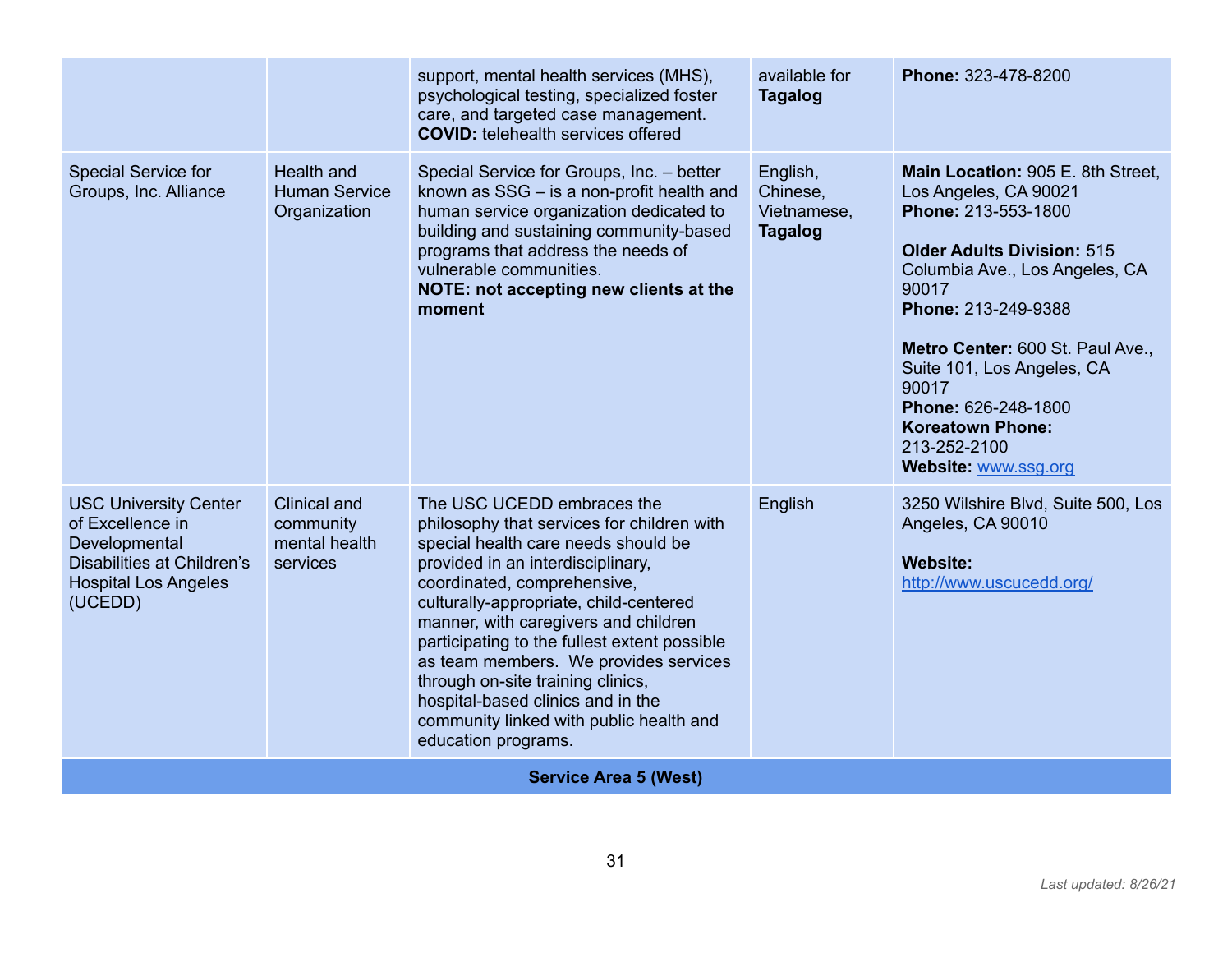| Didi Hirsch Jump Street                         | <b>Residential</b><br><b>Treatment</b>                        | Didi Hirsch Mental Health Services has<br>provided free mental health, substance<br>use disorder and suicide prevention<br>services since 1942. Services at this<br>location include crisis residential treatment<br>for adults, psychiatric services, and<br>medication support                                                                                                                                                                                               | English,<br>Spanish | Address: 1233 S. La Cienega<br>Blvd., Los Angeles, CA 90035<br>Hours: operates 24/7<br>Phone: 310-855-0031<br>Website: https://didihirsch.org/                                                                                             |
|-------------------------------------------------|---------------------------------------------------------------|--------------------------------------------------------------------------------------------------------------------------------------------------------------------------------------------------------------------------------------------------------------------------------------------------------------------------------------------------------------------------------------------------------------------------------------------------------------------------------|---------------------|--------------------------------------------------------------------------------------------------------------------------------------------------------------------------------------------------------------------------------------------|
| Didi Hirsch Sepulveda                           | <b>Mental Health</b><br><b>Services</b>                       | Didi Hirsch Mental Health Services has<br>provided free mental health, substance<br>use disorder and suicide prevention<br>services since 1942. Services at this<br>center include outpatient therapy for teens,<br>young adults, adults, and older adults;<br>Substance use program for adolescents;<br>Psychiatric services, medication support.<br><b>COVID:</b> teletherapy and telepsychiatry<br>offered, sites open for limited hours for<br>emergencies and crises only | English,<br>Spanish | Address: 4760 S. Sepulveda<br>Blvd., Culver City, CA 90230<br>Hours (during COVID): M, W, F<br>10Am - 2PM for emergency or<br>crisis situations; telehealth M-F<br>8:30AM - 5PM<br>Phone: 310-390-6612<br>Website: https://didihirsch.org/ |
| Didi Hirsch Suicide<br><b>Prevention Center</b> | Suicide<br>Prevention                                         | Didi Hirsch Mental Health Services has<br>provided free mental health, substance<br>use disorder and suicide prevention<br>services since 1942. Services at this<br>center include outpatient therapy for<br>children, teens, adults, older adults, and<br>families; Bereavement groups; Suicide<br>attempt support groups; Crisis services.<br><b>COVID:</b> teletherapy and telepsychiatry<br>offered, sites open for limited hours for<br>emergencies and crises only       | English,<br>Spanish | <b>Address: 10277 West Olympic</b><br>Blvd., Los Angeles, CA 90067<br>Phone: 424-362-2900<br>Website: https://didihirsch.org/                                                                                                              |
| <b>Exodus Recovery</b>                          | <b>Mental Health</b><br>and Substance<br><b>Use Treatment</b> | Since 1989, Exodus Recovery, Inc.<br>(Exodus) has been providing quality<br>psychiatric and chemical dependency<br>treatment services to Southern California<br>communities. Beginning with the                                                                                                                                                                                                                                                                                | English             | <b>Crisis Residential Treatment</b><br>Program - CRTP: 3754 Overland<br>Ave., Los Angeles, CA 90034<br>Phone: 424-384-6130                                                                                                                 |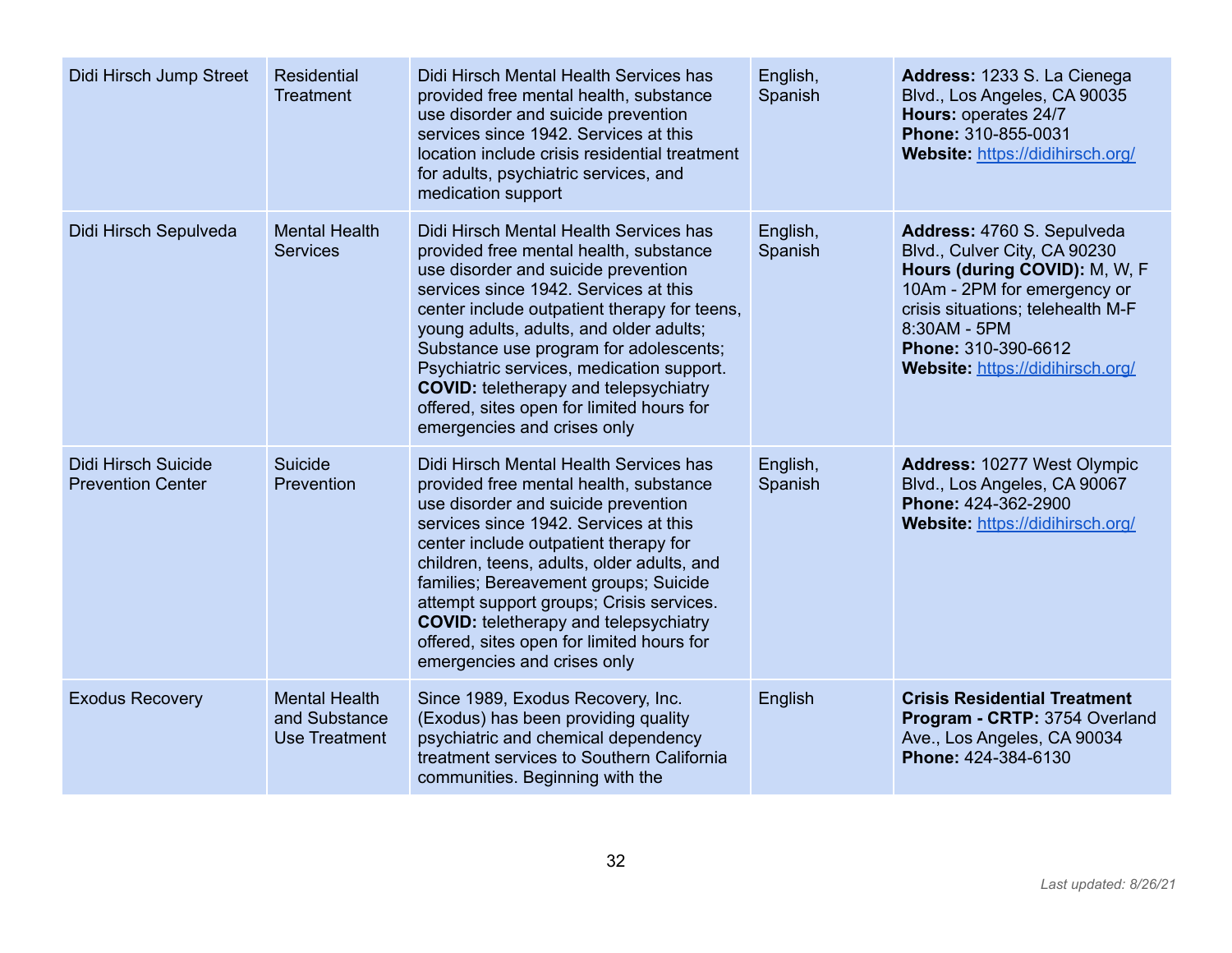|                                                     |                                                           | management of hospital-based inpatient<br>and outpatient programs, Exodus<br>eventually expanded into the operation of<br>mental health intensive outpatient clinics<br>as a contractor with both the Los Angeles<br>and San Diego County Departments of<br>Mental Health. In the last twenty years,<br>Exodus has developed and established<br>several hospital-based inpatient and<br>outpatient programs, a psychiatric and<br>internal medicine provider group, and a<br>behavioral health managed care company. |               |                                                                                                                   |
|-----------------------------------------------------|-----------------------------------------------------------|----------------------------------------------------------------------------------------------------------------------------------------------------------------------------------------------------------------------------------------------------------------------------------------------------------------------------------------------------------------------------------------------------------------------------------------------------------------------------------------------------------------------|---------------|-------------------------------------------------------------------------------------------------------------------|
| <b>Shields for Families</b>                         | <b>Youth Mental</b><br><b>Health Services</b>             | Youth Mental Program provides<br>counseling and treatment for youth and<br>adolescents ages 6-18. Services include<br>psychosocial assessments, individual,<br>group, and family therapy, medication<br>support services, psychiatric services,<br>comprehensive case management,<br>educational and vocational services, life<br>skills classes, and drug and alcohol<br>education.                                                                                                                                 | Not specified | info@shieldsforfamilies.org<br>11601 S. Western, Los Angeles,<br>CA 90047<br>323-242-5000                         |
|                                                     |                                                           | <b>Service Area 6 (South)</b>                                                                                                                                                                                                                                                                                                                                                                                                                                                                                        |               |                                                                                                                   |
| <b>Bayfront Youth and</b><br><b>Family Services</b> | Behavioral and<br><b>Mental Health</b><br><b>Services</b> | Bayfront Youth & Family Services is a<br>quality provider of behavioral and mental<br>health treatment services for children.<br>adolescents, and their caregivers. Our<br>mission is to provide a comprehensive<br>support system that promotes safe and<br>nurturing environments. Support the<br>family, support the child. Services include<br>mental health services for youth and<br>children; wraparound, therapeutic<br>behavioral services (TBS), school link                                               | English       | <b>Outpatient Program SPA 6:</b><br>16444 Paramount Blvd. Suite 203<br>Paramount, CA 90723<br>Phone: 562-788-7252 |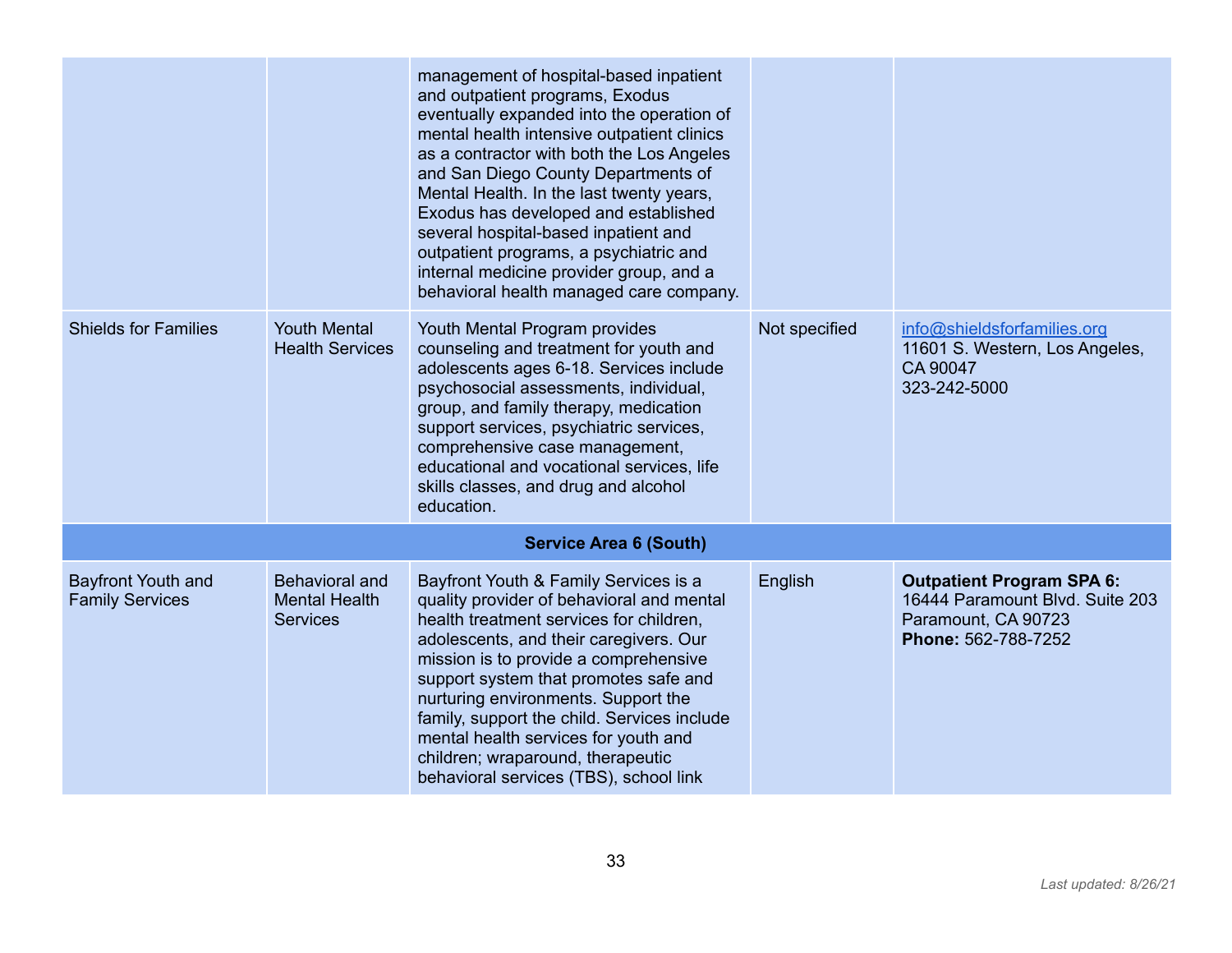|                                                               |                                                                       | programs with Paramount and Compton,<br>IFCCS - intensive field capable clinical                                                                                                                                                                                                                                                                                                                                                                                                                                                                                                                                                                                                                         |                                     |                                                                                                                                                                                                                           |
|---------------------------------------------------------------|-----------------------------------------------------------------------|----------------------------------------------------------------------------------------------------------------------------------------------------------------------------------------------------------------------------------------------------------------------------------------------------------------------------------------------------------------------------------------------------------------------------------------------------------------------------------------------------------------------------------------------------------------------------------------------------------------------------------------------------------------------------------------------------------|-------------------------------------|---------------------------------------------------------------------------------------------------------------------------------------------------------------------------------------------------------------------------|
|                                                               |                                                                       | services; prevention and early intervention<br>(PEI) for children and their caregivers.                                                                                                                                                                                                                                                                                                                                                                                                                                                                                                                                                                                                                  |                                     |                                                                                                                                                                                                                           |
| Didi Hirsch S. Mark<br><b>Taper Foundation</b><br>Center      | <b>Mental Health</b><br>Center                                        | Didi Hirsch Mental Health Services has<br>provided free mental health, substance<br>use disorder and suicide prevention<br>services since 1942. Services at this<br>center include outpatient therapy for<br>children, teens, young adults, and families,<br>psychiatric services, and medication<br>support.                                                                                                                                                                                                                                                                                                                                                                                            | English,<br>Spanish                 | <b>Address: 1328 West Manchester</b><br>Ave., Los Angeles, CA 90044<br><b>Hours: CLOSED for the</b><br>pandemic, offering telehealth<br>services through 888-807-7250<br>M-F 8:30AM - 5PM<br>Location Phone: 323-778-9593 |
| El Centro Del Pueblo,<br>Inc.                                 | Gang<br>Prevention                                                    | El Centro del Pueblo was established in<br>1974 as a non-profit community service<br>agency for the purpose of alleviating and<br>mitigating the negative affects of gang<br>violence. We are dedicated to improve the<br>quality of life for children, youth and<br>families through prevention, intervention,<br>and education through a coordinated<br>range of services in Central, Northeast<br>and South Los Angeles. El Centro<br>provides services for families in a<br>culturally, ethnically and linguistically<br>competent basis. We draw from our<br>collaborative partners with Korean, Pilipino<br>Chinese, and Central American and<br>African-American families to provide<br>services. | English, Korean,<br><b>Pilipino</b> | <b>Address: 3731 Stocker Street</b><br>Suite 105, Los Angeles, CA<br>90008<br>Hours: M-F 9AM-5:30PM<br>Phone: 323-296-2446<br>Website: https://ecdpla.org/                                                                |
| <b>Shields for Families:</b><br><b>College Bridge Academy</b> | <b>Educational and</b><br><b>Behavioral</b><br><b>Health Services</b> | The College Bridge Academy is a charter<br>high school for high-risk youth who are<br>involved in SHIELDS and/or our partner<br>agencies. SHIELDS utilizes a "community<br>ecosystems" research-based approach to                                                                                                                                                                                                                                                                                                                                                                                                                                                                                        | English,<br>Spanish                 | Address: 15116 S. Gibson Ave.,<br>Compton, CA 90221<br>Phone: 323-242-5000                                                                                                                                                |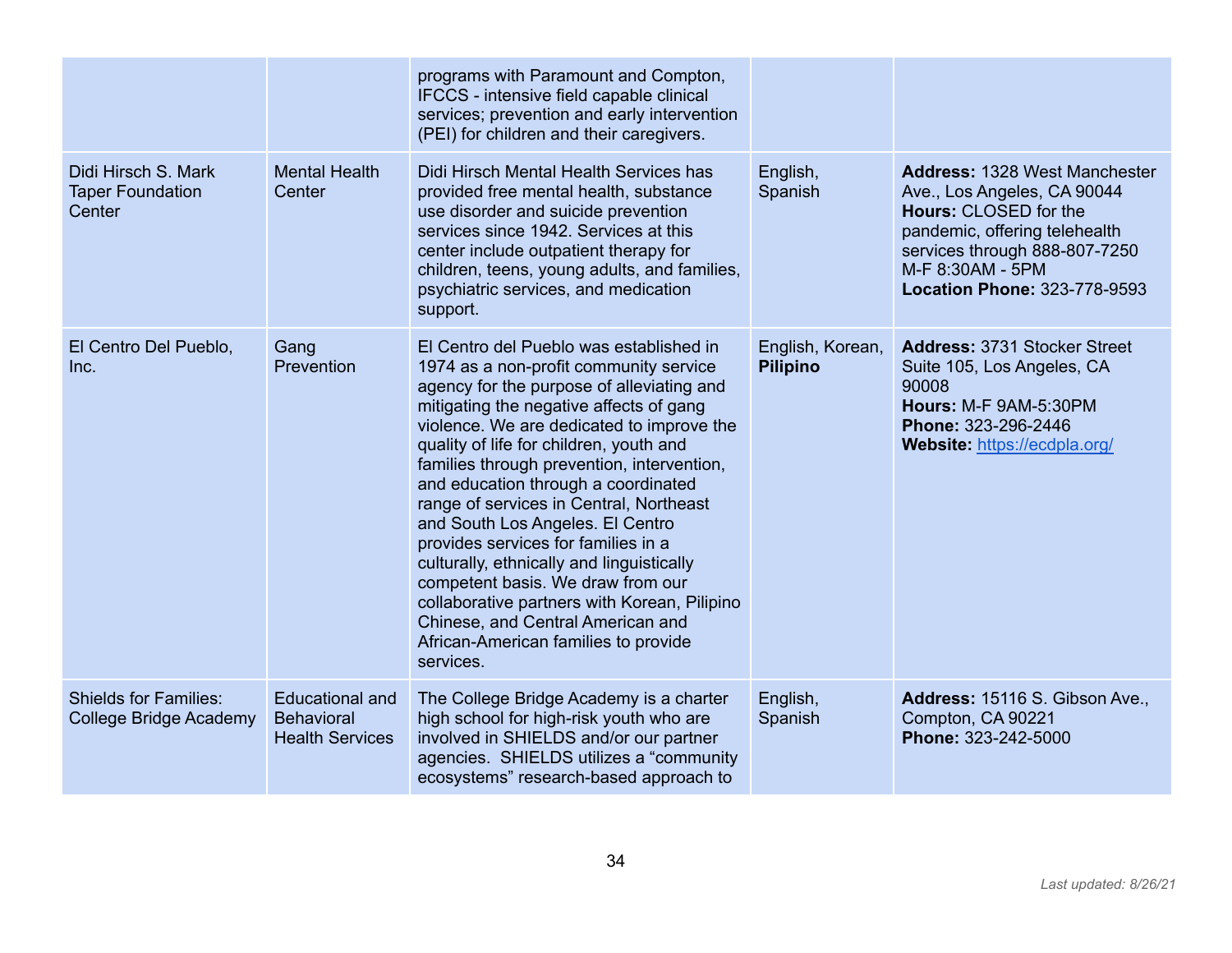|                                                      |                                                              | education, which emphasizes problems as<br>a function of the larger whole rather than<br>as pieces existing in isolation. To this end,<br>our youth programs develop a detailed<br>service plan to monitor youth progress and<br>development and provide comprehensive<br>educational and behavioral health services<br>to meet students' needs.                                  |                             |                                                                                                                                                      |  |  |  |
|------------------------------------------------------|--------------------------------------------------------------|-----------------------------------------------------------------------------------------------------------------------------------------------------------------------------------------------------------------------------------------------------------------------------------------------------------------------------------------------------------------------------------|-----------------------------|------------------------------------------------------------------------------------------------------------------------------------------------------|--|--|--|
| <b>St. Francis Medical</b><br>Center                 | <b>Medical Center</b>                                        | St. Francis Medical Center is a hospital<br>that offers a wide array of medical<br>services. St. Francis Medical Center also<br>offers in-patient psychiatric services.<br>Services include full service partnership<br>(FSP), medication support, mental health<br>services (MHS), prevention & early<br>intervention (PEI), psychological testing,<br>targeted case management. | English                     | <b>Address:</b> East Imperial Highway,<br>Lynwood, CA 90262<br>Phone: 310-900-8900<br><b>Website:</b><br>https://www.stfrancismedicalcente<br>r.com/ |  |  |  |
| <b>Tessie Cleveland</b><br><b>Community Services</b> | Community and<br><b>Behavioral</b><br><b>Health Services</b> | <b>Tessie Cleveland Community Services</b><br>offers therapeutic behavioral services,<br>wraparound services, senior wellness, day<br>treatment intensive services.<br>evidence-based practices, outpatient<br>services, multi-disc assessments,<br>full-service partnership (FSP), and<br>substance abuse treatment.                                                             | English                     | Address: 8019 S. Compton Ave.,<br>Los Angeles, CA 90001<br>Phone: 323-586-7333<br>Email: info@tccsc.org                                              |  |  |  |
| <b>Service Area 7 (East)</b>                         |                                                              |                                                                                                                                                                                                                                                                                                                                                                                   |                             |                                                                                                                                                      |  |  |  |
| American Indian<br><b>Counseling Center</b>          | <b>Mental Health</b><br><b>Services</b>                      | The American Indian Counseling Center<br>provider culturally centered mental health<br>services, assessments based on needs,<br>medicine, and therapy primarily to the<br>Native American community.<br><b>COVID: offering telehealth and</b><br>over-the-phone services                                                                                                          | English, Native<br>American | Address: 17707 S Studebaker<br>Road, Cerritos, CA 90703<br>Hours: M-F 8AM-5PM<br>Phone: 562-402-0677                                                 |  |  |  |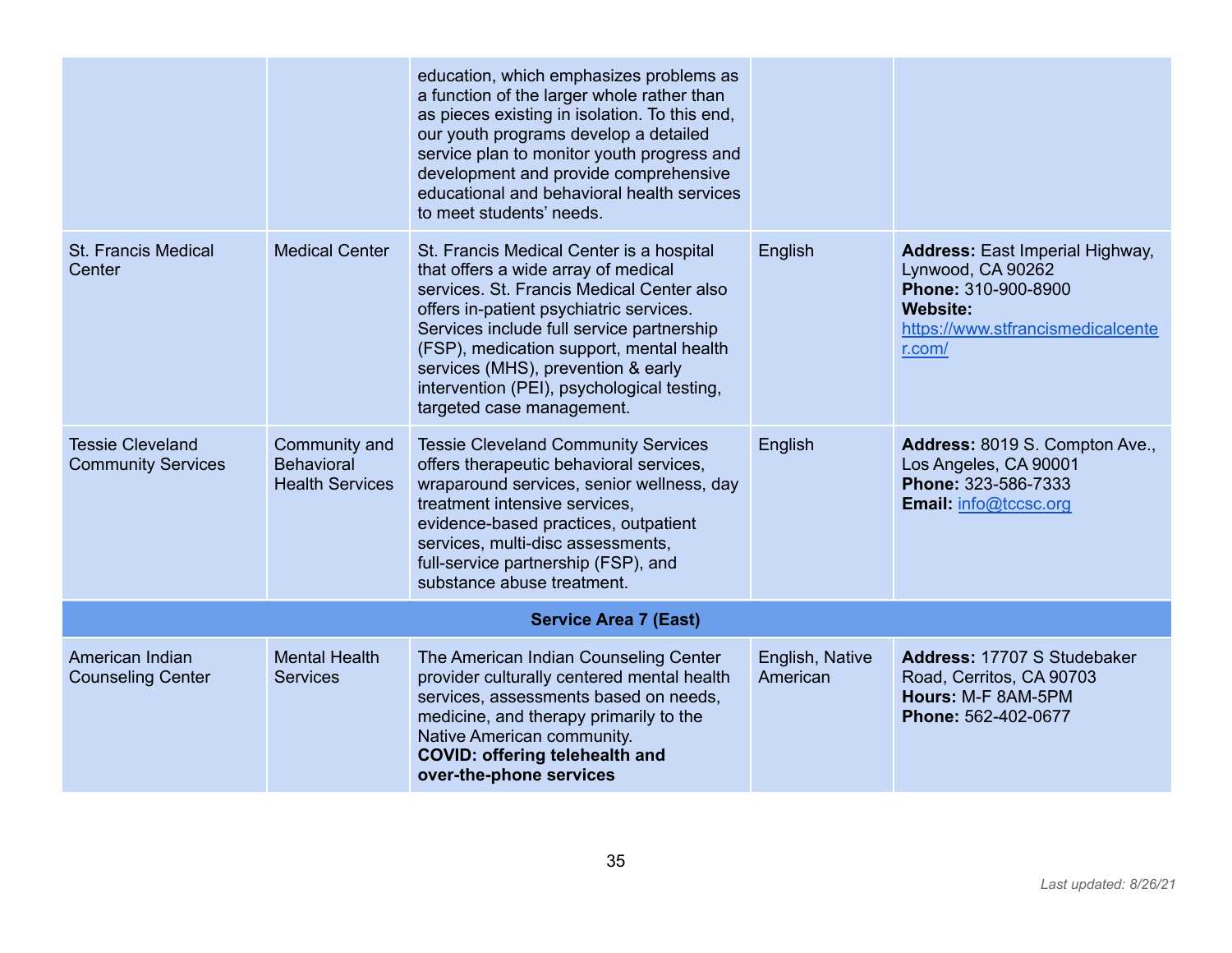| <b>Asian Pacific Counseling</b><br>and Treatment Center | <b>Mental Health</b><br>Center                      | Provides culturally sensitive mental health<br>services to Asian Pacific immigrants and<br>refugees. Offers services to adults,<br>children, and youth. Services include<br>counseling, case management,<br>medication, and community education<br>workshops.                                                                                                                                                                                                                                                                                 | Cambodian,<br>Chinese (Chiu<br>Chow,<br>Cantonese,<br>Mandarin &<br>Taiwanese),<br>Japanese,<br>Korean, Laotian,<br><b>Filipino</b><br>(Tagalog), Thai<br>and Vietnamese | <b>Address: 11050 East Artesia</b><br>Boulevard, Suite F, Cerritos, CA<br>90703<br>Phone: 562-860-8838                                                                                                                                                                                        |
|---------------------------------------------------------|-----------------------------------------------------|-----------------------------------------------------------------------------------------------------------------------------------------------------------------------------------------------------------------------------------------------------------------------------------------------------------------------------------------------------------------------------------------------------------------------------------------------------------------------------------------------------------------------------------------------|--------------------------------------------------------------------------------------------------------------------------------------------------------------------------|-----------------------------------------------------------------------------------------------------------------------------------------------------------------------------------------------------------------------------------------------------------------------------------------------|
| <b>Community Family</b><br><b>Guidance Center</b>       | <b>Family and</b><br><b>Mental Health</b><br>Center | We are a $501(c)(3)$ non-profit agency<br>serving the Southeast area of Los Angeles<br>County. Each year, Community Family<br>Guidance Center (CFGC) provides<br>high-quality counseling services to more<br>than 1,400 children in need, plus contact<br>with family members and teachers.<br>Services include community outreach<br>services, crisis intervention, field capable<br>clinical services (FCCS), full service<br>partnership (FSP), medication support,<br>mental health services (MHS), PEI, and<br>targeted case management. | English                                                                                                                                                                  | <b>Cerritos Location: 10929 South</b><br>Street Suite 208, 204, 104,<br>Cerritos, CA 90703<br><b>Hours: M-TH 8AM-6:30PM, F</b><br>8AM-4:30PM<br>Downey Location: 8320 lowa<br>Street, Downey, CA 90241<br><b>Intake Number: 855-329-8080</b><br><b>Website:</b><br>https://www.cfgcenter.com/ |
| <b>Enki ELAMHS</b><br>Commerce                          | <b>Mental health</b><br>clinic                      | Enki Health ELAMHS Commerce offers a<br>full range of adult and older adult<br>outpatient mental health services and<br>education including co-occurring disorders<br>and a wellness center.<br>Services include community outreach<br>services, crisis intervention, field capable<br>clinical services (FCCS), full service<br>partnership (FSP), medication support,<br>mental health services (MHS), prevention<br>and early intervention, and targeted case                                                                              | English                                                                                                                                                                  | <b>Commerce Address: 1436</b><br>Goodrich, Blvd., Commerce, CA<br>90022<br><b>Hours: M, W, TH, F 8AM-5PM; T</b><br>9AM-6PM<br><b>Commerce Number:</b><br>323-725-1337<br>Call Center: 866-227-1302<br>Website: www.ehrs.com                                                                   |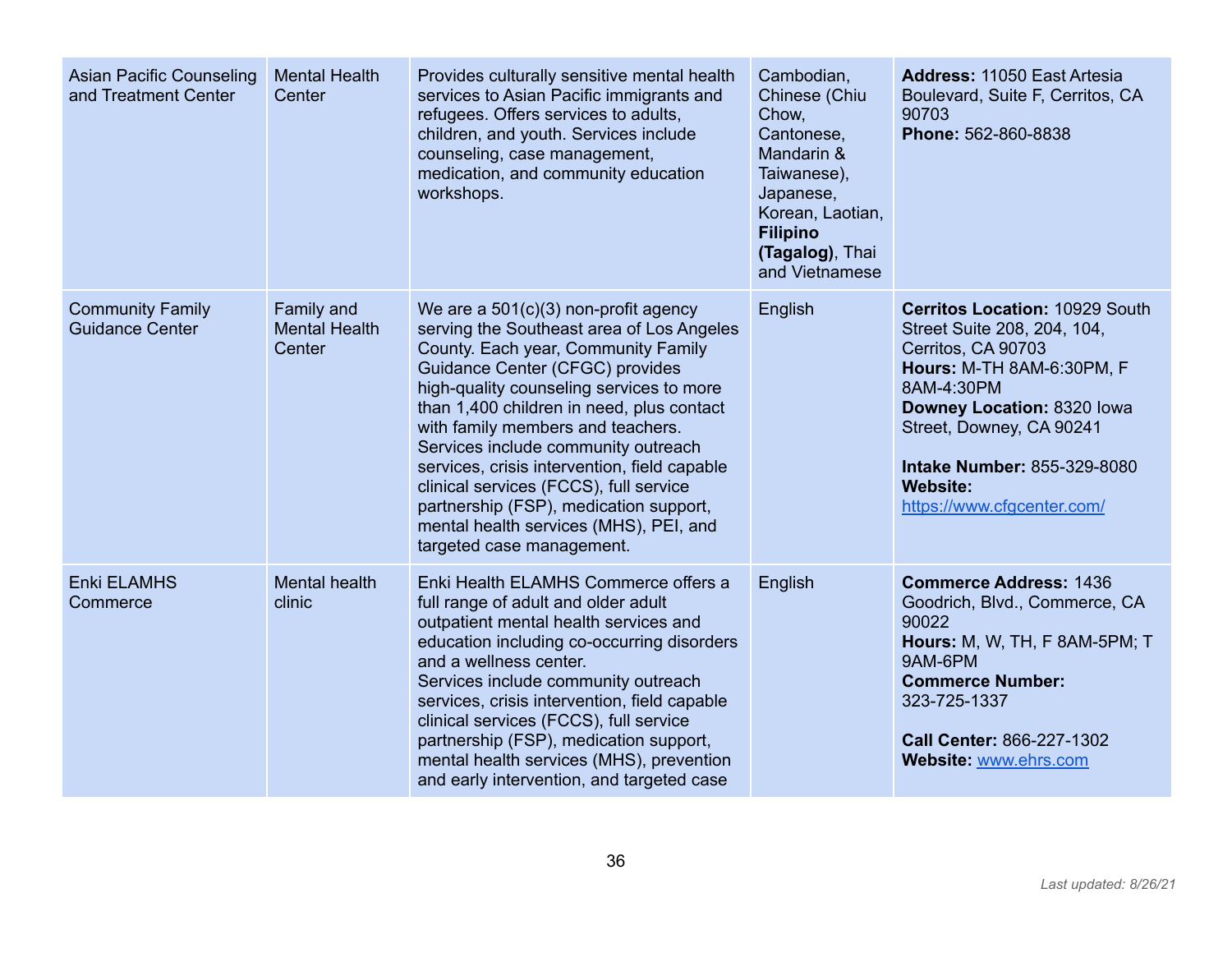|                                                           |                                                              | management.                                                                                                                                                                                                                                                                                                                                                                                                                  |                                                                                                   |                                                                                                                                                         |
|-----------------------------------------------------------|--------------------------------------------------------------|------------------------------------------------------------------------------------------------------------------------------------------------------------------------------------------------------------------------------------------------------------------------------------------------------------------------------------------------------------------------------------------------------------------------------|---------------------------------------------------------------------------------------------------|---------------------------------------------------------------------------------------------------------------------------------------------------------|
| <b>Penny Lane Centers</b>                                 | <b>Child Welfare</b><br>and Mental<br><b>Health Services</b> | Offers child welfare, mental health, and<br>social services for children and adults in<br>the Los Angeles Area. Services include<br>residential services, foster care/adoption,<br>transitional housing, permanent/affordable<br>housing, intensive services, mental health<br>services, and substance use services.                                                                                                         | English,<br>Spanish                                                                               | <b>Commerce Location: 5628 E</b><br>Slauson Ave., Commerce, CA<br>90040-2922<br>Hours: M-F 8AM-6PM<br>Phone: 323-318-9960<br>Website: www.pennylane.org |
| <b>Rio Hondo Community</b><br><b>Mental Health Center</b> | <b>Mental Health</b><br>Center                               | Rio Hondo Community Mental Health<br>Center offers crisis intervention, dual<br>diagnosis, field capable clinical services<br>(FCCS), group counseling, medication<br>support, mental health services (MHS),<br>prevention & early intervention (PEI),<br>specialized foster care, and targeted case<br>management.                                                                                                          | English,<br>Tagalog-speakin<br>g providers<br>available.<br>interpretive<br>services<br>available | Address: 17707 S Studebaker<br>Road, Cerritos, CA 90703<br>Hours: M-F 8AM-5:30PM<br>Phone: 562-402-0688<br><b>ACCESS Line: 1-800-854-7771</b>           |
| Southeast Region Met                                      | <b>Mental Health</b><br><b>Services</b>                      | Services include targeted case<br>management (TCM), mental health<br>services (MHS), crisis intervention,<br>community outreach services, and the<br>psychiatric mobile response team (PMRT).                                                                                                                                                                                                                                | English                                                                                           | Address: 4305 S Santa FE Ave.,<br>Vernon, CA 90058-1714<br>Hours: M-F 8AM-5PM<br>Phone: 213-738-3440                                                    |
|                                                           |                                                              | <b>Service Area 8 (South Bay)</b>                                                                                                                                                                                                                                                                                                                                                                                            |                                                                                                   |                                                                                                                                                         |
| <b>Bayfront Youth and</b><br><b>Family Services</b>       | Behavioral and<br><b>Mental Health</b><br><b>Services</b>    | Bayfront Youth & Family Services is a<br>quality provider of behavioral and mental<br>health treatment services for children,<br>adolescents, and their caregivers. Our<br>mission is to provide a comprehensive<br>support system that promotes safe and<br>nurturing environments. Support the<br>family, support the child. Services include<br>mental health services for youth and<br>children; wraparound, therapeutic | English                                                                                           | <b>Outpatient Program SPA 8: 900</b><br>E. Wardlow Rd., Long Beach, CA<br>90807<br><b>Hours: M-F 8:30AM-5PM</b><br>Phone: 562-595-4525                  |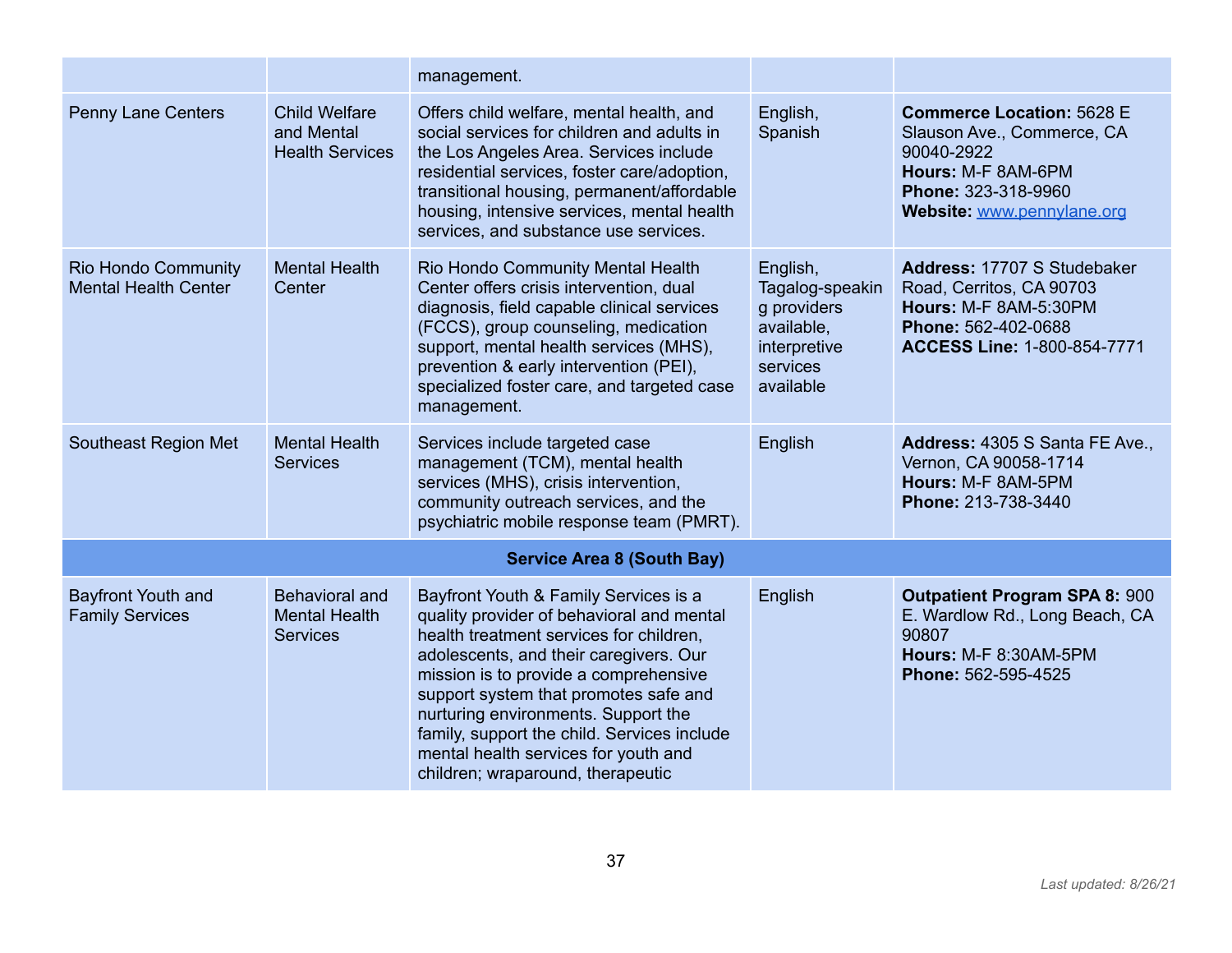|                                                                                                 |                                         | behavioral services (TBS), school link<br>programs with Paramount and Compton,<br>IFCCS - intensive field capable clinical<br>services; prevention and early intervention<br>(PEI) for children and their caregivers.                                                                                                |                                                       |                                                                                                                                                                                                               |
|-------------------------------------------------------------------------------------------------|-----------------------------------------|----------------------------------------------------------------------------------------------------------------------------------------------------------------------------------------------------------------------------------------------------------------------------------------------------------------------|-------------------------------------------------------|---------------------------------------------------------------------------------------------------------------------------------------------------------------------------------------------------------------|
| <b>Coastal API Family</b><br><b>MHC</b>                                                         | <b>Mental Health</b><br>Center          | Services include medication support,<br>mental health services (MHS), targeted<br>case management (TCM), health<br>navigation, child wellbeing services,<br>community outreach services.                                                                                                                             | English, has<br>staff member<br>who speaks<br>Tagalog | Address: 14112 S Kingsley Dr.,<br>Gardena, CA 90249<br>Hours: M-F8AM-5PM                                                                                                                                      |
| <b>Department of Mental</b><br><b>Health DHS</b><br><b>Collaboration - Long</b><br><b>Beach</b> | <b>Mental Health</b><br><b>Services</b> | Services include mental health services<br>(MHS), crisis intervention, and targeted<br>case management                                                                                                                                                                                                               | English                                               | Address: 1333 Chestnut Ave.,<br>Long Beach, CA 90813<br>Hours: M-F 8AM-5PM<br>Phone: 562-595-4525                                                                                                             |
| <b>Didi Hirsch Excelsior</b><br>House                                                           | <b>Residential</b><br><b>Services</b>   | Didi Hirsch Mental Health Services has<br>provided free mental health, substance<br>use disorder and suicide prevention<br>services since 1942. This location offers<br>crisis residential treatment for adults,<br>psychiatric services, medication and<br>support.                                                 | English,<br>Spanish                                   | Address: 1007 Myrtle Avenue,<br>Inglewood, CA 90301<br>Hours: operates 24/7<br>Phone: 310-412-4191                                                                                                            |
| Didi Hirsch Inglewood                                                                           | <b>Mental Health</b><br><b>Services</b> | Didi Hirsch Mental Health Services has<br>provided free mental health, substance<br>use disorder and suicide prevention<br>services since 1942. This location offers<br>outpatient therapy for children, teens,<br>young adults, adults, older adults, and<br>families; Psychiatric services, medication<br>support. | English,<br>Spanish                                   | <b>Address: 323 North Prairie</b><br>Avenue, Inglewood, CA 90301<br>Hours (COVID): M, W, F, 10AM -<br>2PM for emergencies and crises<br>only; telehealth available M-F<br>8:30AM - 5PM<br>Phone: 310-677-7808 |
| El Dorado Community<br>Service Center -<br>Inglewood                                            | Community<br><b>Clinic</b>              | El Dorado Community Service Center is a<br>network of community clinics serving San<br>Diego, Los Angeles, Kern, and San                                                                                                                                                                                             | English,<br>Spanish                                   | <b>Inglewood Location: 4450 West</b><br>Century Blvd., Inglewood, CA<br>90304                                                                                                                                 |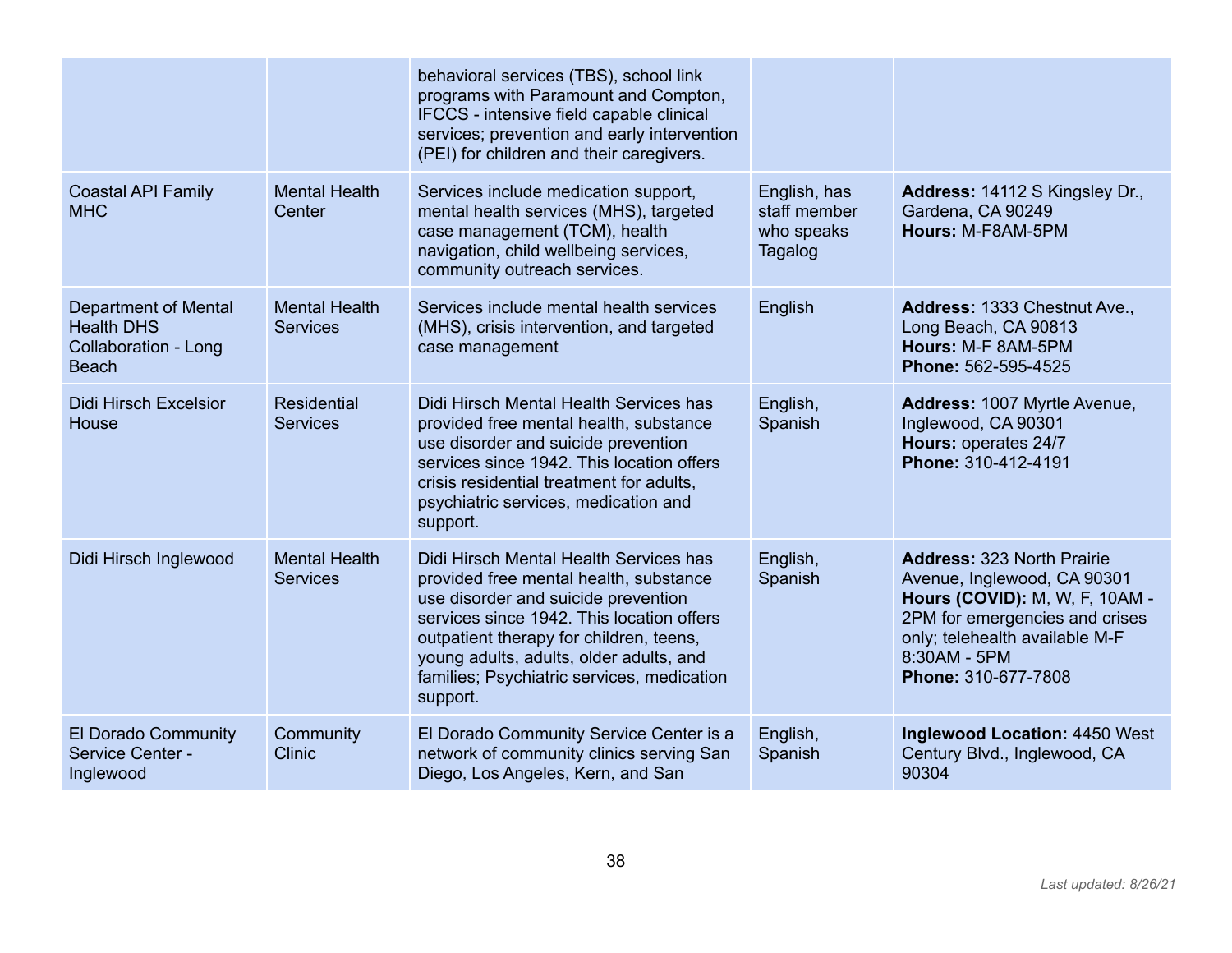|                    |                                         | Francisco counties. ECSC provides<br>co-located integrated medical and<br>addiction disorder treatment services<br>through various government programs and<br>contracts with Independent Practice<br>Associations (IPA). Services include<br>primary and preventative health care;<br>family practice, pediatrics, and<br>immunization; diagnosis and treatment of<br>medical conditions such as hypertension,<br>diabetes, etc.; gynecology; family planning<br>and birth control; HIV/AIDS and STD<br>testing; specialty services such as<br>gastroenterology, pain management;<br>substance use treatment; evidence-based,<br>individual, and group counseling services. |         | Hours: clinic substance abuse<br>M-F 6AM-2:30PM, SA&SU<br>8:30AM-9:30AM; counseling M-F<br>6AM-2:30PM; dosing M-F<br>6AM-1:30PM; SA&SU<br>8:30AM-9:30AM<br>Phone: 310-671-9294 |
|--------------------|-----------------------------------------|-----------------------------------------------------------------------------------------------------------------------------------------------------------------------------------------------------------------------------------------------------------------------------------------------------------------------------------------------------------------------------------------------------------------------------------------------------------------------------------------------------------------------------------------------------------------------------------------------------------------------------------------------------------------------------|---------|--------------------------------------------------------------------------------------------------------------------------------------------------------------------------------|
| For the Child      | <b>Child Welfare</b><br><b>Services</b> | We offer professional prevention,<br>education and treatment services for child<br>sexual, physical, and emotional abuse,<br>severe neglect, the impact of witnessing<br>domestic or community violence, the<br>victimization of human trafficking and other<br>adverse childhood experiences. We<br>provide court-based childcare, a 24/7<br>Child Abuse Response Team, help meet<br>emergency needs and improve the daily<br>lives of at-risk and abused low-income<br>children and vulnerable families.                                                                                                                                                                  | English | Address: 4001 Long Beach Blvd.,<br>Long Beach, CA 90807-2616<br>Phone: 562-427-7671<br>Website: www.forthechild.org                                                            |
| <b>Olive Crest</b> | Child and<br><b>Family Services</b>     | Olive Crest's proven model helps prevent<br>abuse and neglect, stops the cycle of child<br>abuse, and enables children and families<br>to become healthy productive citizens.<br>Services include mental health services<br>(MHS), wraparound, DVS, PPT,<br>Psychiatry, and PHT for transitional youth.                                                                                                                                                                                                                                                                                                                                                                     | English | <b>Address: 4510 E Pacific Coast</b><br>Highway Suite 450 Long Beach,<br>CA 90804<br><b>Hours: M-F 8:30AM-5PM</b><br>Phone: 562-8841                                           |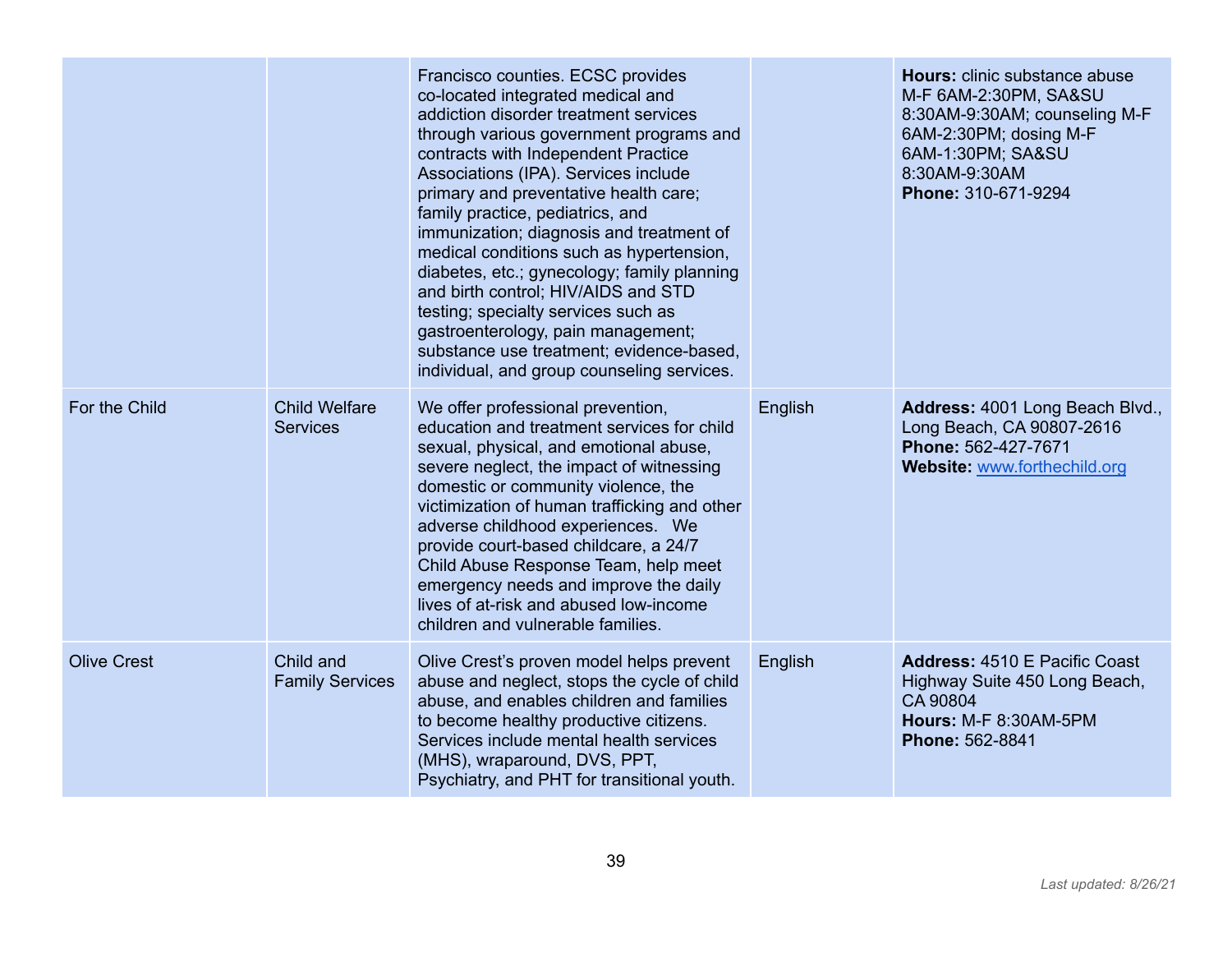|                                                    |                                              | Referral from the county preferred.                                                                                                                                                                                                                                                                                                                                                                                 |                                                                                                                                                          |                                                                                                                                                                                                                                                                                                                                                                             |
|----------------------------------------------------|----------------------------------------------|---------------------------------------------------------------------------------------------------------------------------------------------------------------------------------------------------------------------------------------------------------------------------------------------------------------------------------------------------------------------------------------------------------------------|----------------------------------------------------------------------------------------------------------------------------------------------------------|-----------------------------------------------------------------------------------------------------------------------------------------------------------------------------------------------------------------------------------------------------------------------------------------------------------------------------------------------------------------------------|
| <b>Pacific Asian Counseling</b><br><b>Services</b> | Counseling                                   | A non-profit community organization that<br>provides culturally sensitive mental health<br>and counseling services primarily to<br>Iow-income Asian American and immigrant<br>families. Services include case<br>management, opportunities for housing,<br>shelter, legal services, food, clothing, etc.,<br>benefits enrollment, peer support, and<br>referrals.                                                   | Chinese<br>(Cantonese,<br>Taiwanese, and<br>Mandarin),<br>English,<br>Japanese,<br>korean, Khmer,<br>Spanish,<br>Tagalog, Thai,<br>Samoan,<br>Vietnamese | <b>Main Office:</b><br>8616 LA Tijera Boulevard, Suite<br>200, Los Angeles, CA 90045<br>310-337-1550<br><b>Long Beach Office:</b><br>3530 Atlantic Avenue, Suite 210,<br>Long Beach, CA 90807<br>562-424-1886<br>(currently closed but offering<br>remote services)<br>Email: info@pacsla.org                                                                               |
| South Bay Children's<br><b>Health Center</b>       | Dental and<br><b>Mental Health</b><br>Center | Provides dental and mental health<br>services for low-income, at-risk, and<br>underserved youth in the SOuth Bay.<br>Services include an oral health outreach<br>program, a guidance clinic with outpatient<br>and in-home mental health services.<br>therapy, parenting support, and psychiatric<br>services, and a South Bay Youth Project<br>that provides counseling, tutoring, and<br>drug/alcohol prevention. | English                                                                                                                                                  | Office:<br>410 Camino Real, Redondo<br>Beach, CA 90277<br>310-316-1212<br>info@sbchc.com<br><b>Guidance Clinic:</b><br>1617 Cravens Avenue, Torrance,<br>CA 90501<br>310-328-0855<br><b>Dental Clinic:</b><br>14722 Hawthorne Blvd., Suite A,<br>Lawndale, CA 90260<br>310-973-5437<br><b>Youth Project:</b><br>410 Camino Real, Redondo<br>Beach, CA 90277<br>310-316-0183 |
| <b>Stars Behavioral Health</b><br>Group            | <b>Mental Health</b><br>Center               | A comprehensive mental health treatment<br>program for children experiencing<br>emotional challenges or a psychiatric<br>crisis. Star View provides residential and                                                                                                                                                                                                                                                 | English                                                                                                                                                  | https://www.starsinc.com/<br><b>Urgent Care Center:</b><br>3210 Long Beach Boulevard,<br>Long Beach, CA 90807                                                                                                                                                                                                                                                               |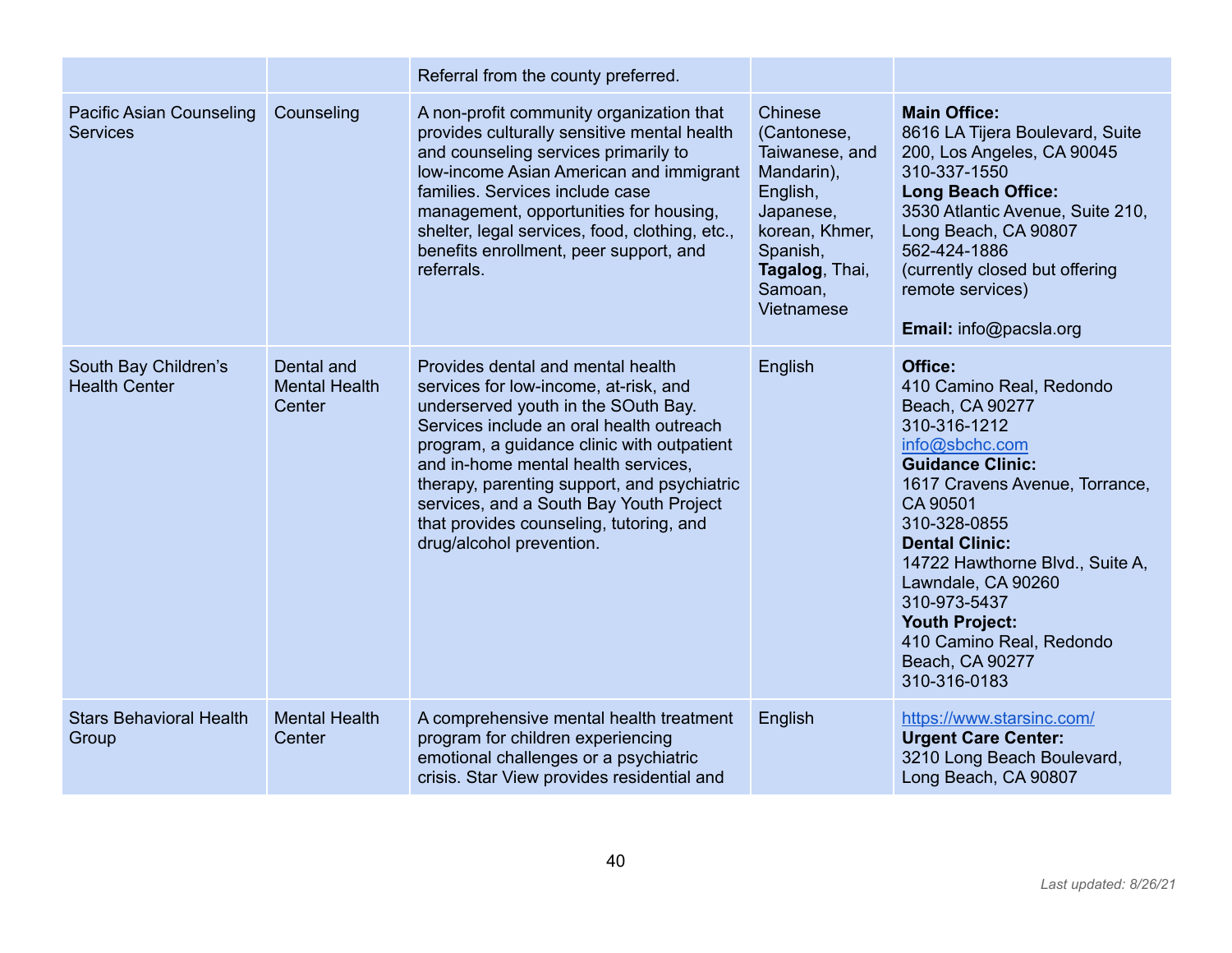educational services. Star View consists of a team of psychiatrists, psychologists, medical doctors, social workers, nurses, rehab therapists, counselors, teachers, and other professionals.

562-548-6565 **Community Services** 3200 Long Beach Boulevard, Long Beach, CA 90807 562-548-6500 **Adolescent Center:** 4025 W. 226th Street, Torrance, CA 90505 310-373-4556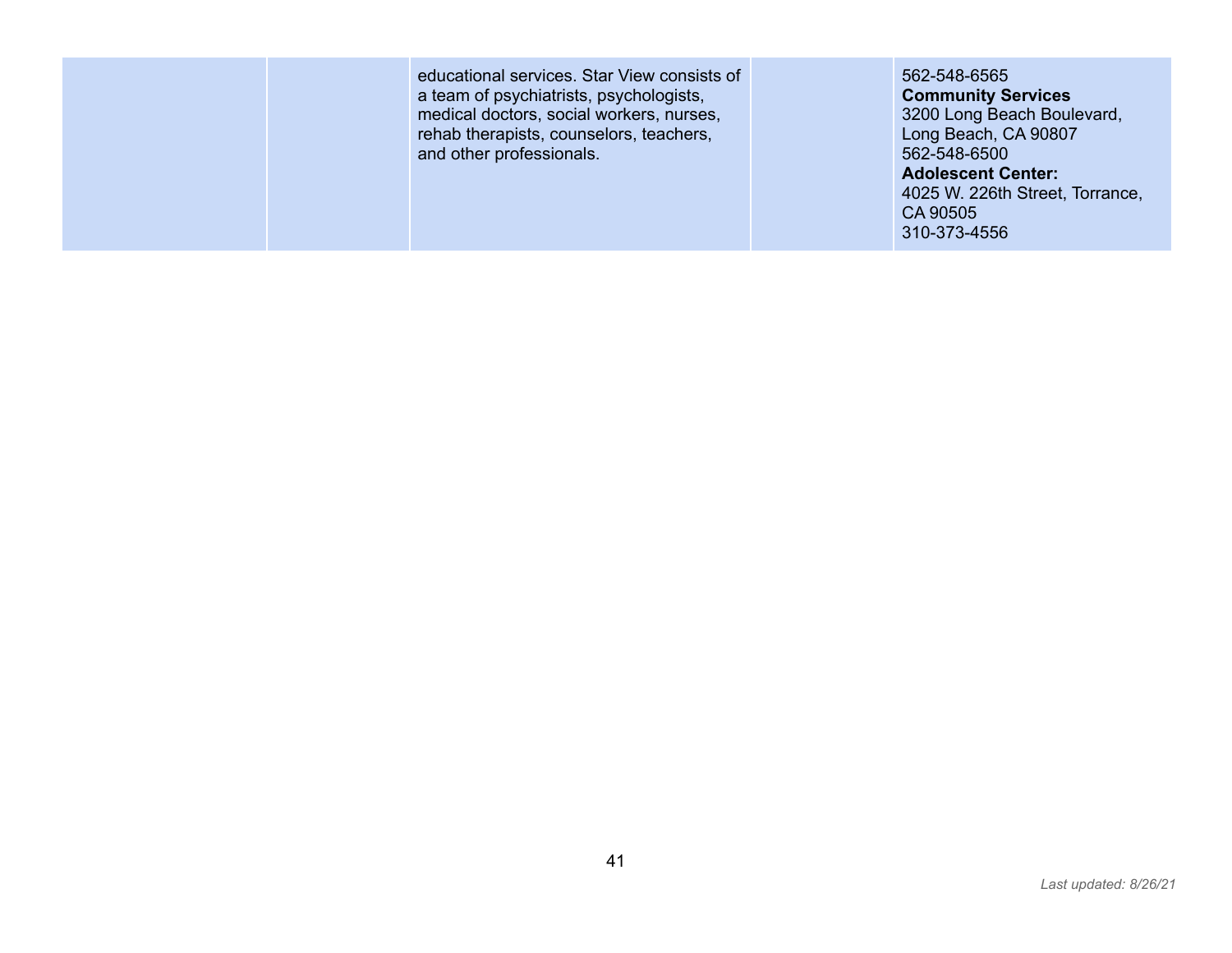| <b>Orange County</b>                                                  |                                                 |                                                                                                                                                                                                                                                                                                                                                                                                                                          |                                                                                            |                                                                                                                                                      |
|-----------------------------------------------------------------------|-------------------------------------------------|------------------------------------------------------------------------------------------------------------------------------------------------------------------------------------------------------------------------------------------------------------------------------------------------------------------------------------------------------------------------------------------------------------------------------------------|--------------------------------------------------------------------------------------------|------------------------------------------------------------------------------------------------------------------------------------------------------|
| Name of Service /<br><b>Provider</b>                                  | <b>Type of Service</b>                          | <b>Description</b>                                                                                                                                                                                                                                                                                                                                                                                                                       | <b>Languages</b>                                                                           | <b>Contact Info</b>                                                                                                                                  |
|                                                                       |                                                 | <b>County Wide</b>                                                                                                                                                                                                                                                                                                                                                                                                                       |                                                                                            |                                                                                                                                                      |
| <b>Mental Health</b><br><b>Association of Orange</b><br>County        | <b>Mental Health</b><br><b>Services</b>         | The Mental Health Association of Orange<br>County is dedicated to improving the<br>quality of life of Orange County residents<br>impacted by mental illness through direct<br>service, advocacy, education and<br>information dissemination. MHA is a<br>non-profit 501(c)3 tax-exempt Orange<br>County, CA based social services<br>organization. All our programs serve<br>adults with severe and persistent<br>psychiatric disorders. | English                                                                                    | Address: 1971 East 4th Street,<br>Suite 130A Santa Ana, CA 92705<br>Phone: 714-547-7559<br>Email: mhainfo@mhaoc.org<br>Website: https://mhaoc.org/   |
| National Alliance of<br>Mental Illness (NAMI)<br><b>Orange County</b> | <b>Mental Health</b><br><b>Resources</b>        | NAMI Orange County is a grassroots<br>organization that provides a community of<br>support, education, resources and<br>outreach activities to families, friends and<br>persons with mental illness so as to<br>improve their general welfare, and to<br>reduce the stigma of mental illness.                                                                                                                                            | English,<br>Spanish                                                                        | <b>Website:</b><br>https://www.namioc.org/<br><b>Warmline: 7149916412</b><br>Phone: 714-544-8488<br><b>Address:</b><br><b>Email: info@namioc.org</b> |
| <b>Stigma Free Orange</b><br>County                                   | Educational<br>Campaign and<br><b>Resources</b> | Stigma Free OC is a county-wide<br>movement which aims to clear the stigma<br>associated with mental illness and<br>addiction. Stigma can make it difficult to<br>see people for who they really are beyond<br>the conditions they are living with. The<br>campaign is dedicated to raising                                                                                                                                              | English,<br>Spanish,<br>Vietnamese,<br>Korean, Farsi,<br>Arabic,<br>Mandarin,<br>Cantonese | <b>Website:</b><br>https://www.stigmafreeoc.com/                                                                                                     |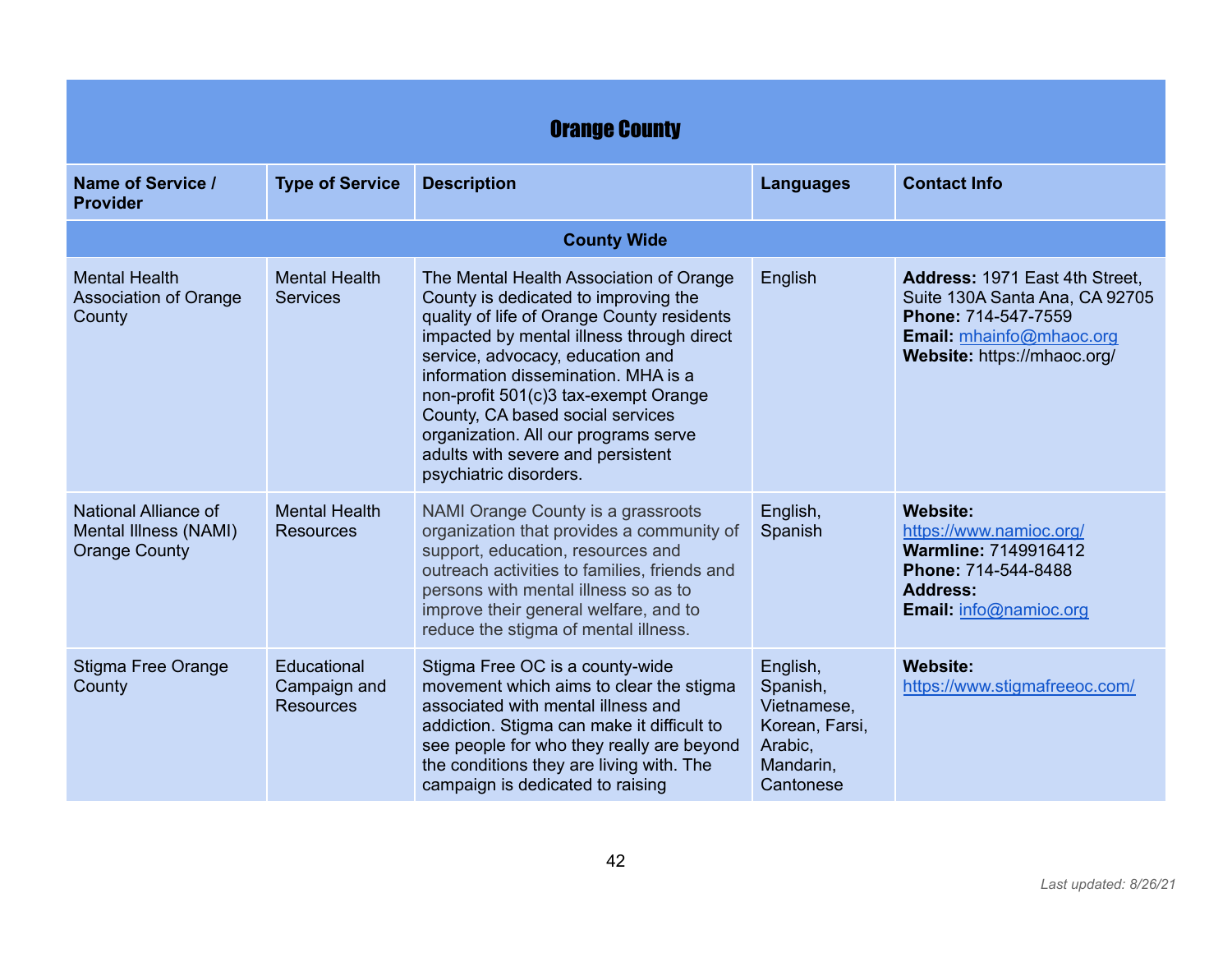|                                                |                                                | awareness of these illnesses by creating<br>an environment where people are seen<br>and supported in their efforts to achieve<br>wellness and recovery.                                                                                                                                                                                                                                                                                                                                                                                                                                                                                                                                         |         |                                                                                                      |
|------------------------------------------------|------------------------------------------------|-------------------------------------------------------------------------------------------------------------------------------------------------------------------------------------------------------------------------------------------------------------------------------------------------------------------------------------------------------------------------------------------------------------------------------------------------------------------------------------------------------------------------------------------------------------------------------------------------------------------------------------------------------------------------------------------------|---------|------------------------------------------------------------------------------------------------------|
|                                                |                                                | <b>North Region</b>                                                                                                                                                                                                                                                                                                                                                                                                                                                                                                                                                                                                                                                                             |         |                                                                                                      |
| <b>Adult Anaheim</b><br><b>Recovery Center</b> | <b>Mental Health</b><br><b>Recovery Center</b> | Recovery oriented services for Medi-Cal<br>eligible adults (18 and over) with a serious<br>and persistent mental illness living in<br>Orange County. Consumers are referred<br>through the Orange County Health Care<br>Agency. The Recovery Center provides<br><b>Evaluation &amp; Assessment Services,</b><br>Psychiatric Treatment Planning,<br>Psychiatric Follow-Up Care, Individual &<br>Group Therapy, Crisis Intervention,<br>Intensive Case Management, Medication<br>Support, Family Support & Education,<br>Recreational & Clubhouse Activities,<br>Vocational & Educational Support,<br>Referrals to Community Resources, and<br><b>Weekly Consumer Advisory Board</b><br>Meetings. | English | Address: 511 N. Brookhurst St.<br>Suite 200, Anaheim, CA 92801<br>Phone: 714-780-0750                |
| <b>CalWORKs North</b>                          | Employment<br>Assistance                       | CalWORKs helps participants remove<br>behavioral health and/or substance abuse<br>barriers to employment to aid the progress<br>of moving from welfare to active<br>participation in employment activities.<br>Clinics in Anaheim, Santa Ana and<br>Westminster offer services to Orange<br>County residents at multiple locations.<br>Participants must be California Welfare<br>recipients with behavioral health and/or<br>substance abuse challenges and enrolled<br>in CalWORKs or Cal-Learn programs.                                                                                                                                                                                     | English | <b>Address: 501 North Brookhurst</b><br>St., Suite 320, Anaheim, CA<br>92801<br>Phone: 714-4490-7711 |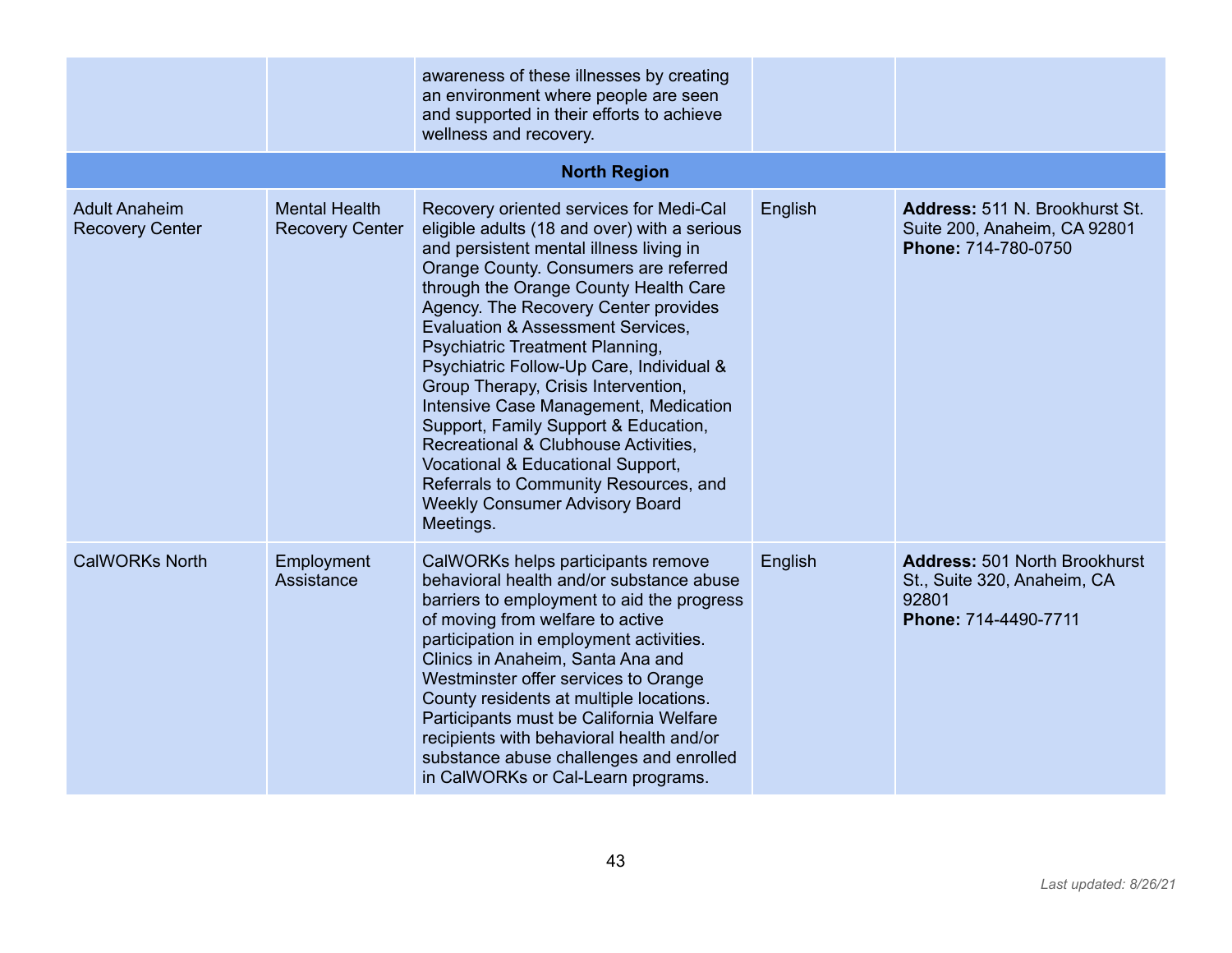|                                                                                                                  |                                                          | <b>CCS-CalWORKs provides Evaluation &amp;</b><br>Assessment Services, Individual & Group<br>Therapy, Crisis Intervention, Case<br>Management, Family Support & Education<br>and Referrals to Community Resources.<br><b>CCS-CW Evidenced Based Practice</b><br>(EBP) Services offered: EMDR, Seeking<br>Safety and Active Parenting.                                                                                                                                                                                                                                                                                                                                                                                                                                                                                        |         |                                                                                                                                                          |
|------------------------------------------------------------------------------------------------------------------|----------------------------------------------------------|-----------------------------------------------------------------------------------------------------------------------------------------------------------------------------------------------------------------------------------------------------------------------------------------------------------------------------------------------------------------------------------------------------------------------------------------------------------------------------------------------------------------------------------------------------------------------------------------------------------------------------------------------------------------------------------------------------------------------------------------------------------------------------------------------------------------------------|---------|----------------------------------------------------------------------------------------------------------------------------------------------------------|
| <b>Mental Health</b><br><b>Association of Orange</b><br>County - West Region<br>Recovery Center and<br>Clubhouse | Outpatient<br><b>Mental Health</b><br>Center             | Mental health professionals provide<br>primary mental health assessment,<br>diagnosis and treatment, medication<br>services, individual and group therapy,<br>crisis intervention and case management,<br>support and encouragement to individuals<br>struggling with chronic and persistent<br>mental illness. All clients are referred by<br>the County of Orange Health Care<br>Agency. Clubhouses compliment the<br><b>Outpatient Recovery Centers. The</b><br>Clubhouse is member driven, designed<br>and operated solely by mental health<br>clients. The Clubhouse provides a<br>supportive environment, a self-help and<br>empowering setting, which focuses on the<br>strength of individuals with social,<br>recreational activities, education and<br>programs which help to realize each<br>member's potential. | English | <b>Address: 3055 West Orange</b><br>Ave. Suite 105, Anaheim, CA<br>92804<br>Phone: 714-638-8277<br><b>Contact: Sherri Abbassi -</b><br>abbassi@mhaoc.org |
| Pathways: Older Adult<br>Support and<br><b>Intervention System</b><br>(OASIS)                                    | <b>Behavioral and</b><br><b>Mental Health</b><br>Program | <b>Older Adult Support and Intervention</b><br>System (OASIS) is a Recovery Oriented<br>older adult behavioral health program<br>providing intensive field- and clinic-based<br>Wrap Around outpatient services for<br>individuals ages 60 and over diagnosed<br>with severe and persistent mental illness                                                                                                                                                                                                                                                                                                                                                                                                                                                                                                                  | English | Address: 1855 West Katella<br>Avenue, Suite 150, Orange, CA<br>92867<br>Phone: 714-399-3480                                                              |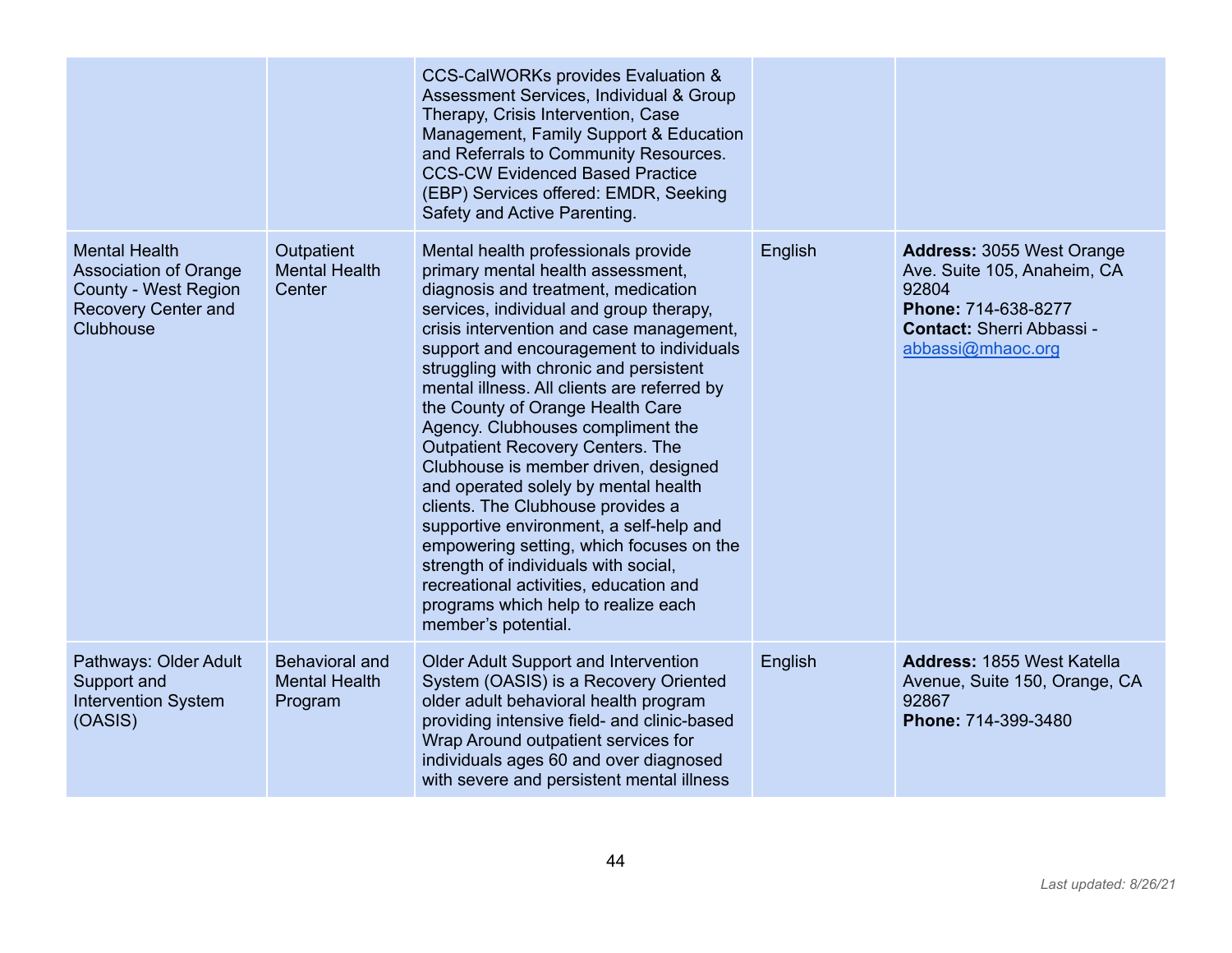|                                   |                                         | resulting in significant functional<br>challenges in daily living and that are<br>currently homeless or at risk of<br>homelessness. Services include outreach<br>and engagement, personalized goal<br>setting, multidisciplinary team care,<br>intensive case management, co-occurring<br>substance abuse and mental health<br>treatment, psychotherapy, family support,<br>skills-development groups, medication<br>management, benefits and vocational<br>assistance, crisis intervention, and<br>short-term temporary housing support.<br>Primarily Medi-Cal, Medicare, and<br>unfunded.                                                                                                                                   |         |                                |  |
|-----------------------------------|-----------------------------------------|-------------------------------------------------------------------------------------------------------------------------------------------------------------------------------------------------------------------------------------------------------------------------------------------------------------------------------------------------------------------------------------------------------------------------------------------------------------------------------------------------------------------------------------------------------------------------------------------------------------------------------------------------------------------------------------------------------------------------------|---------|--------------------------------|--|
| Pathways: Project<br><b>RENEW</b> | <b>Child Welfare</b><br><b>Services</b> | Project RENEW provides personalized,<br>Recovery Oriented Wrap Around, field-<br>and clinic-based, intensive behavioral<br>health services to Medi-Cal and indigent<br>children and adolescents (up to 18 years<br>of age) diagnosed with severe and<br>persistent mental illness, who are<br>homeless or at risk of homelessness.<br>Working with a multidisciplinary team;<br>children, adolescents and family members<br>receive personalized goal setting,<br>intensive case management, temporary<br>assistance with housing, educational<br>services, employment services, substance<br>abuse services, skills-development<br>groups, medication management, crisis<br>intervention, and community based<br>activities. | English | Address: 1360 S. Anaheim Blvd. |  |
| <b>Central Region</b>             |                                         |                                                                                                                                                                                                                                                                                                                                                                                                                                                                                                                                                                                                                                                                                                                               |         |                                |  |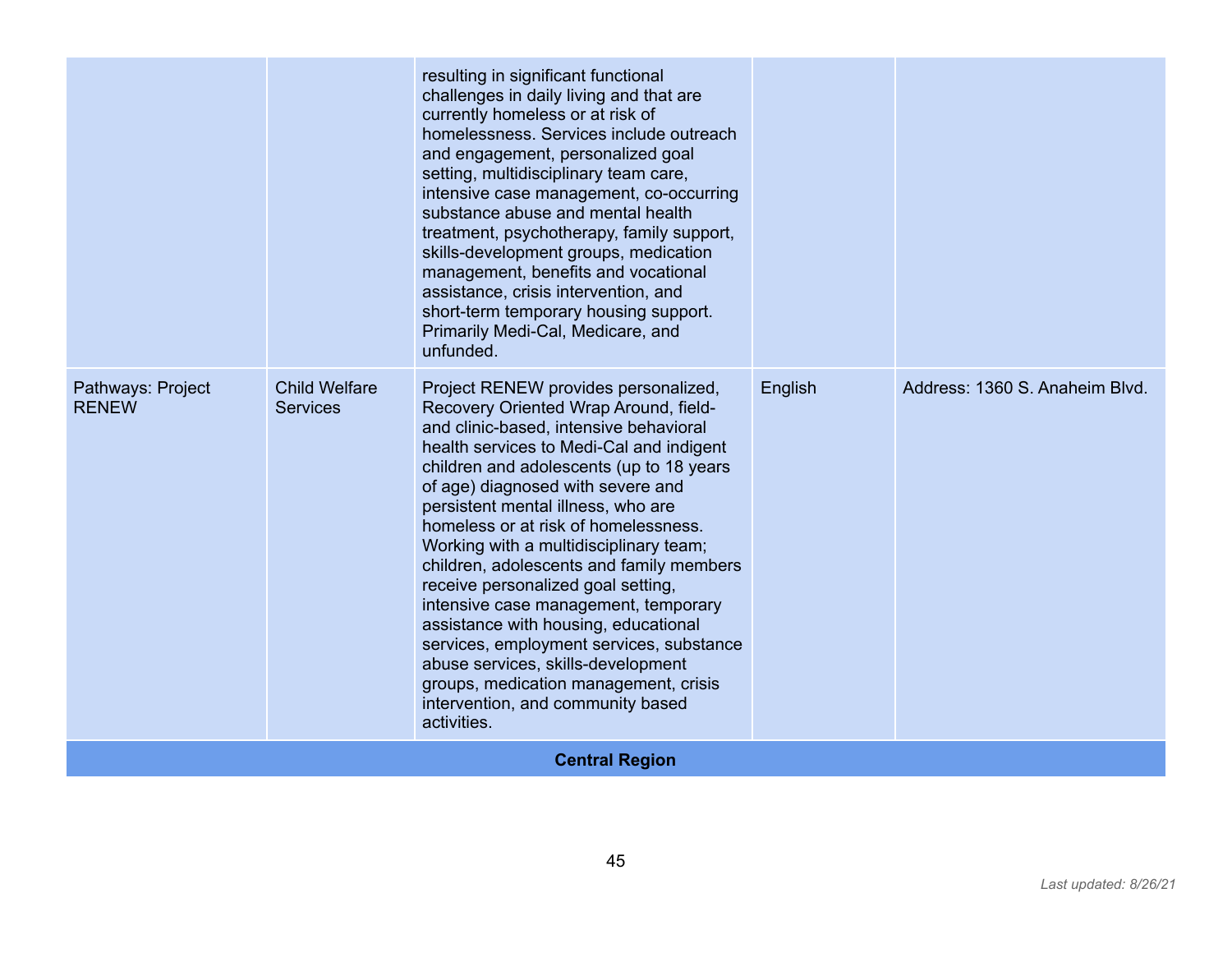| <b>CalWORKs East</b> | Employment<br>Assistance for<br>those with<br>behavioral health<br>or substance<br>abuse barriers | CalWORKs helps participants remove<br>behavioral health and/or substance abuse<br>barriers to employment to aid the progress<br>of moving from welfare to active<br>participation in employment activities.<br>Clinics in Anaheim, Santa Ana and<br>Westminster offer services to Orange<br>County residents at multiple locations.<br>Participants must be California Welfare<br>recipients with behavioral health and/or<br>substance abuse challenges and enrolled<br>in CalWORKs or Cal-Learn programs.<br><b>CCS-CalWORKs provides Evaluation &amp;</b><br>Assessment Services, Individual & Group<br>Therapy, Crisis Intervention, Case<br>Management, Family Support & Education<br>and Referrals to Community Resources.<br><b>CCS-CW Evidenced Based Practice</b><br>(EBP) Services offered: EMDR, Seeking<br>Safety and Active Parenting. | English | Address: 2001 E. 4th Street,<br>Suite 116, Santa Ana, CA 92705<br>Phone: 714-824-8150    |
|----------------------|---------------------------------------------------------------------------------------------------|-----------------------------------------------------------------------------------------------------------------------------------------------------------------------------------------------------------------------------------------------------------------------------------------------------------------------------------------------------------------------------------------------------------------------------------------------------------------------------------------------------------------------------------------------------------------------------------------------------------------------------------------------------------------------------------------------------------------------------------------------------------------------------------------------------------------------------------------------------|---------|------------------------------------------------------------------------------------------|
| <b>CalWORKs West</b> | Employment<br>Assistance for<br>those with<br>behavioral health<br>or substance<br>abuse barriers | CalWORKs helps participants remove<br>behavioral health and/or substance abuse<br>barriers to employment to aid the progress<br>of moving from welfare to active<br>participation in employment activities.<br>Clinics in Anaheim, Santa Ana and<br>Westminster offer services to Orange<br>County residents at multiple locations.<br>Participants must be California Welfare<br>recipients with behavioral health and/or<br>substance abuse challenges and enrolled<br>in CalWORKs or Cal-Learn programs.<br>CCS-CalWORKs provides Evaluation &<br>Assessment Services, Individual & Group<br>Therapy, Crisis Intervention, Case<br>Management, Family Support & Education                                                                                                                                                                        | English | Address: 13950 Milton Ave.,<br>Suite 306 Westminster, CA<br>92683<br>Phone: 714-793-1290 |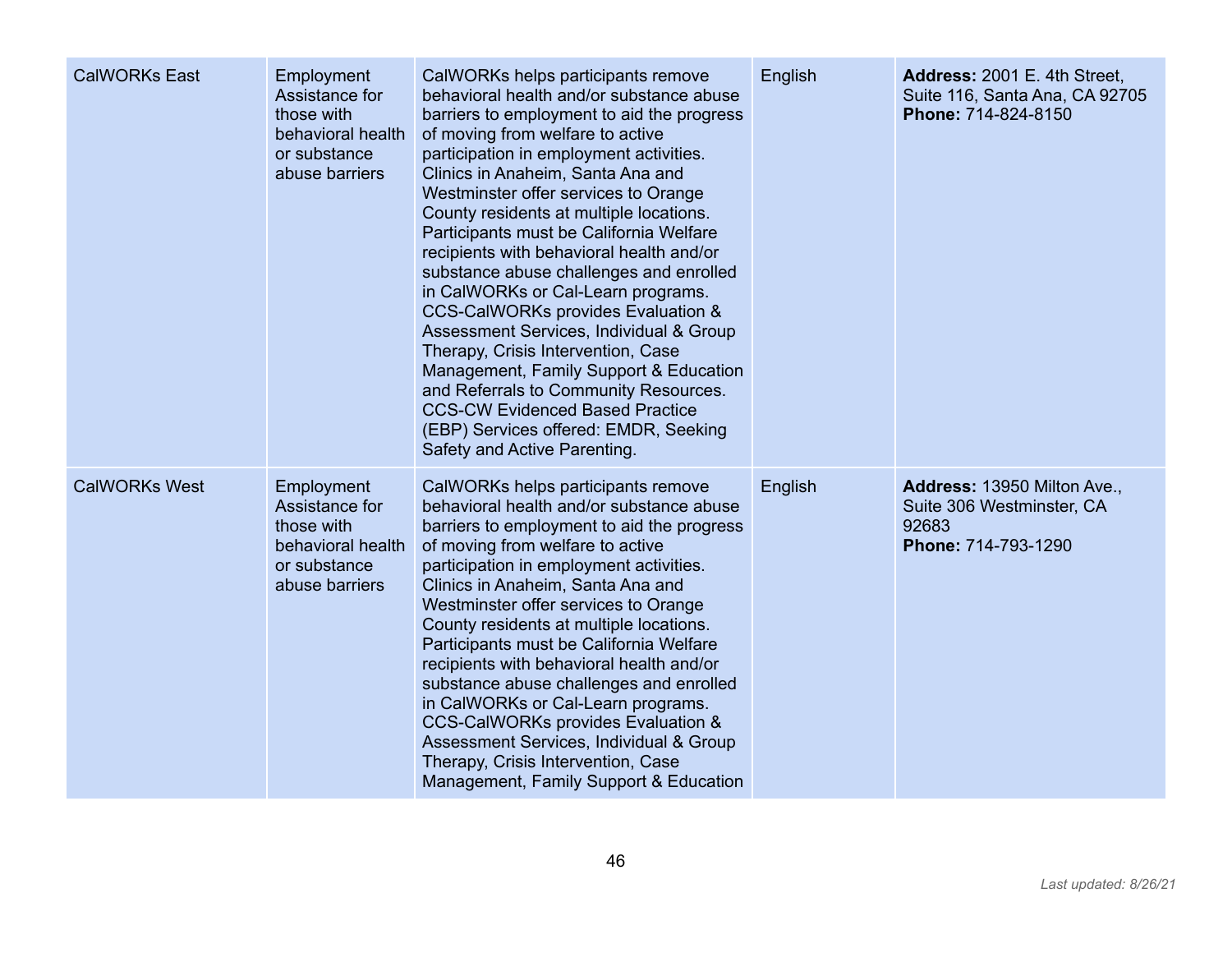|                                               |                                         | and Referrals to Community Resources.<br><b>CCS-CW Evidenced Based Practice</b><br>(EBP) Services offered: EMDR, Seeking<br>Safety and Active Parenting.                                                                                                                                                                                                                                                                                                                                                                                                                                                                                                                                                                                                                                                                                         |                     |                                                                                                                                                                                      |
|-----------------------------------------------|-----------------------------------------|--------------------------------------------------------------------------------------------------------------------------------------------------------------------------------------------------------------------------------------------------------------------------------------------------------------------------------------------------------------------------------------------------------------------------------------------------------------------------------------------------------------------------------------------------------------------------------------------------------------------------------------------------------------------------------------------------------------------------------------------------------------------------------------------------------------------------------------------------|---------------------|--------------------------------------------------------------------------------------------------------------------------------------------------------------------------------------|
| <b>Camino Nuevo</b><br><b>Recovery Center</b> | <b>Mental Health</b><br><b>Services</b> | Recovery Oriented services for Medi-Cal<br>eligible adults (18 and over) with a serious<br>and persistent mental illness living in<br>Orange County, specializing in providing<br>services to the Latino community and are<br>referred through the Orange County<br>Health Care Agency. Camino Nuevo<br>provides all services in Spanish and<br>English and all staff are<br>bicultural/bilingual. Camino Nuevo<br>provides Evaluation & Assessment<br>Services, Psychiatric Treatment Planning,<br>Psychiatric Follow-Up Care, Individual &<br>Group Therapy, Crisis Intervention,<br>Intensive Case Management, Medication<br>Support, Family Support & Education,<br>Recreational & Clubhouse Activities,<br>Vocational & Educational Support,<br>Referrals to Community Resources, and<br><b>Weekly Consumer Advisory Board</b><br>Meetings. | English,<br>Spanish | Address: 2001 E. 4th St., Suite<br>200, Santa Ana, CA 92705<br>Phone: 714-824-8140                                                                                                   |
| Didi Hirsch Orange<br>County                  | <b>Mental Health</b><br><b>Services</b> | Didi Hirsch Mental Health Services has<br>provided free mental health, substance<br>use disorder and suicide prevention<br>services since 1942. This location offers<br>outpatient therapy for teens, adults, and<br>families, bereavement groups, suicide<br>attempt support groups, outreach, and<br>training.                                                                                                                                                                                                                                                                                                                                                                                                                                                                                                                                 | English,<br>Spanish | Address: 2000 East 4th Street,<br>Ste 201, Santa Ana, CA 92705<br><b>Hours: CLOSED for the</b><br>pandemic, offering telehealth<br>services through 888-807-7250<br>M-F 8:30AM - 5PM |
| <b>Mental Health</b>                          | Outpatient                              | Mental health professionals provide                                                                                                                                                                                                                                                                                                                                                                                                                                                                                                                                                                                                                                                                                                                                                                                                              | English             | Address: 3540 Howard Way,                                                                                                                                                            |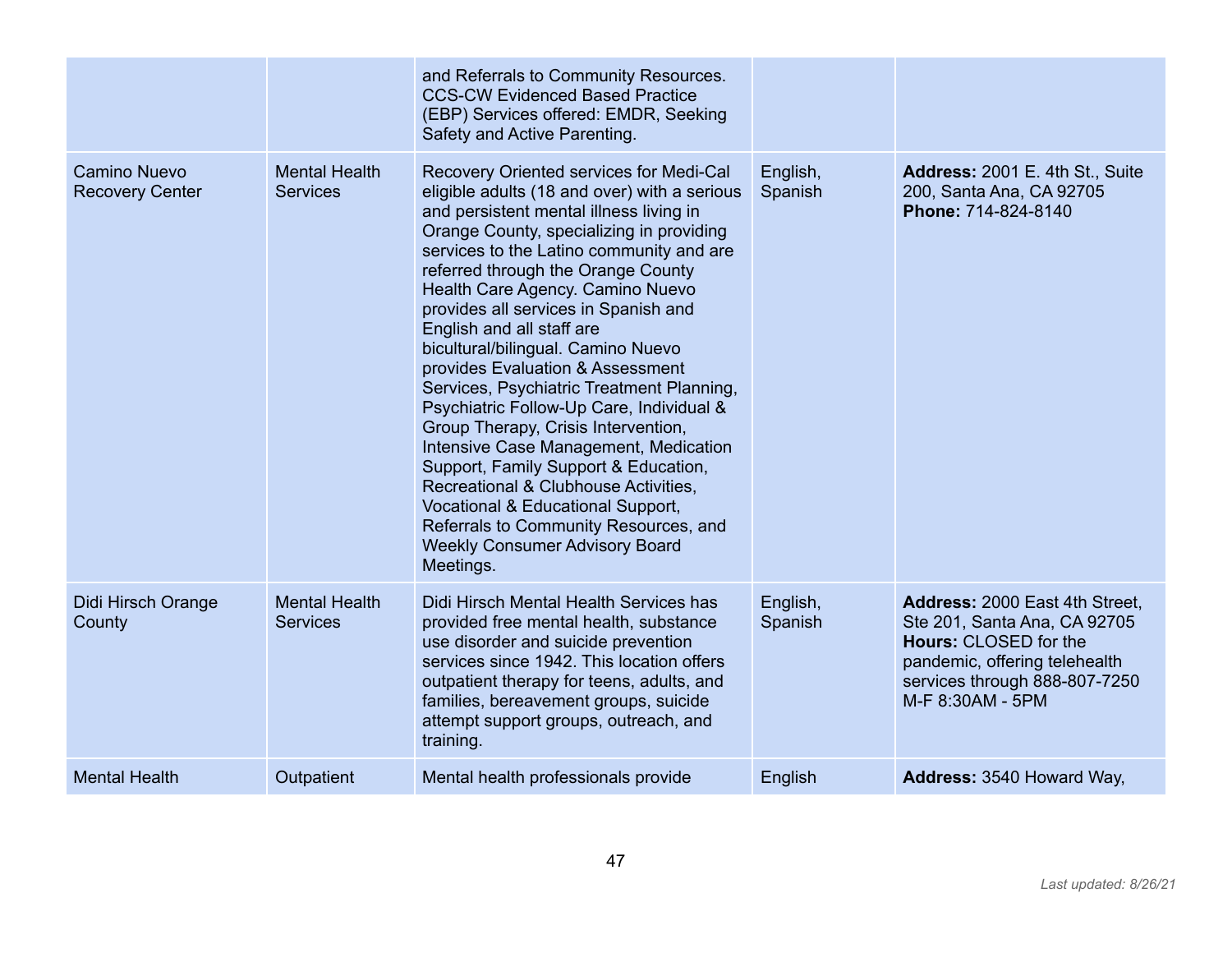| <b>Association of Orange</b><br>County - Costa Mesa<br><b>Outpatient Recovery</b><br><b>Centerand Clubhouse</b> | <b>Mental Health</b><br>Center                              | primary mental health assessment,<br>diagnosis and treatment, medication<br>services, individual and group therapy,<br>crisis intervention and case management,<br>support and encouragement to individuals<br>struggling with chronic and persistent<br>mental illness. All clients are referred by<br>the County of Orange Health Care<br>Agency. Clubhouses compliment the<br><b>Outpatient Recovery Centers. The</b><br>Clubhouse is member driven, designed<br>and operated solely by mental health<br>clients. The Clubhouse provides a<br>supportive environment, a self-help and<br>empowering setting, which focuses on the<br>strength of individuals with social,<br>recreational activities, education and<br>programs which help to realize each<br>member's potential. |         | Suite 150, Costa Mesa, CA<br>92626<br>Phone: 949-646-9227<br>Contact: Kayla Walkemeyer -<br>kwalkemeyer@mhaoc.org                   |
|-----------------------------------------------------------------------------------------------------------------|-------------------------------------------------------------|--------------------------------------------------------------------------------------------------------------------------------------------------------------------------------------------------------------------------------------------------------------------------------------------------------------------------------------------------------------------------------------------------------------------------------------------------------------------------------------------------------------------------------------------------------------------------------------------------------------------------------------------------------------------------------------------------------------------------------------------------------------------------------------|---------|-------------------------------------------------------------------------------------------------------------------------------------|
| <b>Mental Health</b><br>Association of Orange<br>County - Homeless<br><b>Multi-Service Center</b>               | <b>Mental Health</b><br>Services for the<br><b>Homeless</b> | The Homeless Multi-Service Center is<br>open 365 days a year, 6am – 6pm serving<br>meals, providing showers, laundry, access<br>to county mental health clinics as well as<br>telephone and address contact to persons<br>who are homeless and have a severe and<br>persistent mental illness. Student nurses<br>from 5 nursing colleges rotate through the<br>multi-service center providing health<br>education, hypertension and blood sugar<br>testing and first aid, to fulfill community<br>nursing curriculum requirements.<br>Supportive services; back to work,<br>housing assistance, substance abuse<br>counseling and SSI benefits assistance<br>are provided.                                                                                                           | English | <b>Address: 2416 S. Main St.,</b><br>Santa Ana, CA 92707<br>Phone: 714-668-1530<br>Email: Carmen Balandran -<br>balandran@mhaoc.org |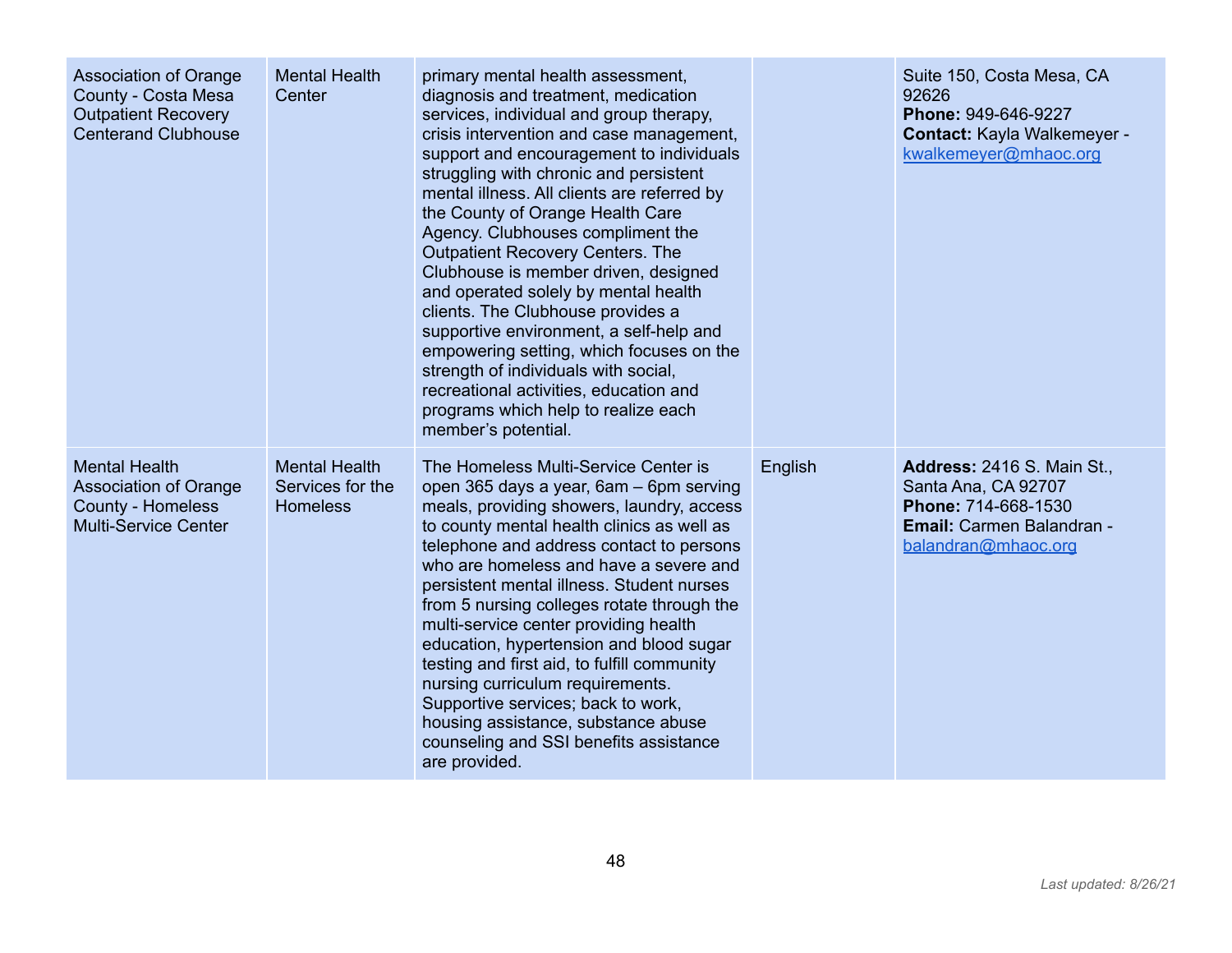| <b>Mental Health</b><br><b>Association of Orange</b><br>County - Project<br><b>Together Mentor/Life</b><br><b>Coaching Program</b> | Mentoring<br><b>Services</b>                     | Provides mentoring services for children,<br>youth and families that are receiving<br>mental health treatment through the<br>County of Orange Health Care Agency,<br>Children & Youth Services (CYS) and<br>CYS contracted programs. Mentors are<br>matched with children and youth receiving<br>mental health treatment from the County<br>of Orange Health Care Agency, Children<br>and Youth Services and its contract<br>agencies. Project Together provides a<br>safe, ethical and professional mentor<br>program for the minor client, and their<br>parents/caregivers.            | English                | Address: 1971 E. 4th Street,<br>Suite 130B, Santa Ana, CA<br>92705<br>Phone: 714-836-0355<br><b>Contact: Xochilt Marchena -</b><br>figeuroa@mhaoc.org         |
|------------------------------------------------------------------------------------------------------------------------------------|--------------------------------------------------|------------------------------------------------------------------------------------------------------------------------------------------------------------------------------------------------------------------------------------------------------------------------------------------------------------------------------------------------------------------------------------------------------------------------------------------------------------------------------------------------------------------------------------------------------------------------------------------|------------------------|---------------------------------------------------------------------------------------------------------------------------------------------------------------|
| <b>Mental Health</b><br><b>Association of Orange</b><br><b>County - Wellness</b><br><b>Center West</b>                             | <b>Wellness Center</b>                           | Our regional Wellness Center in Garden<br>Grove provides a safe and nurturing<br>environment for each individual to achieve<br>his/her vision of recovery from mental<br>illness while promoting acceptance,<br>dignity, and social inclusion. The program<br>provides peer-to-peer support and<br>community integration, offering an array of<br>groups and resources to increase the<br>wellness of the community of Orange<br>County. Activities include art, cooking,<br>gardening, and life skills classes. Services<br>offered include housing, employment, and<br>peer mentoring. | English,<br>Vietnamese | <b>Address: 11277 Garden Grove</b><br>Blvd., Suite 101A, Garden Grove,<br>CA 92843<br>Phone: 657-667-6455<br><b>Contact: Tuyen Phung -</b><br>phung@mhaoc.org |
| Pathways: Opportunity<br><b>Knocks</b>                                                                                             | <b>Adult Behavioral</b><br><b>Health Program</b> | Opportunity Knocks is a Recovery<br>Oriented adult behavioral health program<br>providing intensive field- and clinic-based<br>Wrap Around outpatient services for<br>individuals from 18 years old, up to the<br>age of 60, diagnosed with severe and<br>persistent mental illness. Life challenges                                                                                                                                                                                                                                                                                     | English                | Address: 11277 Garden Blvd.,<br>Suite 100, Garden Grove, CA<br>92843<br>Phone: 714-620-8131                                                                   |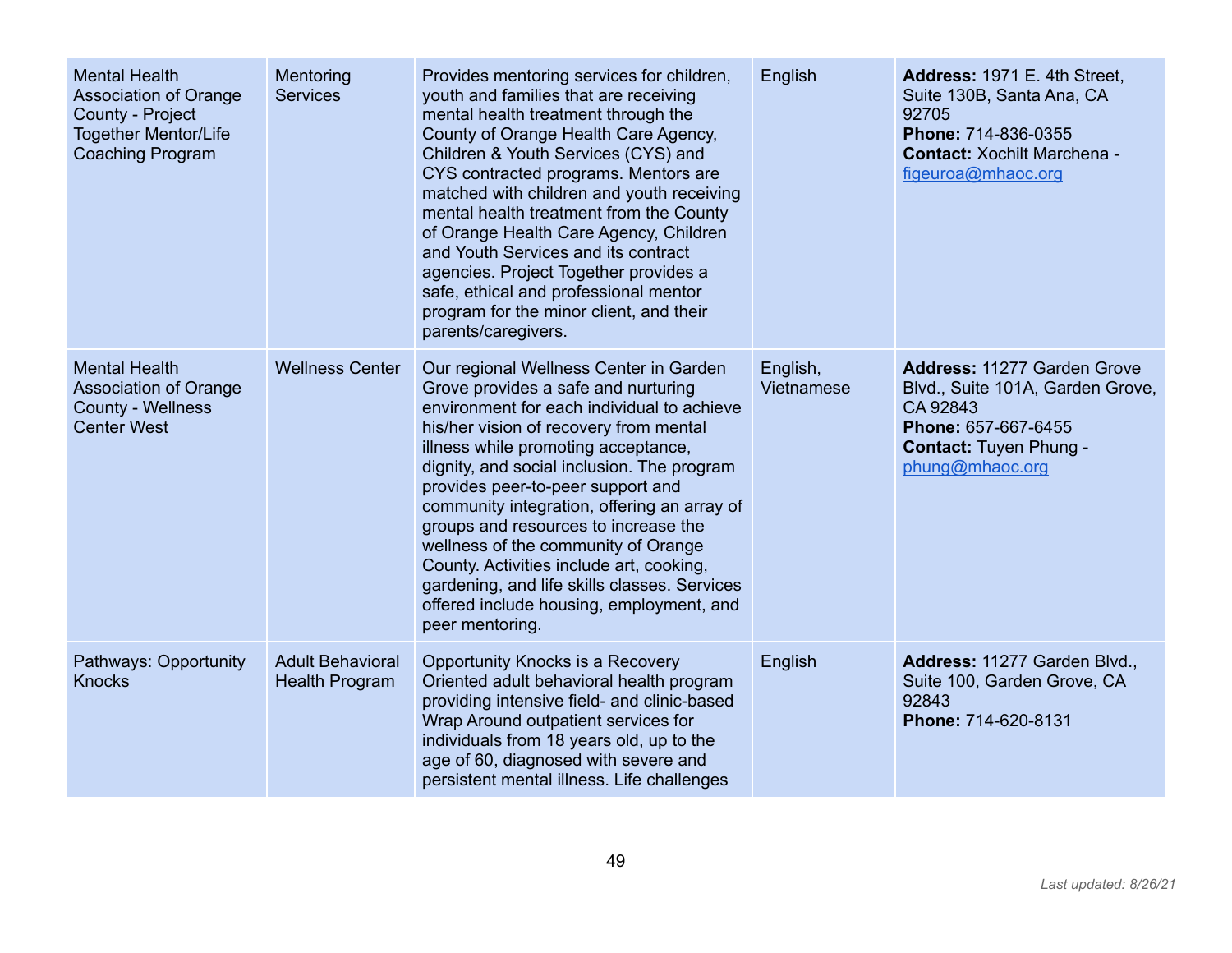|                                                          |                                       | due to mental illness have led to<br>incarceration, psychiatric hospitalization,<br>and homelessness. Services include<br>outreach and engagement, personalized<br>goal setting, multidisciplinary team care,<br>intensive case management, co-occurring<br>substance abuse and mental health<br>treatment, psychotherapy, family support,<br>skills-development groups, medication<br>management, benefits and vocational<br>assistance, crisis intervention, and<br>temporary housing support.                                                                                                                                                                                                                                                     |         |                                                                                                     |
|----------------------------------------------------------|---------------------------------------|------------------------------------------------------------------------------------------------------------------------------------------------------------------------------------------------------------------------------------------------------------------------------------------------------------------------------------------------------------------------------------------------------------------------------------------------------------------------------------------------------------------------------------------------------------------------------------------------------------------------------------------------------------------------------------------------------------------------------------------------------|---------|-----------------------------------------------------------------------------------------------------|
| Pathways: STAY<br><b>Process</b>                         | Services for<br>Transitional<br>Youth | STAY Process provides personalized,<br>Recovery Oriented Wrap Around, field and<br>clinic-based, intensive behavioral health<br>services to Medi-Cal and unfunded<br>Transitional Aged Youth (16-25 years of<br>age) diagnosed with severe and persistent<br>mental illness, who are homeless or at<br>risk of homelessness. Working with a<br>multidisciplinary team, youth receive<br>personalized goal setting, intensive case<br>management, psychotherapy, medication<br>management, temporary assistance with<br>housing, educational services,<br>employment services, co-occurring<br>substance abuse and mental health<br>services, skill-development groups, crisis<br>intervention, and community based<br>activities and family support. | English | <b>Address: 1401 North Tustin</b><br>Ave., Suite 225, Santa Ana, CA<br>92705<br>Phone: 714-221-6400 |
| <b>Peer Mentoring</b><br>Program (adults 18 and<br>over) | Mentorship                            | Peer-run Recovery oriented program that<br>assists consumers with serious and<br>persistent mental illnesses (SPMI) to<br>pursue recovery goals. This program is<br>designed to assist people at various levels                                                                                                                                                                                                                                                                                                                                                                                                                                                                                                                                      | English | Address: 801 N. Parkcenter<br>#235, Santa Ana, CA 92705<br>Phone: 714-948-7970                      |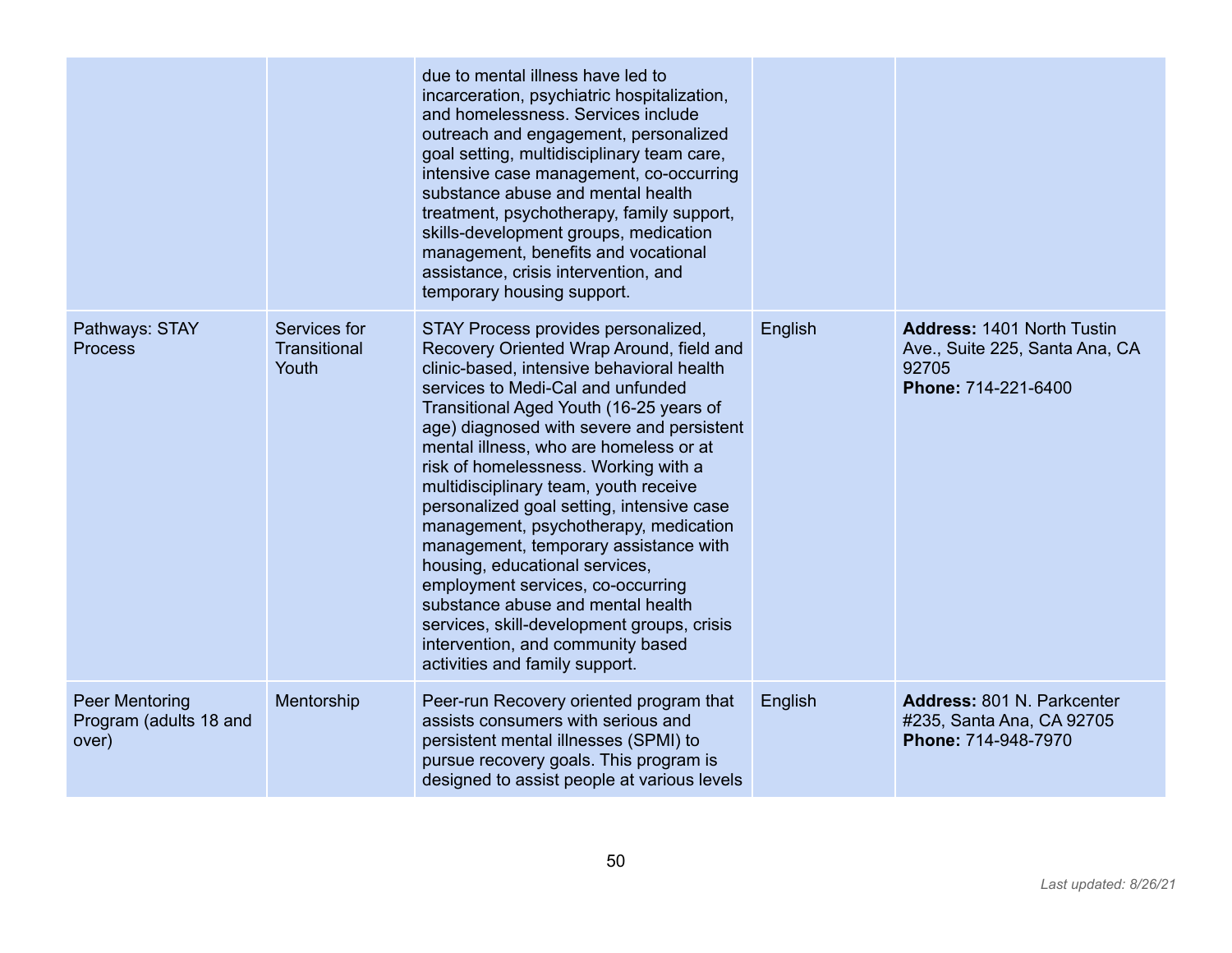|                                                                                                                         |                                              | of recovery: Track 1 – Assists adults with<br>SPMI linked with county and<br>county-contracted behavioral health<br>clinics with recovery goals, such as<br>reintegrating into the community,<br>increasing self-reliance by building a<br>healthy network of support, linking to<br>community-based service, utilizing public<br>transportation, or assisting clients with<br>applications for driver's license or ID<br>cards. Track 2 – Assists adults with SPMI<br>pending discharge from psychiatric care<br>received by the County Crisis Stabilization<br>Unit and hospital emergency departments,<br>with linkage to behavioral health services<br>to pursue their recovery goals. Peer<br>Mentors provide linkages, education,<br>coaching life skills, case management,<br>role modeling, advocating, etc. |         |                                                                                                                                                       |
|-------------------------------------------------------------------------------------------------------------------------|----------------------------------------------|----------------------------------------------------------------------------------------------------------------------------------------------------------------------------------------------------------------------------------------------------------------------------------------------------------------------------------------------------------------------------------------------------------------------------------------------------------------------------------------------------------------------------------------------------------------------------------------------------------------------------------------------------------------------------------------------------------------------------------------------------------------------------------------------------------------------|---------|-------------------------------------------------------------------------------------------------------------------------------------------------------|
|                                                                                                                         |                                              | <b>South Region</b>                                                                                                                                                                                                                                                                                                                                                                                                                                                                                                                                                                                                                                                                                                                                                                                                  |         |                                                                                                                                                       |
| <b>Mental Health</b><br><b>Association of Orange</b><br>County - Lake Forest<br><b>Recovery Center and</b><br>Clubhouse | Outpatient<br><b>Mental Health</b><br>Center | Mental health professionals provide<br>primary mental health assessment,<br>diagnosis and treatment, medication<br>services, individual and group therapy,<br>crisis intervention and case management,<br>support and encouragement to individuals<br>struggling with chronic and persistent<br>mental illness. All clients are referred by<br>the County of Orange Health Care<br>Agency. Clubhouses compliment the<br><b>Outpatient Recovery Centers. The</b><br>Clubhouse is member driven, designed<br>and operated solely by mental health<br>clients. The Clubhouse provides a<br>supportive environment, a self-help and                                                                                                                                                                                      | English | Address: 22471 Aspan, Suite<br>103, Lake Forest, CA 92630<br>Phone: 949-458-2715<br><b>Contact: Dora Garcia-Shelton -</b><br>dgarciashelton@mhaoc.org |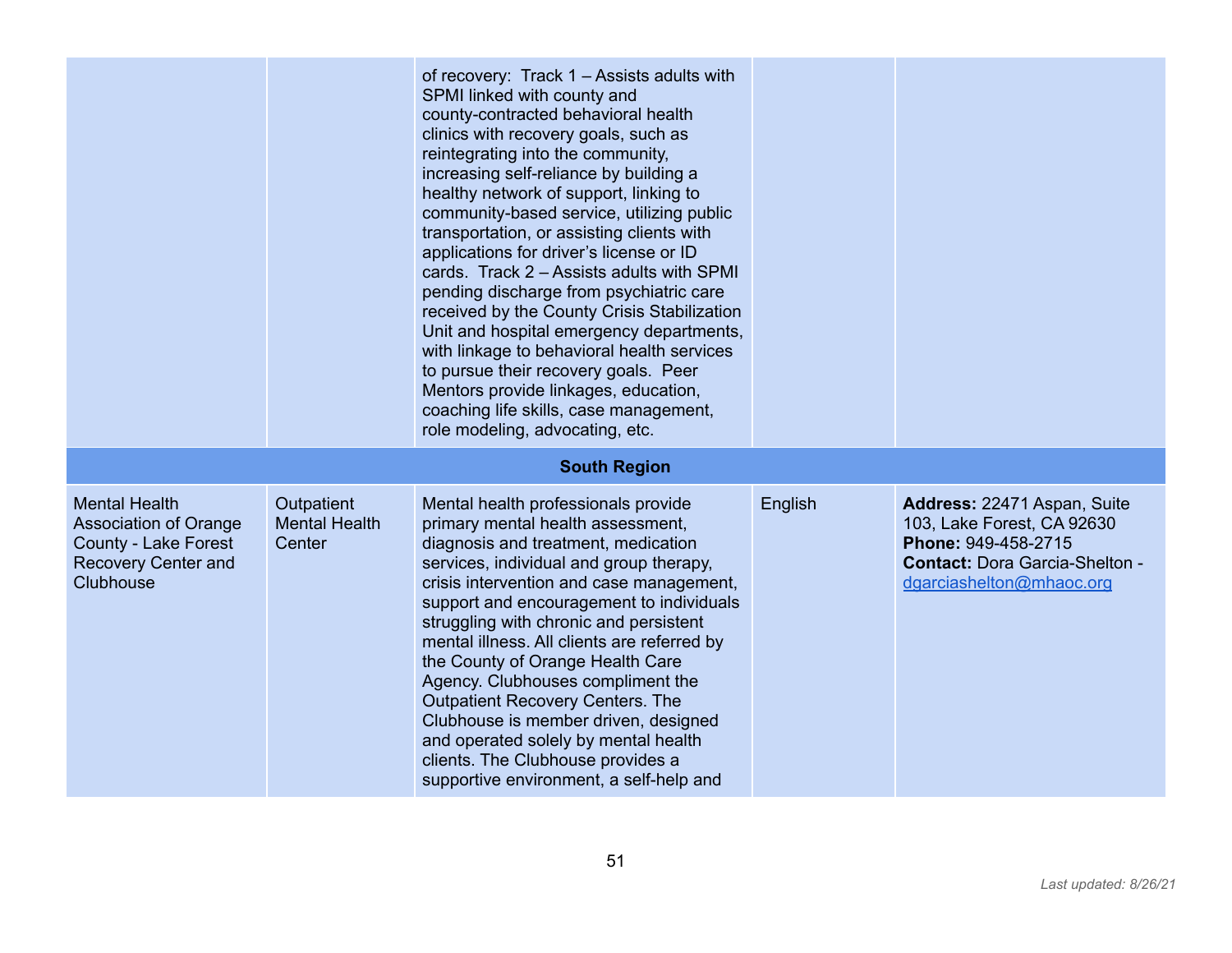| member's potential. |
|---------------------|
|---------------------|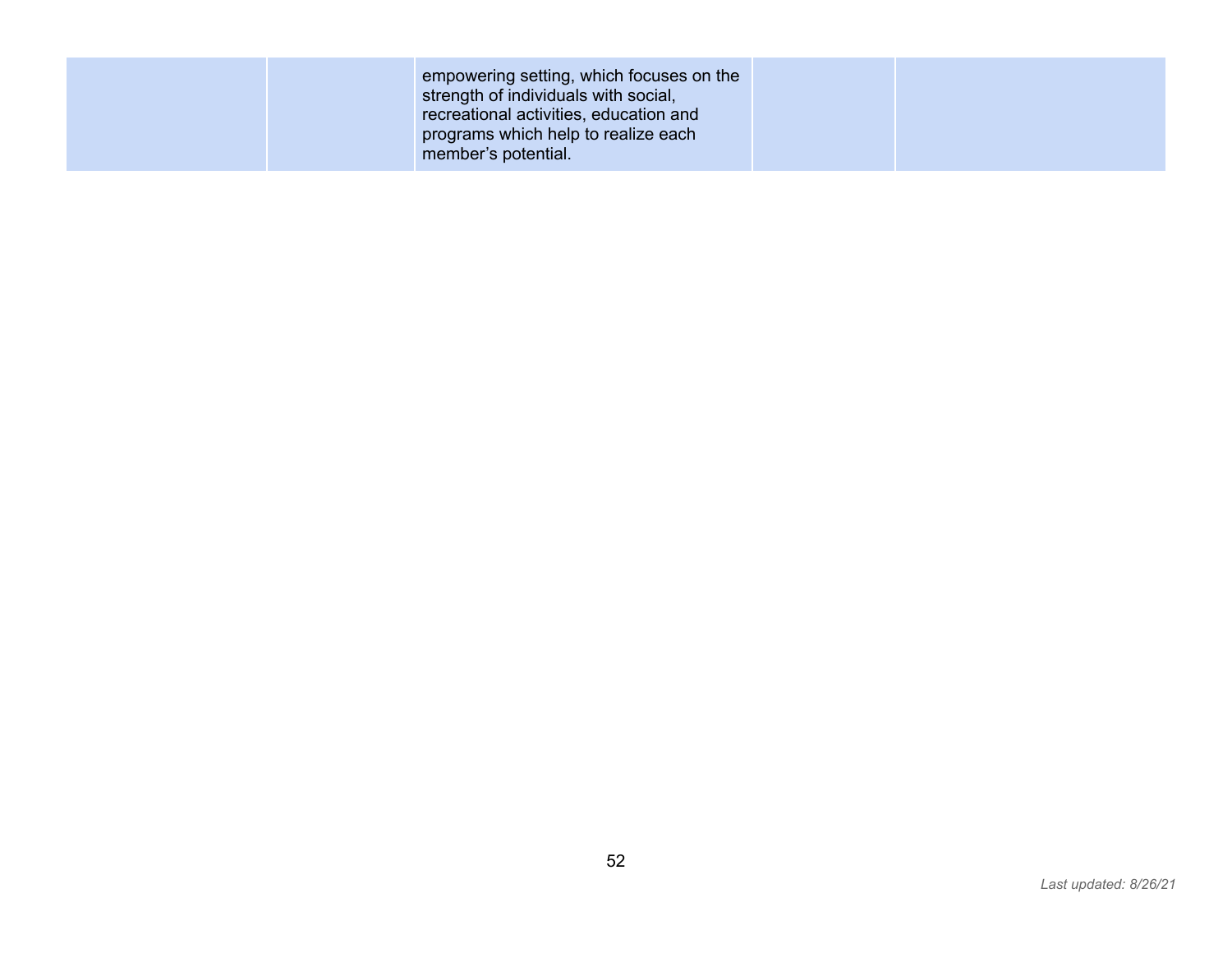| <b>San Diego Area</b>                                                 |                                                   |                                                                                                                                                                                                                                                                                                                                                                                                                                        |                  |                                                   |  |
|-----------------------------------------------------------------------|---------------------------------------------------|----------------------------------------------------------------------------------------------------------------------------------------------------------------------------------------------------------------------------------------------------------------------------------------------------------------------------------------------------------------------------------------------------------------------------------------|------------------|---------------------------------------------------|--|
| Name of Service /<br><b>Provider</b>                                  | <b>Type of Service</b>                            | <b>Description</b>                                                                                                                                                                                                                                                                                                                                                                                                                     | <b>Languages</b> | <b>Contact Info</b>                               |  |
| National Alliance on<br>Mental Illness (NAMI)<br><b>North Coastal</b> | <b>Mental Health</b><br>and Community<br>services | This organization supports communities in<br>the north coastal region of San Diego<br>County, from Del Mar to Oceanside and<br>east to Vista and Rancho Santa Fe.<br>Provides information, advocacy and<br>support for people affected by serious<br>mental illnesses. Offers educational<br>meetings and support groups. NAMI<br>CARE are peer-based support groups that<br>occur each week; other support groups<br>are open to all. | English          | Phone: 1-760-722-3754<br>Helpline: 1-760-722-3754 |  |
| National Alliance on<br>Mental Illness (NAMI)<br>San Diego            | <b>Mental Health</b><br>and Community<br>services | NAMI San Diego offers a Helpline, support<br>groups, educational meetings,<br>newsletters, a lending library and a<br>number of classes on mental illness held<br>at various locations throughout San Diego<br>County. The helpline provides non-crisis<br>phone support and referrals and increases<br>knowledge of mental illness, resources<br>and related issues.                                                                  | English          | Phone: 1-619-543-1434<br>Helpline: 1-800-523-5933 |  |
| San Diego Crisis Line                                                 | <b>Hotline</b>                                    | Provides support, referrals, and crisis<br>intervention for anyone experiencing a<br>suicidal or mental health crisis. Available<br>24/7                                                                                                                                                                                                                                                                                               | English          | 1-888-724-7240                                    |  |
| San Diego Youth<br><b>Services</b>                                    | <b>Mental Health</b><br><b>Services</b>           | "San Diego Youth Services offers a<br>continuum of care for children and youth                                                                                                                                                                                                                                                                                                                                                         | English          | Website:<br>https://sdyouthservices.org/          |  |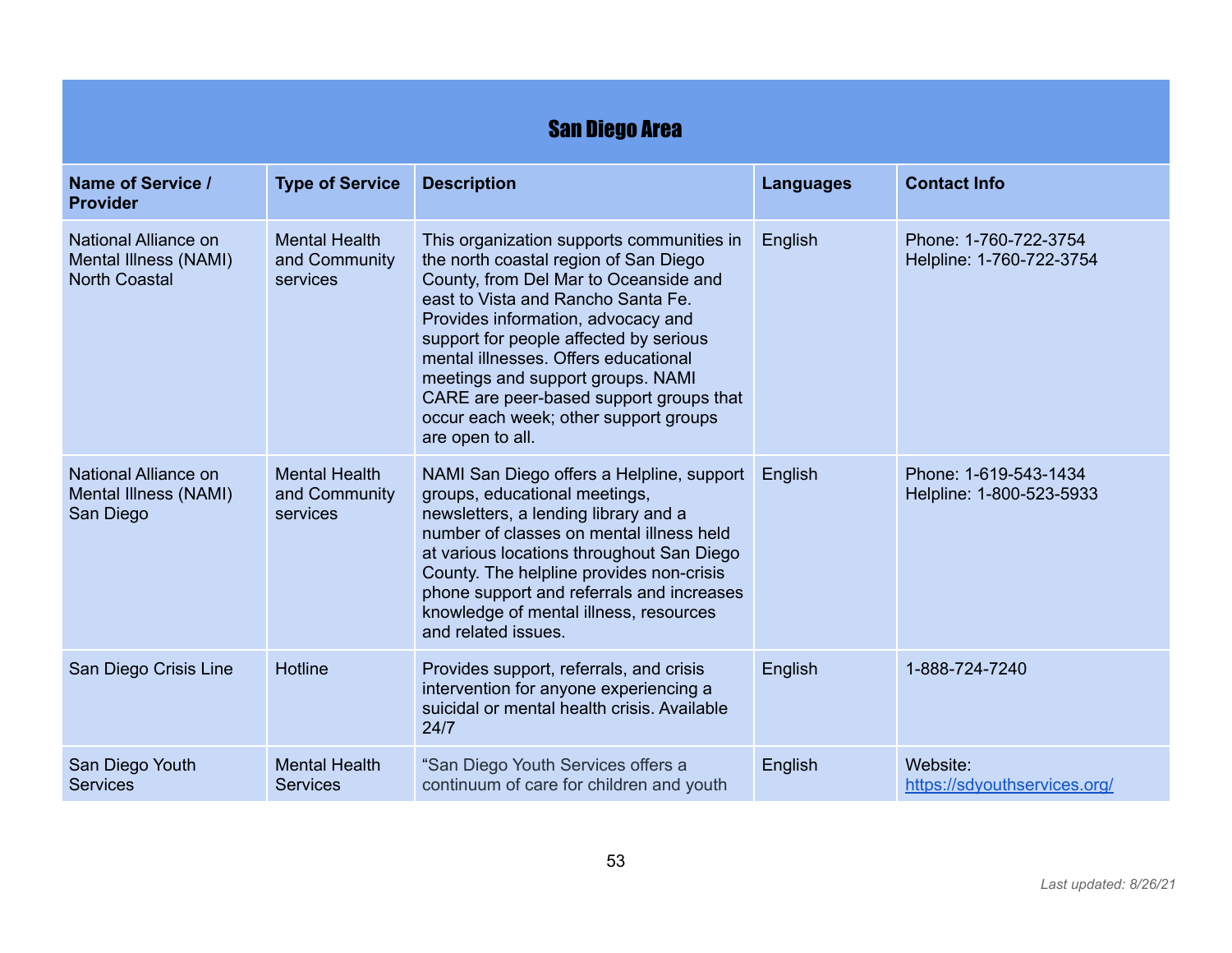|                                                                                  |                                | from infancy to age 25. We aim to meet<br>the basic needs of youth, create positive<br>connections, help develop life skills, and<br>promote overall health and well-being."                                                                                                                                                                               |                                                                                                                                                                          | Phone: 619-221-8600                                                                                                                               |
|----------------------------------------------------------------------------------|--------------------------------|------------------------------------------------------------------------------------------------------------------------------------------------------------------------------------------------------------------------------------------------------------------------------------------------------------------------------------------------------------|--------------------------------------------------------------------------------------------------------------------------------------------------------------------------|---------------------------------------------------------------------------------------------------------------------------------------------------|
| Union of an Asian<br>Communities:<br><b>Counseling &amp; Treatment</b><br>Center | <b>Mental Health</b><br>Center | Counseling and Treatment Center (CTC)<br>provides supportive services in a safe and<br>culturally sensitive environment for<br>individuals who are experiencing<br>emotional distress. Services are culturally<br>and linguistically appropriate in order to<br>meet the unique needs that are connected<br>to the tradition and culture of an individual. | English,<br>Vietnamese,<br>Cambodian,<br>Laotian,<br>Tagalog,<br>Chinese, Karen,<br>Burmese,<br>Japanese,<br>Korean, and<br>other Asian<br>Pacific Islander<br>languages | 5348 University Avenue, Suite<br>#101 & 120<br>San Diego, CA 92105<br>Tel: (619) 229-2999<br>Website:<br>https://www.upacsd.com/program<br>s/ctc/ |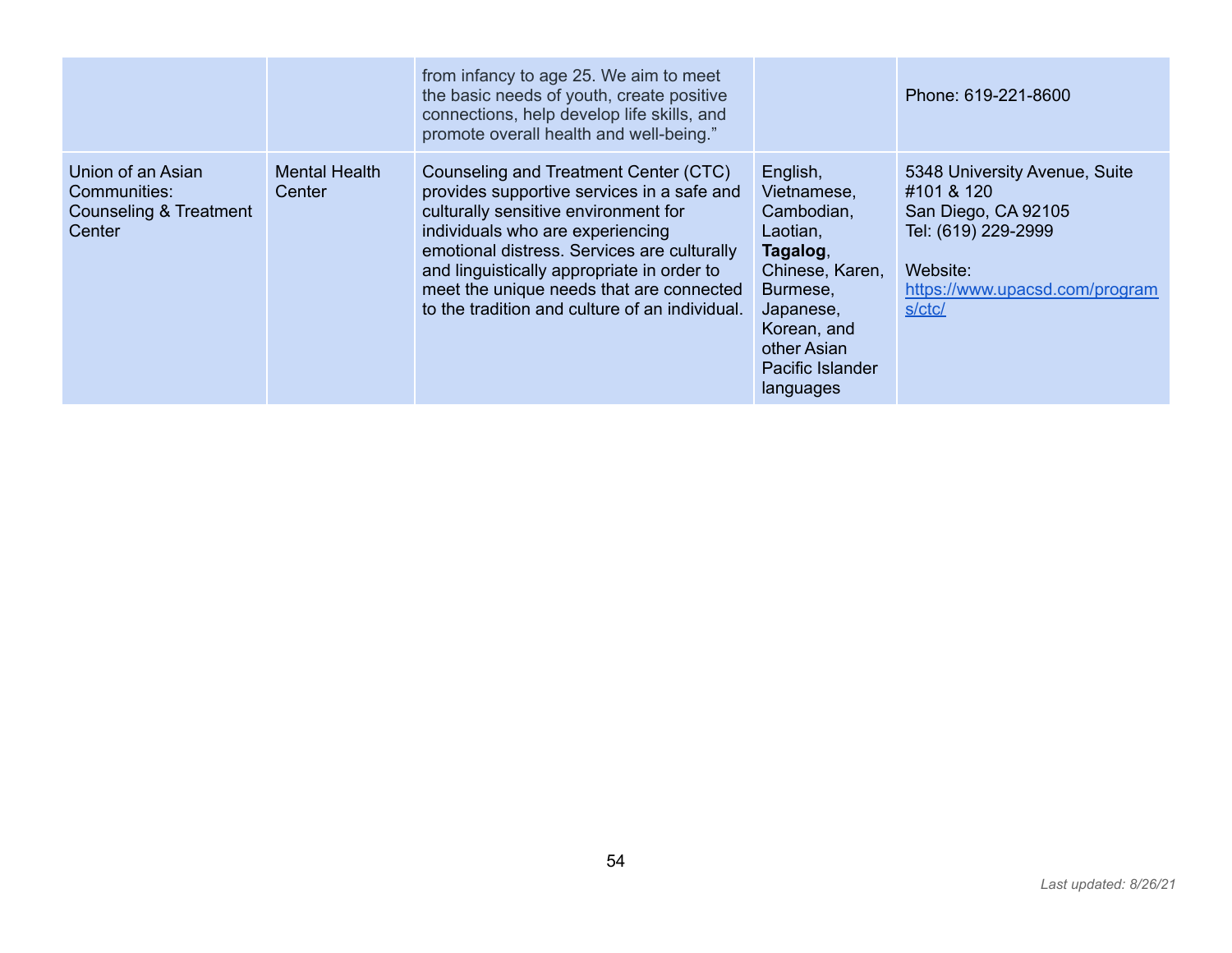|                                                                                                                      | <b>Helping Survivors of Suicide</b>                                             |                                                                                                                                                                                                                                                                                                                                                                                                              |                     |                                                                                                     |  |
|----------------------------------------------------------------------------------------------------------------------|---------------------------------------------------------------------------------|--------------------------------------------------------------------------------------------------------------------------------------------------------------------------------------------------------------------------------------------------------------------------------------------------------------------------------------------------------------------------------------------------------------|---------------------|-----------------------------------------------------------------------------------------------------|--|
| Name of<br><b>Service/Provider</b>                                                                                   | <b>Type of Service</b>                                                          | <b>Description</b>                                                                                                                                                                                                                                                                                                                                                                                           | <b>Languages</b>    | <b>Contact Info</b>                                                                                 |  |
| Children, Teens, and<br>Suicide Loss                                                                                 | Handbook                                                                        | Provided by the American Foundation for<br>Suicide Prevention, this handbook<br>guidance, tips, and resources for<br>survivors of suicide.                                                                                                                                                                                                                                                                   | English             | Link to handbook:<br>tinyurl.com/helpforsuicidesurvivors                                            |  |
| Didi Hirsch Mental health<br>Services: Suicide<br>Prevention, Threapy and<br>Support                                 | <b>Suicide Therapy</b><br>and Support<br>Groups                                 | Didi Hirsch Mental Health Services has<br>provided free mental health, substance<br>use disorder and suicide prevention<br>services since 1942. Did Hirsch offers<br>award-winning mental health services and<br>a ground-breaking suicide therapy and<br>support group program.<br><b>COVID:</b> teletherapy and telepsychiatry<br>offered, sites open for limited hours for<br>emergencies and crises only | English,<br>Spanish | Website: www.didihirsch.org<br><b>Hours: M-F 8:30 AM - 5 PM</b><br><b>Crisis Line: 800-273-8255</b> |  |
| <b>Suicide Awareness</b><br><b>Voices of Education:</b><br><b>Grief Support for Suicide</b><br><b>Loss Survivors</b> | Resources and<br><b>Education for</b><br><b>Suicide Loss</b><br><b>Surivors</b> | Suicide Awareness Voice of Education<br>offers various resources for coping with<br>the loss of a loved one from suicide.<br>Resources include education and<br>guidance for immediate grief, suicide<br>survivors' stories, access to support<br>groups, the Named Memorial Program to<br>create a fund for your loved one, and the<br><b>Annual Suicide Awareness Memorial</b><br>Event.                   | English             | Link to website:<br>https://save.org/what-we-do/grief-<br>support/                                  |  |
| <b>Suicide Prevention</b><br><b>Lifeline: Loss Survivors</b>                                                         | <b>Education and</b><br><b>Resources</b>                                        | Suicide Prevention Lifeline provides<br>resources and guidance for survivors of                                                                                                                                                                                                                                                                                                                              | English             | Link to website:<br>https://suicidepreventionlifeline.or                                            |  |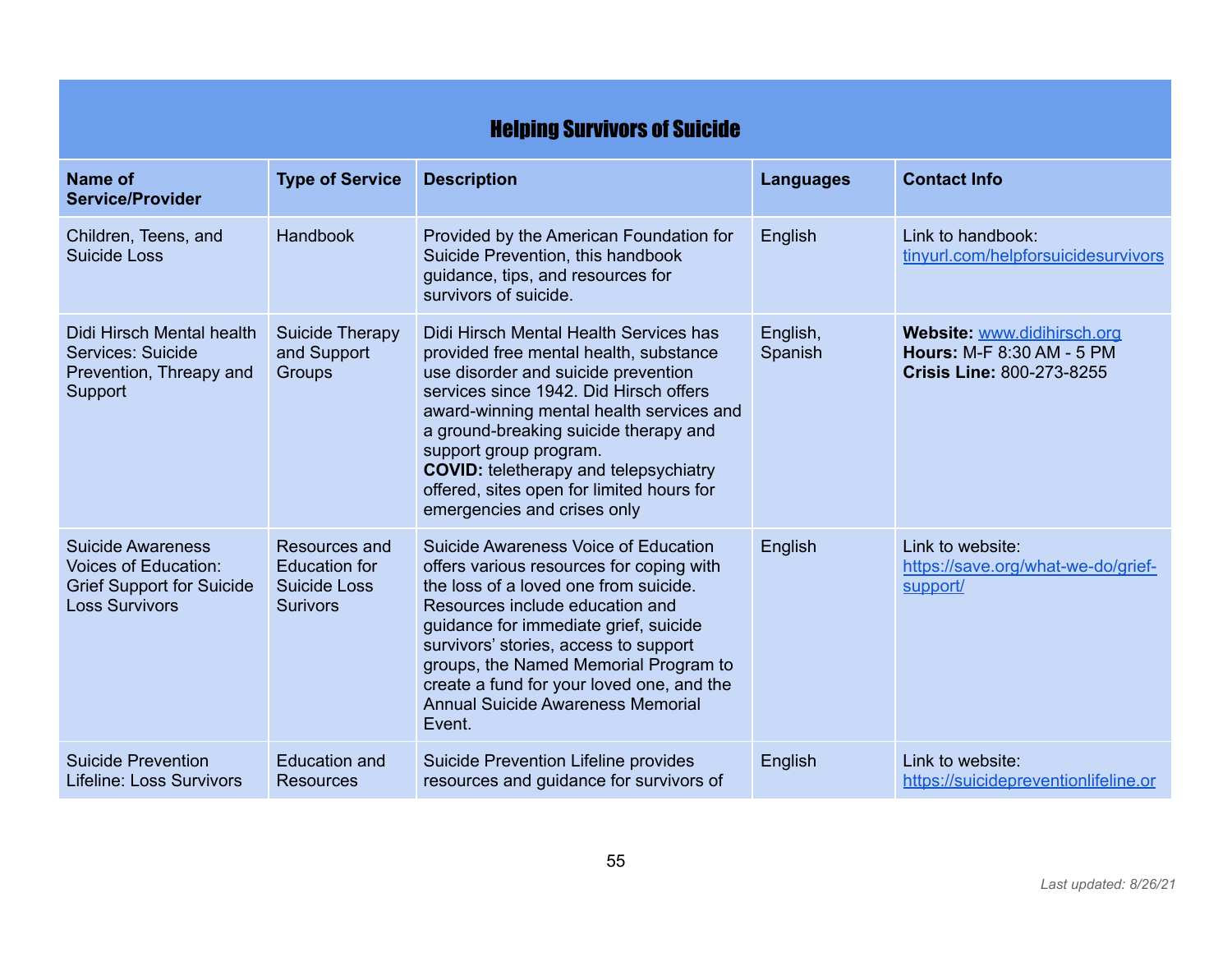|                                                                                                         |                                                  | suicide loss.                                                                                                                                                                                                                                                                                                                                                                                                                                                                                                                              |                     | g/help-yourself/loss-survivors/                                                                                         |
|---------------------------------------------------------------------------------------------------------|--------------------------------------------------|--------------------------------------------------------------------------------------------------------------------------------------------------------------------------------------------------------------------------------------------------------------------------------------------------------------------------------------------------------------------------------------------------------------------------------------------------------------------------------------------------------------------------------------------|---------------------|-------------------------------------------------------------------------------------------------------------------------|
| Know the Signs:<br><b>Targeted Suicide</b><br><b>Prevention Materials for</b><br>the Filipino community | Suicide<br><b>Prevention</b><br><b>Materials</b> | The Know the Signs suicide prevention<br>social marketing campaign prepares<br>Californian's to prevent suicide by<br>encouraging them to know the signs, find<br>the words to offer support to someone<br>they are concerned about and reach out<br>to local resources. Members for the<br>materials in Tagalog workgroup guided<br>the development of a poster and brochure<br>through their collaboration and<br>participation in a webinar (October 16th)<br>as well as periodic discussion posts on<br>the Your Voice Counts website. | English,<br>Tagalog | Link to resource:<br>https://emmresourcecenter.org/sy<br>stem/files/2017-04/Filipino%20Wo<br>rkgroup%20Report FINAL.pdf |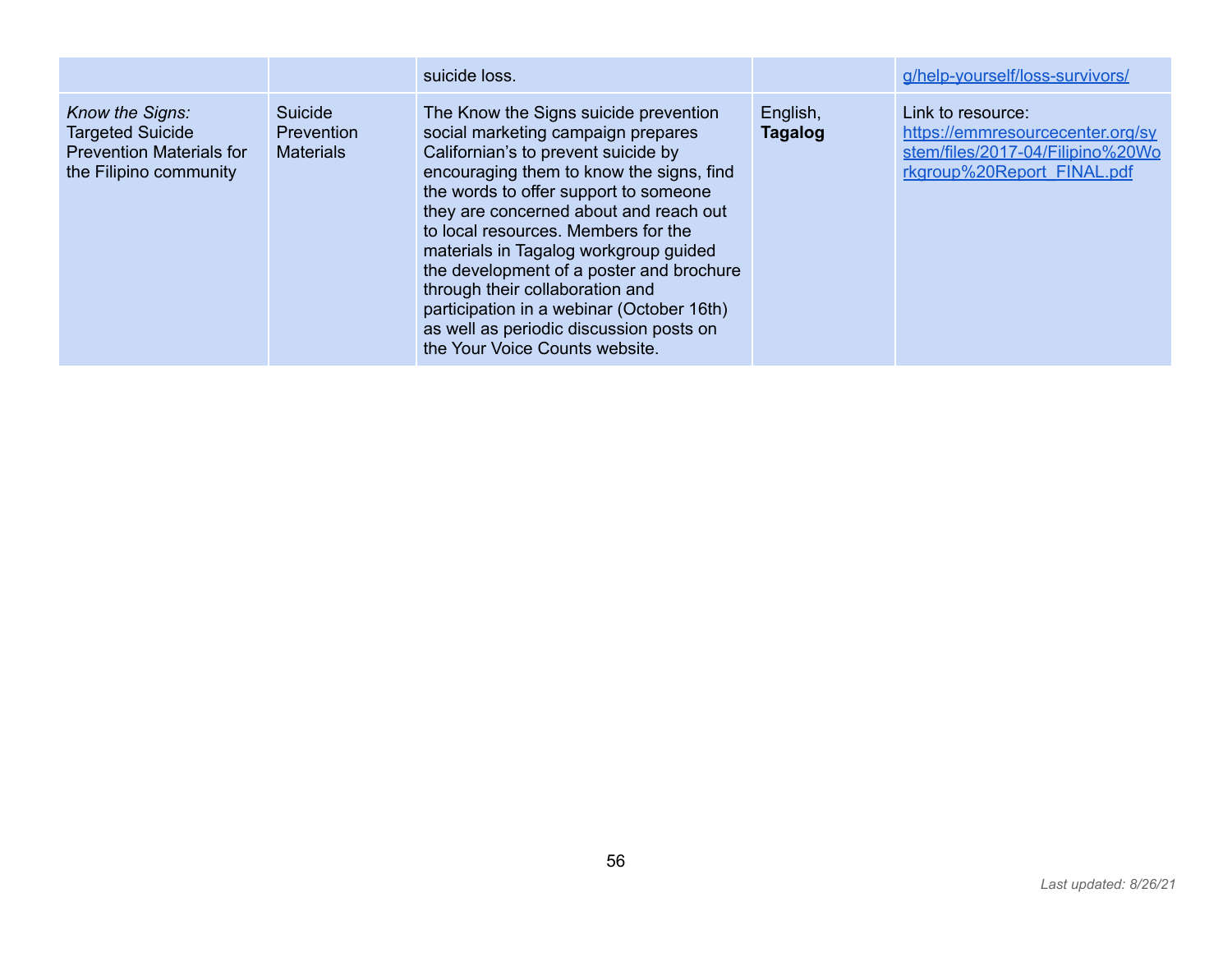|                                                          | <b>Grief Resources for Children</b> |                                                                                                                                                                                                                                                          |                  |                                                                                                                                         |  |
|----------------------------------------------------------|-------------------------------------|----------------------------------------------------------------------------------------------------------------------------------------------------------------------------------------------------------------------------------------------------------|------------------|-----------------------------------------------------------------------------------------------------------------------------------------|--|
| Name of<br><b>Service/Provider</b>                       | <b>Type of Service</b>              | <b>Description</b>                                                                                                                                                                                                                                       | <b>Languages</b> | <b>Contact Info</b>                                                                                                                     |  |
| <b>Helping Grieving</b><br><b>Children and Teenagers</b> | Educational<br>Resource             | Experts from Cancer.net provide readers<br>an understanding of how children and<br>teens view death and how to help them<br>cope with loss.                                                                                                              | English          | Link:<br>https://www.cancer.net/coping-wit<br>h-cancer/managing-emotions/grief<br>-and-loss/helping-grieving-childre<br>n-and-teenagers |  |
| Supporting the Grieving<br><b>Child and Family</b>       | Educational<br>Resource             | "This clinical report offers practical<br>suggestions on how to talk with grieving<br>children to help them better understand<br>what has happened and its implications<br>and to address any misinformation,<br>misinterpretations, or misconceptions." | English          | Link:<br>https://pediatrics.aappublications.<br>org/content/138/3/e20162147                                                             |  |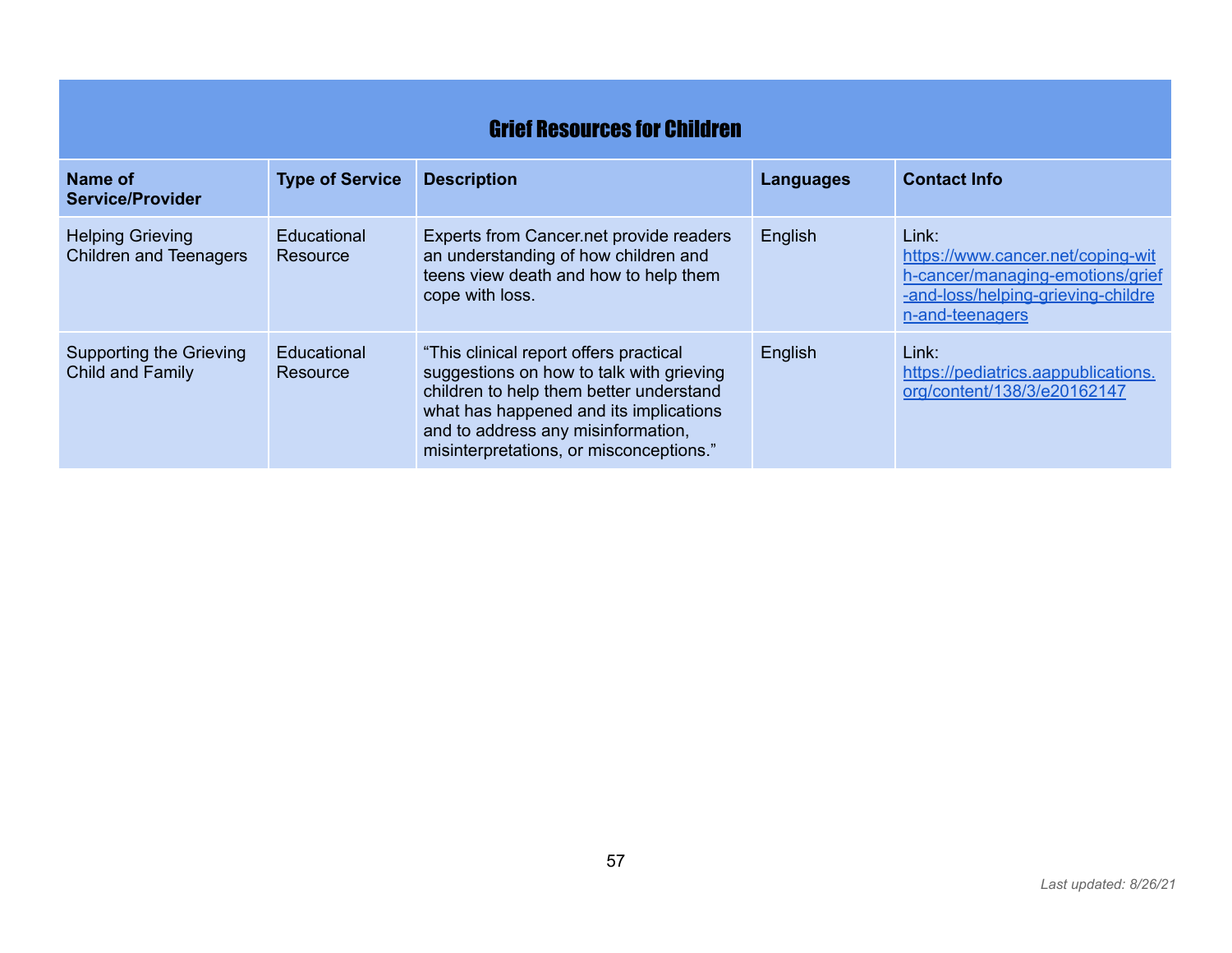## National Mental Health Services

| Name of Service /<br><b>Provider</b>                    | <b>Type of Service</b>           | <b>Description</b>                                                                                                                                                                                                                                                                                                                                                              | <b>Languages</b> | <b>Contact Info</b>                                                                   |
|---------------------------------------------------------|----------------------------------|---------------------------------------------------------------------------------------------------------------------------------------------------------------------------------------------------------------------------------------------------------------------------------------------------------------------------------------------------------------------------------|------------------|---------------------------------------------------------------------------------------|
| <b>Asian Mental Health</b><br>Collective                | <b>Mental Health</b><br>Campaign | The Asian Mental Health Collective aims<br>to bridge the generational and cultural rift<br>and destigmatize mental health in the<br>Asian American community with a<br>collective of therapists, mental health<br>professionals, and passionate community<br>members. AMHC provides a community<br>blog, mental health campaigns, an<br>interview series, and other projects    | English          | Visit https://www.asianmhc.org/<br>for more information                               |
| <b>Coalition to Support</b><br><b>Grieving Students</b> | <b>Grief Support</b>             | The Coalition to Support Grieving<br>Students is a unique collaboration of the<br>leading professional organizations<br>representing school professionals who<br>have come together with a common<br>conviction: grieving students need the<br>support and care of the school<br>community. Services include free<br>guidance materials, modules, and<br>educational resources. | English          | Website:<br>https://grievingstudents.org/                                             |
| <b>Crisis Counselor</b>                                 | <b>Hotline</b>                   | A live, trained crisis counselor receives<br>the text and can help with any crisis.                                                                                                                                                                                                                                                                                             | English          | Text HOME to 741741                                                                   |
| <b>National Suicide</b><br><b>Prevention Lifeline</b>   | <b>Hotline</b>                   | Hotline for anyone experiencing a mental<br>health or suicide crisis. The lifeline also<br>connects callers with local crisis centers<br>and provides various services and<br>resources.                                                                                                                                                                                        | English          | 1-800-273-8255<br>Website:<br>https://suicidepreventionlifeline.or<br>$\underline{q}$ |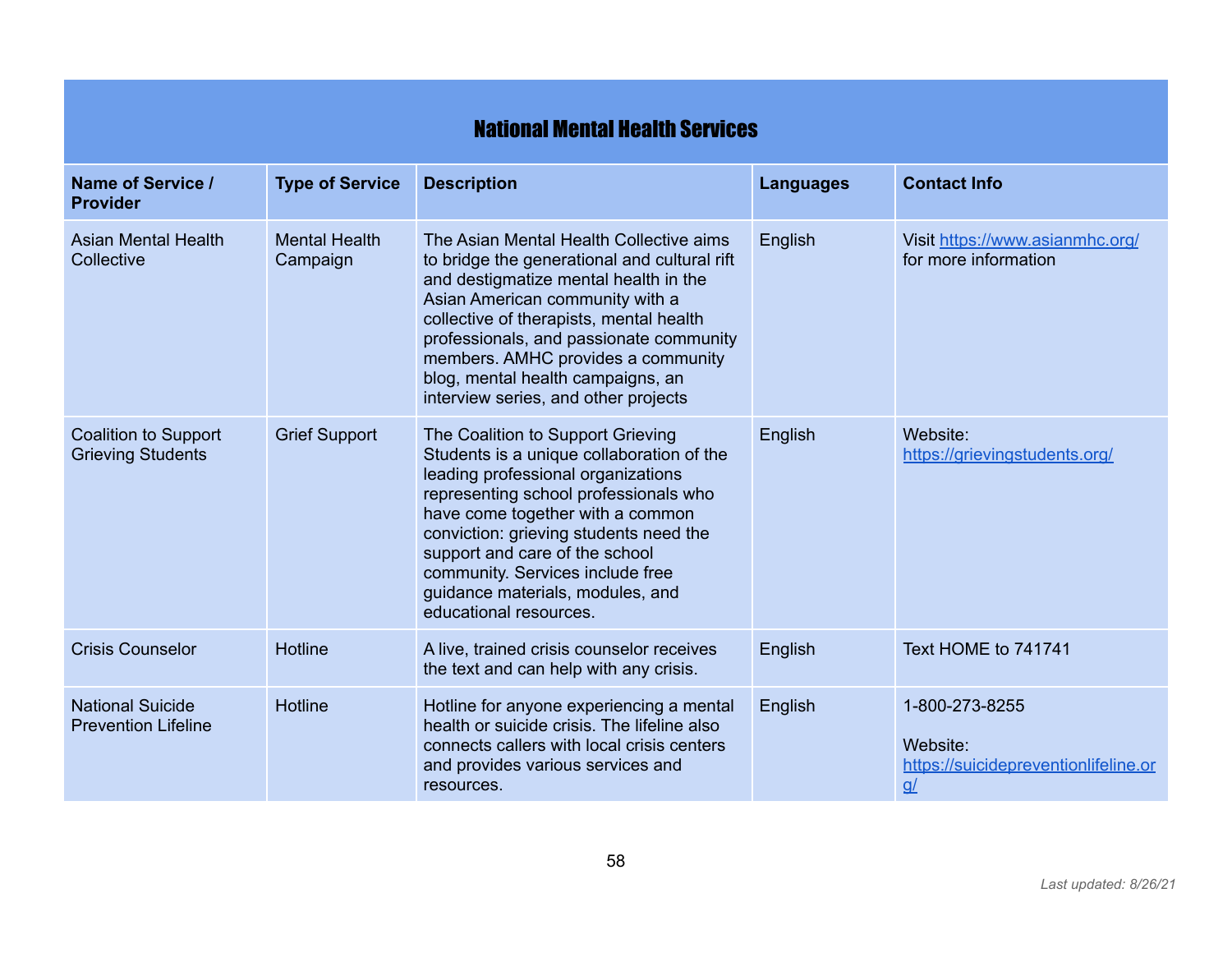| Suicide Awareness<br>Voices of Education<br>(SAVE) | Resources,<br>Education, and<br>Awareness | <b>Suicide Awareness Voices of Education</b><br>(SAVE) is a nationwide organization that<br>is committed to suicide prevention<br>through pubic awareness, community<br>education, and guidance to those<br>experiencing depression and grieving the | English | Website: https://save.org/<br>Phone: 952-946-7998 (8-5pm<br>CST) |
|----------------------------------------------------|-------------------------------------------|------------------------------------------------------------------------------------------------------------------------------------------------------------------------------------------------------------------------------------------------------|---------|------------------------------------------------------------------|
|                                                    |                                           | loss of a loved one from suicide.                                                                                                                                                                                                                    |         |                                                                  |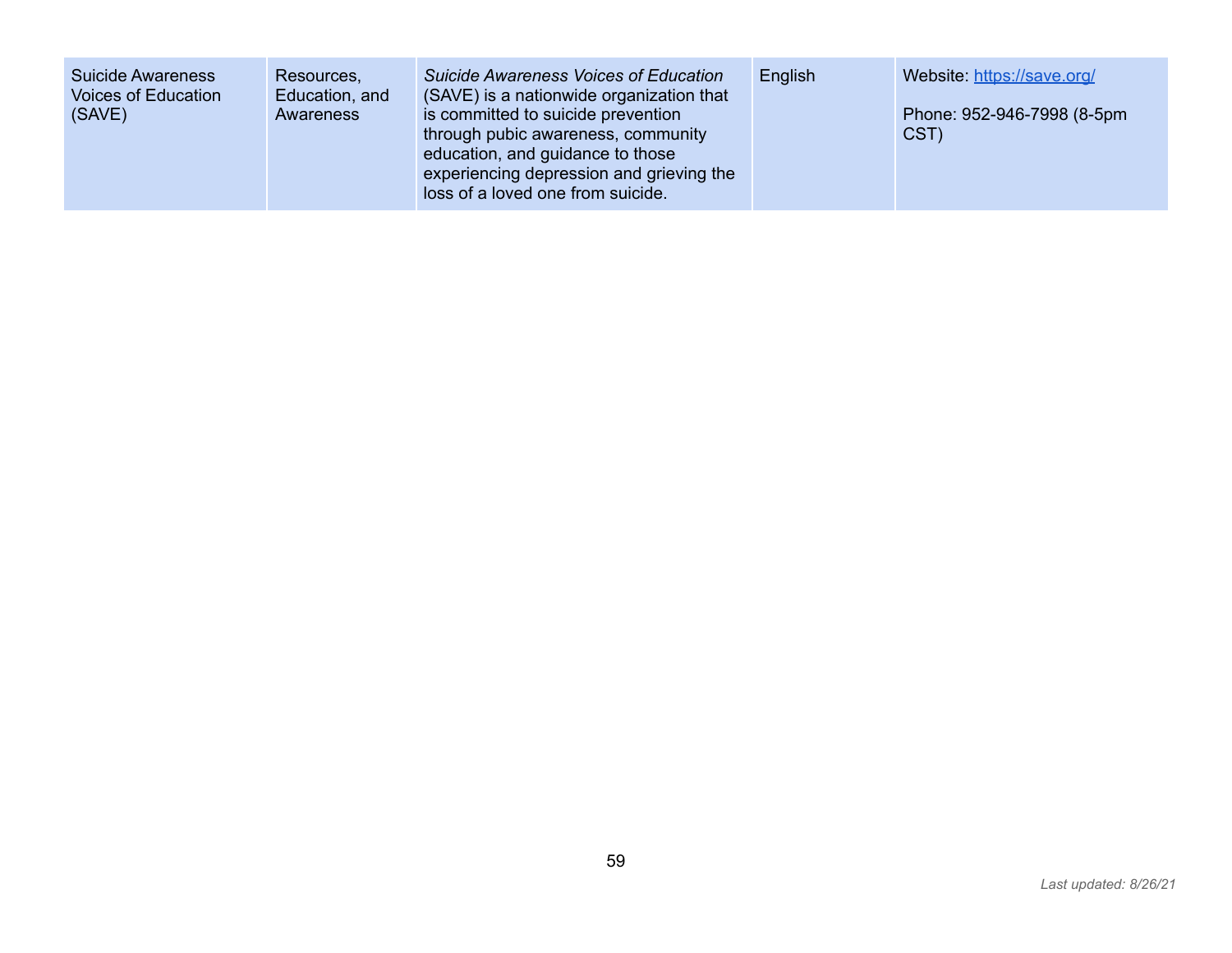|                            |                                                                          | <b>Mental Health Books</b> |                                                                                                                                                                                                                                                                                                                                                                                                                              |                            |
|----------------------------|--------------------------------------------------------------------------|----------------------------|------------------------------------------------------------------------------------------------------------------------------------------------------------------------------------------------------------------------------------------------------------------------------------------------------------------------------------------------------------------------------------------------------------------------------|----------------------------|
| Author                     | <b>Title</b>                                                             | <b>Focus</b>               | <b>Description</b>                                                                                                                                                                                                                                                                                                                                                                                                           | <b>Target Audience</b>     |
| King, Zach and<br>Kimberly | I Said No! A Kid-to-Kid Guide to<br><b>Keeping Private Parts Private</b> | Abuse                      | This clever book helps kids understand<br>boundaries, using "red flag" and "green flag"<br>terminology. "It reviews a lot of classic scenarios<br>in simple language," says an expert from the<br>Child Mind Institute.                                                                                                                                                                                                      | Children (4-8<br>$y.o.$ )  |
| Kraus, Jennifer            | <b>Cory Stories: A Kid's Book</b><br><b>About Living With ADHD</b>       | <b>ADHD</b>                | A story about a kid named Cory living with<br>ADHD. A story of perseverance, friendship, and<br>discovering one's own unique talents.                                                                                                                                                                                                                                                                                        | Children (6-11<br>$y.o.$ ) |
| Pollack, Pam & Belviso     | I Can't Sit Still! Living With<br><b>ADHD</b>                            | <b>ADHD</b>                | "It provides a clear explanation of common<br>symptoms and interventions [of ADHD] in<br>kid-friendly terms," says an expert from the Child<br>Mind Institute. You'll also appreciate the parent's<br>guide at the end of the book.                                                                                                                                                                                          | Children (5-9<br>y.o.      |
| Tunis, Sandra L.           | Why Can't Jimmy Sit Still?                                               | <b>ADHD</b>                | Seven-year-old Jimmy shouts out answers at<br>school, gets carried away at recess, and is<br>distracted when he's doing homework. He<br>doesn't understand why he can't settle down<br>until his parents take him to the doctor and he<br>finds out he has ADHD. This book is written by a<br>psychologist who discusses common symptoms<br>in an age-appropriate way and makes it clear<br>that ADHD isn't a child's fault. | Children (4-8<br>$y.o.$ )  |
| Green, Andi                | Don't Feed the WorryBug                                                  | Anxiety                    | In this whimsical rhyming book, Wince, the<br>monster of worries, learns that the more he<br>worries, the more the pesky WorryBug grows.<br>Eventually the WorryBug grows so big that it                                                                                                                                                                                                                                     | Children (ages<br>$3-8)$   |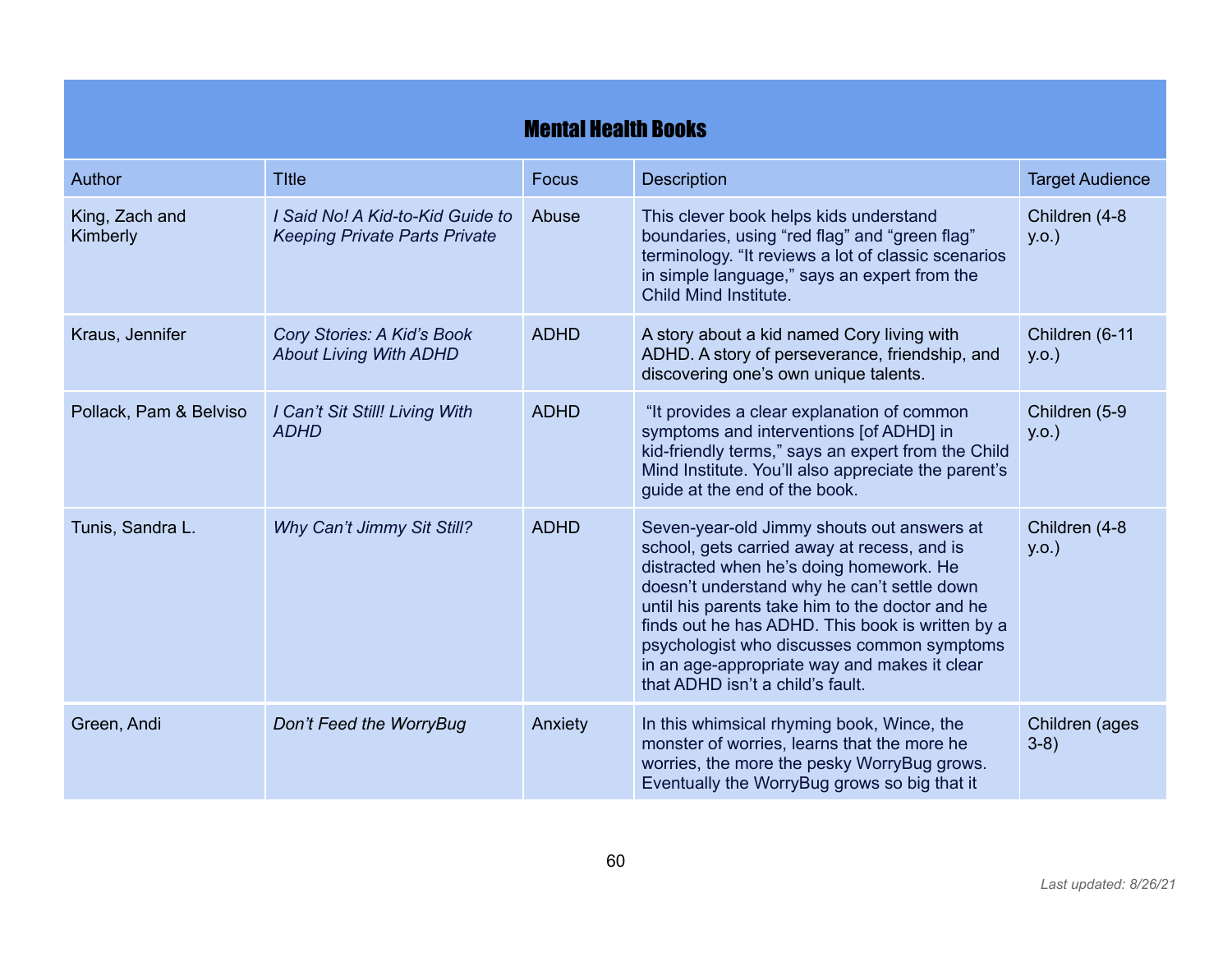|                      |                                                         |         | can't be ignored, and Wince knows he needs to<br>do something. The book does a good job of<br>illustrating how anxiety can become<br>overwhelming and teaches kids how they can<br>take charge of their anxiety.                                                                                                                                                                                                                                                                                            |                                           |
|----------------------|---------------------------------------------------------|---------|-------------------------------------------------------------------------------------------------------------------------------------------------------------------------------------------------------------------------------------------------------------------------------------------------------------------------------------------------------------------------------------------------------------------------------------------------------------------------------------------------------------|-------------------------------------------|
| Kear, Nicole C.      | The Fix-It Friends: Have No<br>Fear!                    | Anxiety | Seven-year-old Veronica wants to help her<br>classmate Maya conquer her fear of bugs, which<br>is preventing her from playing at recess.<br>Veronica comes up with a step-by-step plan that<br>starts with drawing a spider. "Showing gradual<br>exposure to anxieties is a great approach," says<br>an expert at the Child Mind Institute.                                                                                                                                                                 | Children (ages<br>$7-10$                  |
| Rooks, Jo            | <b>Hector's Favorite Place</b>                          | Anxiety | A cute hedgehog turns down ice-skating and<br>playing in the snow with his animal friends<br>because of his worries. "What if he had forgotten<br>how to skate? He could fall and hurt himself."<br>When Hector receives a fun invitation to the<br>Winter Forest Party, he hesitates for a while, and<br>then realizes that he has to be brave. "It's an<br>adorable story," says an expert at the Child Mind<br>Institute. "I like that Hector does a little more,<br>and then a little more, and so on." | Children (ages<br>$4-8)$                  |
| Sanders, Jayneen     | How Big Are Your Worries Little<br>Bear?                | Anxiety | A story about a bear who worries but his worries<br>disappear after his mom encourages to share<br>his thoughts with her. This book also suggests<br>questions that parents can ask their child when<br>they read together.                                                                                                                                                                                                                                                                                 | Children (ages<br>$6-10$ ) and<br>parents |
| Sanchez, Victoria M. | <b>Pilar's Worries</b>                                  | Anxiety | Pilar, a ballerina, overcomes her nerves and<br>fears before a ballet performance by thinking<br>positively and talking with her friends.                                                                                                                                                                                                                                                                                                                                                                   | Children (ages<br>$4-8)$                  |
| Huebner, Dawn        | What to Do When You Worry<br>Too Much: A Kid's Guide to | Anxiety | Designed for kids and parents to read together,<br>this nine-chapter behavior therapy workbook                                                                                                                                                                                                                                                                                                                                                                                                              | Children (ages<br>$6-12$ ) and            |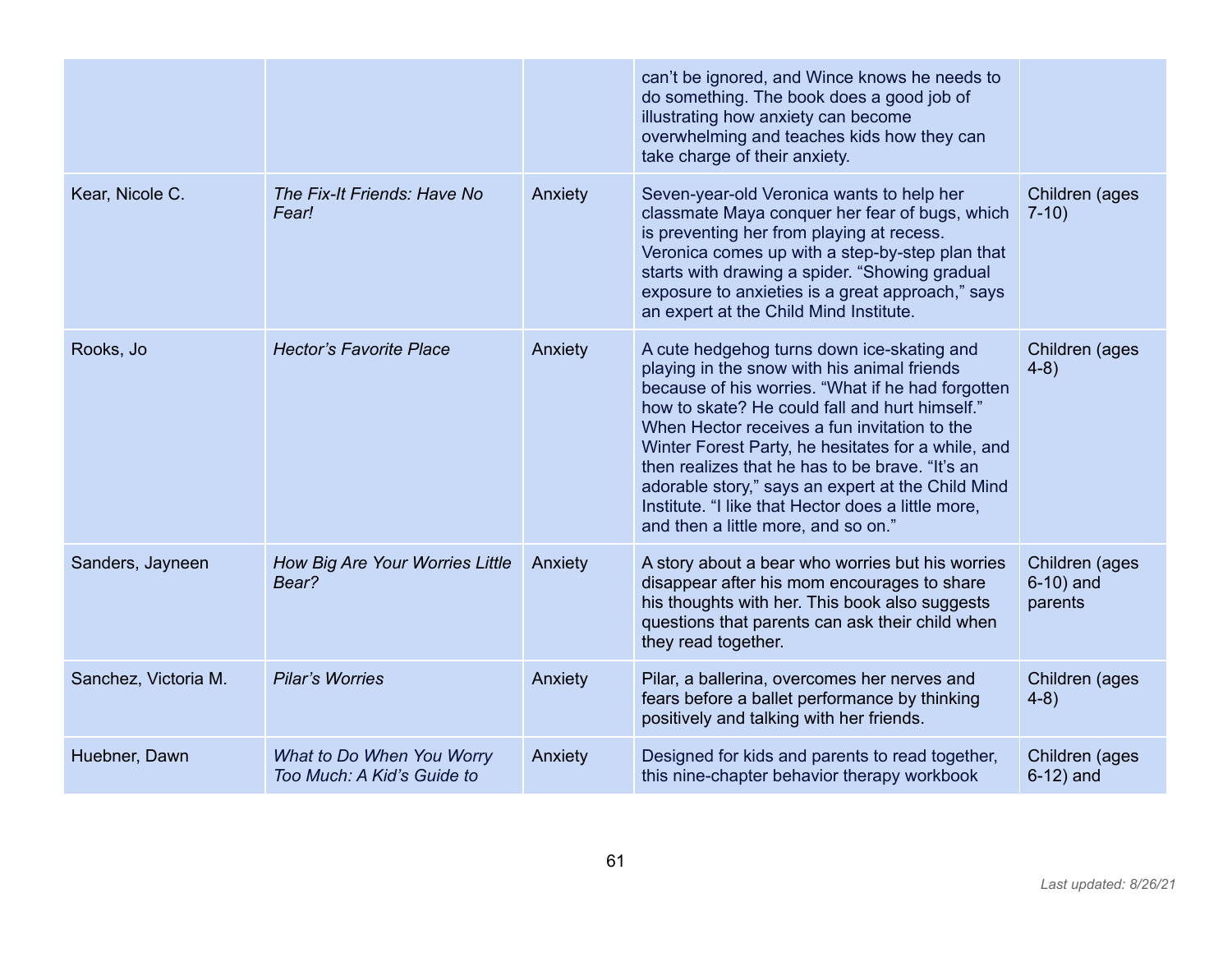|                  | <b>Overcoming Anxiety</b>                                                   |                 | covers topics like "How Do Worries Get<br>Started?" and "Keeping Worries Away."<br>Suggestions include relaxation exercises and<br>setting up a designated "Worry Time."                                                                                                                                                                                        | parents                    |
|------------------|-----------------------------------------------------------------------------|-----------------|-----------------------------------------------------------------------------------------------------------------------------------------------------------------------------------------------------------------------------------------------------------------------------------------------------------------------------------------------------------------|----------------------------|
| Carlson, Nancy   | Armond Goes to a Party: A<br><b>Book About Asperger's and</b><br>Friendship | Autism          | Co-written by a boy with Asperger's, this picture<br>book "gives a simple understanding of why<br>children with Asperger's struggle to attend<br>parties, and talks about the importance of<br>learning flexibility," says an expert at the Child<br>Mind Institute.                                                                                            | Children (ages<br>$4-8$ )  |
| Arnold, Elana K. | A Boy Called Bat                                                            | Autism          | This book explains the day-to-day experiences<br>of high-functioning children with ASD through<br>the story of Bat.                                                                                                                                                                                                                                             | Children (ages<br>$6-10$   |
| Bildner, Phil    | A Whole New Ballgame: A Rip<br>and Red Book                                 | Autism          | A fun, lighthearted story about two best friends<br>Rip and Red, who has autism, who both love<br>basketball.                                                                                                                                                                                                                                                   | Children (ages<br>$8-12)$  |
| Gilchrist, Hope  | Am I a Bully?                                                               | <b>Bullying</b> | This independently published paperback helps<br>children recognize when teasing crosses the line<br>into bullying.                                                                                                                                                                                                                                              | Children (ages<br>$6-9)$   |
| Henkes, Kevin    | Chrysanthemum                                                               | <b>Bullying</b> | This sweet story prepares kids for how<br>short-lived teasing can be.                                                                                                                                                                                                                                                                                           | Children (ages<br>$4-8)$   |
| Yee, Lisa        | <b>Warp Speed</b>                                                           | <b>Bullying</b> | A fast-paced chapter book that children who feel<br>like outsiders can relate to.                                                                                                                                                                                                                                                                               | Children (ages<br>$4-8)$   |
| Palacio, R.J.    | Wonder                                                                      | <b>Bullying</b> | In this popular chapter book that spurred the<br>"Choose Kind" movement in classrooms, a boy<br>with a facial deformity switches to a mainstream<br>school for the fifth grade and is bullied. "But he<br>has a strong network of family and friends to<br>help him overcome bullying," says an expert at<br>the Child Mind Institute. "Ultimately, the readers | Children 8+ and<br>parents |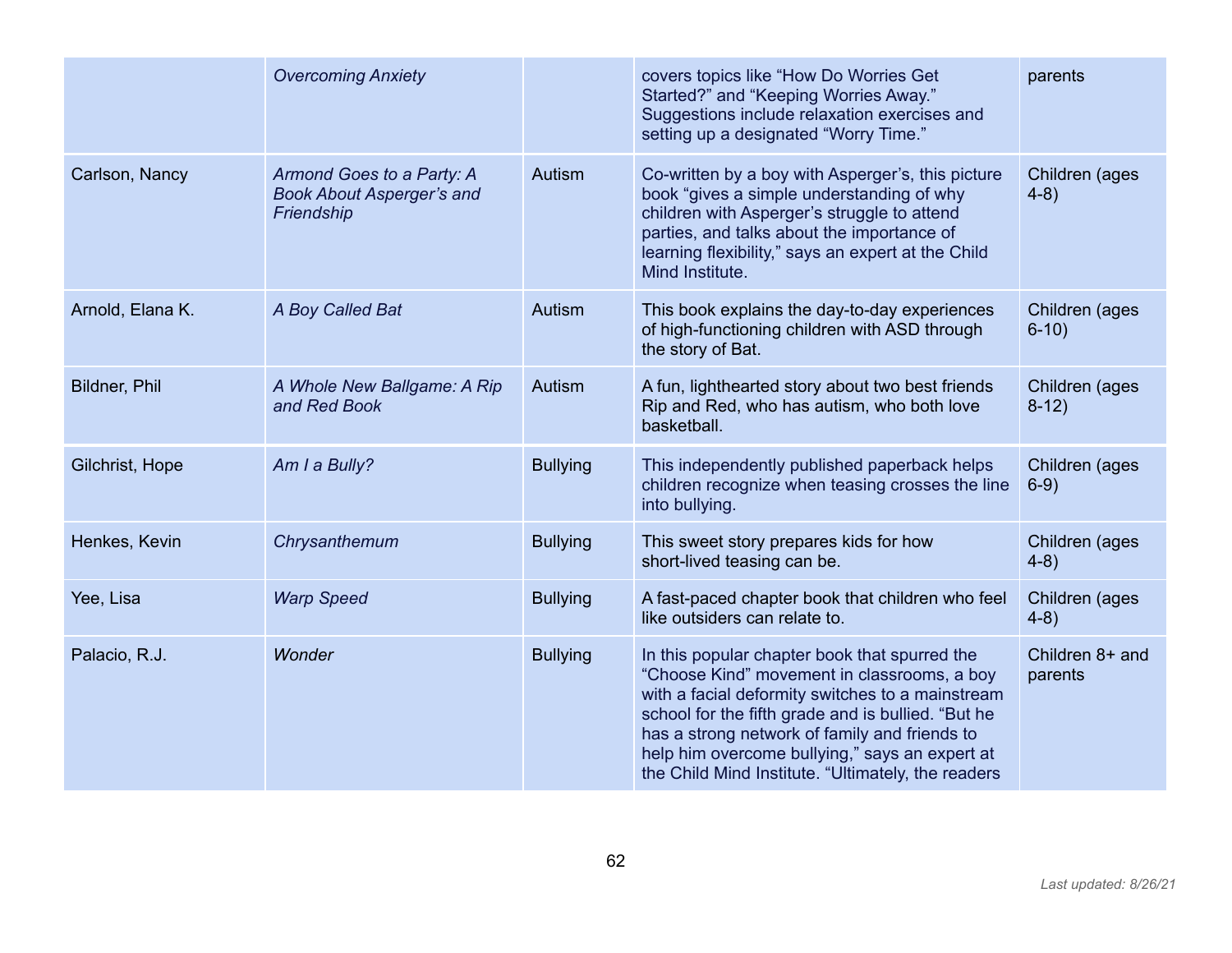|                                                  |                                                                                        |                | will see how differences should be celebrated."                                                                                                                                                                                                                                                                                                                                              |                           |
|--------------------------------------------------|----------------------------------------------------------------------------------------|----------------|----------------------------------------------------------------------------------------------------------------------------------------------------------------------------------------------------------------------------------------------------------------------------------------------------------------------------------------------------------------------------------------------|---------------------------|
| Centre for Addiction and<br><b>Mental Health</b> | Can I catch it like a cold?<br>Coping with a parent's<br>depression                    | Depression     | Alex and Anna start to feel depressed after<br>finding out that their parents have depression.<br>This book emphasizes the importance and<br>benefits of therapy for the entire family.                                                                                                                                                                                                      | Children (ages<br>$7-12)$ |
| Guerrero, Diane &<br>Moroz, Erica                | My Family Divided: One Girl's<br>Journey of Home, Loss, and<br>Hope                    | Depression     | Dianne Guerrero shares her personal battle<br>depression and suicidal thoughts, hoping to<br>inspire others who are experiencing the same<br>thing to seek help from professionals and loved<br>ones.                                                                                                                                                                                        | Ages $12+$                |
| Zasio, Robin                                     | THE HOARDER IN YOU: How<br>to Live a Happier, Healthier,<br><b>Uncluttered Life</b>    | Hoarding       | The Hoarder In You provides practical advice for<br>decluttering and organizing, including how to<br>tame the emotional pull of acquiring additional<br>things, make order out of chaos by getting a<br>handle on clutter, and create an organizational<br>system that reduces stress and anxiety.                                                                                           |                           |
| Stras, Susan Farber                              | Somebody Case: A Guide for<br>Kids Who Have Experienced<br><b>Neglect</b>              | <b>Neglect</b> | This book puts into words a lot of what kids who<br>experienced neglect feel but have a hard time<br>expressing. A particularly poignant passage: "I<br>tried to be strong and brave, but often I was<br>worried and scared. I tried to do the best with<br>what I had, but sometimes I needed more."<br>Eventually, a social worker and therapist<br>intervene, and the story ends sweetly. | Children ages<br>$6 - 12$ |
| B., John                                         | The Boy Who Finally Stopped<br>Washing                                                 | <b>OCD</b>     | This book illustrates one man's struggles with<br>obsessive-compulsive disorder (OCD) for more<br>than 25 years.                                                                                                                                                                                                                                                                             |                           |
| Bear, Lee                                        | The Imp of the Mind: The Silent<br><b>Epidemic of Obsessive Bad</b><br><b>Thoughts</b> | <b>OCD</b>     | Dr. Lee Baer provides his expertise and explores<br>the epidemic of OCD in America                                                                                                                                                                                                                                                                                                           |                           |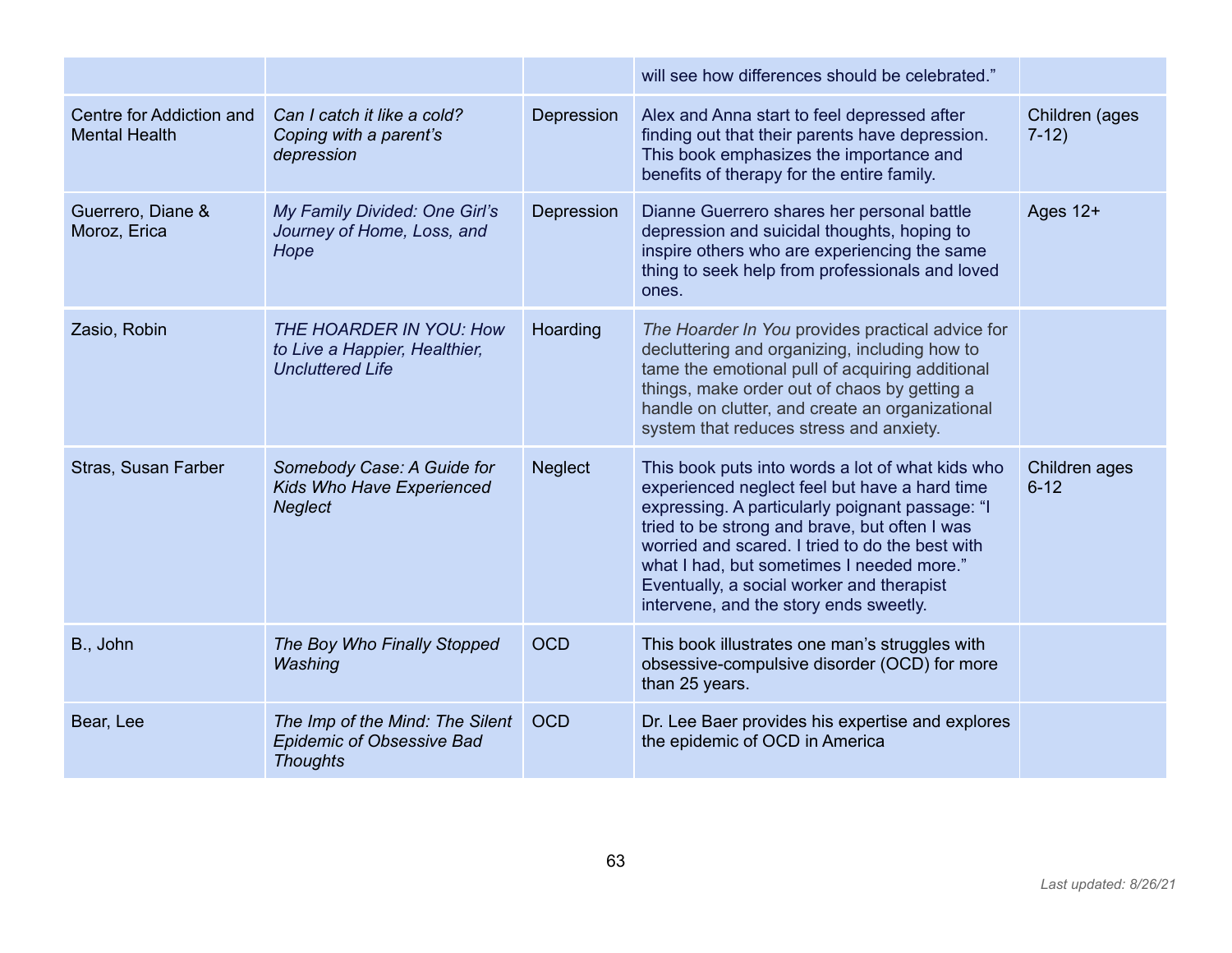| Bell, Jeff                                | Rewind, Replay, Repeat                                                                                                             | <b>OCD</b> | The revealing story of one man's struggle with<br>obsessive-compulsive disorder (OCD) and his<br>hard-won recovery                                                                                                                                                                                                                                    |                                |
|-------------------------------------------|------------------------------------------------------------------------------------------------------------------------------------|------------|-------------------------------------------------------------------------------------------------------------------------------------------------------------------------------------------------------------------------------------------------------------------------------------------------------------------------------------------------------|--------------------------------|
| Ciarrochi, Joseph                         | The Doubting Disease: Help for<br><b>Scrupulosity and Religious</b><br><b>Compulsions</b>                                          | <b>OCD</b> | The author brings to the fore the most current<br>information available today on religion and<br>scruples, scrupulosity, and<br>obsessive-compulsive disorders (OCD). In this<br>book he helps us clearly appreciate the interior<br>anguish suffered by thousands of people of faith<br>who have this symptomatology and what we can<br>do about it. |                                |
| Chansky, Tamar E.                         | <b>Freeing Your Child from</b><br>Obsessive-Compulsive<br><b>Disorder</b>                                                          | <b>OCD</b> | Dr. Tamar E. Chansky creates a clear road map<br>for parents to understand and overcome their<br>children's OCD based on her successful practice<br>treating hundreds of children and teenagers with<br>this disorder.                                                                                                                                | <b>Parents</b>                 |
| March, John S. & Mulle<br>Friesen, Karen  | OCD in Children and<br>Adolescents: A<br><b>Cognitive-Behavioral Treatment</b><br><b>Manual</b>                                    | <b>OCD</b> | This practical manual presents a<br>cognitive-behavioral treatment program that has<br>been proven effective in eliminating or alleviating<br>OCD symptoms in children across a broad range<br>of ages and aptitudes.                                                                                                                                 |                                |
| Moritz, E. Katia &<br>Jablonsky, Jennifer | Blink Blink, Clip Clop: Why do<br>we do things we can't stop?                                                                      | <b>OCD</b> | A children's storybook that describes the<br>mechanisms of OCD using animals as the main<br>characters.                                                                                                                                                                                                                                               | Children (5-12)                |
| Niner, Holly L.                           | Mr. Worry. A Story About OCD.                                                                                                      | <b>OCD</b> | A story about 8-year-old Kevin who has OCD.<br>Includes a note for parents and teachers<br>explaining OCD.                                                                                                                                                                                                                                            | Children and<br><b>Parents</b> |
| Osborn, Ian                               | <b>Tormenting Thoughts and</b><br><b>Secret Rituals: The Hidden</b><br><b>Epidemic of Obsessive</b><br><b>Compulsive Disorder.</b> | <b>OCD</b> | A comprehensive book on the experience,<br>diagnosis, and treatment of OCD                                                                                                                                                                                                                                                                            |                                |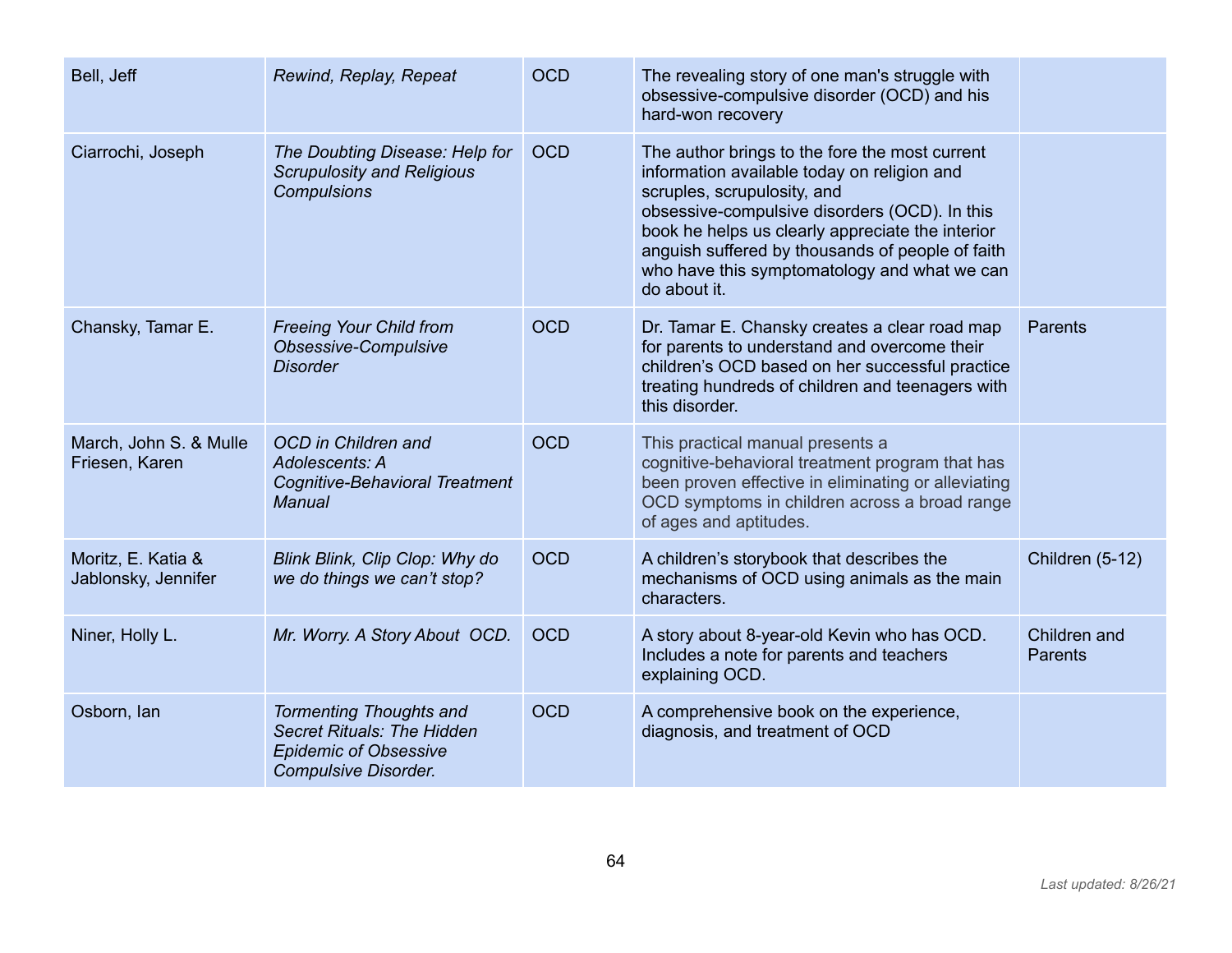| Penzel, Fred                                 | <b>Obsessive Compulsive</b><br>Disorders: A Complete Guide to<br>Getting Well and Staying Well.                      | <b>OCD</b>        | Dr. Penzel discusses the entire spectrum of<br>OCD and provides the reader with the most<br>effective behavioral therapies, detailing how<br>progress is made and how to avoid relapse.                                                                                                                                          |                                |
|----------------------------------------------|----------------------------------------------------------------------------------------------------------------------|-------------------|----------------------------------------------------------------------------------------------------------------------------------------------------------------------------------------------------------------------------------------------------------------------------------------------------------------------------------|--------------------------------|
| Talley, Leslie                               | A Thought Is Just A Thought: A<br>Story of Living with OCD.                                                          | <b>OCD</b>        | A compelling, sympathetic story of Jenny, who<br>suffers from OCD. The story describes her OCD<br>and her journey to overcome it with the help of<br>her mother and her doctor.                                                                                                                                                  | Children and<br><b>Parents</b> |
| Wagner, Aureen Pinto                         | Up and Down The Worry Hill: A<br>Children's Book about<br><b>Obsessive Compulsive</b><br>Disorder and it's Treatment | <b>OCD</b>        | In this uniquely creative and heart-warming<br>book, Dr. Wagner, an internationally recognized<br>expert in the treatment of childhood OCD, uses<br>the powerful real-life metaphor of the Worry Hill<br>to describe OCD and its treatment clearly and<br>simply through the eyes of a child.                                    | Children and<br><b>Parents</b> |
| Nolan, Allia Zobel                           | <b>What I Like About Me!</b>                                                                                         | Self-Esteem       | In this simple book for young children, students<br>at school celebrate their diversity - from braces<br>to glasses, curly hair to big feet. "It provides a<br>very positive message about the benefit of those<br>differences," says an expert at the Child Mind<br>Institute.                                                  | Children ages<br>$3 - 7$       |
| Antony, Martin M.                            | The Shyness & Social Anxiety<br>Workbook.                                                                            | Social<br>Anxiety | A workbook that helps you self-evaluate,<br>examine your fears, create a personalized plan<br>for change, and make goals in order to<br>overcome social anxiety disorder.                                                                                                                                                        |                                |
| Markway, Barbara G. &<br>Markway, Gregory P. | Painfully Shy: How to<br>Overcome Social Anxiety and<br>Reclaim Your Life.                                           | Social<br>Anxiety | Drs. Barbara and Greg Markway, psychologists<br>and experts in the field, coach you every step of<br>the way in this warm, easy-to-read, and inspiring<br>book. You'll learn how social anxiety disorder<br>develops, how it affects all aspects of your life,<br>and most importantly, how to chart your course<br>to recovery. |                                |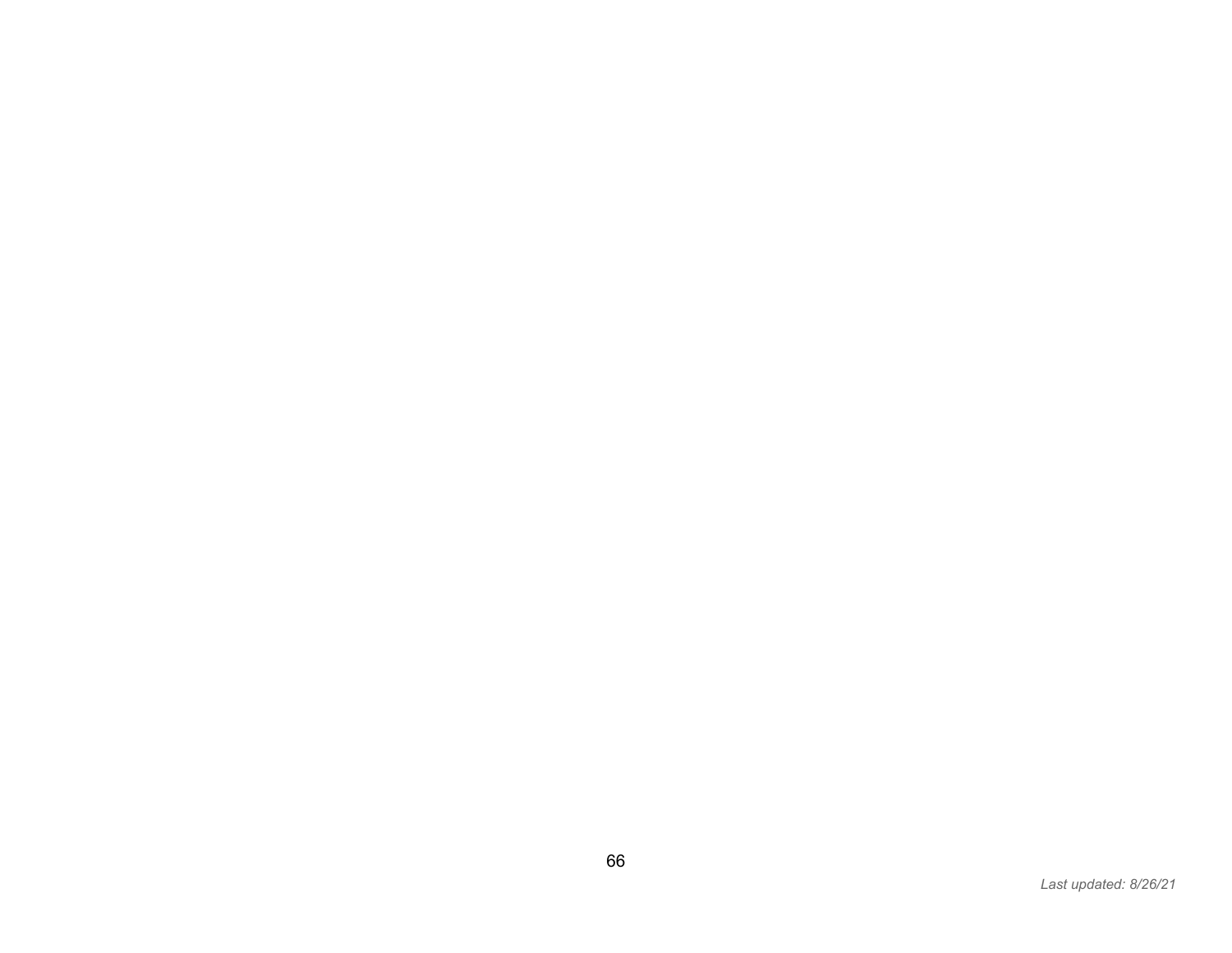## **Other Clinical-Related Resources**

## Child Development Resources

| <b>Resource</b>                                                                           | <b>Type</b> | <b>Description</b>                                                                                                                                                                                                                                                                                                                                                                                                                         | <b>Languages</b>       | <b>Contact/Access</b>                                                                                                                                                                                                                                                                                                                                                                                                     |
|-------------------------------------------------------------------------------------------|-------------|--------------------------------------------------------------------------------------------------------------------------------------------------------------------------------------------------------------------------------------------------------------------------------------------------------------------------------------------------------------------------------------------------------------------------------------------|------------------------|---------------------------------------------------------------------------------------------------------------------------------------------------------------------------------------------------------------------------------------------------------------------------------------------------------------------------------------------------------------------------------------------------------------------------|
| <b>Center for Disease</b><br>Control and Prevention's<br>(CDC)'s Milestone<br>Tracker App | Mobile App  | This FREE app allows you to "track your<br>child's milestones from age 2 months to 5<br>years with the CDC's easy-to-use<br>illustrated checklists; get tips from the<br>CDC for encouraging your child's<br>development; and find out what to do if<br>you are ever concerned about how your<br>child is developing. Photos and videos in<br>this app illustrate each milestone and<br>make tracking them for your child easy<br>and fun! | English and<br>Spanish | Information:<br>https://www.cdc.gov/ncbddd/actea<br>rly/milestones-app.html<br>Information in Spanish:<br>https://www.cdc.gov/ncbddd/spani<br>sh/actearly/spanish-milestones-ap<br>p.html<br>Download link for<br>iOS:https://apps.apple.com/us/app<br>/cdcs-milestone-tracker/id1232718<br>688<br>Download link for Android:<br>https://play.google.com/store/apps<br>/details?id=gov.cdc.ncbddd.actearl<br>y.milestones |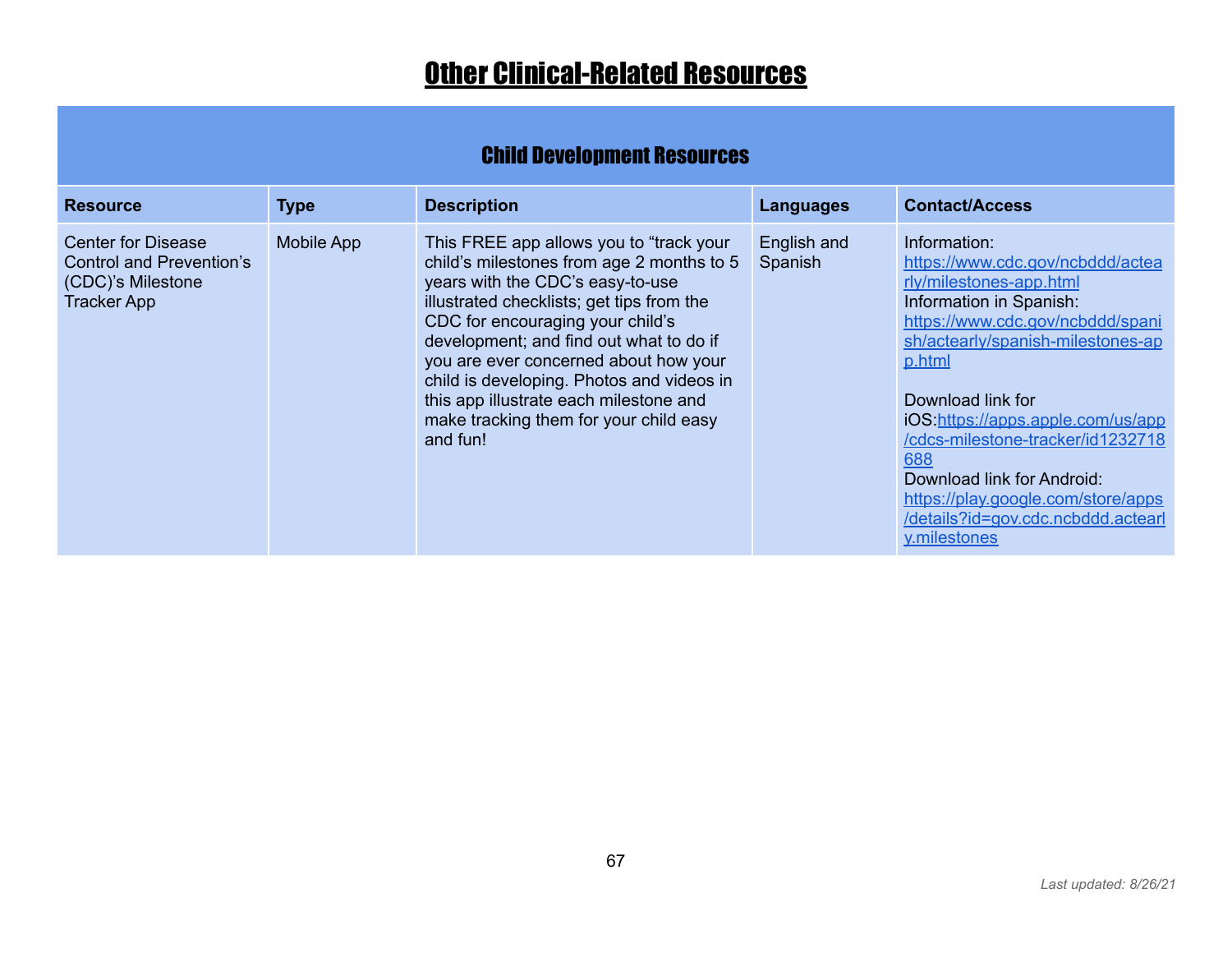| <b>Child Safety Resources</b>                                                    |                                |                                                                                                                                                                                                                                                                                                                                                                                                                                                                                                                                                                                                                                          |                                    |                                                                                                     |  |  |  |
|----------------------------------------------------------------------------------|--------------------------------|------------------------------------------------------------------------------------------------------------------------------------------------------------------------------------------------------------------------------------------------------------------------------------------------------------------------------------------------------------------------------------------------------------------------------------------------------------------------------------------------------------------------------------------------------------------------------------------------------------------------------------------|------------------------------------|-----------------------------------------------------------------------------------------------------|--|--|--|
| <b>Resource</b>                                                                  | <b>Type</b>                    | <b>Description</b>                                                                                                                                                                                                                                                                                                                                                                                                                                                                                                                                                                                                                       | <b>Languages</b>                   | <b>Contact/Access</b>                                                                               |  |  |  |
| <b>Injury Prevention</b><br>Program at Children's<br><b>Hospital Los Angeles</b> | Education and<br>Accessibility | The Injury Prevention Program at<br>Children's Hospital is a nationally<br>recognized program. Prevention is the key<br>to breaking the cycle of unintentional<br>injury. Through collaboration with<br>community partners, evidenced based<br>strategies and innovative technologies,<br>the Prevention team is reaching more<br>families with injury prevention education<br>than ever before. The Injury Prevention<br>Program offers passenger safety classes<br>and consultations, a car seat loaner<br>program, and bedside consultations on<br>various safety topics such as passenger<br>safety, home safety, water safety, etc. | English,<br>Spanish,<br>Vietnamese | <b>Website:</b><br>https://www.chla.org/injury-prevent<br>ion-program<br><b>Phone: 323-203-7688</b> |  |  |  |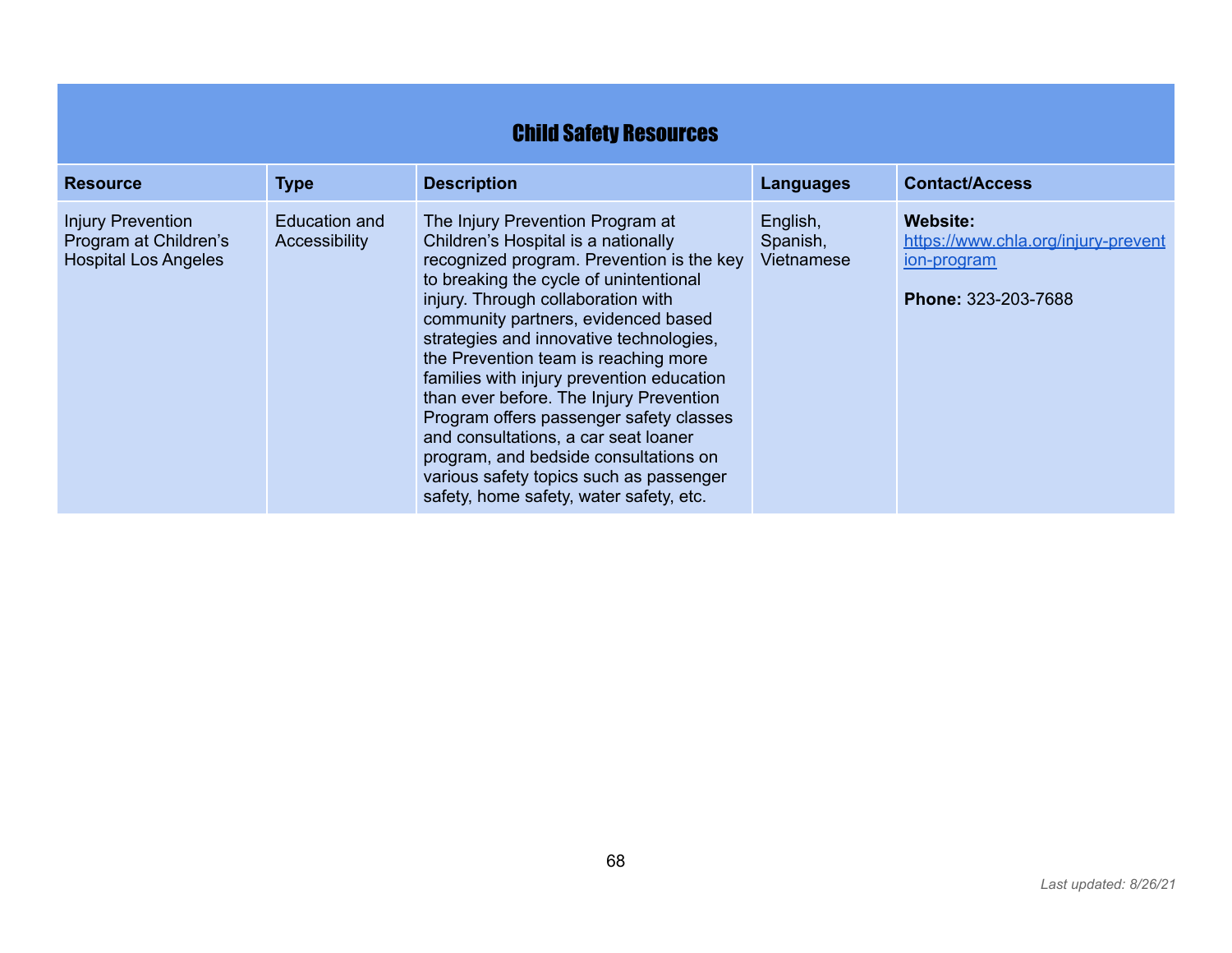## Cultural Resources

| <b>Promoting Racial Justice</b>                        |                          |                                                                                                                                                                                                                                                                                |                                       |                                                                                                   |  |  |
|--------------------------------------------------------|--------------------------|--------------------------------------------------------------------------------------------------------------------------------------------------------------------------------------------------------------------------------------------------------------------------------|---------------------------------------|---------------------------------------------------------------------------------------------------|--|--|
| <b>Resource</b>                                        | <b>Type</b>              | <b>Description</b>                                                                                                                                                                                                                                                             | <b>Available in</b><br><b>Tagalog</b> | <b>Contact</b>                                                                                    |  |  |
| <b>Anti-Asian Racism Resources during COVID-19</b>     |                          |                                                                                                                                                                                                                                                                                |                                       |                                                                                                   |  |  |
| <b>Anti-Asian Violence</b><br><b>Resources</b>         | <b>Resource List</b>     | Anti-Asian racism has greatly increased<br>since the pandemic began. This list is<br>composed of resources to help individuals<br>educate others, take action, donate, etc.<br>to take a stand against anti-Asian<br>violence.                                                 | English                               | Link:<br>https://anti-asianviolenceresource<br>s.carrd.co/                                        |  |  |
| <b>Anti-Racism Resources</b><br>for the AAPI Community | <b>Resource List</b>     | Provided by Cornell University, this is a<br>resource list of anti-racism resources for<br>the Asian American and Pacific Islander<br>Community. Resources include<br>educational resource lists, COVID-19<br>information, advocacy opportunities, and<br>self-care resources. | English                               | Website:<br>https://asianamericanstudies.corn<br>ell.edu/anti-racism-resources-aapi<br>-community |  |  |
| <b>Asian Americans</b><br><b>Advancing Justice</b>     | Advocacy<br>Organization | Advancing Justice   AAJC is the voice for<br>the Asian American community - the<br>fastest-growing population in the U.S. -<br>fighting for our civil rights through<br>education, litigation, and public policy<br>advocacy. AAJC serves to empower our                       | English                               | Website:<br>https://www.advancingjustice-aajc<br>.org/                                            |  |  |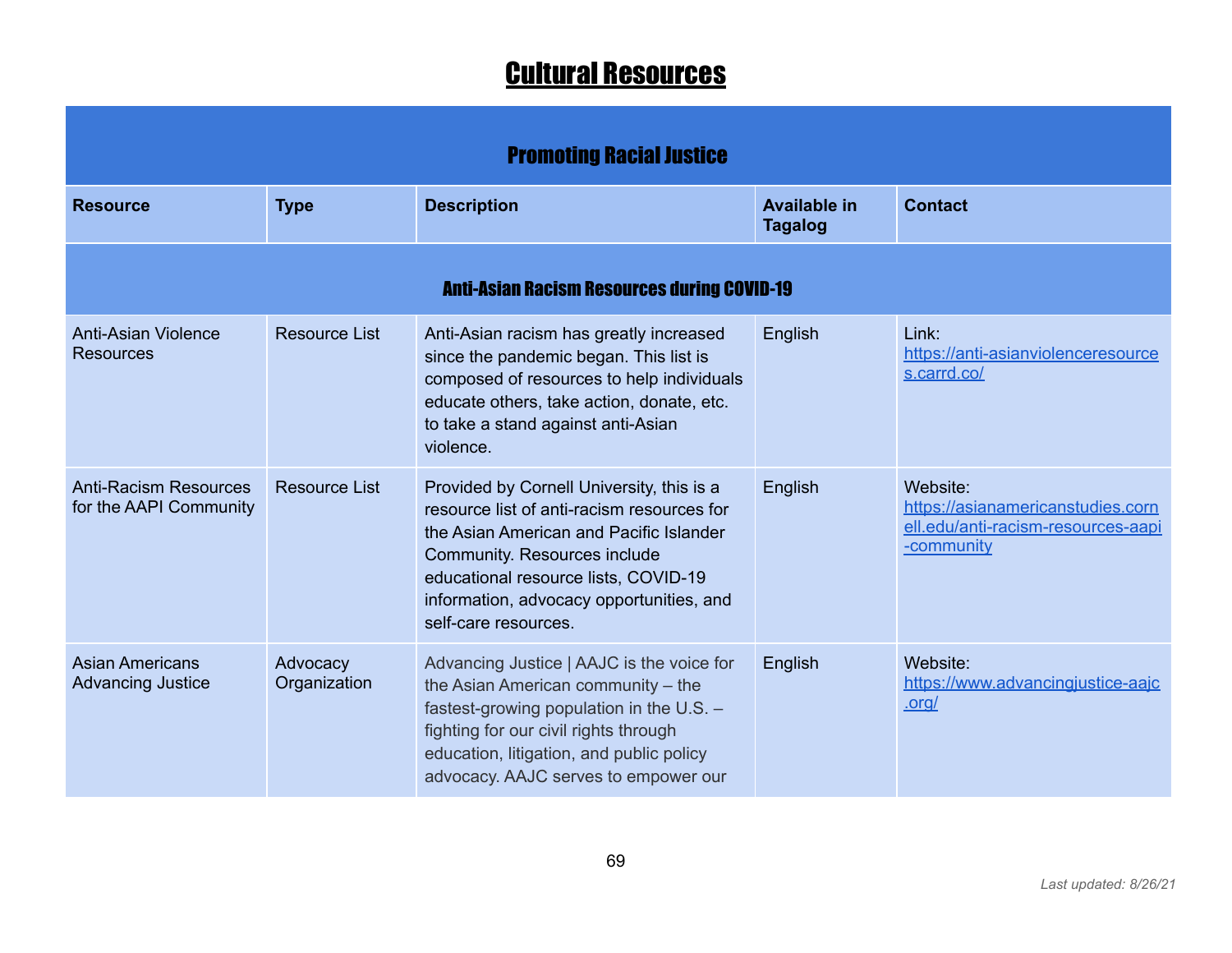|                                                               |                                 | communities by bringing local and<br>national constituencies together and<br>ensuring Asian Americans are able to<br>participate fully in our democracy.                                                                                                                                                                                                                                                                                                                                                                                                                                          |         |                                                                                                                                                                                                                                                                                                                                    |
|---------------------------------------------------------------|---------------------------------|---------------------------------------------------------------------------------------------------------------------------------------------------------------------------------------------------------------------------------------------------------------------------------------------------------------------------------------------------------------------------------------------------------------------------------------------------------------------------------------------------------------------------------------------------------------------------------------------------|---------|------------------------------------------------------------------------------------------------------------------------------------------------------------------------------------------------------------------------------------------------------------------------------------------------------------------------------------|
| <b>Asian American Racial</b><br><b>Justice Toolkit</b>        | Educational<br><b>Resources</b> | This toolkit represents the work and<br>thinking of 15 grassroots organizations<br>with Asian American bases living in the<br>most precarious margins of power:<br>low-income tenants, youth, undocumented<br>immigrants, low-wage workers, refugees,<br>women and girls, and queer and trans<br>people. This is an intervention by today's<br>Asian American activists to restore our<br>collective humanity across our differences<br>through a practice of deep democracy, by<br>looking first to history and then to one<br>another to build a vigilant and expansive<br>love for the people. | English | Website:<br>https://www.asianamtoolkit.org/                                                                                                                                                                                                                                                                                        |
| Asian & Pacific Islander<br>American Health Forum<br>(APIAHF) | <b>Online Health</b><br>Forum   | APIAHF is the oldest and largest health<br>advocacy organization working with AA<br>and NHPI communities across the nation,<br>in the US Territories, and with the<br>US-affiliated Pacific jurisdictions. By<br>providing policy and political analysis,<br>research and data support, and effective<br>communications strategies, APIAHF<br>supports local AA and NHPI communities<br>to have an influence on local, state, and<br>national policy. By providing grants,<br>training, technical assistance, and                                                                                 | English | Website: https://www.apiahf.org/<br>Email: info@apiahf.org<br><b>Oakland Office:</b><br>One Kaiser Plaza, Suite 850<br>Oakland, CA 94612<br>Phone: (415) 954-9988<br>Fax: (510) 419-0263<br><b>Washington, D.C. Office:</b><br>1629 K Street NW, Suite 400<br>Washington, DC 20006<br>Phone: (202) 466-7772<br>Fax: (202) 296-0610 |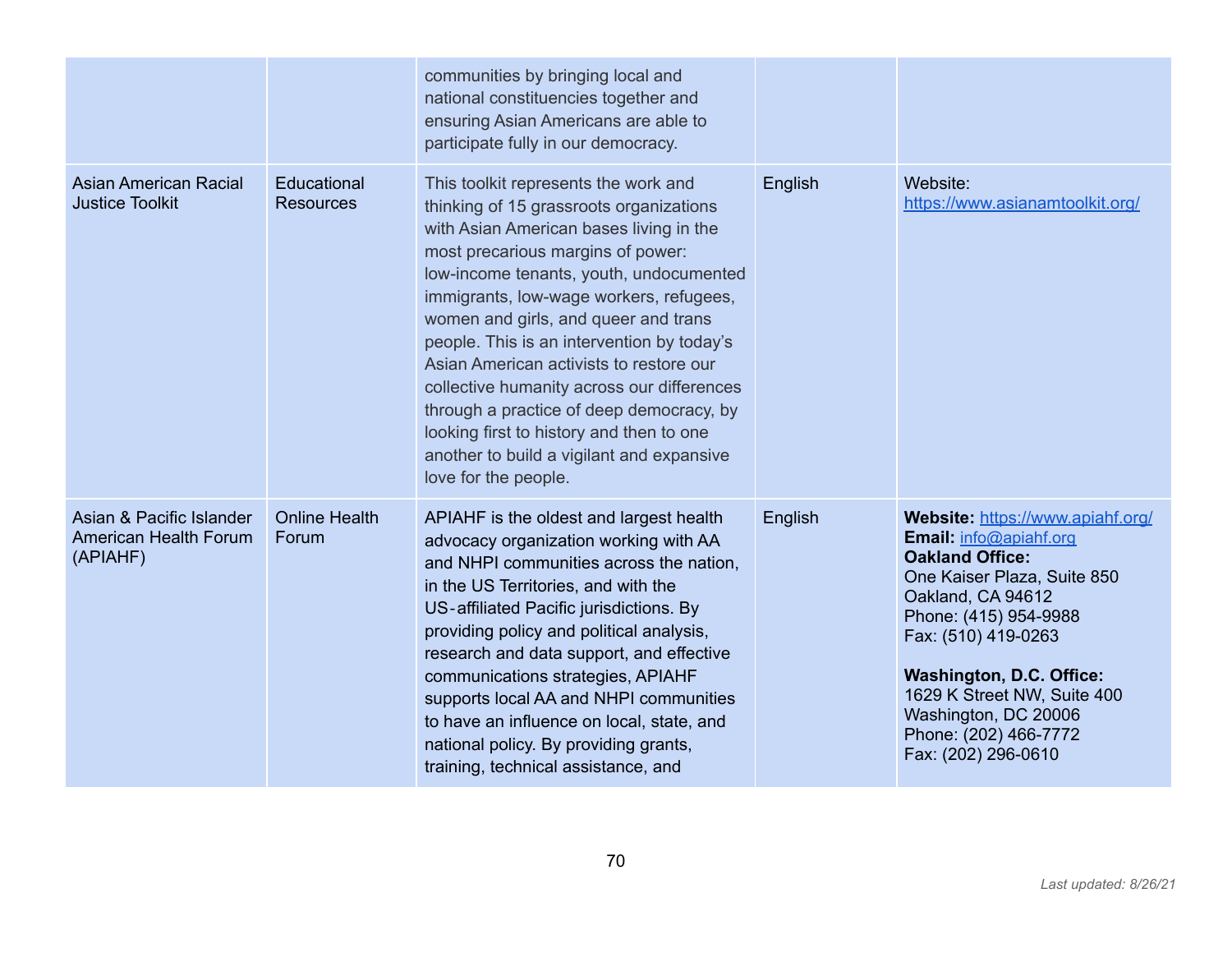|                                                                                                           |                                         | consulting, APIAHF is a source of key<br>resources so that communities can<br>mobilize and grow stronger in their<br>coalitions and organizational structures.                                                                                                                                                                |         |                                                                                                                             |
|-----------------------------------------------------------------------------------------------------------|-----------------------------------------|-------------------------------------------------------------------------------------------------------------------------------------------------------------------------------------------------------------------------------------------------------------------------------------------------------------------------------|---------|-----------------------------------------------------------------------------------------------------------------------------|
| "How to support Asian<br>American colleagues<br>amid the recent wave of<br>anti-Asian violence."<br>CNBC. | Allyship and<br>Educational<br>Resource | This article outlines tips for professional<br>leaders and workers to provide efficient<br>and meaningful support to their Asian<br>American colleagues amidst the rise in<br>anti-Asian violence.                                                                                                                            | English | Link:<br>https://www.cnbc.com/2021/02/19<br>/how-to-support-asian-american-c<br>olleagues-amid-anti-asian-violenc<br>e.html |
| Human Rights Watch:<br><b>COVID AAPI Racism</b>                                                           | Educational<br>Resource                 | This article lists cases of anti-asian racism<br>and violence and xenophobia. These<br>cases call for action against racism and<br>xenophobia and urge readers to educate<br>themselves and take action.                                                                                                                      | English | Link:<br>https://www.hrw.org/news/2020/0<br>5/12/covid-19-fueling-anti-asian-r<br>acism-and-xenophobia-worldwide            |
| <b>National Asian Pacific</b><br><b>American Bar</b><br><b>Association (NAPABA)</b>                       | <b>Hate Crime</b><br><b>Resources</b>   | NAPABA has established pro bono legal<br>resources to ensure that local<br>communities have legal resources to<br>address the most egregious hate-fueled<br>attacks against our community. Led by our<br>Hate Crimes Task Force, NAPABA's pro<br>bono legal resources build upon our<br>expanded Hate Crimes Resource Center. | English | Website: https://www.napaba.org/<br>Email:<br>standagainsthate@napaba.org                                                   |
| <b>National Asian Pacific</b><br>American Women's<br>Forum (NAPAWF)                                       | <b>Online Forum</b>                     | NAPAWF is the only organization focused<br>on building power with AAPI women and<br>girls to influence critical decisions that<br>affect our lives, our families and our<br>communities. Using a reproductive justice<br>framework, we elevate AAPI women and<br>girls to impact policy and drive systemic                    | English | Website: https://www.napawf.org/                                                                                            |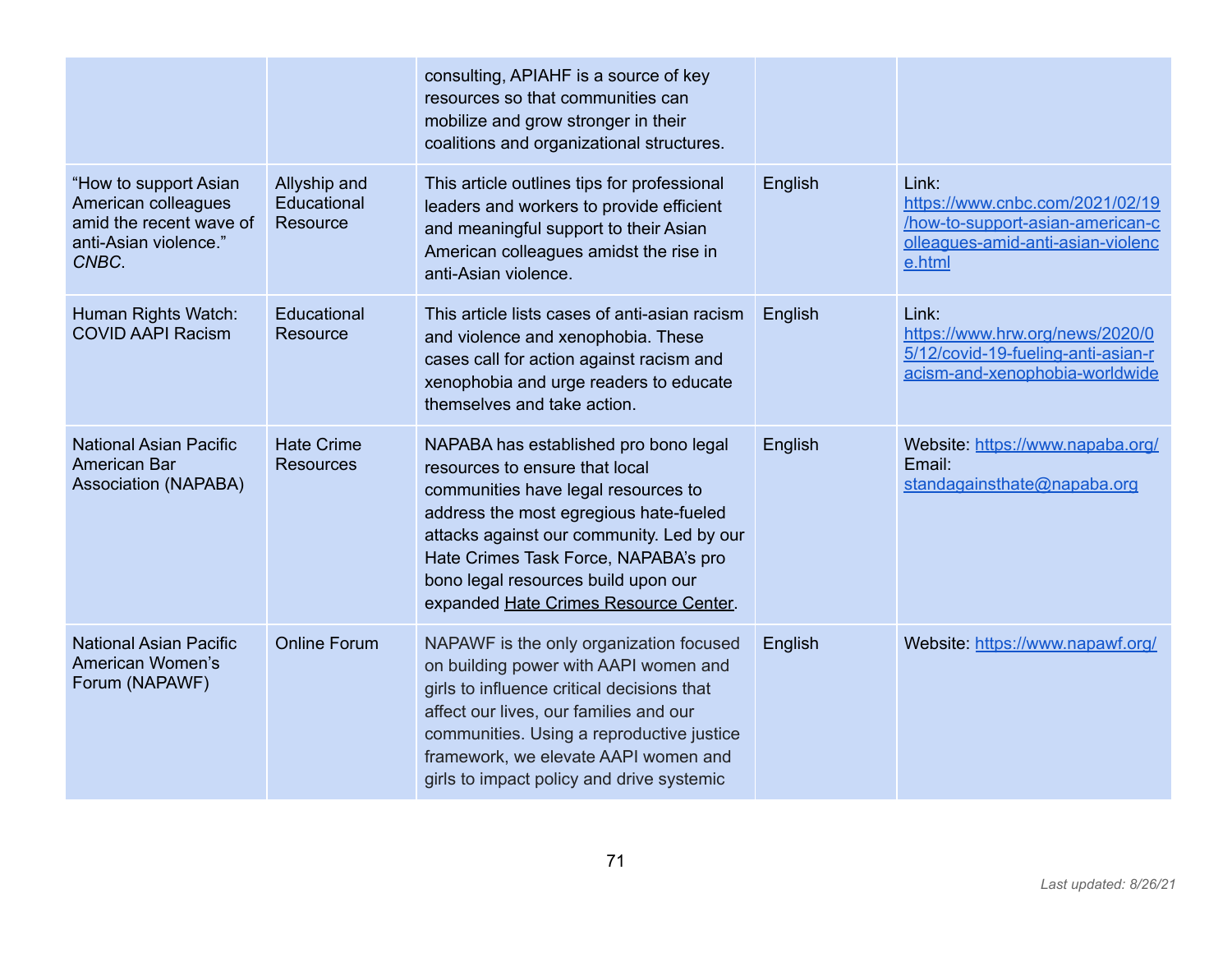|                                                                         |                    | change in the United States. NAPAWF's<br>work focuses on policy change, civic<br>engagement, and legal advocacy. They<br>also use the reproductive justice lens to<br>address reproductive rights, economic<br>justice, and racial justice.                                                                                                                                                                                                                                                                                                                                                |         |                                                                                             |
|-------------------------------------------------------------------------|--------------------|--------------------------------------------------------------------------------------------------------------------------------------------------------------------------------------------------------------------------------------------------------------------------------------------------------------------------------------------------------------------------------------------------------------------------------------------------------------------------------------------------------------------------------------------------------------------------------------------|---------|---------------------------------------------------------------------------------------------|
| <b>National Council of</b><br><b>Asian Pacific Americans</b><br>(NCAPA) | Advocacy           | The National Council of Asian Pacific<br>Americans (NCAPA), founded in 1996, is<br>a coalition of 37 national Asian Pacific<br>American organizations around the<br>country. Based in Washington D.C.,<br>NCAPA serves to represent the interests<br>of the greater Asian American (AA) and<br>Native Hawaiian Pacific Islander (NHPI)<br>communities and to provide a national<br>voice for AA and NHPI issues.                                                                                                                                                                           | English | Link:<br>https://www.ncapaonline.org/<br>Phone: 202-706-6768<br>Email: info@ncapaonline.org |
| Stop AAPI Hate                                                          | <b>Take Action</b> | In response to the alarming escalation in<br>xenophobia and bigotry resulting from the<br>COVID-19 pandemic, the Asian Pacific<br>Planning and Policy Council (A3PCON),<br>Chinese for Affirmative Action (CAA), and<br>the Asian American Studies Department<br>of San Francisco State University<br>launched the Stop AAPI Hate reporting<br>center on March 19, 2020. The center<br>tracks and responds to incidents of hate,<br>violence, harassment, discrimination,<br>shunning, and child bullying against Asian<br>Americans and Pacific Islanders in the<br><b>United States.</b> | English | Link: https://stopaapihate.org/<br>Email:<br>community@stopaapihate.org                     |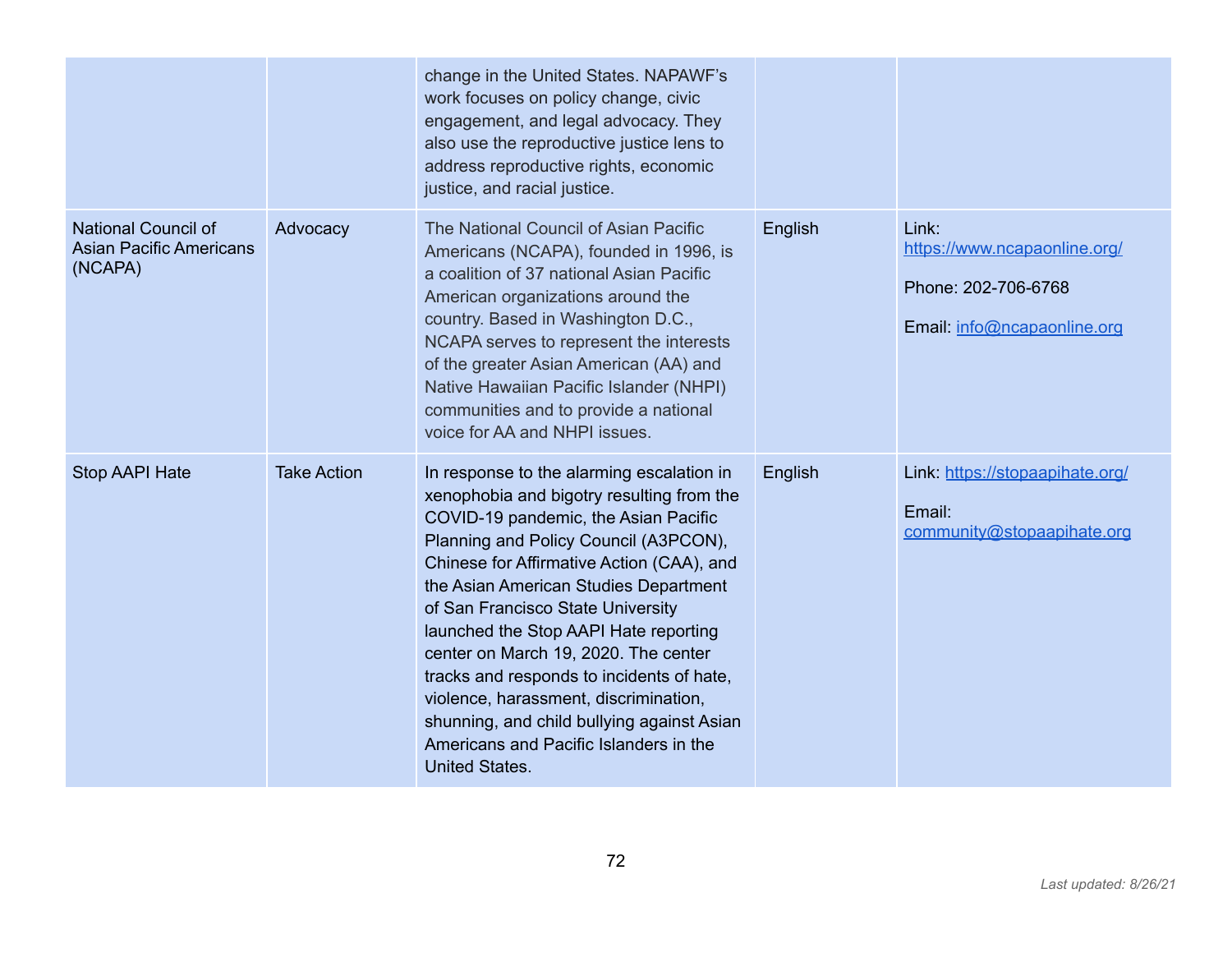| Supporting Asian/Asian<br>American children and<br>youth during the<br>COVID-19 pandemic. | Educational<br>Video | This 60-minute webinar, co-sponsored by<br>SRCD's Asian Caucus, gave parents,<br>caregivers, and educators a chance to ask<br>child development experts, Charissa S. L.<br>Cheah (University of Maryland, Baltimore<br>County), Yoonsun Choi (University of<br>Chicago), Richard M. Lee (University of<br>Minnesota, Twin Cities), Rashmita S.<br>Mistry (University of California, Los<br>Angeles), Kaveri Subrahmanyam<br>(California State University, Los Angeles),<br>and Tiffany Yip (Fordham University),<br>pressing questions on how to support<br>Asian and Asian American Pacific Islander<br>(AAPI) children during the coronavirus<br>pandemic. | English | Link:<br>https://www.youtube.com/watch?v<br>=AMxFIr9jBkE |  |  |
|-------------------------------------------------------------------------------------------|----------------------|--------------------------------------------------------------------------------------------------------------------------------------------------------------------------------------------------------------------------------------------------------------------------------------------------------------------------------------------------------------------------------------------------------------------------------------------------------------------------------------------------------------------------------------------------------------------------------------------------------------------------------------------------------------|---------|----------------------------------------------------------|--|--|
| "We Need to Talk about<br>Anti-Asian Hate"                                                | Educational<br>Video | This hour-long video gives a summary of<br>the history of the Asian American<br>experience and Asian-American hate in<br>America. This video goes over the current<br>landscape, immigration patterns, history of<br>the model minority myth, and the complex<br>relationships between Asian and Black<br>communities. The video strives to educate<br>viewers about the Asian American<br>experience and urge viewers to take<br>action against the spreading hate in<br>America.                                                                                                                                                                           | English | Link:<br>https://youtu.be/14WUuya94QE                    |  |  |
| <b>Anti-Racism / Becoming an Active Ally</b>                                              |                      |                                                                                                                                                                                                                                                                                                                                                                                                                                                                                                                                                                                                                                                              |         |                                                          |  |  |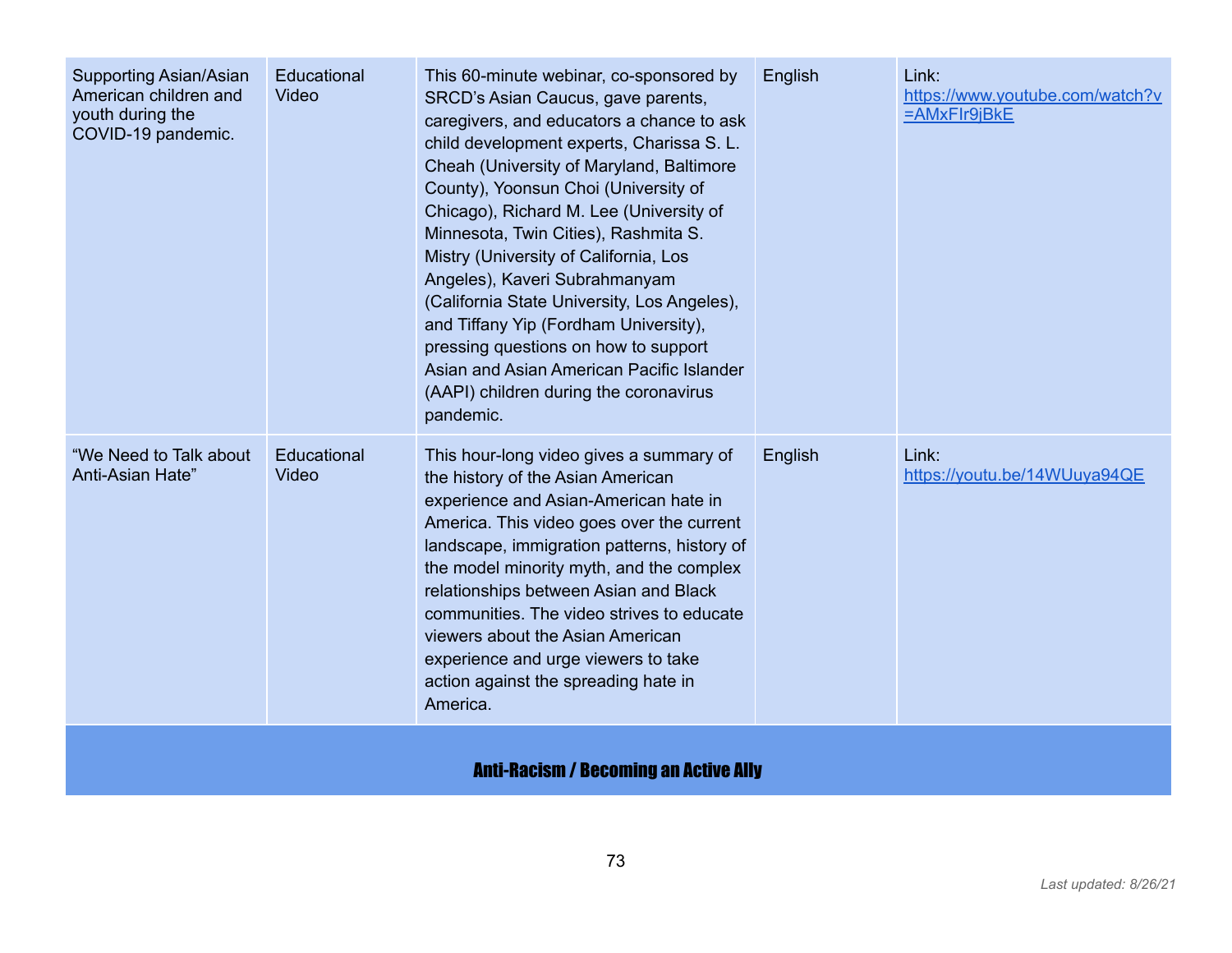| <b>Anti-Racism Resources</b>                                                                 | <b>Resource List</b>                               | This document is intended to serve as a<br>resource for people to deepen our<br>anti-racism work. If you haven't engaged<br>in anti-racism work in the past, start now.<br>This resource list contains articles, videos,<br>books, and other resources to learn more<br>about the Black experience. Feel free to<br>circulate this document on social media<br>and with your friends, family, and<br>colleagues. | English                                                  | Link to resource list<br>Shorter link:<br>bit.ly/ANTIRACISMRESOURCES                                                                                      |  |
|----------------------------------------------------------------------------------------------|----------------------------------------------------|------------------------------------------------------------------------------------------------------------------------------------------------------------------------------------------------------------------------------------------------------------------------------------------------------------------------------------------------------------------------------------------------------------------|----------------------------------------------------------|-----------------------------------------------------------------------------------------------------------------------------------------------------------|--|
| Filipinx for<br>#BlackLivesMatter:<br><b>Fighting Anti-Blackness</b><br>in Our Own Community | Educational<br>Article and<br><b>Resource List</b> | This article goes into the colonial history<br>of Filipino Americans and why it is<br>necessary for Filipino Americans to stand<br>in solidarity for black lives. Resources for<br>educating about Filipino colonial history,<br>the Black experience, and ways to<br>become an active ally are provided at this<br>link.                                                                                        | English, some<br>resources are<br>provided in<br>Tagalog | Link to website:<br>https://justineabigail.medium.com/<br>filipinx-for-blacklivesmatter-fightin<br>g-anti-blackness-in-our-own-com<br>munity-a78565bca421 |  |
| <b>National Alliance</b><br><b>Against Racist &amp;</b><br><b>Political Repression</b>       | <b>Action-Based</b>                                | Organized action against unjust treatment<br>of individuals because of race or political<br>beliefs. Offers updates, resources, and<br>donation campaigns                                                                                                                                                                                                                                                        | English                                                  | Website: https://naarpr.org/<br>Instagram: @nationalaarpr                                                                                                 |  |
| Not In Our Town: Take<br>Action Now to Stop Hate                                             | <b>Resources and</b><br>Action                     | "Not In Our Town is a movement to stop<br>hate, address bullying, and build safe,<br>inclusive communities for all. With film,<br>social media, and organizing tools, Not In<br>Our Town helps local leaders build vibrant<br>diverse cities and towns, where everyone<br>is encouraged to participate."                                                                                                         | English                                                  | Website: https://www.niot.org/                                                                                                                            |  |
| <b>Talking to Kids about Racism</b>                                                          |                                                    |                                                                                                                                                                                                                                                                                                                                                                                                                  |                                                          |                                                                                                                                                           |  |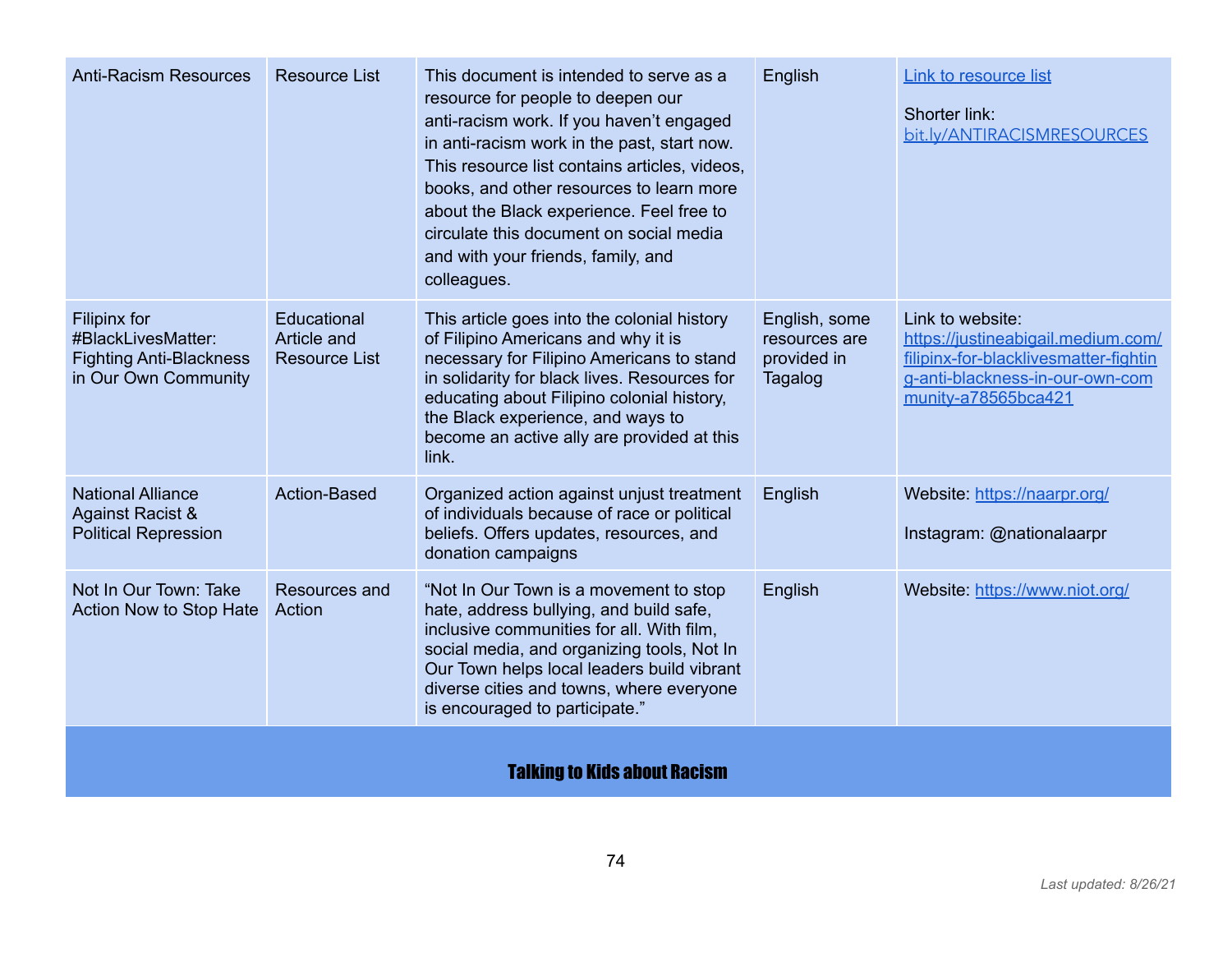| Looking for Excellent<br>"Diverse" Books for<br>Children? Start here!                                                       | <b>Resource List</b>                            | This article provides resources for finding<br>diverse books for children.                                                                                                                                                                                                                                                        | English | Link:<br>https://www.embracerace.org/res<br>ources/where-to-find-diverse-child<br>rens-books                 |
|-----------------------------------------------------------------------------------------------------------------------------|-------------------------------------------------|-----------------------------------------------------------------------------------------------------------------------------------------------------------------------------------------------------------------------------------------------------------------------------------------------------------------------------------|---------|--------------------------------------------------------------------------------------------------------------|
| "How to Talk Honestly<br>with Children About<br>Racism"                                                                     | Educational<br>Article with<br><b>Resources</b> | Dr. Aisha White, Director of the PRIDE<br>Program within the office of Child<br>Development at University of Pittsburgh,<br>provides 7 tips on how parents can start<br>the conversation about racism with their<br>children. This article also provides<br>additional resources that can help<br>educating to kids about racism. | English | Link:<br>https://www.pbs.org/parents/thrive<br>/how-to-talk-honestly-with-childre<br>n-about-racism          |
| "I'm Helping My<br>Korean-American<br>Daughter Embrace Her<br><b>Identity to Counter</b><br>Racism." The New York<br>Times. | Educational<br>Resource                         | This article gives parents of<br>Asian-American children tips to talking to<br>their children about the anti-Asian racism<br>and how embracing their ethnic identities<br>can help to combat this racism.                                                                                                                         | English | Link:<br>https://www.nytimes.com/2021/03<br>/19/well/family/Talking-to-children-<br>anti-Asian-bias.html     |
| <b>RESilience</b>                                                                                                           | Advocacy<br>Organization                        | The RESilience Initiative, created by the<br>American Psychology Association,<br>provides resources to parents and others<br>to assist them in promoting strength,<br>health and well-being among youth of<br>color. Positive racial identities serve as<br>protective factors and bolster resilience.                            | English | Website: https://www.apa.org/res                                                                             |
| Resources for parents:<br>Talking with children<br>about race and racism                                                    | <b>Resource List</b>                            | A list of resources for talking about race<br>and racism with children in an<br>age-appropriate way.                                                                                                                                                                                                                              | English | Link:<br>chnola.org/our-services/the-paren<br>ting-center/parenting-resources/ta<br>lking-about-race-racism/ |
| <b>The Conscious Kid</b>                                                                                                    | Educational<br>Resource                         | A guide to how to talk to kids about race.<br>The Conscious Kid is an education,<br>research, and policy organization                                                                                                                                                                                                             | English | <b>Website Link:</b><br>https://www.theconsciouskid.org/h<br>ow-to-talk-to-kids-about-race                   |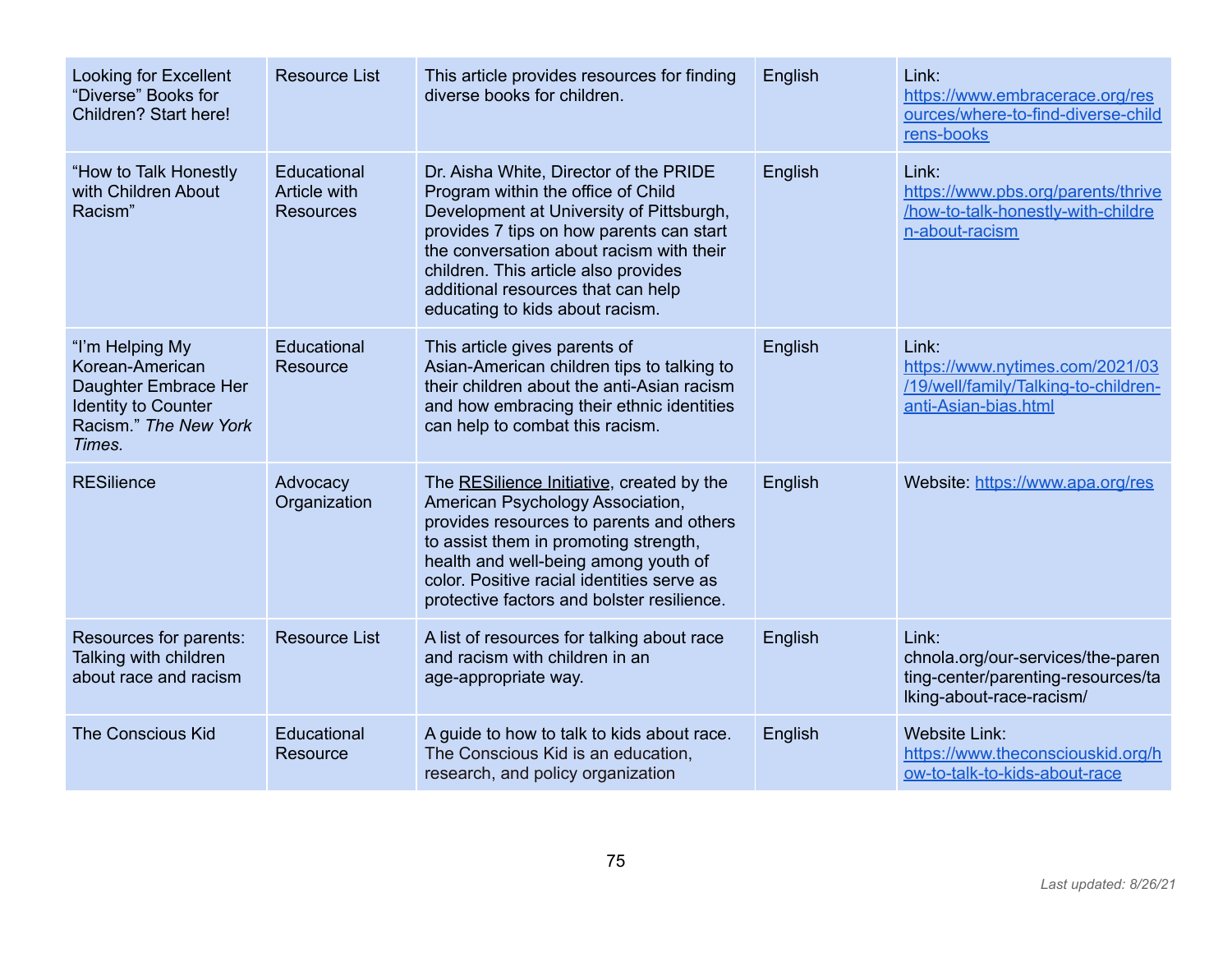|                                                                                                                                                                                                       |                                              | dedicated to equity and promoting healthy<br>racial identity development in youth. They<br>support organizations, families, and<br>educators in taking action to disrupt<br>racism in young children.                                                                                                                                                                                                                                                                                                        |         |                                                                                                            |
|-------------------------------------------------------------------------------------------------------------------------------------------------------------------------------------------------------|----------------------------------------------|--------------------------------------------------------------------------------------------------------------------------------------------------------------------------------------------------------------------------------------------------------------------------------------------------------------------------------------------------------------------------------------------------------------------------------------------------------------------------------------------------------------|---------|------------------------------------------------------------------------------------------------------------|
| "These Books Can Help<br>You Explain Racism and<br>Protest to Your Kids"                                                                                                                              | Article with<br>resources                    | This article urges parents to discuss the<br>BLM protests and racism with their<br>children so they are aware of the world<br>around them and grow up anti-racist. This<br>article also provides effective and<br>age-appropriate resources to do so.                                                                                                                                                                                                                                                        | English | Link:<br>https://www.nytimes.com/2020/06<br>/02/parenting/kids-books-racism-p<br>rotest.html?smid=fb-share |
| Young, Proud,<br>Sung-Jee: A Children's<br><b>Book on Fighting</b><br><b>Anti-Asian Racism</b><br>During COVID-19<br>By Joyce Y. Lee and<br><b>Emily Ku</b><br><b>Illustrations by Maggie</b><br>Chen | Educational<br>Book with<br><b>Resources</b> | This is a children's book on fighting<br>anti-Asian racism during COVID-19. The<br>purpose of this book is to provide an<br>educational resource to help generate<br>meaningful discussions between adults<br>and children about anti-Asian racism. An<br>incident involving anti-Asian racism is<br>directly introduced in the story. Additional<br>resources for parents and caregivers, as<br>well as a list of child-friendly definitions of<br>some "big words" are provided at the end<br>of the book. | English | Link to book:<br>https://issuu.com/joyceylee/docs/y<br>ps2020                                              |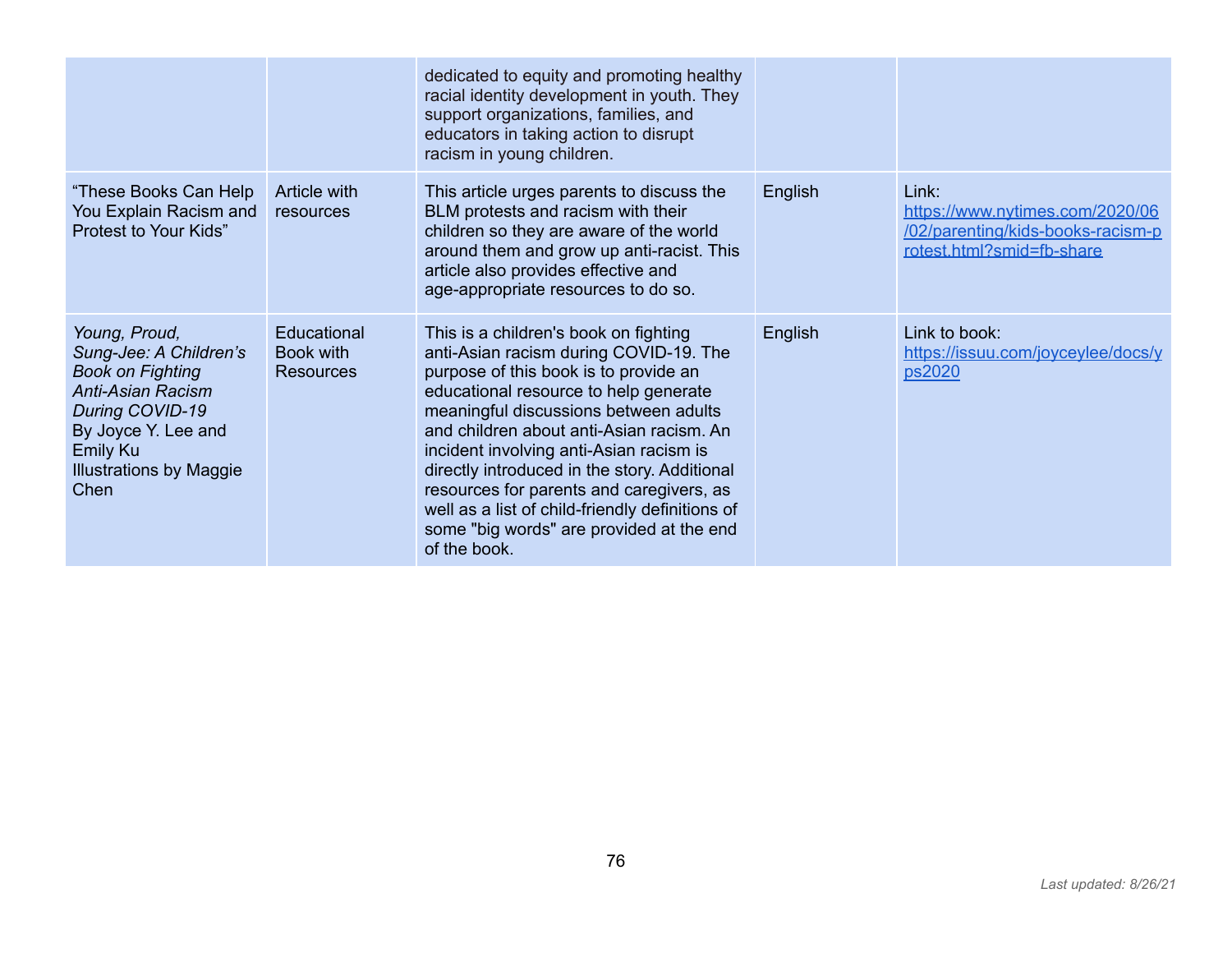## Filipino Cultural Pride Reinforcement

| <b>Organization</b>                                                 | <b>Type of Service</b>                     | <b>Description</b>                                                                                                                                                                                                                                                                                                                                                                                                                                                                                                                           | <b>Langauges</b>           | <b>Contact Info</b>                                                                                         |
|---------------------------------------------------------------------|--------------------------------------------|----------------------------------------------------------------------------------------------------------------------------------------------------------------------------------------------------------------------------------------------------------------------------------------------------------------------------------------------------------------------------------------------------------------------------------------------------------------------------------------------------------------------------------------------|----------------------------|-------------------------------------------------------------------------------------------------------------|
| <b>Bulosan Center for</b><br>Filipino Studies at UC<br><b>Davis</b> | Educational and<br>Research<br>Institution | Bulosan Center for Filipino Studies at UC<br>Davis is a community of undergraduate,<br>graduate, community-based, and<br>professional scholars that strives to uplift<br>the voices of the Filipino American<br>community through community-engaged<br>research and education.                                                                                                                                                                                                                                                               | English,<br><b>Tagalog</b> | Website:<br>https://bulosancenter.ucdavis.edu<br>Phone: 530-752-2069<br>Email:<br>bulosancenter@ucdavis.edu |
| <b>Fil-Am Learners</b>                                              | <b>Fil-Am Education</b><br>for Children    | At Fil-Am Learners, we create and share<br>digital and physical products to teach<br>basic Tagalog to children and families.<br>Whether you understand Tagalog or know<br>zero Tagalog, you can share the language<br>with your child. Our tagline is: "A Taglish"<br>discovery of our cultural roots." Therefore,<br>our resources are primarily written in<br>English, with Tagalog embedded<br>throughout to introduce basic vocabulary<br>and phrases. Fil-Am Learners offers free<br>Tagalog educational resources on their<br>website. | English,<br><b>Tagalog</b> | Website:<br>https://filamlearners.com/                                                                      |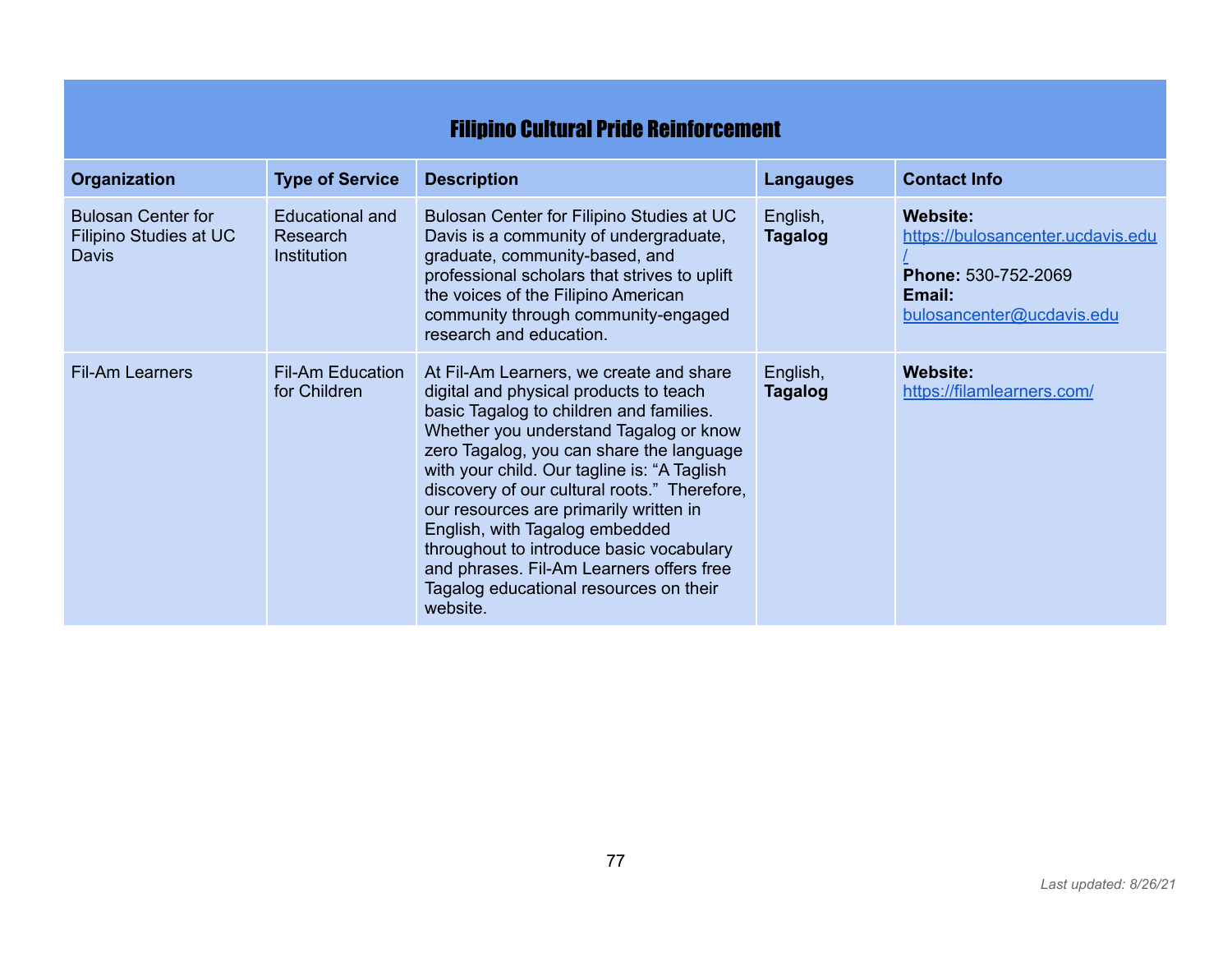## Books that celebrate Filipino culture

| Author                   | <b>Title</b>                                                                  | <b>Focus</b>                              | <b>Description</b>                                                                                                                                                                                                                                                                                                                                                                               | <b>Target Audience</b>                                         |
|--------------------------|-------------------------------------------------------------------------------|-------------------------------------------|--------------------------------------------------------------------------------------------------------------------------------------------------------------------------------------------------------------------------------------------------------------------------------------------------------------------------------------------------------------------------------------------------|----------------------------------------------------------------|
| A Hiligaynon Lullaby     | Pagtulog na,<br><b>Nene</b>                                                   | Filipino                                  | A gentle Hiligaynon Lullaby to help transport little ones off to                                                                                                                                                                                                                                                                                                                                 | Ages 0-5 y.o.                                                  |
|                          |                                                                               | Lullaby                                   | the land of sleep.                                                                                                                                                                                                                                                                                                                                                                               | Written in Tagalog                                             |
| Astudillo Gilles, Almira | <b>Willie Wins</b>                                                            | A Filipino<br>American                    | The story of a Filipino American boy who overcomes peer<br>pressure and learns about family love and heritage from his                                                                                                                                                                                                                                                                           | Ages 5-8 y.o.                                                  |
|                          |                                                                               | story                                     | father.                                                                                                                                                                                                                                                                                                                                                                                          | Written in English                                             |
| De la Paz, Myrna J.      | Abadeha: The<br>Philippine                                                    | Indigenous<br>Filipino                    | Set in the exotic islands of the Philippines, this Cinderella<br>retelling tale captures the mystical charm of the indigenous                                                                                                                                                                                                                                                                    | Ages 6-9 y.o.                                                  |
|                          | Cinderella                                                                    | culture                                   | culture of the Filipinos.                                                                                                                                                                                                                                                                                                                                                                        | Written in English                                             |
| Francisco, Jocelyn       | Isa, Dalawa,<br>Tatlo  Ito Ay<br>Obalo!: Numbers<br>and Shapes in<br>Filipino | <b>Teaching</b><br>young kids<br>Filipino | Isa, Dalawa, TatloIto Ay Obalo! is part of a series that will<br>introduce the Filipino language to keep the Filipino culture<br>and language alive and reinforce a sense of identity. It's<br>important that children learn that we're all different and that<br>differences must not only be accepted but also celebrated;<br>their culture and language is something they can be proud<br>of. | Ages 1-8 y.o.<br>Written in English<br>and<br>Tagalog/Filipino |
| Francisco, Jocelyn       | Oh My Kulay!<br>Colors, Fruits, &<br>Veggies in<br>Filipino                   | <b>Teaching</b><br>young kids<br>Filipino | Children typically have no difficulty learning English and<br>adapting to the culture of the country they live in because<br>they are immersed in it. Oh My Kulay will introduce and help<br>children acquire their colors using vegetables and fruits in<br>Tagalog/Filipino – the official language of The Philippines.                                                                        | Ages 1-7 y.o.<br>Written in English<br>and<br>Tagalog/Filipino |
| Fullerton, Alma          | <b>Hand Over Hand</b>                                                         | Filipino<br>fishing<br>culture            | Nina can't convince her lolo to take her fishing on the old<br>banca boat with him. Lolo's reply is the same as always: "A<br>boat is no place for a girl." When Nina promises to bait her<br>own hook and remove her own catch, her grandfather finally                                                                                                                                         | Ages 5-6 y.o.<br>Written in English                            |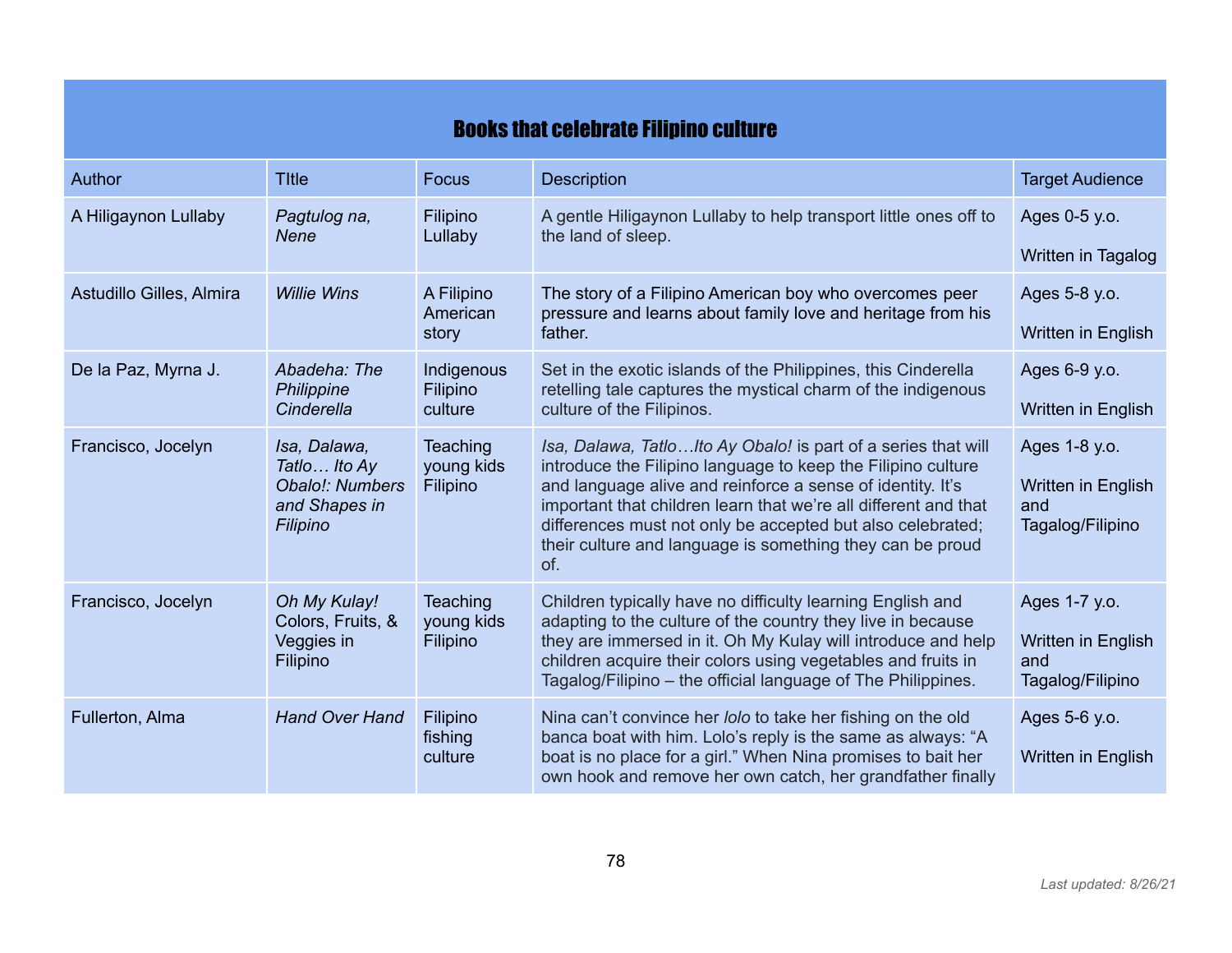|                                       |                                                                                                    |                                        | relents, "just for today." Much to the amusement of the other<br>fishermen in their Filipino village, Lolo shows Nina how to jig<br>the lines, set the hook and pull in a fish hand over hand. But<br>no one is laughing when Nina brings in the biggest fish of the<br>day!                                                                                                                                                                                                                                                                                                                                                                                |                                      |
|---------------------------------------|----------------------------------------------------------------------------------------------------|----------------------------------------|-------------------------------------------------------------------------------------------------------------------------------------------------------------------------------------------------------------------------------------------------------------------------------------------------------------------------------------------------------------------------------------------------------------------------------------------------------------------------------------------------------------------------------------------------------------------------------------------------------------------------------------------------------------|--------------------------------------|
| Gilmore, Dorina K. Lazo               | Cora Cooks<br>Pancit                                                                               | Filipino<br>heritage and<br>food       | Dorina Lazo Gilmore's text delightfully captures the warmth<br>between mother and daughter as they share a piece of their<br>Filipino heritage. With bright and charming illustrations by<br>Kristi Valiant, Cora's family comes alive as Cora herself<br>becomes the family's newest little chef.                                                                                                                                                                                                                                                                                                                                                          | Ages 5-7 y.o.<br>Written in English  |
| Krasno, Rena                          | <b>Kneeling</b><br>Carabao &<br><b>Dancing Giants:</b><br>Celebrating<br><b>Filipino Festivals</b> | Filipino<br>festivals                  | You can watch a parade of flower-wreathed water buffaloes,<br>listen to the sonorous music of the kulingtang, feast on<br>tropical fruits and flavors, dance the tinikling, or carry a<br>sparkling bamboo lantern in a Christmas procession. There's<br>always something to celebrate, somewhere, in the<br>Philippines. For thousands of years people from Asia, the<br>Middle East, and Europe came here, bringing their ideas,<br>ways, and celebrations. In the Philippines all these people<br>have created their own history, and their own unique stories<br>and customs. Come learn about the special Philippine<br>holidays in this festive book! | Ages 9-12 y.o.<br>Written in English |
| Mabalon, Dawn B.,<br>Romasanta, Gayle | Journey for<br>Justice: The life<br>of Larry Itliong                                               | Filipino<br>American<br><b>History</b> | This book tells the story of labor leader and co-founder of<br>the United Farm Workers Larry Itliong's lifelong fight for a<br>farmworkers union, and the birth of one of the most<br>significant American social movements of all time, the<br>farmworker's struggle, and its most enduring union, the<br><b>United Farm Workers.</b>                                                                                                                                                                                                                                                                                                                      | Ages 8 and up<br>Written in English  |
| Olizon-Chiliamco,<br>Norma            | Pan de Sal<br>Saves the Day                                                                        | Filipino<br>children<br>story          | For anyone who has ever felt like an outsider or experienced<br>adversity, Pan de Sal Saves the Day is an award-winning,<br>inspiring tale that teaches children to see the unique qualities<br>in everything and everyone, even themselves.                                                                                                                                                                                                                                                                                                                                                                                                                | Ages 4-12 y.o.<br>Written in English |
| Romulo, Liana                         | Filipino                                                                                           | Filipino                               | From these pages, children will learn the history of each                                                                                                                                                                                                                                                                                                                                                                                                                                                                                                                                                                                                   | Ages 5-10 y.o.                       |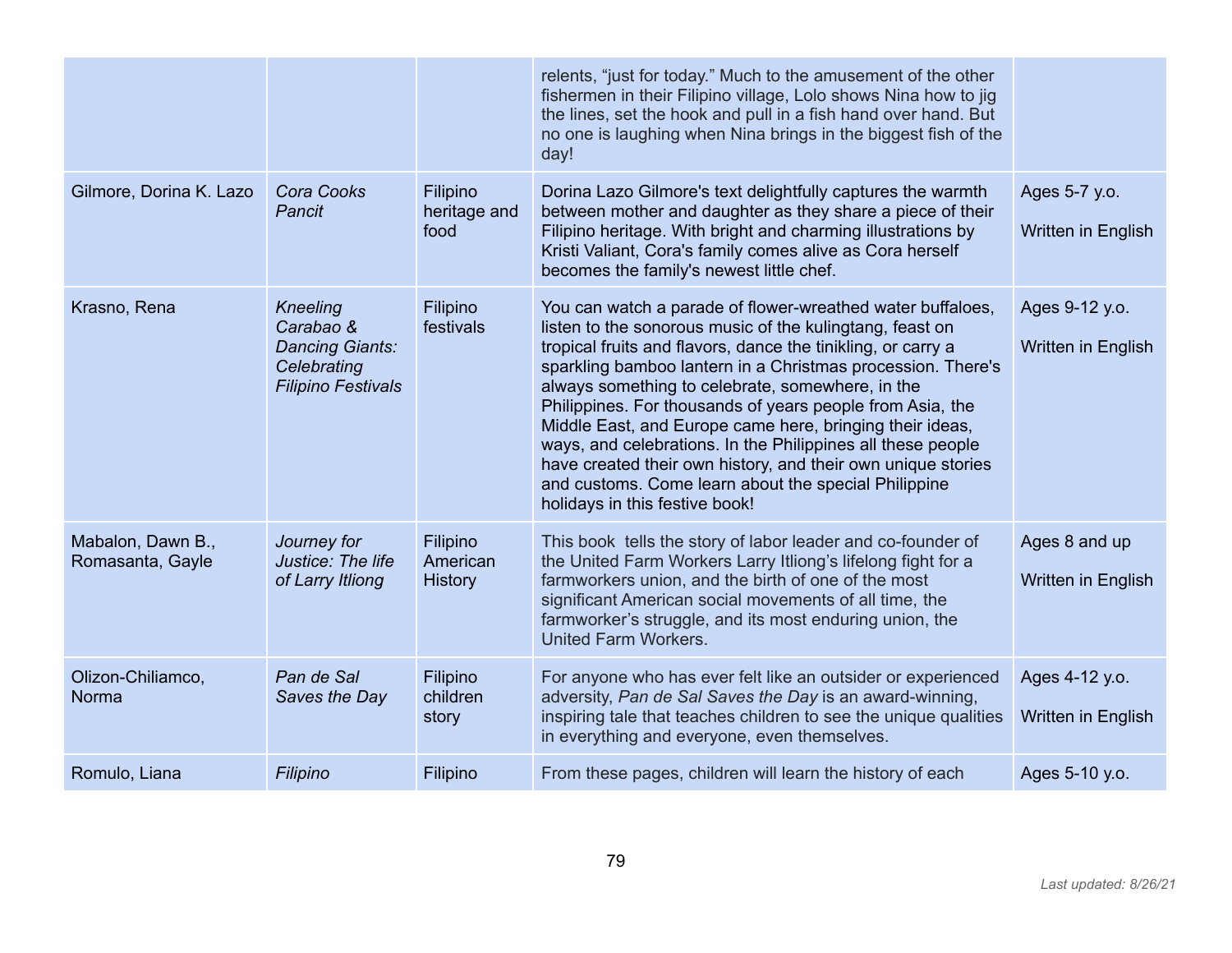|                                          | Celebrations: A<br>Treasury of<br><b>Feasts and</b><br><b>Festivals</b>                 | holidays and<br>food            | holiday, its cultural influences, the varied ways in which<br>people celebrate in different regions of the Philippines,<br>special customs and food, key words and phrases (in English<br>and Tagalog), and more. Games, songs, and other activities<br>invite young readers to join in the fun. New and familiar<br>holidays take on a special flavor as children learn about the<br>diverse cultures that make up this wonderful island nation.<br>Perfect for Filipino-American families looking to share the<br>unique culture of the Philippines, educators interested in<br>promoting multiculturalism in the classroom, or anyone<br>interested in the country, Filipino Celebrations will encourage<br>children ages five to ten to participate and learn while having<br>fun. | Written in English<br>(with some<br>Tagalog phrases)           |
|------------------------------------------|-----------------------------------------------------------------------------------------|---------------------------------|----------------------------------------------------------------------------------------------------------------------------------------------------------------------------------------------------------------------------------------------------------------------------------------------------------------------------------------------------------------------------------------------------------------------------------------------------------------------------------------------------------------------------------------------------------------------------------------------------------------------------------------------------------------------------------------------------------------------------------------------------------------------------------------|----------------------------------------------------------------|
| Romulo, Liana Elena &<br>de Leon, Joanne | Filipino<br>Children's<br><b>Favorite Stories</b>                                       | Filipino<br>children<br>stories | Filipino Children's Favorite Stories presents thirteen<br>well-loved myths and tales from the Philippines. These<br>stories will enchant 5 to 14-year-old readers around the<br>world with their wit and charm. Many of the tales have been<br>transmitted from mother to child over centuries, and cover<br>classic childhood themes—such as the forces of good<br>triumphing over evil, children rebelling against evil adults and<br>the weak prevailing over the strong. They make perfect new<br>additions for story time or bedtime reading.                                                                                                                                                                                                                                     | Ages 5-14 y.o.<br>Written in English                           |
| Romulo, Liana                            | <b>Filipino Friends</b>                                                                 | Filipino<br>culture             | A delightful book about Filipino-American boy visiting the<br>Philippines for the very first time.                                                                                                                                                                                                                                                                                                                                                                                                                                                                                                                                                                                                                                                                                     | Ages 6-9 y.o.<br>Written in English                            |
|                                          |                                                                                         |                                 | <b>Websites with Lists of Filipino Children's Books</b>                                                                                                                                                                                                                                                                                                                                                                                                                                                                                                                                                                                                                                                                                                                                |                                                                |
| Francisco, Jocelyn, PhD                  | <b>Little Yellow</b><br>Jeepney<br>Link:<br>http://www.littley<br>ellowjeepney.co<br>m/ | Website                         | Dr. Jocelyn Francisco, a clinical psychologist, created Little<br>Yellow Jeepney to encourage children to appreciate and<br>communicate with other cultures while also preserving and<br>celebrating their own culture.                                                                                                                                                                                                                                                                                                                                                                                                                                                                                                                                                                | Ages 1-7 y.o.<br>Written in English<br>and<br>Tagalog/Filipino |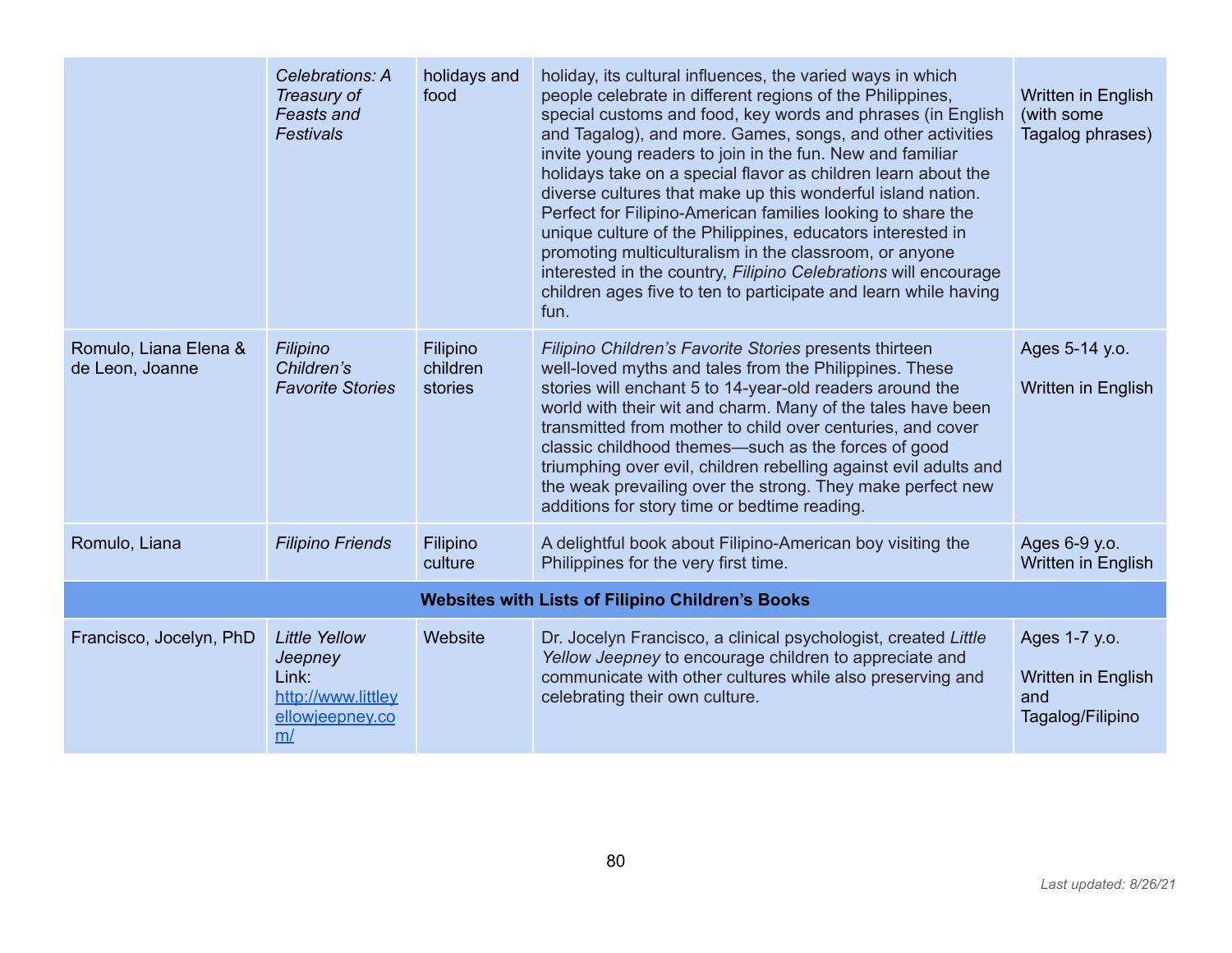## **Services for the Filipino Community**

All organizations offer services in Tagalog

| <b>Organization</b>                                                        | <b>Type of Service</b>                                     | <b>Description</b>                                                                                                                                                                                                                                                                                                                                                                                                                                                              | <b>Contact Info</b>                                                                                                                  |
|----------------------------------------------------------------------------|------------------------------------------------------------|---------------------------------------------------------------------------------------------------------------------------------------------------------------------------------------------------------------------------------------------------------------------------------------------------------------------------------------------------------------------------------------------------------------------------------------------------------------------------------|--------------------------------------------------------------------------------------------------------------------------------------|
| Council of the Philippine<br><b>American Organizations</b><br>of San Diego | Community<br><b>Service Group</b>                          | The Council of the Philippine American Organizations of San<br>Diego aims to enhance the social, educational, economic and<br>civic empowerment of the community through collaboration of<br>organizations and individuals.                                                                                                                                                                                                                                                     | Website:<br>https://copao-sd.weebly.com/                                                                                             |
| <b>Filipino American</b><br>Service Group, Inc.<br>(FASGI)                 | Community<br><b>Service Group</b>                          | The Filipino American Service Group, Inc. (FASGI) is a<br>501(c)(3) neighborhood-based direct service provider<br>incorporated in 1981. We provide a variety of services for the<br>residents of Los Angeles through programs that include mental<br>health outreach and education, naturalization application<br>assistance, immigration referral, culinary arts, arts incubation,<br>business promotion, WWII memorabilia museum, and other<br>community and social services. | <b>FASGI Bayanihan Center</b><br>135 North Park View St.<br>Los Angeles, CA 90026<br>213-908-5050<br>admin@fasgi.org                 |
| <b>Filipino Migrant Center</b>                                             | Community<br><b>Service Group</b>                          | The Filipino-American Agenda aims to gather and unite<br>Filipino-Americans to push for change around immediate and<br>long-time concerns of the Filipino-American community.                                                                                                                                                                                                                                                                                                   | Office:<br>2125 Santa Fe Avenue<br>Long Beach, CA 90810<br>(562) 676-4414<br>info@filipinomigrantcenter.org<br>Hotline: 562-302-1968 |
| <b>Tayo Help</b>                                                           | Online<br>informational<br>service for<br><b>Filipinos</b> | Tayo is an online platform that provides vital information to<br>underserved communities. Each article is regularly reviewed by<br>a panel of subject-matter experts. Tayo Help Desk provides<br>vital, trustworthy, and culturally relevant information to help<br>Filipinos navigate the COVID-19 pandemic. Users can ask any<br>question about health, transportation, culture, etc. and be<br>helped by our wide array of health and community<br>professionals.            | <b>Website:</b><br>https://www.tayohelp.com/hc/e<br>$n$ -us                                                                          |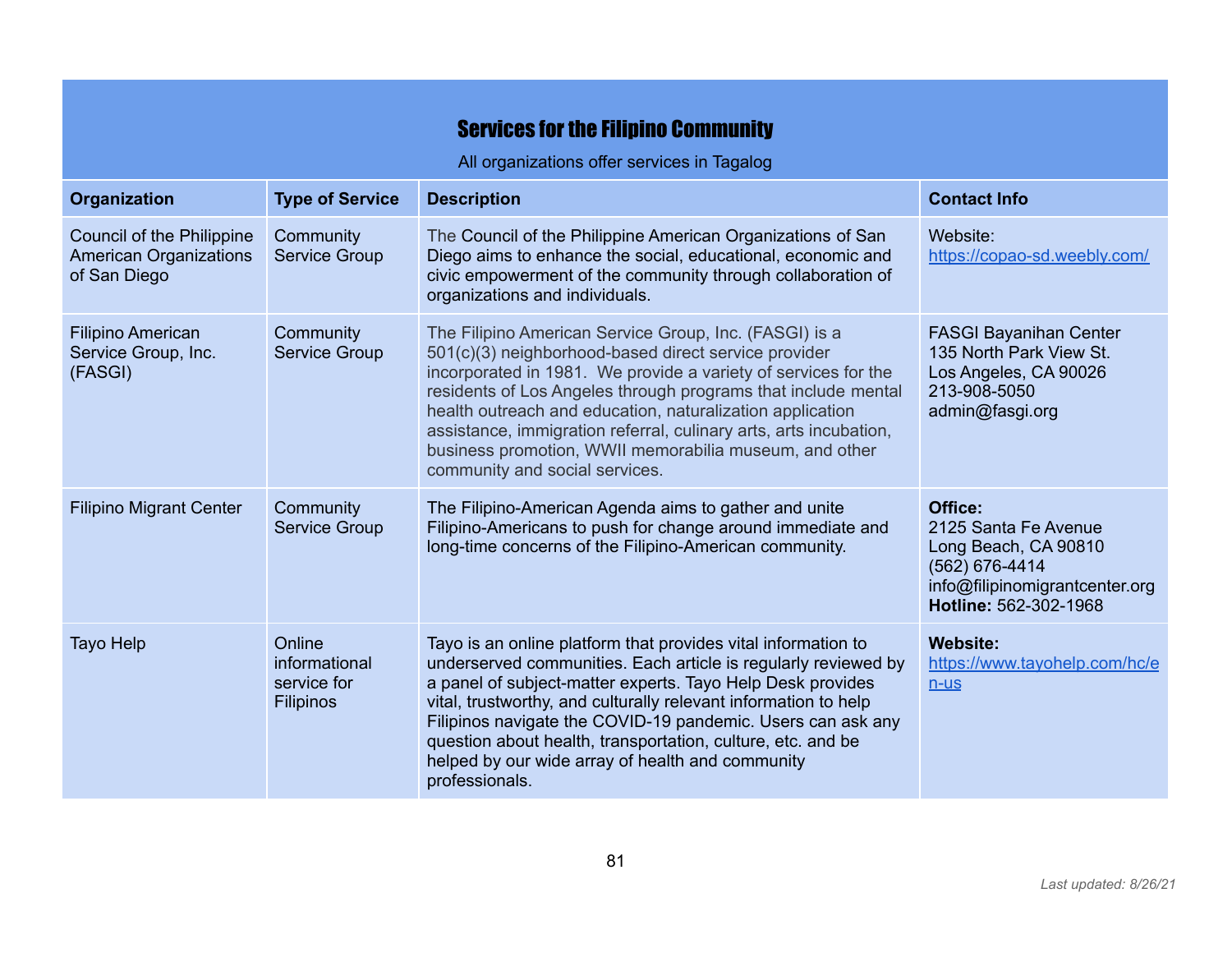## **Accessibility Resources**

| <b>Los Angeles County Resources</b>                                                                    |                                   |                                                                                                                                                                                                                                                                                                                             |                                                                                     |                                                                                                                 |  |  |
|--------------------------------------------------------------------------------------------------------|-----------------------------------|-----------------------------------------------------------------------------------------------------------------------------------------------------------------------------------------------------------------------------------------------------------------------------------------------------------------------------|-------------------------------------------------------------------------------------|-----------------------------------------------------------------------------------------------------------------|--|--|
| <b>Resource</b>                                                                                        | <b>Type of</b><br><b>Resource</b> | <b>Description</b>                                                                                                                                                                                                                                                                                                          | <b>Languages</b>                                                                    | <b>Contact</b>                                                                                                  |  |  |
|                                                                                                        |                                   | <b>General Accessibility Resources</b>                                                                                                                                                                                                                                                                                      |                                                                                     |                                                                                                                 |  |  |
| <b>County of Los Angeles</b><br><b>Public Health: Los</b><br><b>Angeles County</b><br><b>Resources</b> | <b>Resource List</b>              | The County of Los Angeles's Public<br>Health Department's list of county<br>resources. Resources include food,<br>health, financial, and other resources such<br>as shelters, housing assistance, social<br>services, childcare, hotlines, and<br>additional online resources.                                              | English                                                                             | Link to resource list:<br>http://www.publichealth.lacounty.<br>gov/media/Coronavirus/resource<br>s.htm          |  |  |
| <b>Pilipinos for</b><br><b>Community Health</b><br><b>Non-clinical Resource</b><br>List                | Resource List                     | Pilipinos for Community Health's Health<br>Fairs Team created a list of accessible<br>non-clinical resources in Los Angeles<br>County. The resource list includes<br>emergency preparedness, homelessness,<br>housing and rent, food security, job search<br>and unemployment, and immigrant and<br>undocumented resources. | English, the list<br>indicates<br>services<br>available in<br>Spanish or<br>Tagalog | Link to the resource list:<br>https://pchhealthfairs.wixsite.co<br>m/communityhealthfair/non-heal<br>th-related |  |  |
| <b>COVID-19 Information and Resources</b>                                                              |                                   |                                                                                                                                                                                                                                                                                                                             |                                                                                     |                                                                                                                 |  |  |
| <b>CDC COVID-19</b><br>Communication<br><b>Resources</b>                                               | Education &<br>Communication      | The CDC provides resources such as<br>videos and toolkits for understanding<br>COVID-19, the COVID-19 vaccine, and<br>more.                                                                                                                                                                                                 | English                                                                             | Website:<br>https://www.cdc.gov/coronavirus<br>/2019-ncov/communication/inde<br>x.html                          |  |  |
|                                                                                                        |                                   | <b>Food Security</b>                                                                                                                                                                                                                                                                                                        |                                                                                     |                                                                                                                 |  |  |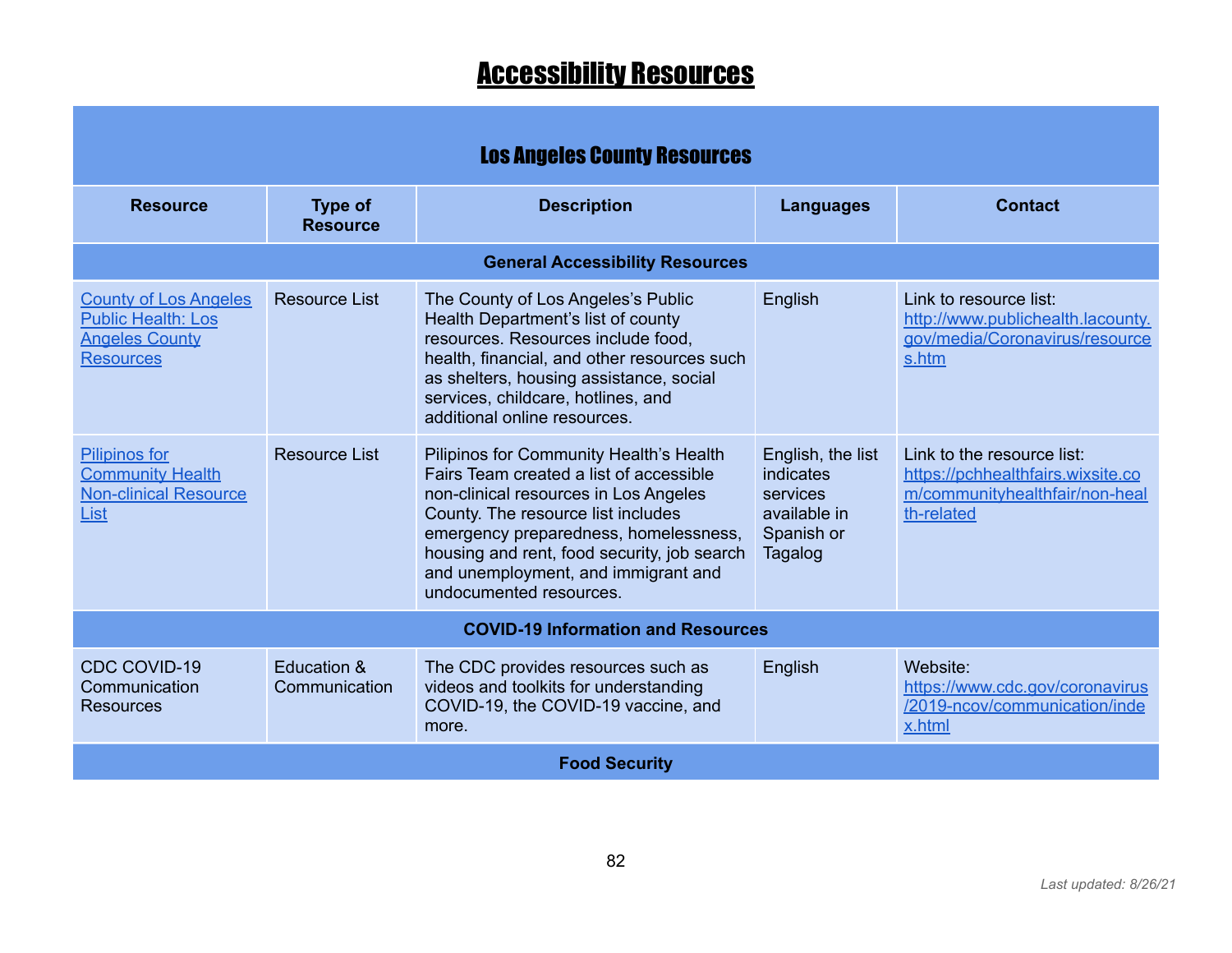| Cal-Fresh                                 | Non-profit food<br>accessibility | CalFresh is a non-profit organization that<br>aims to address food insecurity in<br>California. CalFresh offers services to<br>people with low-income who meet federal<br>income eligibility rules and want to add to<br>their budget to put healthy and nutritious<br>food on the table.                                             | English,<br>Spanish<br>Info Line: above<br>plus Cantonese,<br>Vietnamese,<br>Korean, and<br>Russian | Website:<br>https://www.cdss.ca.gov/food-nu<br>trition/calfresh                                                                 |
|-------------------------------------------|----------------------------------|---------------------------------------------------------------------------------------------------------------------------------------------------------------------------------------------------------------------------------------------------------------------------------------------------------------------------------------|-----------------------------------------------------------------------------------------------------|---------------------------------------------------------------------------------------------------------------------------------|
| <b>Food Roots</b>                         | Food<br>accessibility            | Food Roots' mission is to connect local<br>and sustainably grown Asian specialty<br>foods to communities and businesses in<br>the greater Los Angeles area while<br>supporting Asian American small farms<br>and other farmers of color in California.                                                                                | English                                                                                             | <b>Website:</b><br>https://www.foodroots.co/<br>Address: 905 East 8th Street,<br>Los Angeles, CA 90021<br>Phone: (213) 553-1800 |
| FreeFood.org                              | <b>Resource List</b>             | FreeFood.org provides a list of free food<br>resources available across the nation.<br>Resources include food pantries, food<br>coupon resources, and food banks. You<br>can search up resources by location.                                                                                                                         | English                                                                                             | <b>Website:</b><br>https://www.freefood.org                                                                                     |
| Los Angeles Food<br><b>Policy Council</b> | Food<br>Sustainability           | The Los Angeles Food Policy Council<br>serves as the backbone organization for a<br>network of over 400 organizations and<br>agencies working for healthy, sustainable<br>and fair food. Growing from the collective<br>impact model, we are making<br>transformative change in three primary<br>ways: cultivate, align, make impact. | English                                                                                             | <b>Website:</b><br>https://www.goodfoodla.org/                                                                                  |
| Los Angeles Regional<br><b>Food Bank</b>  | <b>Food Bank</b>                 | The Food Bank collects food from<br>hundreds of resources and distributes<br>them to those in need through charitable<br>agencies or directly through programs.                                                                                                                                                                       | English                                                                                             | <b>Website:</b><br>https://www.lafoodbank.org/<br>Address: 1734 East 41st<br>Street, Los Angeles, CA 90058                      |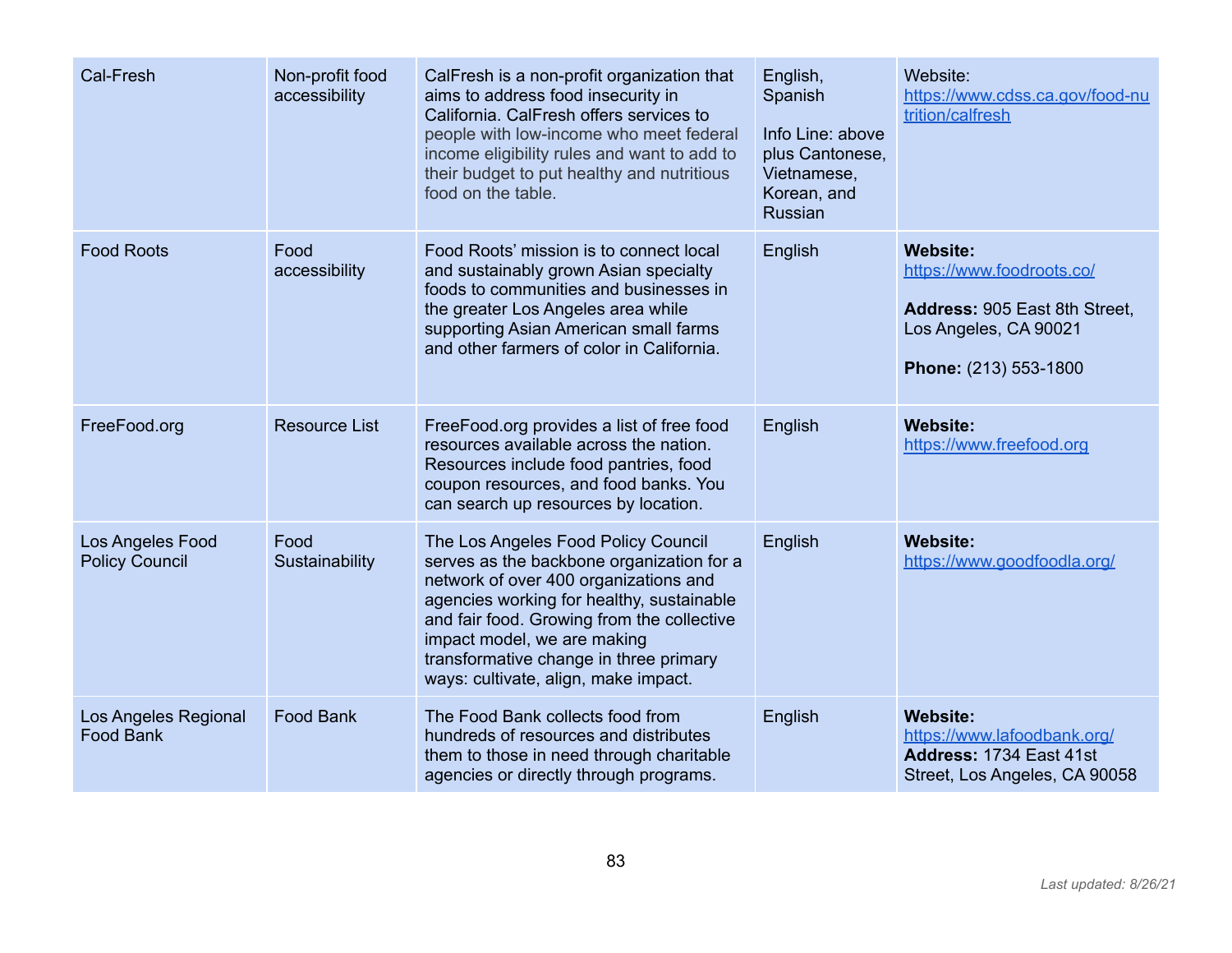|                                                                           |                                   |                                                                                                                                                                                                                                                                                                                                                                                                                                                                                                   |                     | Phone: 323-234-3030                                                                                                                               |  |  |  |
|---------------------------------------------------------------------------|-----------------------------------|---------------------------------------------------------------------------------------------------------------------------------------------------------------------------------------------------------------------------------------------------------------------------------------------------------------------------------------------------------------------------------------------------------------------------------------------------------------------------------------------------|---------------------|---------------------------------------------------------------------------------------------------------------------------------------------------|--|--|--|
|                                                                           | <b>Resources for the Homeless</b> |                                                                                                                                                                                                                                                                                                                                                                                                                                                                                                   |                     |                                                                                                                                                   |  |  |  |
| Los Angeles Homeless<br><b>Services Authority</b>                         | Homeless<br><b>Services</b>       | LAHSA is the lead agency in the Los<br>Angeles Continuum of Care, which is the<br>regional planning body that coordinates<br>housing and services for homeless<br>families and individuals in Los Angeles<br>County. LAHSA coordinates and manages<br>over \$800 million annually in federal,<br>state, county, and city funds for programs<br>that provide shelter, housing, and services<br>to people experiencing homelessness.                                                                | English,<br>Spanish | Website: 707 Wilshire Blvd,<br>10th Floor, Los Angeles, CA<br>90017<br>Hours: M-F 7:30AM - 4:30PM<br>Phone: 213-683-3333<br>Hotline: 213-225-6581 |  |  |  |
|                                                                           |                                   | <b>Housing and Rent</b>                                                                                                                                                                                                                                                                                                                                                                                                                                                                           |                     |                                                                                                                                                   |  |  |  |
| <b>Housing Authority of</b><br>the City of Los Angeles                    | Housing<br>Programs               | HACLA has grown to become one of the<br>nation's largest and leading public housing<br>authorities, providing the largest supply of<br>quality affordable housing to residents of<br>the City of Los Angeles. HACLA offers a<br>range of programs specifically for low<br>income, homeless, disabled, children and<br>seniors such as: Family Self-Sufficiency<br>Program (FSS), Homeless Program,<br>Homeownership Program, Housing<br>Opportunities for Persons with Aids<br>(HOPWA), and more. | English             | Website: http://home.hacla.org/<br>Hours: M-F 8AM-4PM<br>Address: 2600 Wilshire Blvd.<br>Los Angeles, CA 90057<br>Phone: 213-252-2500             |  |  |  |
| List of Affordable<br>Rental Housing in the<br><b>City of Los Angeles</b> | <b>Housing List</b>               | The U.S. Department of Housing and<br>Urban Development's list of affordable<br>rental housing in the city of Los Angeles.                                                                                                                                                                                                                                                                                                                                                                        | English             | https://www.hud.gov/program_of<br>fices/fair housing equal opp/la                                                                                 |  |  |  |
| <b>Los Angeles County</b><br><b>Housing Resource</b><br>Center            | Housing<br><b>Resource Center</b> | Since 2007, this community resource has<br>helped people list and locate housing in<br>the County of Los Angeles, including                                                                                                                                                                                                                                                                                                                                                                       | English,<br>Spanish | <b>Website:</b><br>https://housing.lacounty.gov/                                                                                                  |  |  |  |